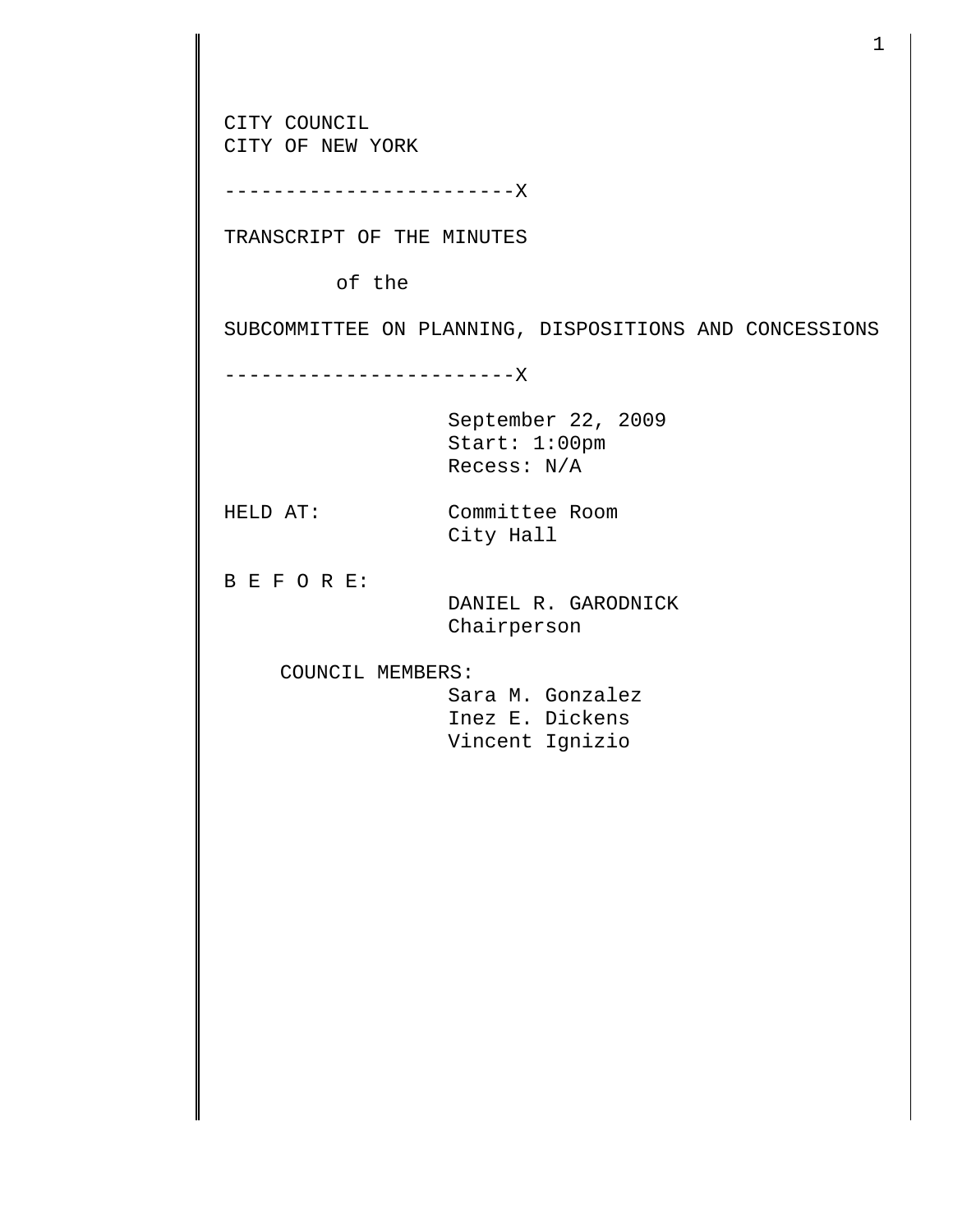## A P P E A R A N C E S (CONTINUED)

Carol Clark Assistant Commissioner NYC Department of HPD

Ted Weinstein Director of Bronx Planning NYC Department of HPD

Jack Hammer Director of Brooklyn Planning NYC Department of HPD

Ruthann Visnauskas Acting Assistant Commissioner, Preservation Finance NYC Department of HPD

Anne Marie Hendrickson Associate Commissioner, Management and Disposition NYC Department of HPD

Adam Weinstein Phipps Houses

Karen Hu Project Manager Phipps Houses

Giordi Mark Concerned Citizen

Andre Avez Concerned Citizen

Joseph Pietrofesso Concerned Citizen

Carmen Gonzalez Concerned Citizen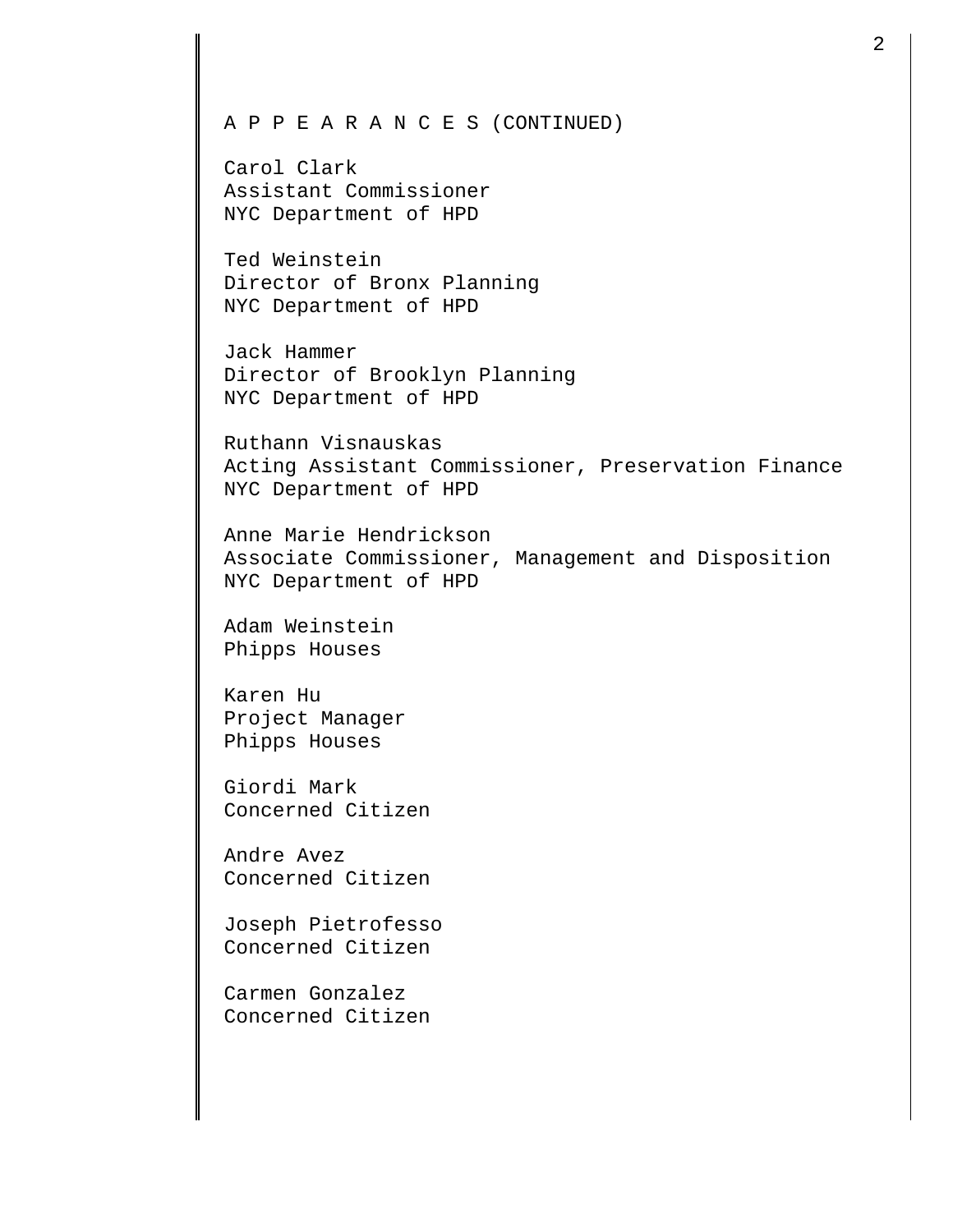## A P P E A R A N C E S (CONTINUED)

Elisa Cassas Commercial Tenant 63 Thompson St.

Pamela Camhe Concerned Citizen

Hugo Nary Concerned Citizen

Keith Lubke Concerned Citizen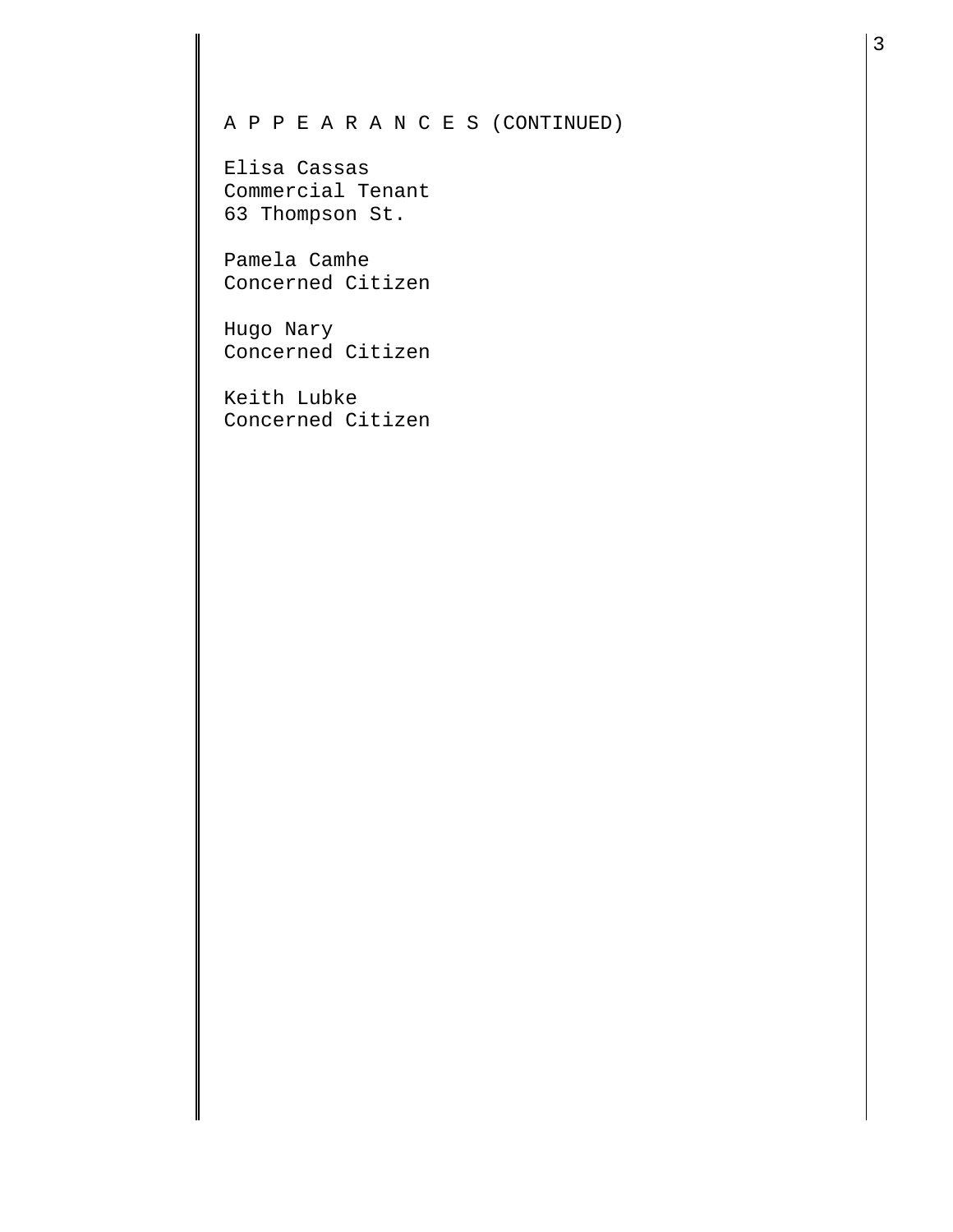| $\mathbf 1$ | 4<br>PLANNING DISPOSITIONS AND CONCESSIONS         |
|-------------|----------------------------------------------------|
| 2           | CHAIRPERSON GARODNICK: Good                        |
| 3           | afternoon, everybody and welcome to the            |
| 4           | subcommittee on Planning Dispositions and          |
| 5           | Concessions. This is a subcommittee of the Land    |
| 6           | Use Committee of the New York City Council.        |
| 7           | Today's date is September 22nd, 2009. My name is   |
| 8           | Dan Garodnick and I have the privilege of chairing |
| 9           | the subcommittee. I'm joined today by Committee    |
| 10          | Members Sara Gonzalez, Brooklyn, and Inez Dickens  |
| 11          | of Manhattan. And we're ready to get started into  |
| 12          | our agenda, which is short, but I know there are a |
| 13          | number of people who are here to testify. If you   |
| 14          | are interested in testifying and have not done so  |
| 15          | already, please approach the Sergeant-at-Arms and  |
| 16          | fill out one of these little slips of paper so we  |
| 17          | know that you are here and that you want to speak. |
| 18          | But we are going to get right into it and open the |
| 19          | hearing on Land Use numbers 1192 and 1193, the     |
| 20          | related items of Social Security Administration    |
| 21          | related parking in Bronx Community Board 6,        |
| 22          | C0903422ZMX, and N090343HAX. And we're joined by   |
| 23          | representatives of HPD today. And we will welcome  |
| 24          | them and ask them to introduce this item.          |
| 25          | CAROL CLARK: Thank you Mr.                         |
|             |                                                    |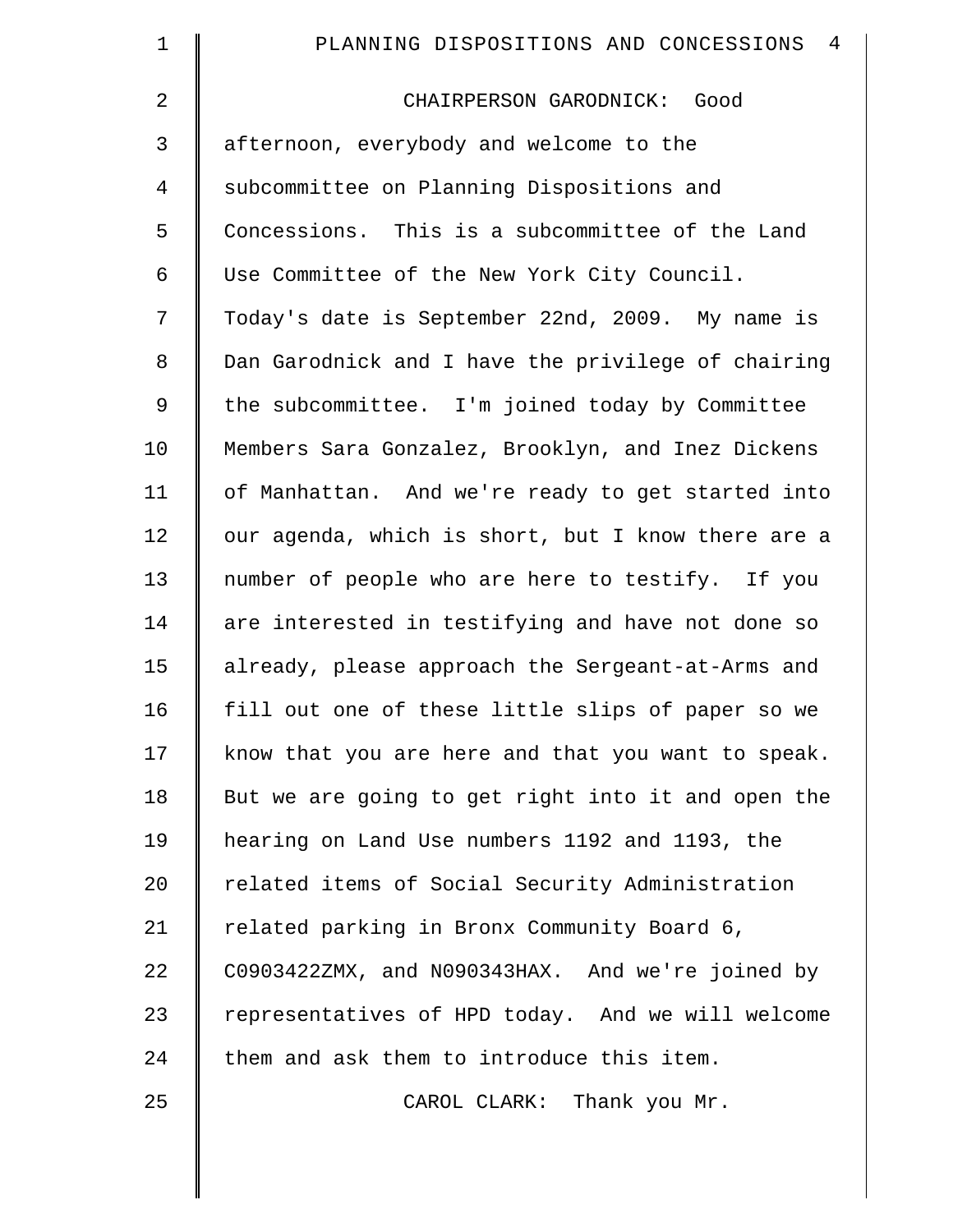| $\mathbf 1$ | 5<br>PLANNING DISPOSITIONS AND CONCESSIONS         |
|-------------|----------------------------------------------------|
| 2           | Chairman and Members of the Committee. My name is  |
| 3           | Carol Clark. I'm an Assistant Commissioner for     |
| 4           | Local Legislative Affairs at HPD, and I am joined  |
| 5           | by our Director of Bronx Planning, Ted Weinstein,  |
| 6           | who will present the testimony on this item.       |
| 7           | TED WEINSTEIN: Good afternoon.                     |
| 8           | This is a site that's on Southern Boulevard and    |
| 9           | 175th Street in Community District 6 in the Bronx. |
| 10          | In 1999, after having gone through the UDAAP       |
| 11          | process, the City sold a parcel of land to an      |
| 12          | owner/developer who was under contract with the    |
| 13          | Federal Government to build a building for a       |
| 14          | social security office to serve that part of the   |
| 15          | Bronx. We sold the property, which on the map      |
| 16          | I'll show you quickly. This is the building.       |
| 17          | This is the parking lot. This is what was sold.    |
| 18          | So the land was to be used for a building and a    |
| 19          | parking lot. It went through the process, but as   |
| 20          | it was going through, unfortunately, it was        |
| 21          | determined that the commercial overlay of the zone |
| 22          | did not reach--was not co-terminus with the        |
| 23          | property, and therefore did not reach the back     |
| 24          | part of the property. So that piece on the back    |
| 25          | that was not zoned commercial and therefore could  |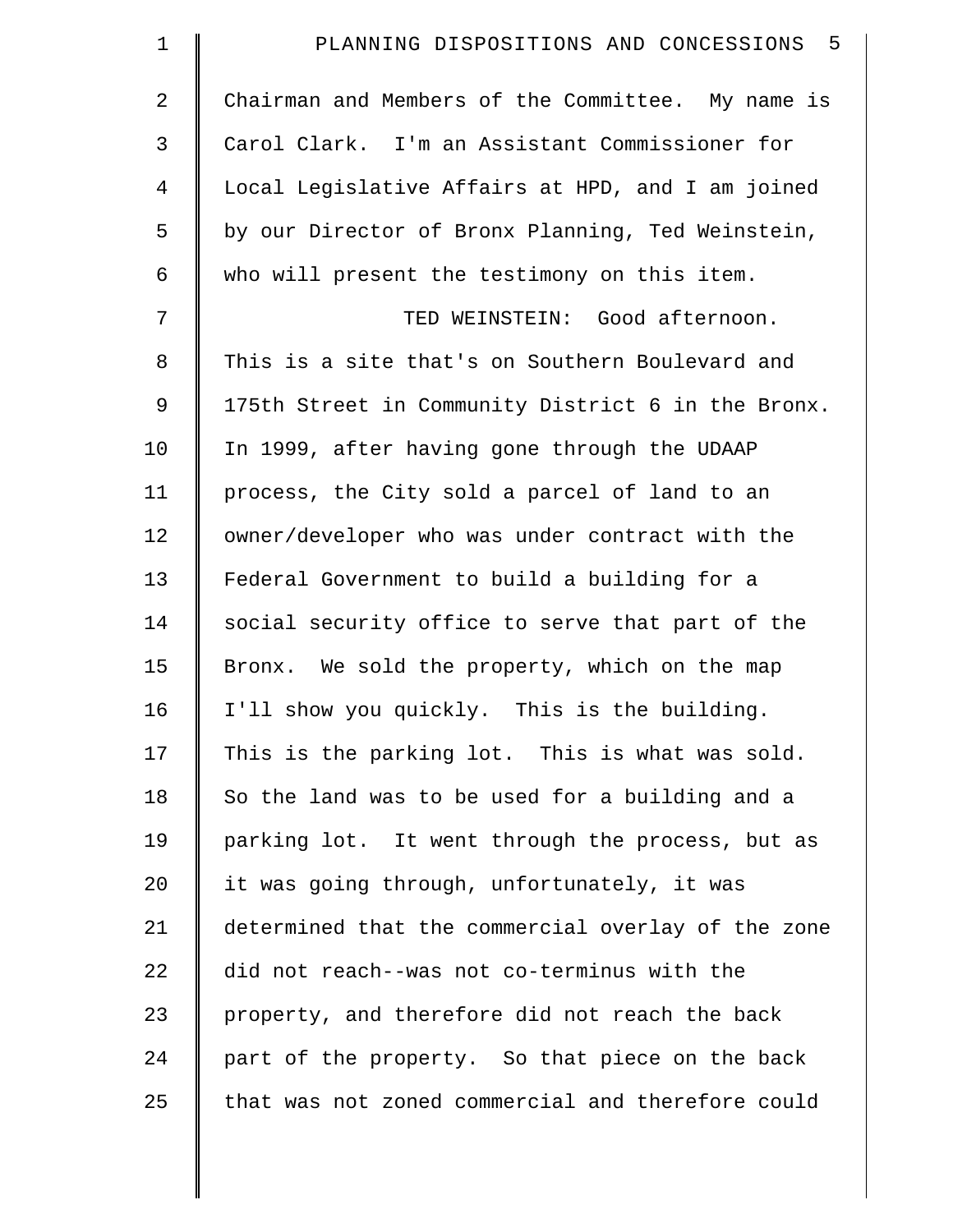| $\mathbf 1$ | PLANNING DISPOSITIONS AND CONCESSIONS 6            |
|-------------|----------------------------------------------------|
| 2           | not have the parking lot, was not conveyed at that |
| 3           | time. As it was intended to be part of the         |
| 4           | project we agreed that we would then go through    |
| 5           | the process again to rezone that piece and then    |
| 6           | convey that to them as well. Soon thereafter they  |
| 7           | also requested an additional piece of city-owned   |
| 8           | property, which is the piece that's to the left on |
| 9           | the map there, and then the piece that's on the    |
| 10          | corner they then--that was a privately owned lot.  |
| 11          | They purchased that because the social security    |
| 12          | administration asked them to expand the building,  |
| 13          | and they bought the private lot to do that. So     |
| 14          | the additional piece was supposed to serve as      |
| 15          | additional parking. So basically what we have      |
| 16          | here is a building, a social security office in    |
| 17          | the middle of the block, and then there will be    |
| 18          | parking on either side of it. So the purpose of    |
| 19          | the actions today are to re-zone so that the       |
| 20          | commercial overlay covers the entire building and  |
| 21          | the existing and proposed parking lot, and then    |
| 22          | the usual UDAAP designation.                       |
| 23          | CHAIRPERSON GARODNICK:<br>Thank you                |
| 24          | very much. Let me just make sure that I            |
| 25          | understand. You covered a lot very quickly there.  |
|             |                                                    |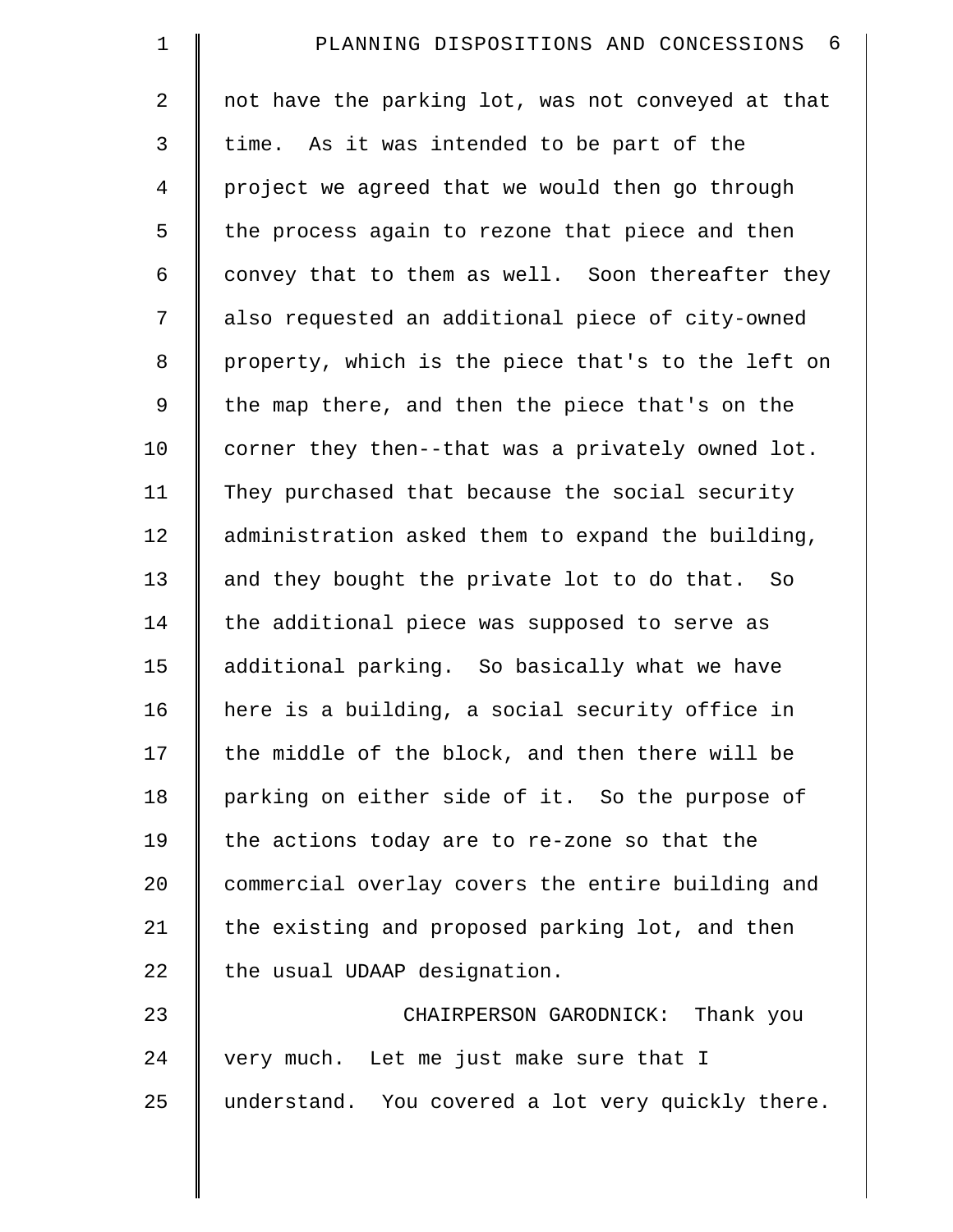| 1  | PLANNING DISPOSITIONS AND CONCESSIONS 7           |
|----|---------------------------------------------------|
| 2  | When you said that they bought the lot for the    |
| 3  | purposes of the SSA, they is who?                 |
| 4  | TED WEINSTEIN: The                                |
| 5  | owner/developer.                                  |
| 6  | CHAIRPERSON GARODNICK: And who is                 |
| 7  | the owner/developer here?                         |
| 8  | TED WEINSTEIN: It's Brewran                       |
| 9  | Companies, B-R-E-W-R-A-N.                         |
| 10 | CHAIRPERSON GARODNICK: So when the                |
| 11 | City sold property to a developer, it was to the  |
| 12 | Brewran company?                                  |
| 13 | TED WEINSTEIN: Yes.                               |
| 14 | CHAIRPERSON GARODNICK: Okay. And-                 |
| 15 |                                                   |
| 16 | TED WEINSTEIN: [Interposing] They                 |
| 17 | own the property and then they lease it to the    |
| 18 | federal GSA.                                      |
| 19 | CHAIRPERSON GARODNICK: Okay. And                  |
| 20 | it was sold to this developer under the           |
| 21 | understanding that a portion of it would be used  |
| 22 | for parking.                                      |
| 23 | TED WEINSTEIN: Correct.                           |
| 24 | CHAIRPERSON GARODNICK: And the                    |
| 25 | area that was conveyed was not all zoned in a way |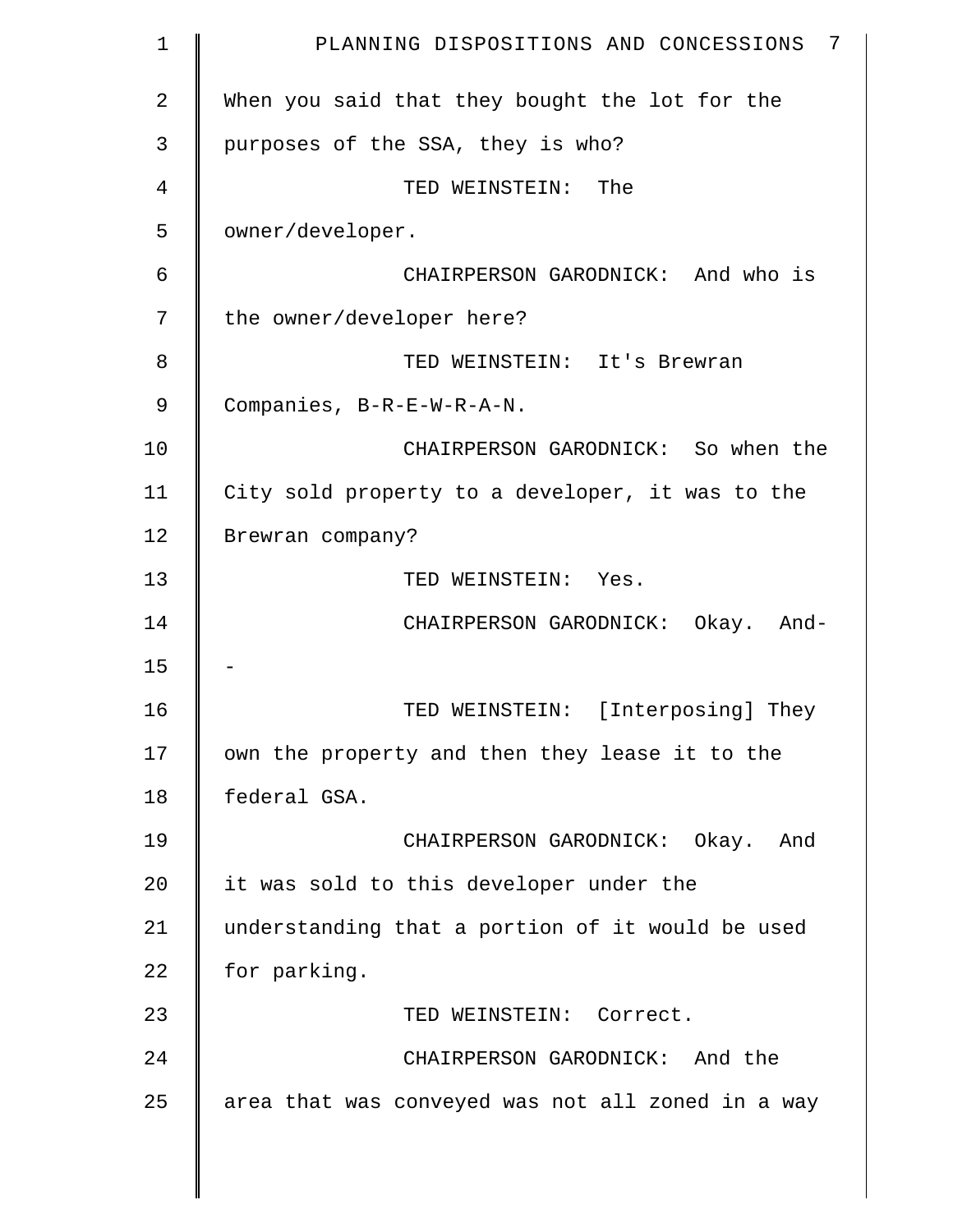| $\mathbf 1$    | PLANNING DISPOSITIONS AND CONCESSIONS 8            |
|----------------|----------------------------------------------------|
| $\overline{a}$ | that would have allowed for parking. Is that       |
| 3              | right?                                             |
| 4              | TED WEINSTEIN: Yes.                                |
| 5              | CHAIRPERSON GARODNICK: Now just                    |
| 6              | show us, just to make sure I understand, what is   |
| 7              | the area that we're talking about rezoning on this |
| 8              | map, so that we can see the area that is not co-   |
| 9              | terminus, as you describe it.                      |
| 10             | TED WEINSTEIN: Okay. Now the                       |
| 11             | reason, I'll just explain, is that most commercial |
| 12             | overlays are 100 feet in from the block front      |
| 13             | there. But tax lots don't follow such a regular    |
| 14             | pattern, and that was the problem here.            |
| 15             | [Pause]                                            |
| 16             | TED WEINSTEIN: This area here--                    |
| 17             | FEMALE VOICE: [Interposing] You                    |
| 18             | have to talk into the mic.                         |
| 19             | TED WEINSTEIN: Okay I'll just                      |
| 20             | point.                                             |
| 21             | CHAIRPERSON GARODNICK: You can                     |
| 22             | lift it, yeah.                                     |
| 23             | TED WEINSTEIN: Okay. This area                     |
| 24             | here in the red is the area that has to be rezoned |
| 25             | to complete this parking lot. And then if this     |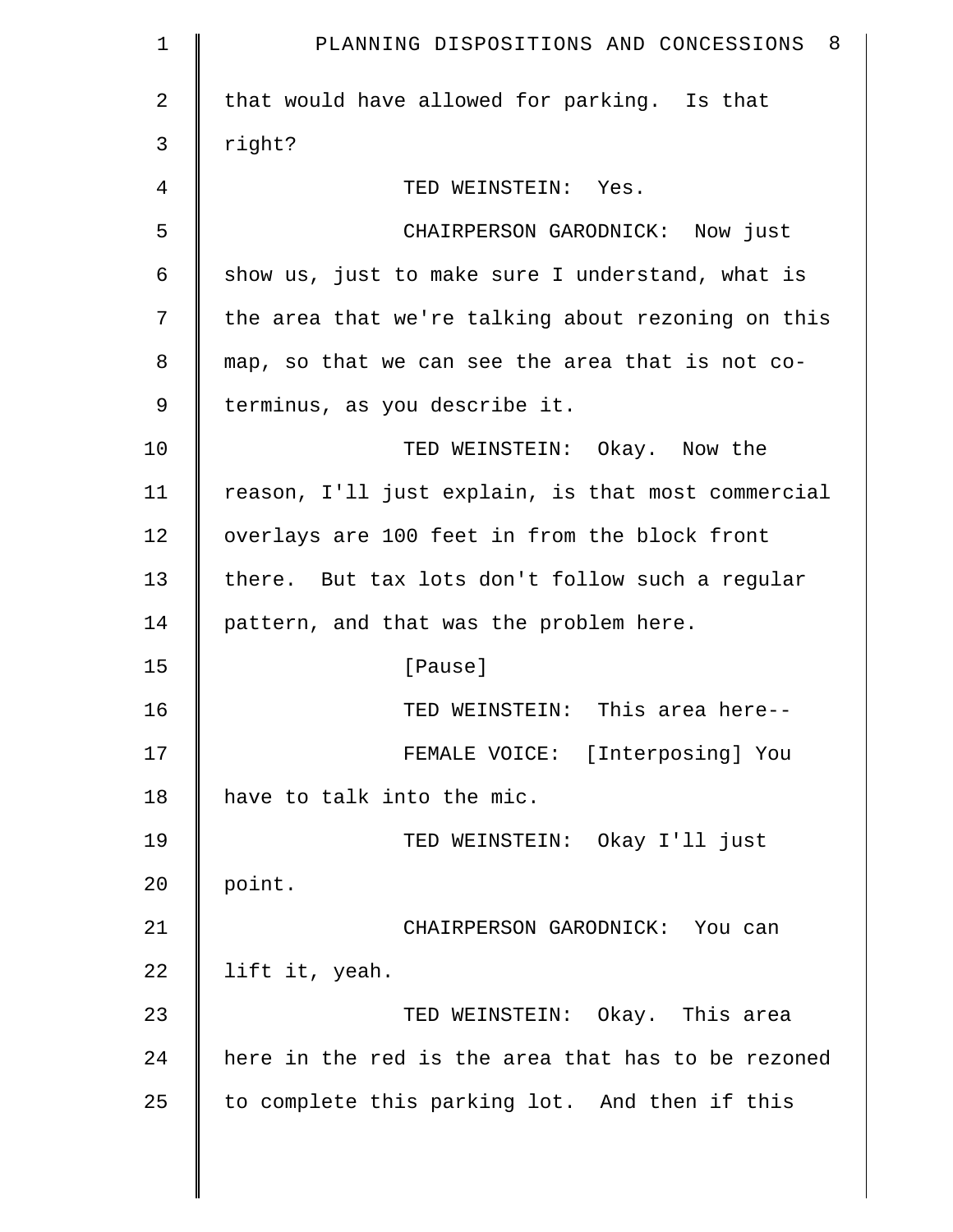| $\mathbf 1$   | - 9<br>PLANNING DISPOSITIONS AND CONCESSIONS       |
|---------------|----------------------------------------------------|
| 2             | piece here, which is a separate tax lot, that's    |
| 3             | lot 120, if that is to be used for additional      |
| 4             | parking, that has to be rezoned as well. In        |
| 5             | addition just--                                    |
| 6             | CHAIRPERSON GARODNICK:                             |
| 7             | [Interposing] Wait. Let me stop you right there.   |
| 8             | TED WEINSTEIN: Yes.                                |
| $\mathcal{G}$ | CHAIRPERSON GARODNICK: Were both                   |
| 10            | areas in red part of the original conveyance?      |
| 11            | TED WEINSTEIN: This was to be.                     |
| 12            | CHAIRPERSON GARODNICK: And the                     |
| 13            | other one was not?                                 |
| 14            | TED WEINSTEIN: Was not.                            |
| 15            | CHAIRPERSON GARODNICK: So this is                  |
| 16            | an additional conveyance from the City to Brewran  |
| 17            | company of that area on the left hand side of the  |
| 18            | map, and a rezoning of that area at the same time? |
| 19            | TED WEINSTEIN: Yes.<br>The                         |
| 20            | discussion about this piece came up right after    |
| 21            | that was going on back then. And then the other    |
| 22            | little clean up, because you might see there are   |
| 23            | other tax lots mentioned, was really just to make  |
| 24            | the new zoning line smooth, basically so that City |
| 25            | Planning on its maps could represent it correctly. |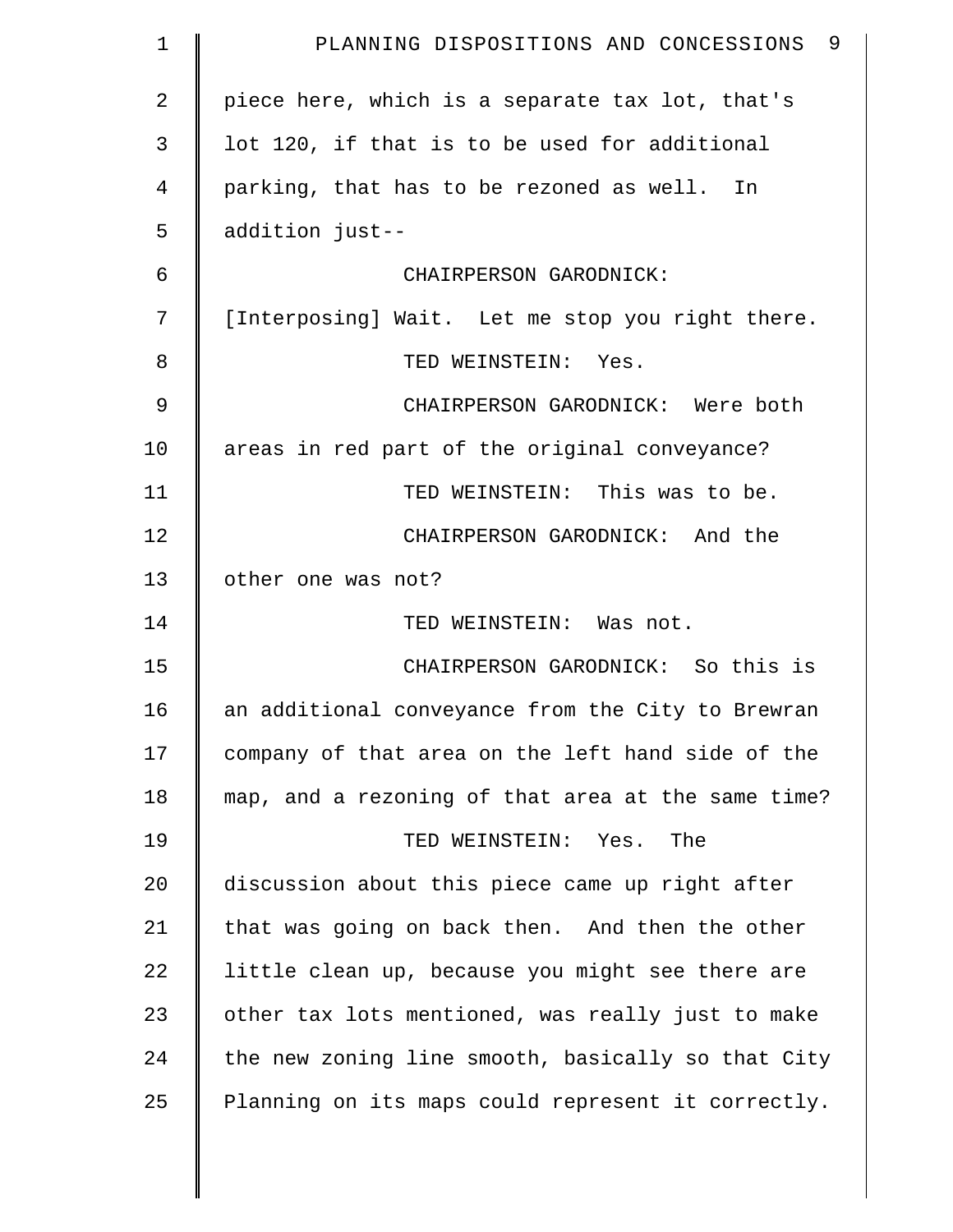| $\mathbf 1$    | PLANNING DISPOSITIONS AND CONCESSIONS 10             |
|----------------|------------------------------------------------------|
| $\overline{2}$ | So there was a little piece of the commercial        |
| 3              | overlay that extended on to these homes back here.   |
| 4              | That is being taken away.                            |
| 5              | CHAIRPERSON GARODNICK: Okay, thank                   |
| 6              | you. You have consulted, of course, with Council     |
| 7              | Member Rivera, in whose district that sits?          |
| 8              | TED WEINSTEIN: Yes.                                  |
| $\mathsf 9$    | CHAIRPERSON GARODNICK: Thank you.                    |
| 10             | And he's supportive?                                 |
| 11             | TED WEINSTEIN: Yes.                                  |
| 12             | CHAIRPERSON GARODNICK: Okay.                         |
| 13             | Thank you. Seeing no members of the public           |
| 14             | wishing to testify on this item, we will close the   |
| 15             | hearing on the related land use numbers 1192 and     |
| 16             | 1193 and will open the hearing on Land Use 1207,     |
| 17             | which is at 640 Broadway in Brooklyn Community       |
| 18             | Board 1, C090379HAK, another HPD application.<br>And |
| 19             | please go right ahead.                               |
| 20             | CAROL CLARK: Thank you, Mr.                          |
| 21             | Chairman. Carol Clark again. I'm joined for this     |
| 22             | one by Jack Hammer, who is the director of           |
| 23             | Planning for the Brooklyn office of HPD. Jack?       |
| 24             | JACK HAMMER: Oh, thank you. Good                     |
| 25             | afternoon. This project consists of the proposed     |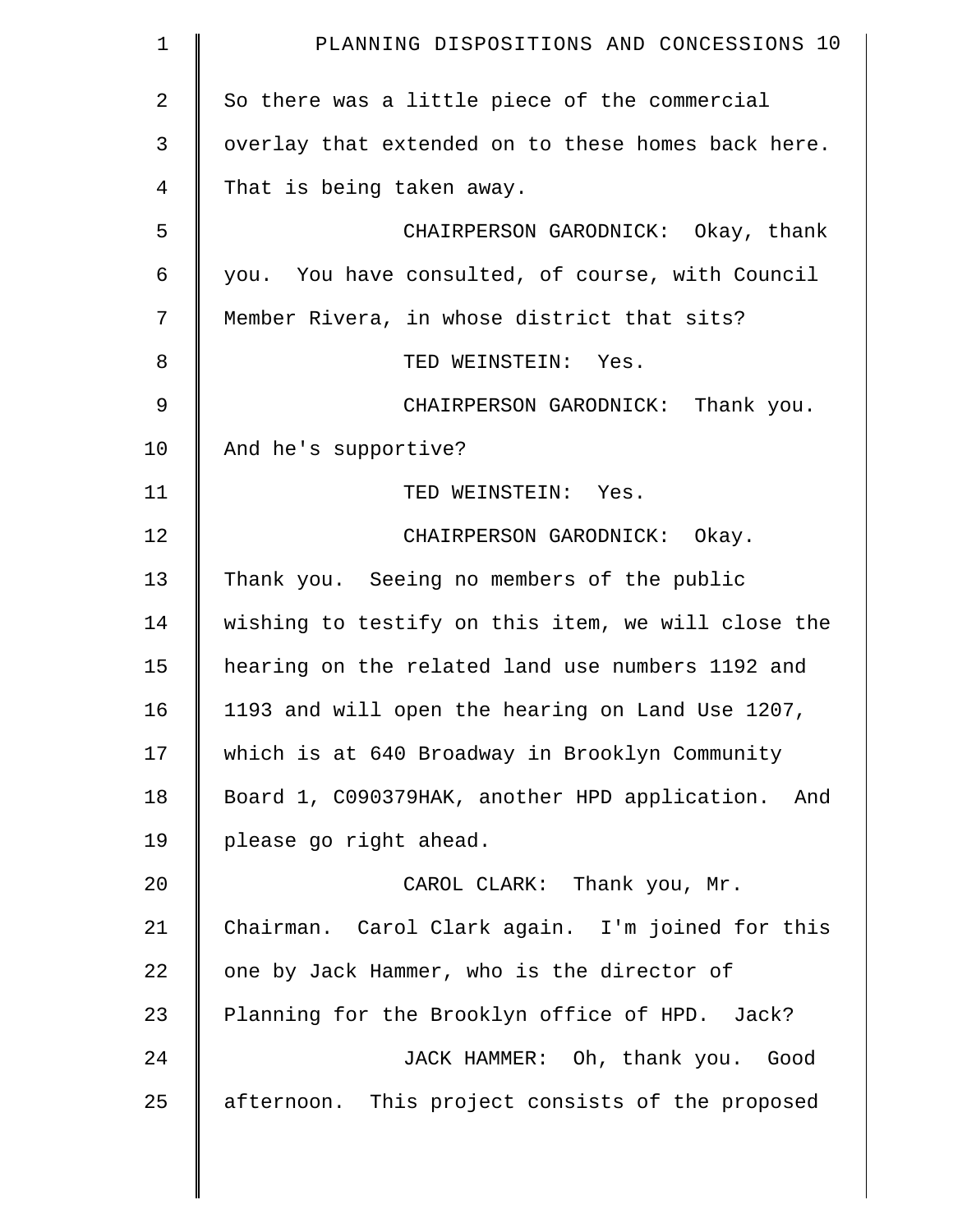| $\mathbf 1$    | PLANNING DISPOSITIONS AND CONCESSIONS 11           |
|----------------|----------------------------------------------------|
| $\overline{2}$ | disposition of one city-owned vacant building      |
| 3              | located at 640 Broadway in Brooklyn, for           |
| $\overline{4}$ | development under the New York State Housing Trust |
| 5              | Fund Program and HPD's participation loan program. |
| 6              | The sponsor, United Jewish Organization of         |
| 7              | Williamsburg, will completely reconstruct and      |
| 8              | convert the former warehouse into residential      |
| 9              | housing as per existing zoning. When completed,    |
| 10             | the project will provide nine residential units    |
| 11             | for low-income occupants and approximately 1,300   |
| 12             | square feet of commercial space. In addition, the  |
| 13             | building will provide approximately 900 square     |
| 14             | feet of rooftop open space with benches and        |
| 15             | planters for the use of tenants and Council Member |
| 16             | Yassky has reviewed the project and indicated his  |
| 17             | support.                                           |
| 18             | CHAIRPERSON GARODNICK: Thank you.                  |
| 19             | You say it's being developed by UJO Williamsburg,  |
| 20             | is that right?                                     |
| 21             | JACK HAMMER: Yes.                                  |
| 22             | CHAIRPERSON GARODNICK: Now how                     |
| 23             | were they selected to be the developer of this     |
| 24             | site?                                              |
| 25             | JACK HAMMER: UJO--I'll just talk                   |
|                |                                                    |
|                |                                                    |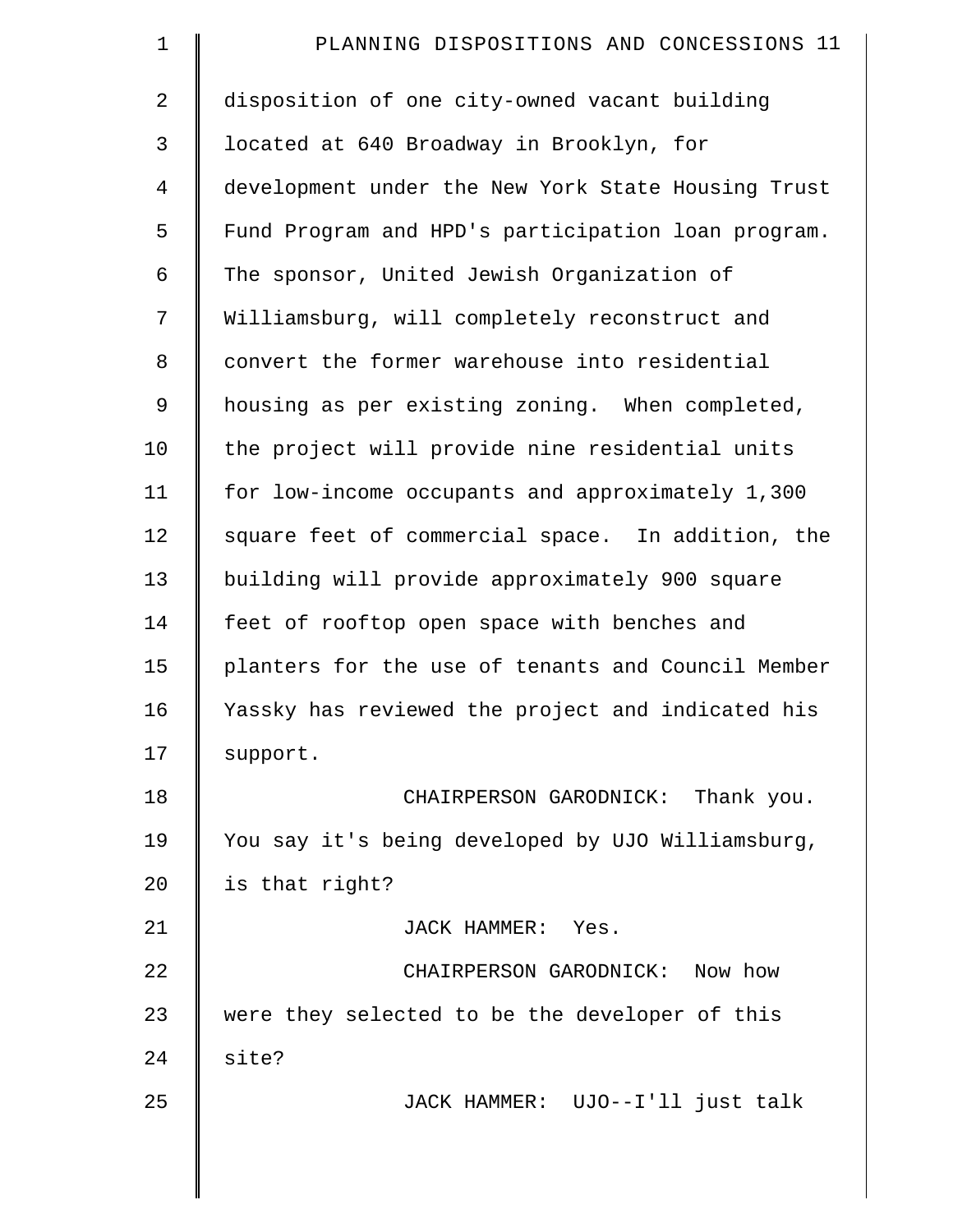| $\mathbf 1$    | PLANNING DISPOSITIONS AND CONCESSIONS 12            |
|----------------|-----------------------------------------------------|
| $\overline{2}$ | about the history for a moment--actually discussed  |
| $\mathsf{3}$   | this project, actually started to develop this      |
| $\overline{4}$ | concept as far back as 2002 when they approached    |
| 5              | Community Board 1. So the original planning         |
| 6              | actually goes back that far. At that point the      |
| 7              | Community Board indicated its preliminary support   |
| $\,8\,$        | for the project and based on that we worked         |
| $\mathsf 9$    | closely with UJO to identify funding sources.<br>In |
| 10             | the end we felt that, along with UJO, the New York  |
| 11             | State Housing Trust Program was an appropriate      |
| 12             | vehicle to at least provide partial funding for     |
| 13             | this project. And we were able to provide UJO       |
| 14             | what we call an authorization letter in order to    |
| 15             | apply for discretionary funding under the DHCR's    |
| 16             | competitive funding process. So basically there     |
| 17             | was a competitive review at the time we would       |
| 18             | provide the authorization letter to UJO.<br>And     |
| 19             | ultimately the state funding agency--state          |
| 20             | Division of Housing and Community Renewal--issued   |
| 21             | a preliminary funding authorization, which has      |
| 22             | allowed the project now to move forward, together   |
| 23             | with other funding sources provided in part by      |
| 24             | HPD.                                                |
| 25             | CHAIRPERSON GARODNICK: I'm not                      |
|                |                                                     |
|                |                                                     |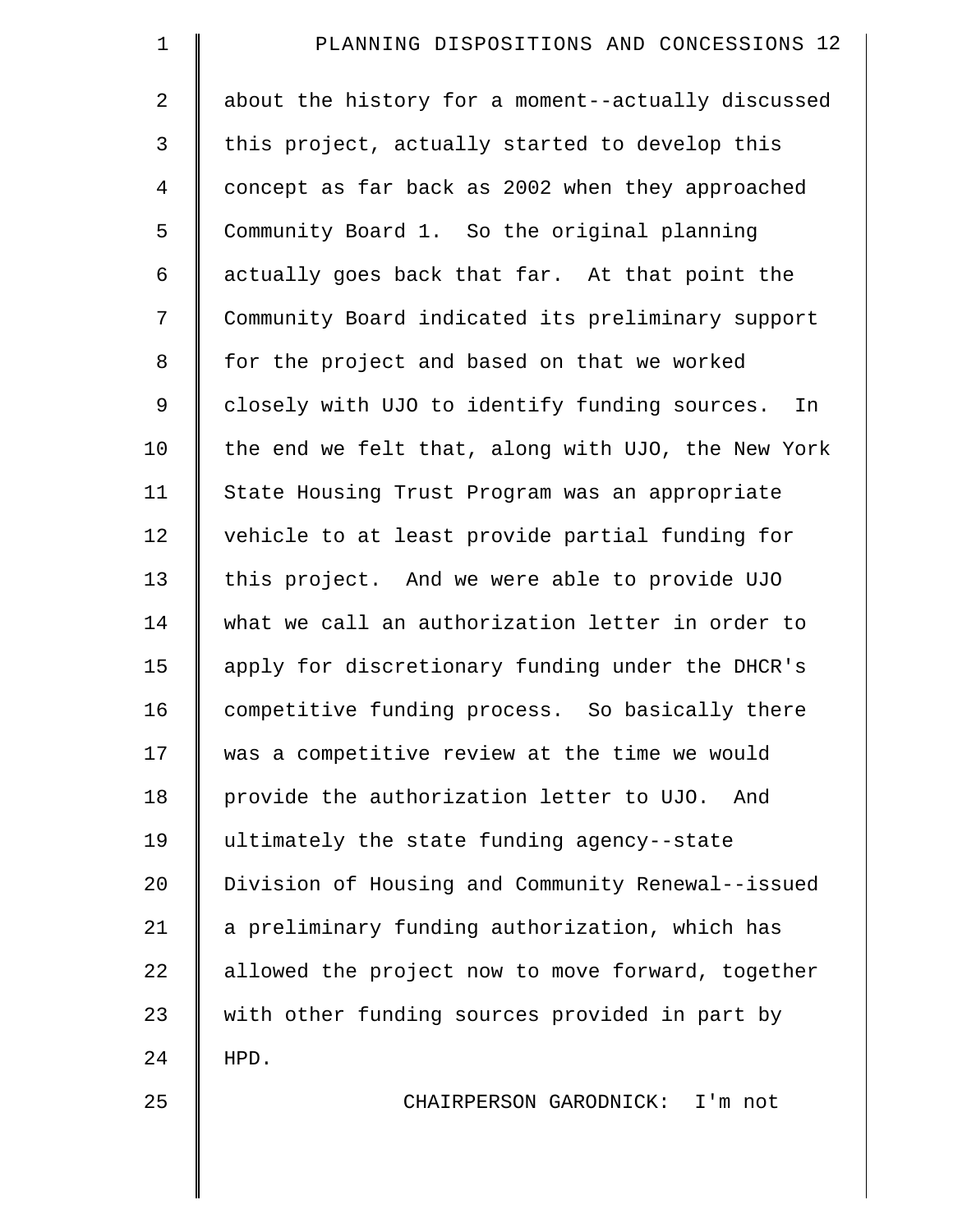| $\mathbf 1$    | PLANNING DISPOSITIONS AND CONCESSIONS 13           |
|----------------|----------------------------------------------------|
| $\overline{2}$ | sure I completely understand that. Let's go back   |
| 3              | to 2002, which is where you started. UJO became    |
| $\overline{4}$ | involved in this project how?                      |
| 5              | JACK HAMMER: Basically they                        |
| 6              | approached us in terms of the concept of           |
| 7              | converting this building into residential housing  |
| 8              | for low-income families. Those initial             |
| 9              | discussions again started at that time with the    |
| 10             | Community Board. The Community Board indicated     |
| 11             | its preliminary support. There was quite a bit of  |
| 12             | lag time before we got to this point, because it's |
| 13             | a difficult undertaking given the building itself  |
| 14             | is actually subject to a partial demolition a      |
| 15             | couple of years ago because of unsafe building     |
| 16             | conditions. So there was actually a partial        |
| 17             | demolition, overseen by HPD, which resulted in us  |
| 18             | trying to figure out with UJO how to reconfigure   |
| 19             | the building using the existing bottom floors,     |
| 20             | because the building did not have to be completely |
| 21             | demolished. We were able to get an understanding   |
| 22             | with the Department of Buildings to consider this  |
| 23             | as, in effect, a rehabilitation, even though new   |
| 24             | floors are being built on top of the existing      |
| 25             | structure that was partially demolished. So the    |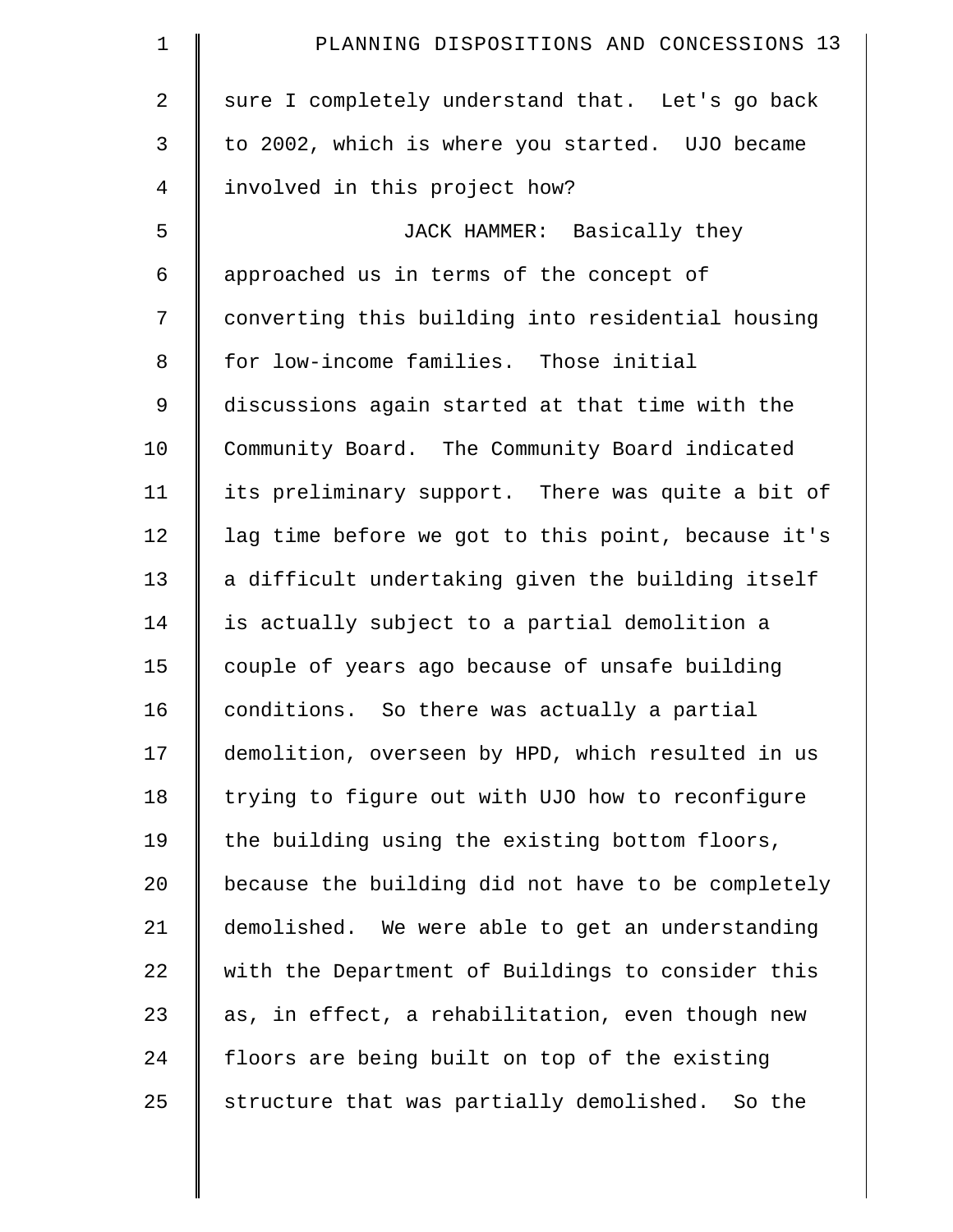| $\mathbf 1$    | PLANNING DISPOSITIONS AND CONCESSIONS 14           |
|----------------|----------------------------------------------------|
| $\overline{a}$ | reason there was such a lag time since 2002 is     |
| 3              | because it took a while to put these pieces        |
| 4              | together and to figure out the financing and       |
| 5              | through that process, again before any commitments |
| 6              | were made--these were all preliminary discussions  |
| 7              | and evaluation on the part of HPD with UJO. And    |
| 8              | it ended up suggesting jointly with UJO--UJO       |
| 9              | suggesting to us and us confirming that yes, the   |
| 10             | State Housing Trust Fund Program, which is a       |
| 11             | competitive process, was an appropriate vehicle    |
| 12             | for them to apply for and get financing to help    |
| 13             | develop this low income project.                   |
| 14             | CHAIRPERSON GARODNICK: But at that                 |
| 15             | point of course they were competing against--      |
| 16             | JACK HAMMER: [Interposing]                         |
| 17             | Competing against a number of applicants that--    |
| 18             | CHAIRPERSON GARODNICK:                             |
| 19             | [Interposing] For the same property?               |
| 20             | JACK HAMMER: No, not for the same                  |
| 21             | property.                                          |
| 22             | CHAIRPERSON GARODNICK: Right.                      |
| 23             | Okay.                                              |
| 24             | JACK HAMMER: DHCR's process is                     |
| 25             | open, competitive. UJO was the only applicant for  |

 $\parallel$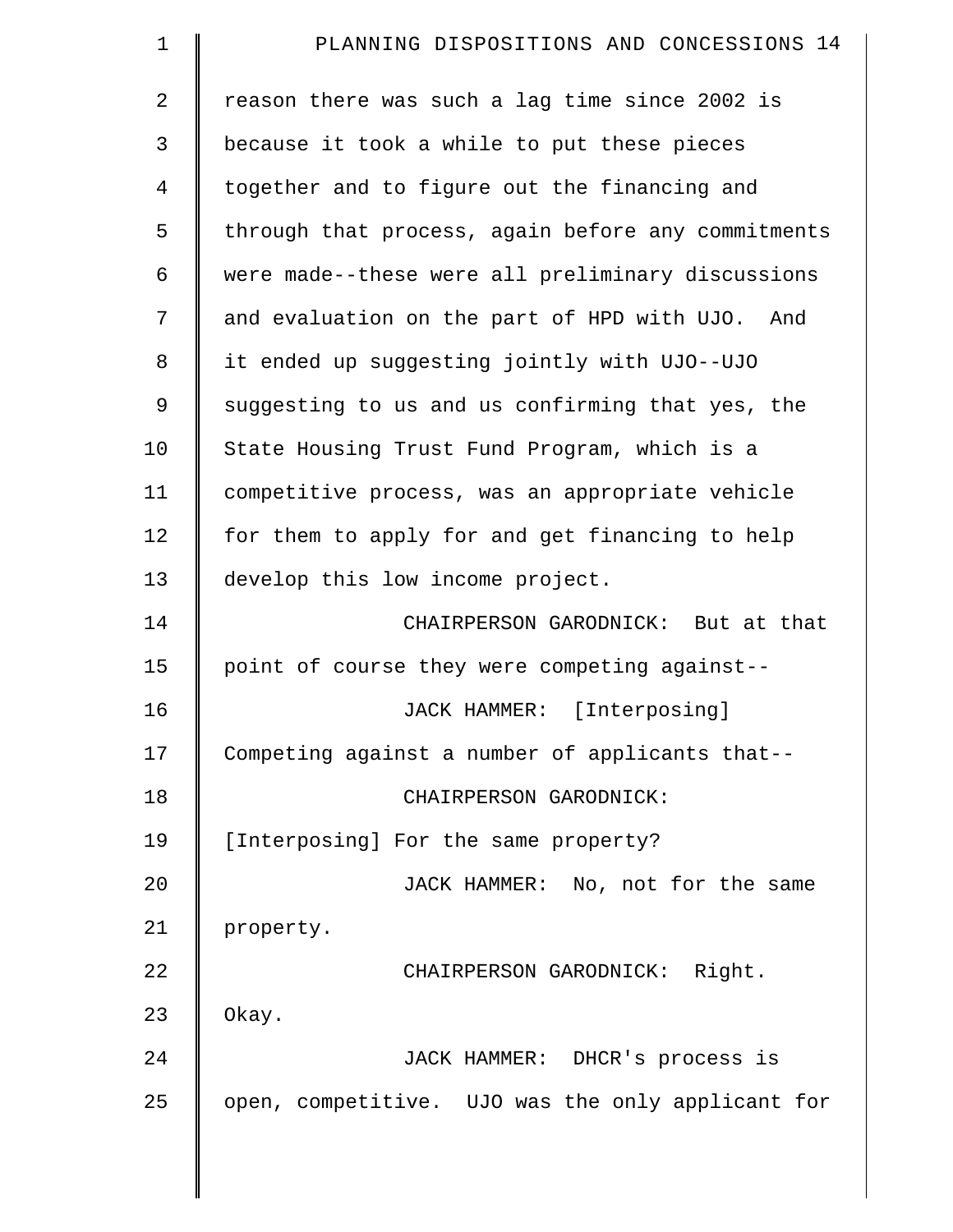| $\mathbf 1$ | PLANNING DISPOSITIONS AND CONCESSIONS 15           |
|-------------|----------------------------------------------------|
| 2           | this particular site in terms of--                 |
| 3           | CHAIRPERSON GARODNICK:                             |
| 4           | [Interposing] Well they didn't apply. They         |
| 5           | approached you.                                    |
| 6           | JACK HAMMER: They approached us                    |
| 7           | and that led to us issuing the authorization       |
| 8           | letter to allow for them to apply under an open,   |
| 9           | competitive notice of funding availability issued  |
| 10          | by DHCR.                                           |
| 11          | CHAIRPERSON GARODNICK: Right. But                  |
| 12          | the authorization happened without any competitive |
| 13          | process, right?                                    |
| 14          | JACK HAMMER: The authorization                     |
| 15          | itself is based on a proposal to us, but the       |
| 16          | competitive process, we rely on DHCR's competitive |
| 17          | review in terms of our policy, that yes, there is  |
| 18          | a competitive process, even though it's not an HPD |
| 19          | RFP that's the competitive nature--in this case    |
| 20          | it's the state's competitive process, which we     |
| 21          | rely on.                                           |
| 22          | CHAIRPERSON GARODNICK: I                           |
| 23          | understand. But at the point that UJO was          |
| 24          | applying to the state's competitive process, they  |
| 25          | were the HPD--                                     |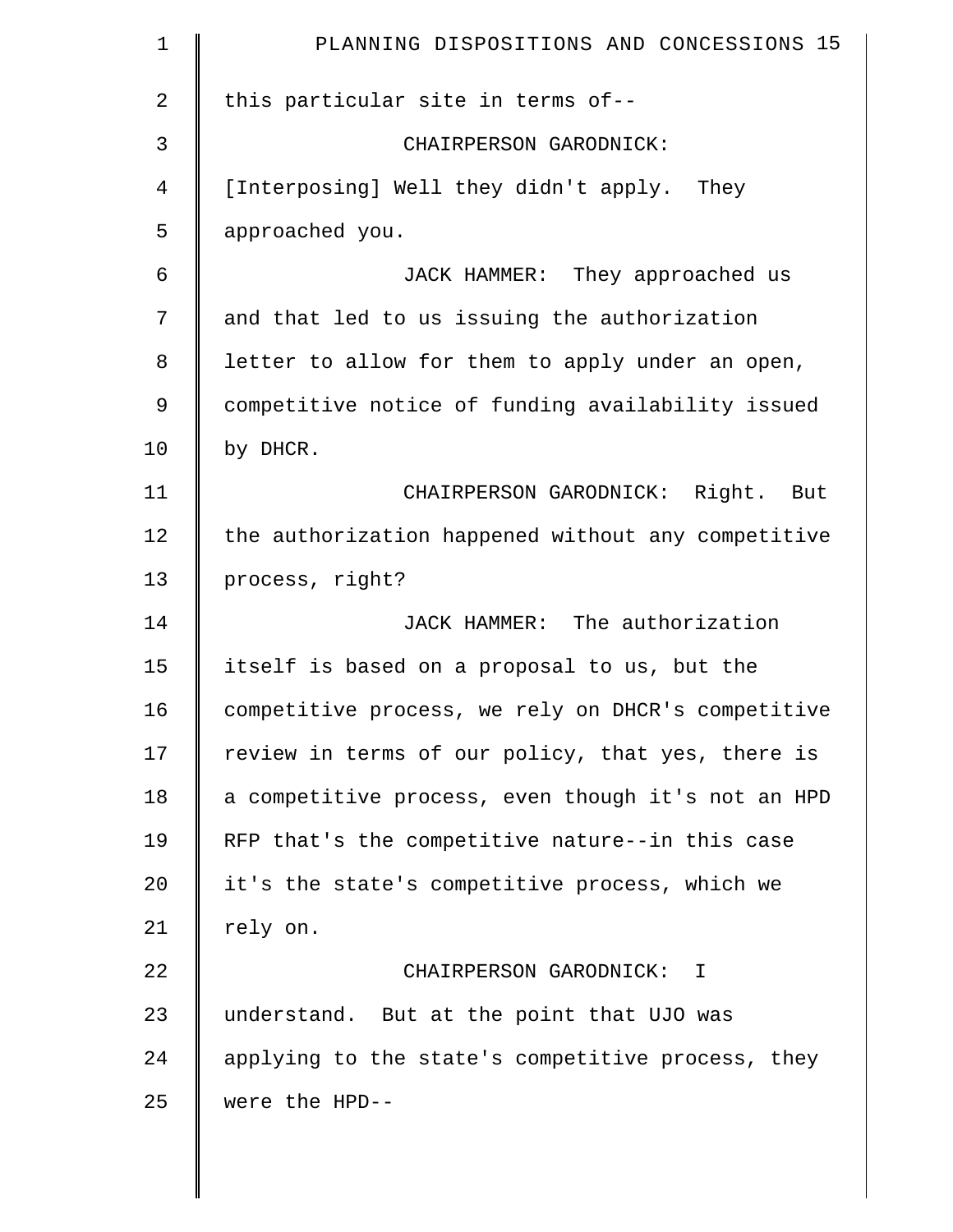| $\mathbf 1$ | PLANNING DISPOSITIONS AND CONCESSIONS 16           |
|-------------|----------------------------------------------------|
| 2           | JACK HAMMER: [Interposing] No.                     |
| 3           | There was actually no formal designation. Let me   |
| 4           | make that point clear.                             |
| 5           | CHAIRPERSON GARODNICK: But you                     |
| 6           | were partners at that time.                        |
| 7           | JACK HAMMER: Basically we were                     |
| 8           | exploring--it was really exploring the process     |
| 9           | with them and trying to figure out, you know,      |
| 10          | potential funding sources, and that led to the HTF |
| 11          | funding authorization.                             |
| 12          | CHAIRPERSON GARODNICK: Council                     |
| 13          | Member Ignizio.                                    |
| 14          | COUNCIL MEMBER IGNIZIO: This                       |
| 15          | Committee has an issue with regards to selection   |
| 16          | prior to a competitive process. And I ask--there   |
| 17          | was no RFP put out from HPD regarding this         |
| 18          | building, correct?                                 |
| 19          | JACK HAMMER: That's correct.                       |
| 20          | COUNCIL MEMBER IGNIZIO: And the                    |
| 21          | application to the state, I was formerly a state   |
| 22          | legislator, was present as HPD and UJA did you     |
| 23          | say?                                               |
| 24          | JACK HAMMER: UJO.                                  |
| 25          | COUNCIL MEMBER IGNIZIO: UJO                        |
|             |                                                    |
|             |                                                    |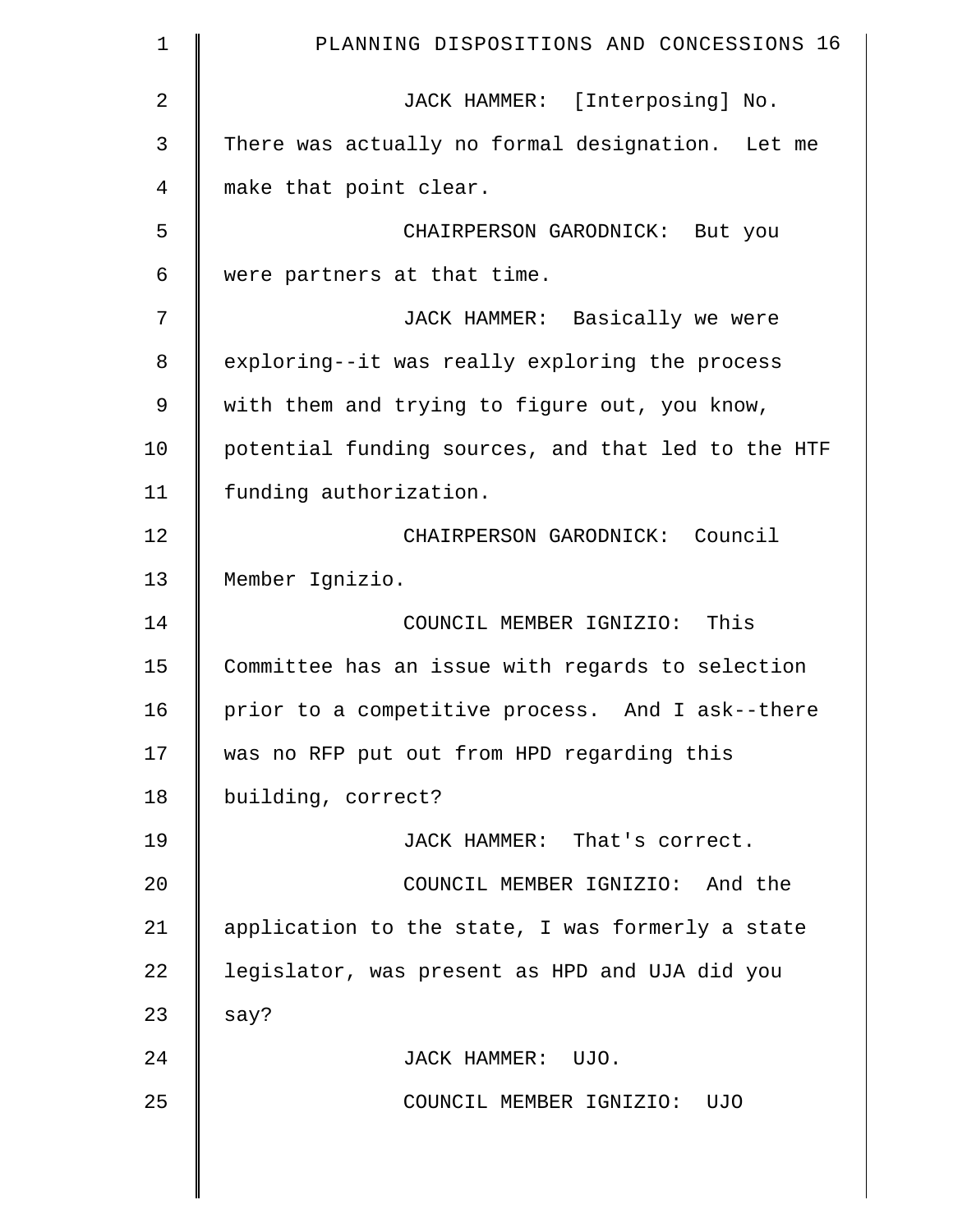| $\mathbf 1$    | PLANNING DISPOSITIONS AND CONCESSIONS 17          |
|----------------|---------------------------------------------------|
| $\overline{2}$ | submitting for funding and approval of this       |
| 3              | project, correct?                                 |
| 4              | JACK HAMMER: Actually UJO is the                  |
| 5              | applicant. We provide an authorization letter--   |
| 6              | COUNCIL MEMBER IGNIZIO:                           |
| 7              | [Interposing] Right.                              |
| 8              | JACK HAMMER: Which DHCR requires                  |
| 9              | as a component of their application review        |
| 10             | process.                                          |
| 11             | COUNCIL MEMBER IGNIZIO: Sure.                     |
| 12             | JACK HAMMER: DHCR would not even                  |
| 13             | consider an application or plea unless we provide |
| 14             | an authorization letter, which is not any type of |
| 15             | designation on our part. It simply is an          |
| 16             | indication to the state that there are no other   |
| 17             | competing uses for this particular property that  |
| 18             | should prevent the state from reviewing an        |
| 19             | application.                                      |
| 20             | COUNCIL MEMBER IGNIZIO: Right.                    |
| 21             | But you wouldn't know that, because there was no  |
| 22             | open call in a sense. So it's not like, well      |
| 23             | nobody else came and they wanted to rehab this    |
| 24             | building, it was just the person who came to see  |
| 25             | us. But my argument on behalf of this committee   |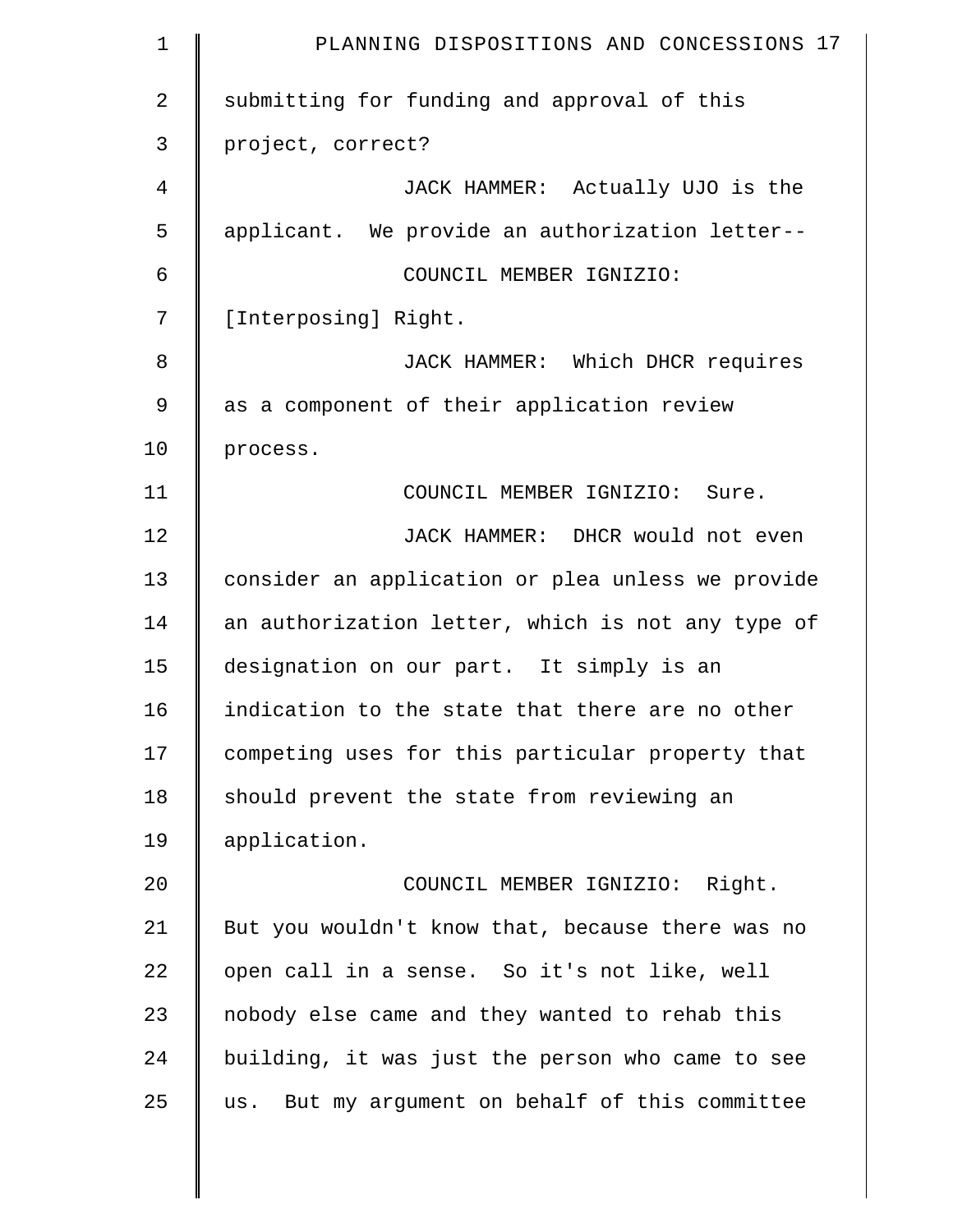| $\mathbf 1$    | PLANNING DISPOSITIONS AND CONCESSIONS 18             |
|----------------|------------------------------------------------------|
| $\overline{2}$ | in regards to meetings that I've had with HPD in     |
| 3              | the past has been, how do you know? If you don't     |
| $\overline{4}$ | let something open to the public, maybe you only     |
| 5              | get UJO who wants to come in. But without the, I     |
| 6              | feel, responsibility of the City of New York         |
| 7              | saying an open call, does anybody want to be a       |
| 8              | part of this, I can't support it. Mr. Chairman,      |
| 9              | I'll be voting no.                                   |
| 10             | CHAIRPERSON GARODNICK: Thank you,                    |
| 11             | Council Member Ignizio. And seeing no other          |
| 12             | members of the public wishing to testify on this     |
| 13             | item, we'll close the hearing on Land Use 1207,      |
| 14             | 640 Broadway, Brooklyn Community Board 1,            |
| 15             | C090379HAK. I will advise HPD that I share the       |
| 16             | concerns of Council Member Ignizio. We will give     |
| 17             | you an opportunity to present any additional         |
| 18             | information. But I'm going to lay over this item.    |
| 19             | We will not be voting on it today because--in case   |
| 20             | there's something we're missing here we want to      |
| 21             | give you an opportunity. We're going to be           |
| 22             | recessing this hearing until Thursday morning.<br>So |
| 23             | you can have an opportunity to present anything      |
| 24             | additional that might address the issues that        |
| 25             | Council Member Ignizio and I have raised with you.   |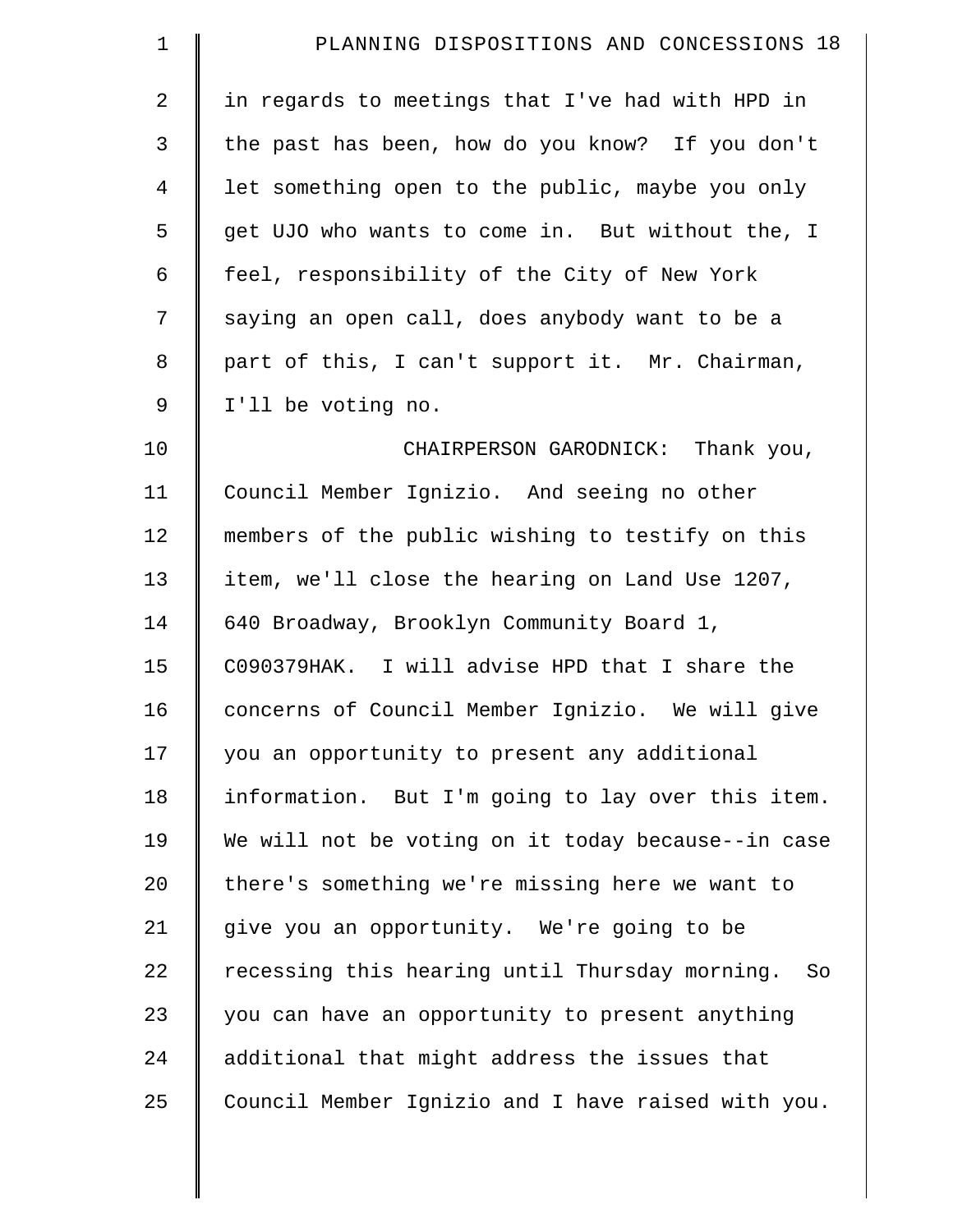| $\mathbf 1$    | PLANNING DISPOSITIONS AND CONCESSIONS 19           |
|----------------|----------------------------------------------------|
| $\overline{2}$ | I should note that we have made this point very    |
| 3              | clear to HPD on a number of occasions, that we are |
| 4              | extremely concerned about processes that do not    |
| 5              | involve openness and a competitive nature. And so  |
| 6              | we look forward to hearing back from you on        |
| 7              | Thursday on that item. But we will close the       |
| 8              | hearing at this moment and we'll revisit.          |
| $\mathsf 9$    | CAROL CLARK: Thank you, Mr.                        |
| 10             | Chairman.                                          |
| 11             | CHAIRPERSON GARODNICK: The next                    |
| 12             | item on the agenda is Land Use number 1109, non-   |
| 13             | ULURP, 2009 5572HAM at 63 Thompson Street, which   |
| 14             | is in the District of Speaker Christine Quinn.     |
| 15             | HPD has a presentation. I know there are a number  |
| 16             | of people here wishing to testify on this item.    |
| 17             | To those folks I say, welcome to City Hall. We're  |
| 18             | glad to have you and we'll bring you up in a       |
| 19             | second. We're just going to hear from the          |
| $20 \,$        | applicant and ask him a few questions, and then    |
| 21             | we'll invite you up in a panel. So about four of   |
| 22             | you at a time. So Ms. Clark, go ahead.             |
| 23             | CAROL CLARK: Yes. I'm Carol                        |
| 24             | Clark, Assistant Commissioner, HPD. And I'm        |
| 25             | joined today by RuthAnn Visnauskas, who is the     |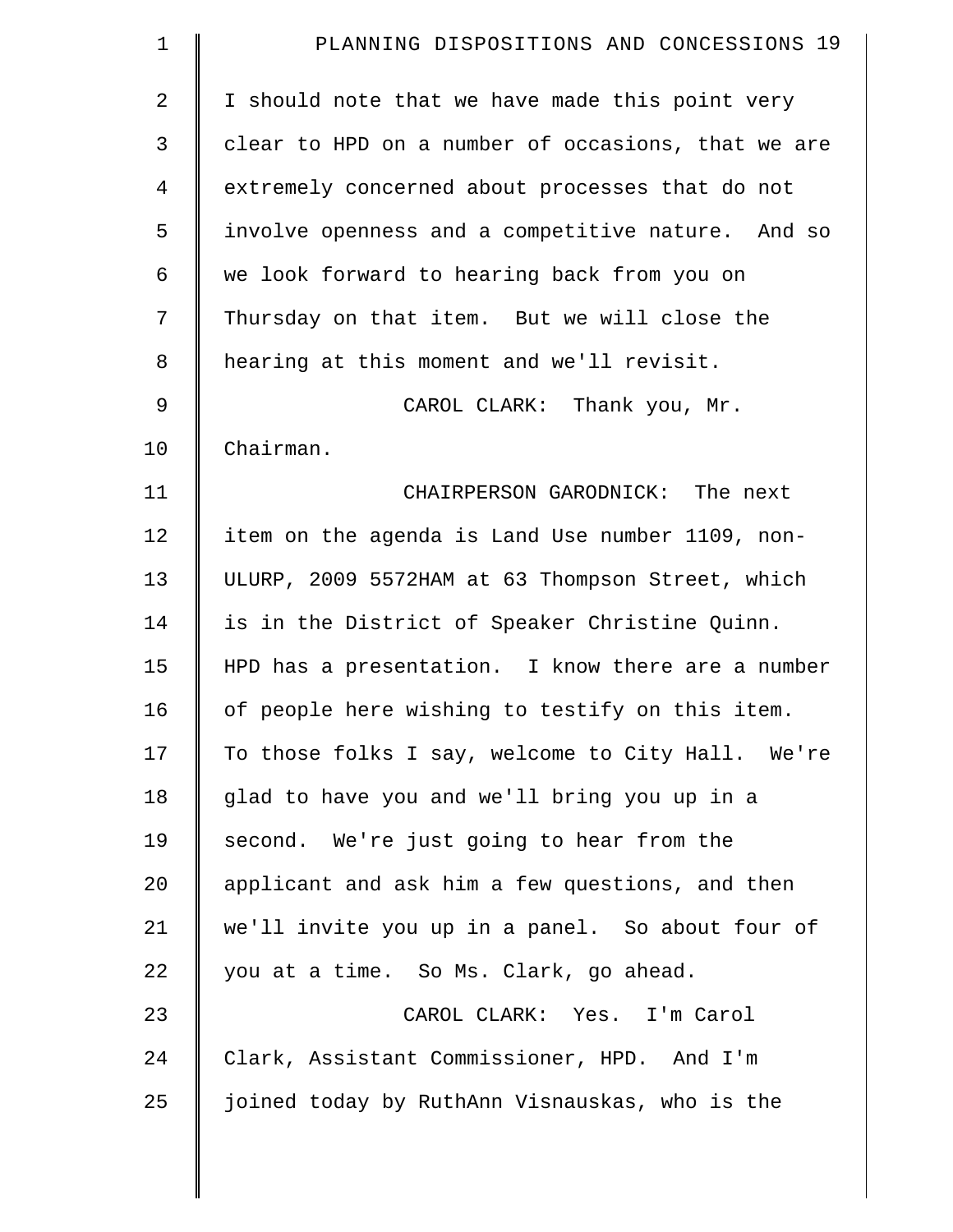| $\mathbf 1$    | PLANNING DISPOSITIONS AND CONCESSIONS 20           |
|----------------|----------------------------------------------------|
| $\overline{a}$ | acting Assistant Commissioner for Preservation     |
| 3              | Finance to my right; and to my left, the Associate |
| $\overline{4}$ | Commissioner for Management and Disposition, Anne  |
| 5              | Marie Hendrickson, and I thank both of them for    |
| 6              | joining me today. 63 Thompson Street is a          |
| 7              | partially occupied building that came in to City   |
| 8              | ownership through the in rem process. It was       |
| $\mathsf 9$    | title vested in 1976. The building, which is a     |
| 10             | new law tenement, built in 1906, originally        |
| 11             | consisted of 33 studio apartments and ground floor |
| 12             | commercial space. Since 2006, Phipps Houses, an    |
| 13             | experienced non-profit affordable housing          |
| 14             | organization, has been managing the property for   |
| 15             | HPD. Together, HPD and Phipps have been working    |
| 16             | on a plan to rehabilitate the building. The        |
| 17             | building's current condition requires substantial  |
| 18             | rehabilitation, necessitating temporary relocation |
| 19             | of the existing tenants. The proposed project      |
| 20             | will make the building compliant with the New York |
| 21             | City building code, the housing maintenance code,  |
| 22             | the New York State multiple dwelling law, and      |
| 23             | HPD's design guidelines. In order to create        |
| 24             | living spaces that meet these requirements, the    |
| 25             | number of units must be reduced. The rehabilitate  |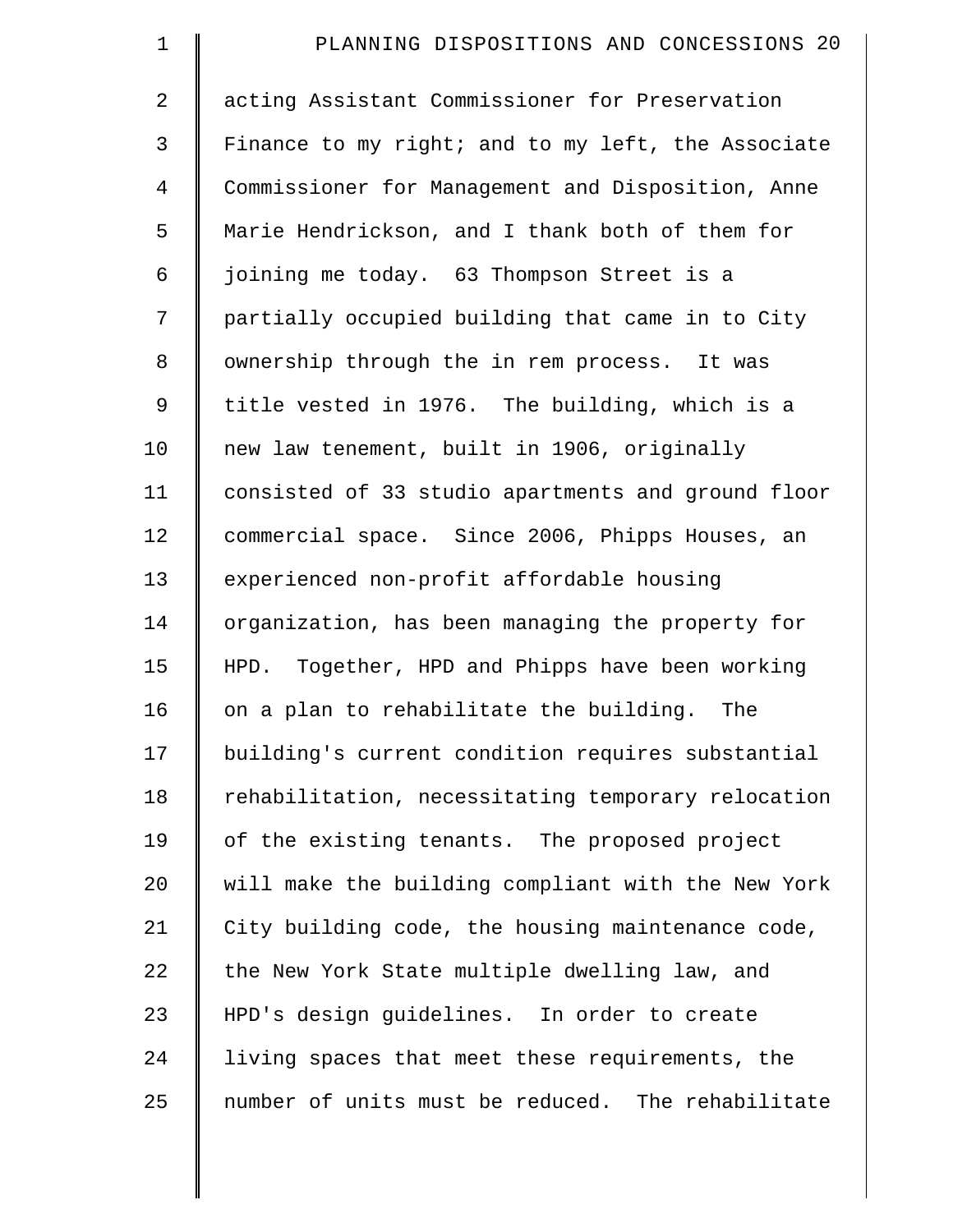| $\mathbf 1$    | PLANNING DISPOSITIONS AND CONCESSIONS 21           |
|----------------|----------------------------------------------------|
| $\overline{2}$ | building will provide 21 units of affordable       |
| 3              | housing; it's currently configured as 15 studio    |
| 4              | units, five one-bedrooms and one two-bedroom       |
| 5              | apartment, with two ground-floor commercial units. |
| 6              | Since last spring, HPD has been communicating with |
| 7              | staff from the Speaker's office and reviewing      |
| 8              | issues raised by the tenants in the 13 occupied    |
| 9              | units in the building. We are hopeful that the     |
| 10             | approval of this UDAAP item will be forthcoming,   |
| 11             | allowing an appropriate renovation and             |
| 12             | modernization of 63 Thompson Street. Thank you.    |
| 13             | We're happy to take any questions.                 |
| 14             | CHAIRPERSON GARODNICK: Thank you                   |
| 15             | very much. And definitely we'll have some          |
| 16             | questions. I do want to note that it's our         |
| 17             | understanding that the speaker's office has been   |
| 18             | meeting very closely with the tenants, who are     |
| 19             | involved here, and that there are a number of      |
| 20             | issues that are still in the air from those        |
| 21             | discussions and their discussions with you as      |
| 22             | well. The tenants, we understand, are also in the  |
| 23             | process of getting legal representation and that   |
| 24             | the speaker's office intends to continue a         |
| 25             | conversation about this before the vote. But we    |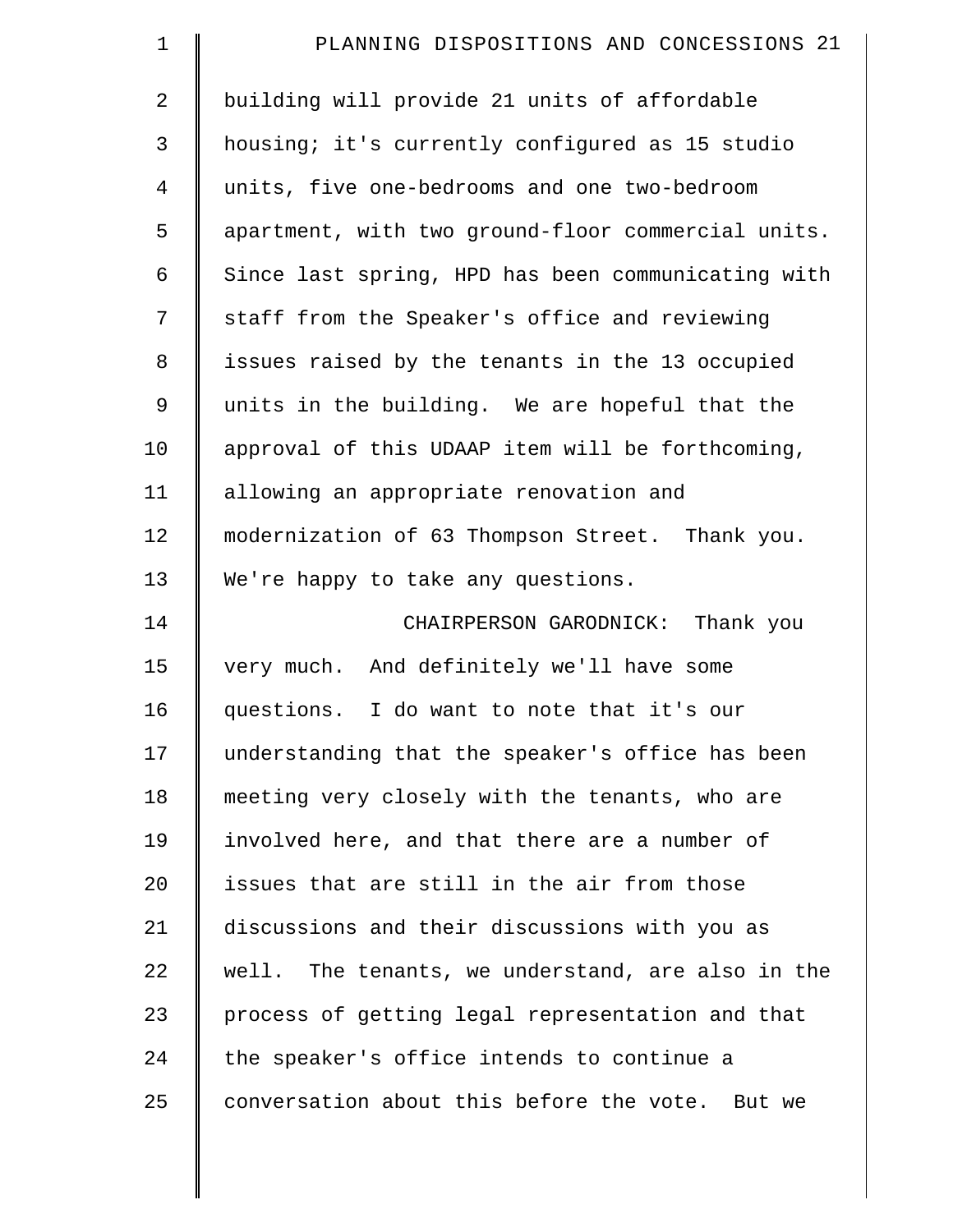| 1              | PLANNING DISPOSITIONS AND CONCESSIONS 22           |
|----------------|----------------------------------------------------|
| $\overline{a}$ | want to clarify a few of the issues today and the  |
| 3              | Speaker did want to pass along the fact that she   |
| 4              | was not able to attend here, but that her staff is |
| 5              | in fact present--there we go, Kate Sealy-Kirk      |
| 6              | (phonetic) is here. And let me just start off the  |
| 7              | questions with a couple. You noted that it         |
| 8              | started with 33 units and is now going down to 21  |
| $\mathsf 9$    | units. Is that right?                              |
| 10             | CAROL CLARK: That is correct.                      |
| 11             | CHAIRPERSON GARODNICK: So does                     |
| 12             | that mean that 12 people will be displaced as a    |
| 13             | result of this?                                    |
| 14             | CAROL CLARK: No one will be                        |
| 15             | displaced as a result of this, no.                 |
| 16             | CHAIRPERSON GARODNICK: Are people                  |
| 17             | living in all 33 units?                            |
| 18             | CAROL CLARK: No. The only                          |
| 19             | occupied--there are 13 occupied units out of what  |
| 20             | was originally 33 units. And since 1976, when the  |
| 21             | property came into City ownership, some of the     |
| 22             | spaces inside of the building have been            |
| 23             | reconfigured by some of the occupants in the       |
| 24             | building, in order to make unit sizes which differ |
| 25             | from what was the original configuration of the    |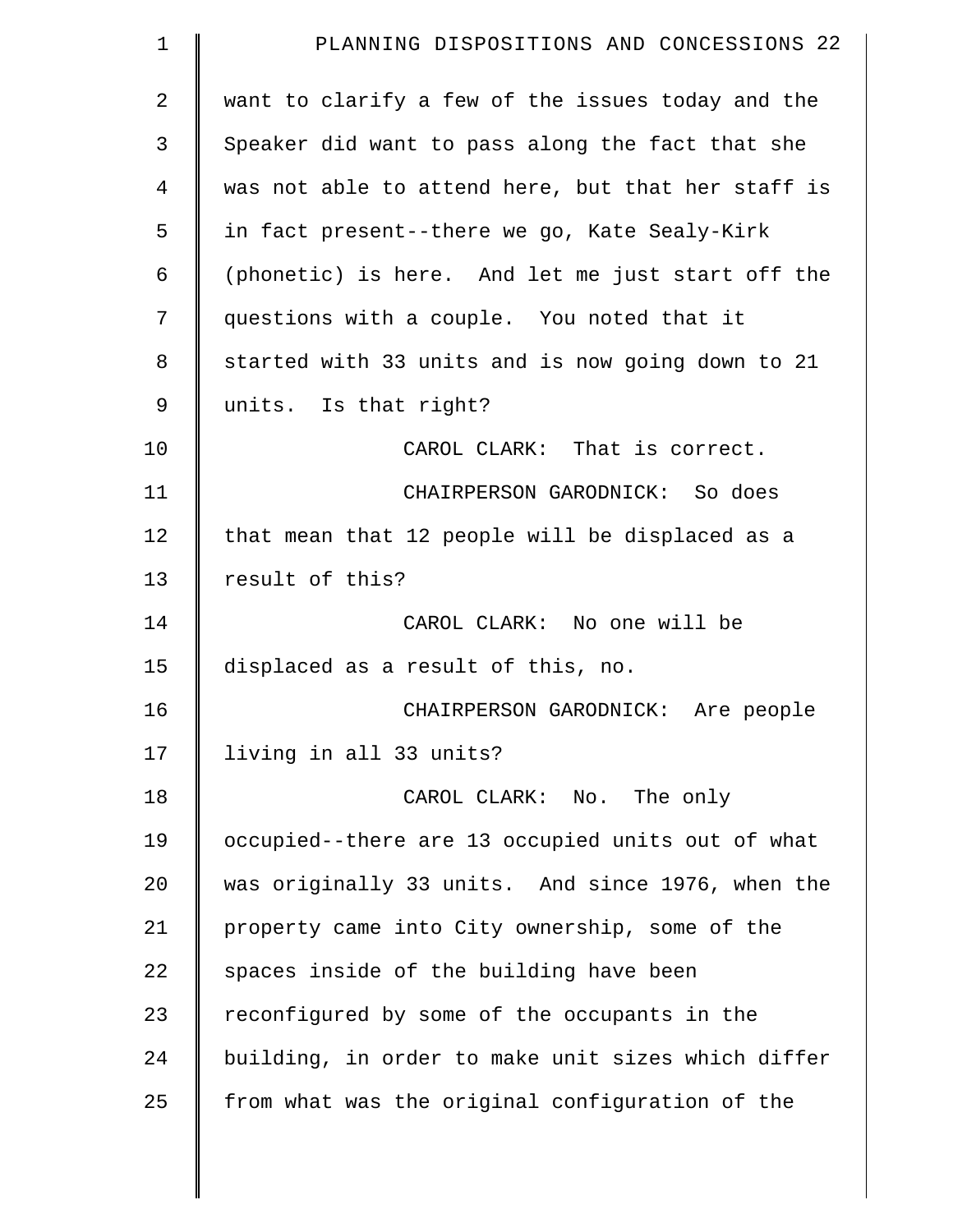| $\mathbf 1$ | PLANNING DISPOSITIONS AND CONCESSIONS 23          |
|-------------|---------------------------------------------------|
| 2           | building.                                         |
| 3           | CHAIRPERSON GARODNICK: Okay. So                   |
| 4           | there are 13 units that are today occupied.       |
| 5           | CAROL CLARK: That is correct.                     |
| 6           | They vary in size.                                |
| 7           | CHAIRPERSON GARODNICK: Okay. I                    |
| 8           | understand. Now during the course of the          |
| $\mathsf 9$ | substantial work that is being proposed,          |
| 10          | presumably the tenants will have to leave during  |
| 11          | that time. Is that right?                         |
| 12          | CHAIRPERSON GARODNICK: Yeah,                      |
| 13          | that's right. They would be temporarily           |
| 14          | relocated. And as I noted, we're working with     |
| 15          | Phipps houses and Phipps has the availability of  |
| 16          | relocation apartments in Kipps Bay, which is a    |
| 17          | fairly nearby to SoHo location that has been made |
| 18          | available to the tenants. And we are in           |
| 19          | discussions--or Phipps is in discussions with the |
| 20          | tenants about relocation procedures.              |
| 21          | CHAIRPERSON GARODNICK: So, the                    |
| 22          | proposal is to temporarily relocate to the Phipps |
| 23          | houses on 27th Street and 2nd Avenue              |
| 24          | approximately--is that the Phipps Houses we're    |
| 25          | talking about?                                    |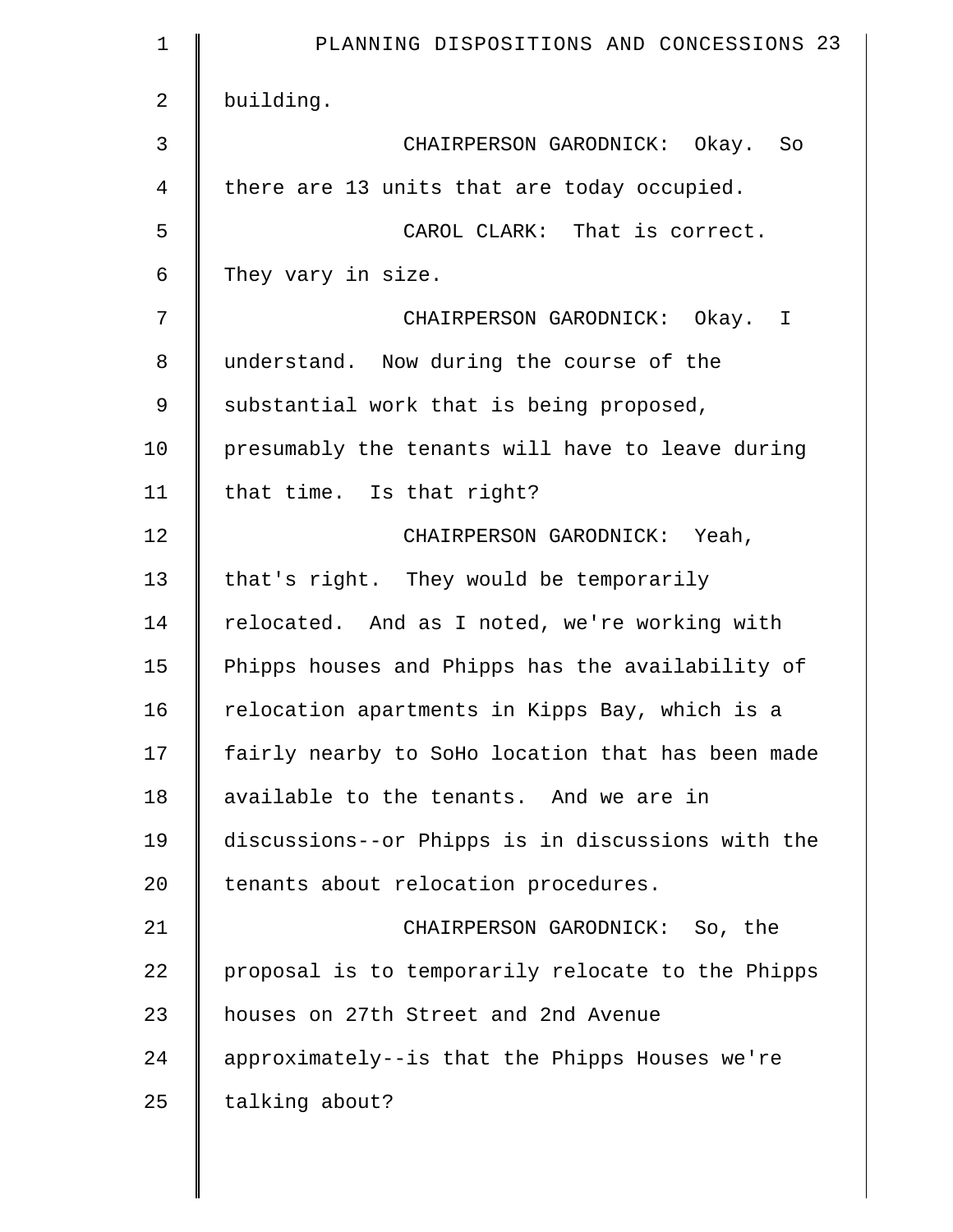| $\mathbf 1$    | PLANNING DISPOSITIONS AND CONCESSIONS 24           |
|----------------|----------------------------------------------------|
| $\overline{2}$ | CHAIRPERSON GARODNICK: That's                      |
| 3              | correct. That building that's up there that's      |
| 4              | I.M. Pei designed, yes. That's correct.            |
| 5              | CHAIRPERSON GARODNICK: Okay. How                   |
| 6              | have, or how were, the tenants informed that they  |
| 7              | were going to have to be relocated in this         |
| 8              | situation?                                         |
| $\mathsf 9$    | CAROL CLARK: Exactly how were they                 |
| 10             | informed that--well UDAAP, I know, is the part     |
| 11             | that I can speak to Chairman Garodnick, which as   |
| 12             | you know is a 150 day period, and during that 150  |
| 13             | day period we've had a number of conversations, as |
| 14             | you noted, with the Speaker's Office and Phipps    |
| 15             | has been meeting and our staff has been meeting    |
| 16             | with the tenants, so I cannot speak myself to      |
| 17             | exactly how they were informed, but I can ask      |
| 18             | Associate Commissioner--                           |
| 19             | CHAIRPERSON GARODNICK:                             |
| 20             | [Interposing] Please.                              |
| 21             | CAROL CLARK: --Hendrickson to                      |
| 22             | Comment.                                           |
| 23             | CHAIRPERSON GARODNICK: Sure.                       |
| 24             | ANNE MARIE HENDRICKSON: Good                       |
| 25             | afternoon, everyone. The tenants, when we first    |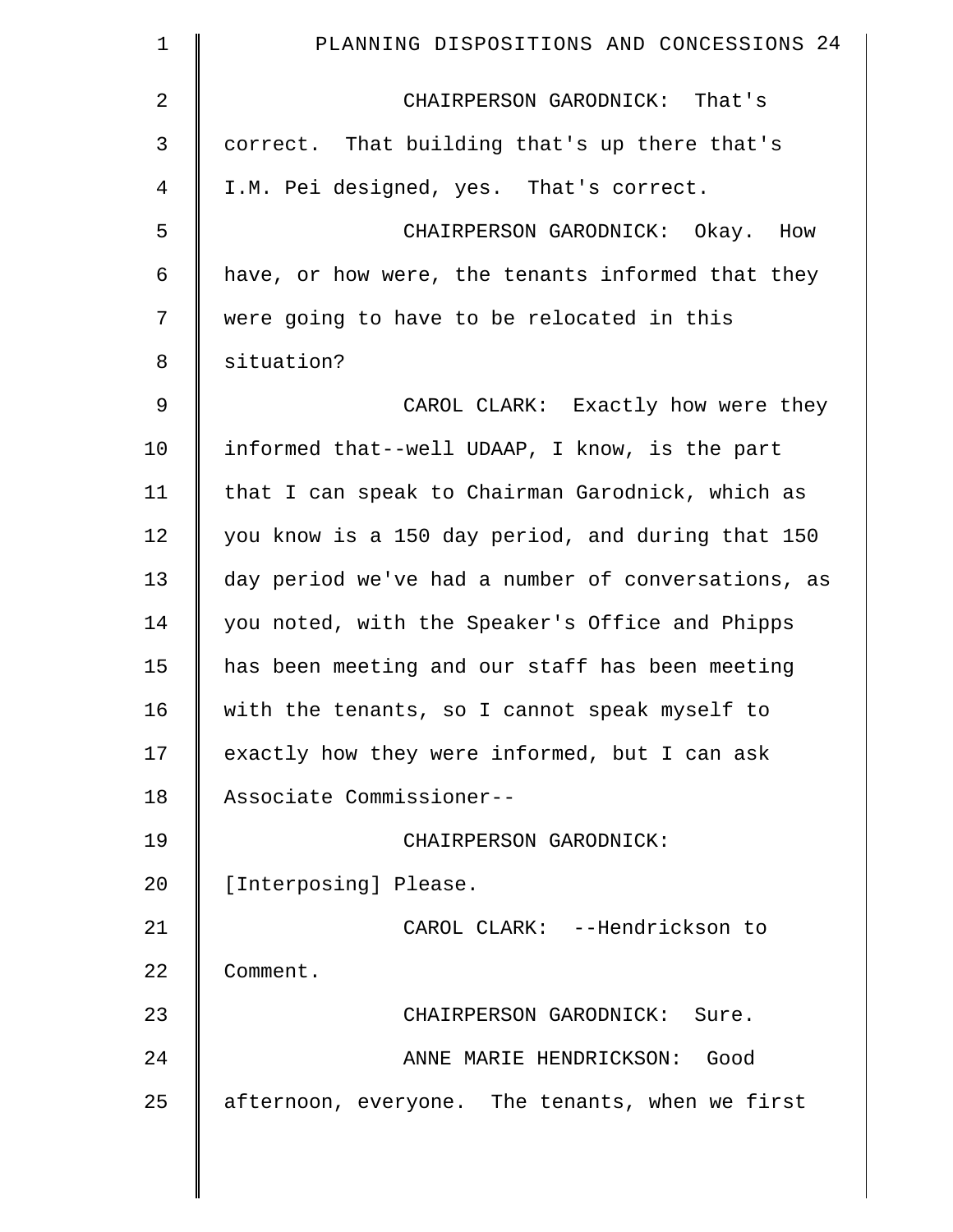| 1  | PLANNING DISPOSITIONS AND CONCESSIONS 25           |
|----|----------------------------------------------------|
| 2  | designated Phipps as the developer for the         |
| 3  | building we had a series of tenant meetings. At    |
| 4  | each meeting it was discussed that the level of    |
| 5  | renovation work that would be needed would require |
| 6  | the tenants to temporarily relocate. So they've    |
| 7  | been told in a series of meetings. There's         |
| 8  | actually a relocation agreement that we're working |
| 9  | on that they would have to sign, understanding all |
| 10 | their rights during the temporary relocation       |
| 11 | process.                                           |
| 12 | CHAIRPERSON GARODNICK: I see.<br>So                |
| 13 | you're working on an agreement between HPD and the |
| 14 | tenants which would--am I saying something wrong?  |
| 15 | Go ahead.                                          |
| 16 | ANNE MARIE HENDRICKSON:<br>The                     |
| 17 | relocation agreement would be between Phipps and   |
| 18 | the tenant themselves.                             |
| 19 | CHAIRPERSON GARODNICK: I see,                      |
| 20 | Phipps.                                            |
| 21 | ANNE MARIE HENDRICKSON: Yes.                       |
| 22 | CHAIRPERSON GARODNICK: And the                     |
| 23 | tenants.                                           |
| 24 | ANNE MARIE HENDRICKSON: Yes, sir.                  |
| 25 | CHAIRPERSON GARODNICK: To address                  |
|    |                                                    |
|    |                                                    |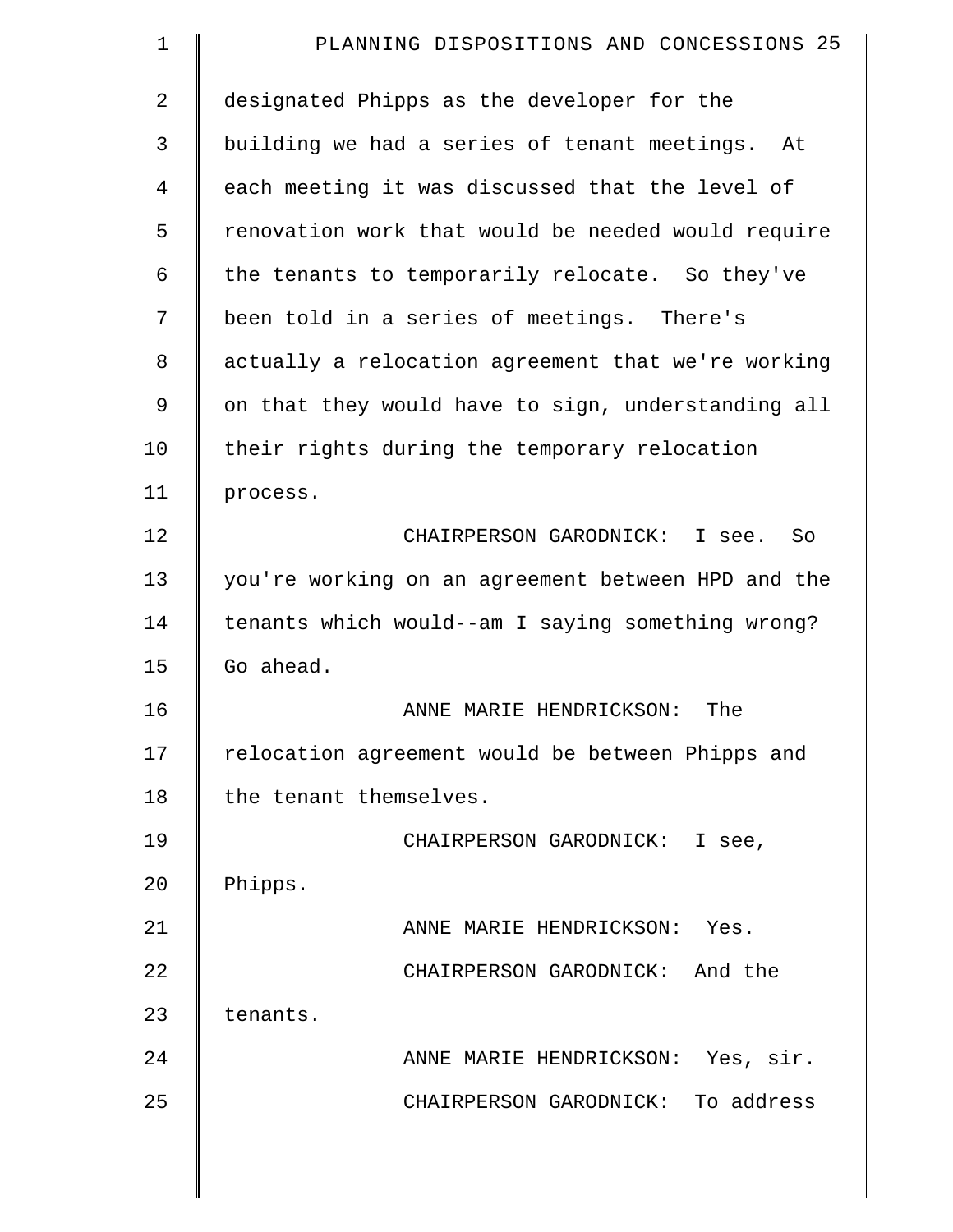| $\mathbf 1$    | PLANNING DISPOSITIONS AND CONCESSIONS 26           |
|----------------|----------------------------------------------------|
| $\overline{a}$ | the relocation timeframe. Does it set forth        |
| 3              | timeframe as to how much time they will have to be |
| 4              | out of the building?                               |
| 5              | ANNE MARIE HENDRICKSON: It will                    |
| 6              | probably talk about an estimated construction      |
| 7              | schedule. I mean typically we normally have a      |
| 8              | building for 18 months during renovations. So it   |
| 9              | will speak to that, the timeframe of renovation,   |
| 10             | and the fact that their rent will remain the same, |
| 11             | and any sort of relocation differential will be    |
| 12             | covered through the development budget.            |
| 13             | CHAIRPERSON GARODNICK: The                         |
| 14             | relocation differential, you're talking about rent |
| 15             | differential?                                      |
| 16             | ANNE MARIE HENDRICKSON: Yes. Yes,                  |
| 17             | sir.                                               |
| 18             | CHAIRPERSON GARODNICK: So, okay.                   |
| 19             | So the relocation budget will include assisting    |
| 20             | tenants who will temporarily move from 63 Thompson |
| 21             | to wherever it is. Now what about their actual     |
| 22             | rent for when they return. What's the situation    |
| 23             | there?                                             |
| 24             | ANNE MARIE HENDRICKSON: Well the                   |
| 25             | rents are typically restructured to be no more     |
|                |                                                    |

 $\parallel$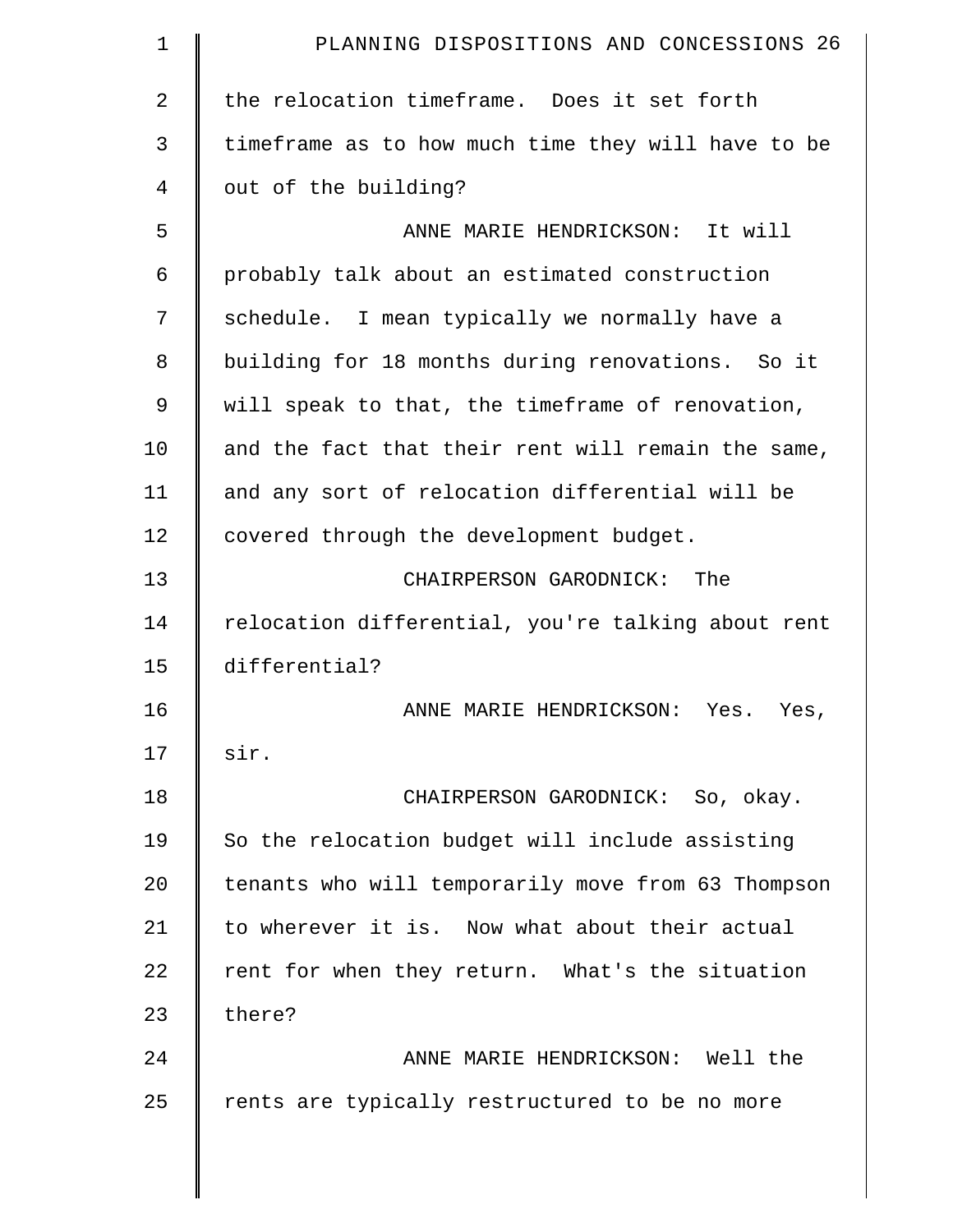| $\mathbf 1$    | PLANNING DISPOSITIONS AND CONCESSIONS 27           |
|----------------|----------------------------------------------------|
| $\overline{2}$ | than 30% of a family's income. So I'm not sure,    |
| 3              | and RuthAnn, maybe you could speak to exactly what |
| 4              | the estimated rents we're looking to put in place, |
| 5              | but no tenant will be charged more than 30% of     |
| 6              | their income.                                      |
| 7              | CHAIRPERSON GARODNICK: Okay. And                   |
| 8              | what are they--what is the current situation in    |
| 9              | the building in terms of rents?                    |
| 10             | ANNE MARIE HENDRICKSON: I believe                  |
| 11             | that the rents are--they range. I mean people pay  |
| 12             | different rents. They are typically--they are      |
| 13             | very low rents, so we did to an interim rent       |
| 14             | restructuring to bring rents up, but again, no     |
| 15             | tenant should be able to pay more than 30% of      |
| 16             | their income, provided they show their income      |
| 17             | documentation.                                     |
| 18             | CHAIRPERSON GARODNICK: So, you all                 |
| 19             | have been in conversations, you all as HPD or      |
| 20             | Phipps, has been in conversations with the tenants |
| 21             | about this project for some time, it sounds like.  |
| 22             | Was there a gap in time between when you told      |
| 23             | tenants about the need to relocate and they were   |
| 24             | told about, I think what you just called, this     |
| 25             | interim rents increase?                            |
|                |                                                    |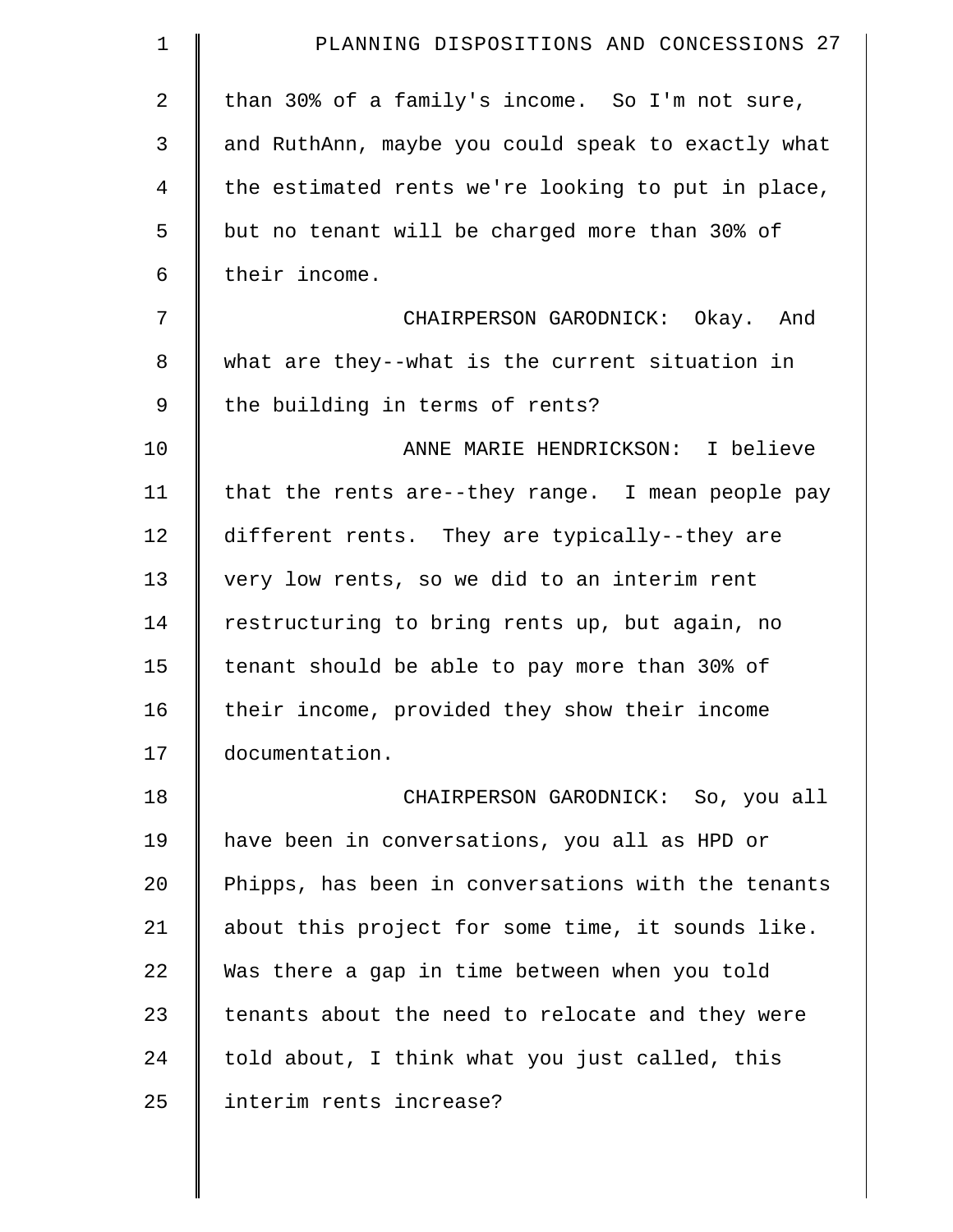| $\mathbf 1$ | PLANNING DISPOSITIONS AND CONCESSIONS 28           |
|-------------|----------------------------------------------------|
| 2           | ANNE MARIE HENDRICKSON: Yes.                       |
| 3           | There was a gap in time. When Phipps first         |
| 4           | started managing, I believe it was in 2006, the    |
| 5           | interim rent increase was only issued very         |
| 6           | recently. Again, the rents are very low, lower     |
| 7           | than what we typically see in HPD-owned building,  |
| 8           | and the idea was to raise those rents to be in     |
| 9           | line with the operating expenses of the building.  |
| 10          | CAROL CLARK: The rents right now                   |
| 11          | range from between \$90 to about \$400 a month, so |
| 12          | it's fairly, it's certainly on the \$90 a month    |
| 13          | $range--$                                          |
| 14          | CHAIRPERSON GARODNICK:                             |
| 15          | [Interposing] Okay. So they're low rents, but      |
| 16          | help us understand though, so when did you give    |
| 17          | them notice that they were going to have to        |
| 18          | relocate? When did you give them notice about      |
| 19          | the, I presume that that will be an increase in    |
| 20          | rent for some, if not most, if the rents started   |
| 21          | at \$90 to \$400. When are we talking about, just  |
| 22          | so we understand the process for the tenants here? |
| 23          | We want to make sure that they are treated fairly  |
| 24          | in this process. When were they given notice of    |
| 25          | relocation? When did you come up with the, you     |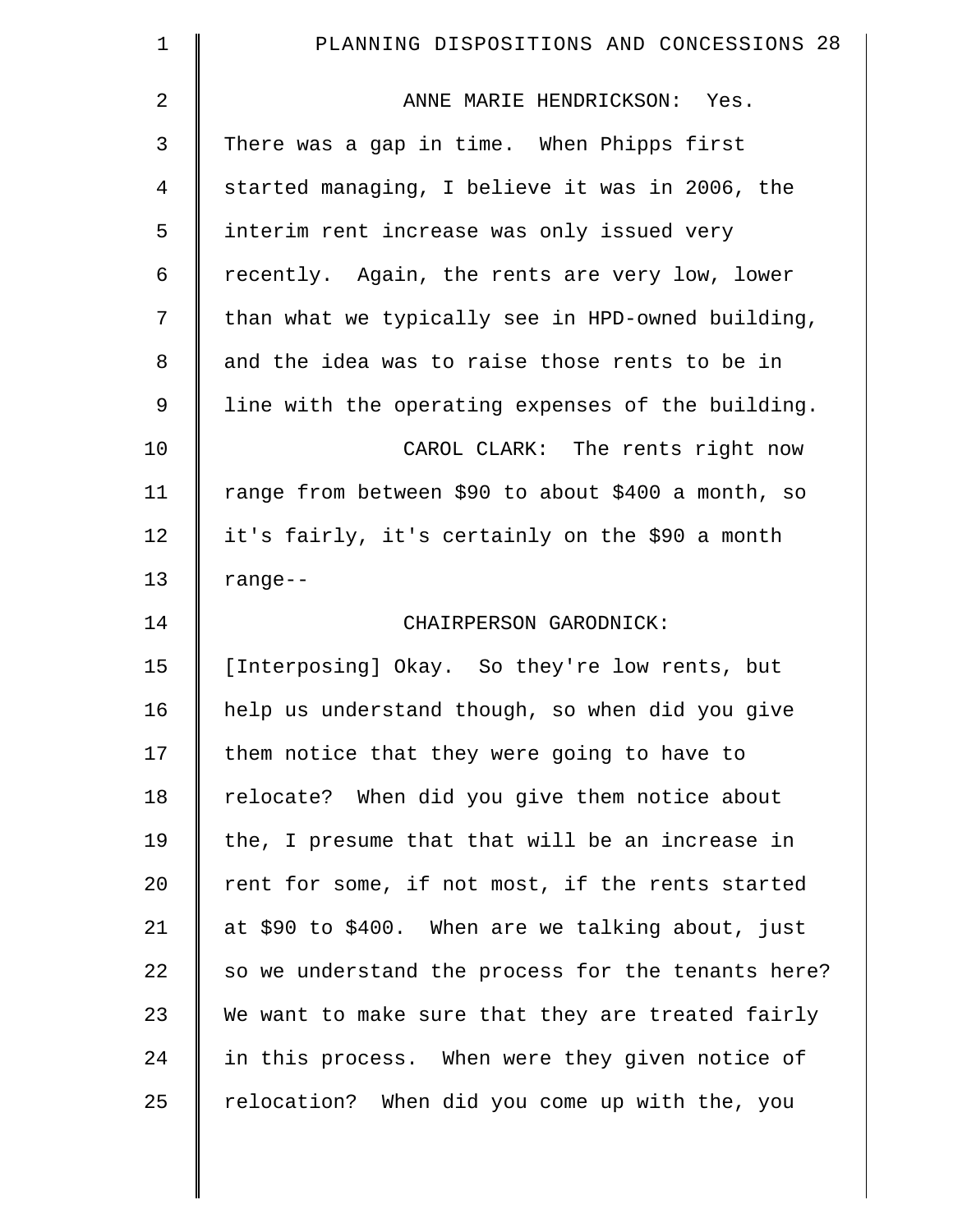| $\mathbf 1$    | PLANNING DISPOSITIONS AND CONCESSIONS 29           |
|----------------|----------------------------------------------------|
| $\overline{a}$ | know, the interim rent increase?                   |
| 3              | ANNE MARIE HENDRICKSON: The                        |
| 4              | interim rent increase, I believe went into effect  |
| 5              | a few months ago. They were notified through a     |
| 6              | series of notices that the rent would be raised.   |
| 7              | Okay? They had an opportunity to comment on that.  |
| 8              | Okay. And I'm not sure exactly if the rent         |
| $\mathsf 9$    | increase has been implemented to date. I think     |
| 10             | that we had postponed--holding off implementing    |
| 11             | it. I believe it's scheduled to go into effect in  |
| 12             | October. Am I correct about that?                  |
| 13             | CAROL CLARK: I believe that's                      |
| 14             | correct. I believe the letter that was dated May   |
| 15             | 15th dealt rent increase, the interim rate         |
| 16             | increase subject matter.                           |
| 17             | CHAIRPERSON GARODNICK: So you're                   |
| 18             | raising the rent before they leave.                |
| 19             | CAROL CLARK: Yes, that's what's                    |
| 20             | proposed.                                          |
| 21             | CHAIRPERSON GARODNICK: Okay. And                   |
| 22             | how did you decide October as opposed to November, |
| 23             | December or any of those times that are out there? |
| 24             | ANNE MARIE HENDRICKSON: Well the                   |
| 25             | interim rent restriction has a process that you    |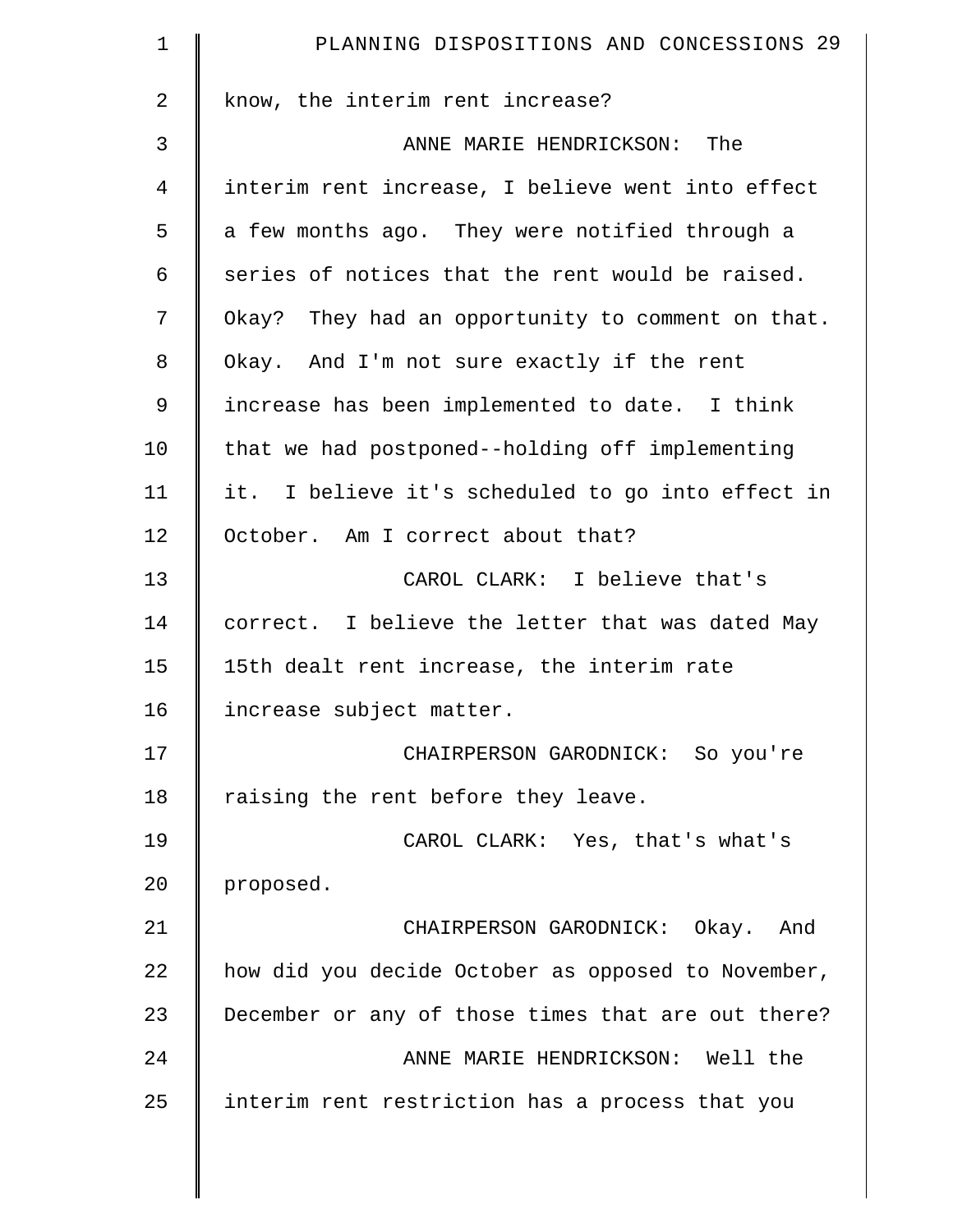| $\mathbf 1$    | PLANNING DISPOSITIONS AND CONCESSIONS 30           |
|----------------|----------------------------------------------------|
| $\overline{2}$ | have to follow pursuant to CAPA rules in terms of  |
| 3              | how many days they have to be notified, how many   |
| 4              | days they have to comment. So from the May time    |
| 5              | until the October time is really taking in to      |
| 6              | effect all the CAPA notices and provisions in CAPA |
| 7              | to take ample notice to that.                      |
| 8              | CHAIRPERSON GARODNICK: Is this                     |
| 9              | going to be rent stabilized housing when the       |
| 10             | tenants come back?                                 |
| 11             | ANNE MARIE HENDRICKSON: Yes.                       |
| 12             | CHAIRPERSON GARODNICK: So 30% of                   |
| 13             | income and it's rent stabilized?                   |
| 14             | ANNE MARIE HENDRICKSON: Yes, sir.                  |
| 15             | CHAIRPERSON GARODNICK: For a                       |
| 16             | period of time or indefinitely?                    |
| 17             | RUTHANN VISNAUSKAS: It would have                  |
| 18             | a 30-year regulatory agreement per HPD's           |
| 19             | traditional programs.                              |
| 20             | CHAIRPERSON GARODNICK: How was                     |
| 21             | Phipps chosen in this case? You know this is a     |
| 22             | popular question for us in this committee. How     |
| 23             | was Phipps chosen to work on the project?          |
| 24             | ANNE MARIE HENDRICKSON: Phipps was                 |
| 25             | chosen--Phipps is qualified pursuant to several    |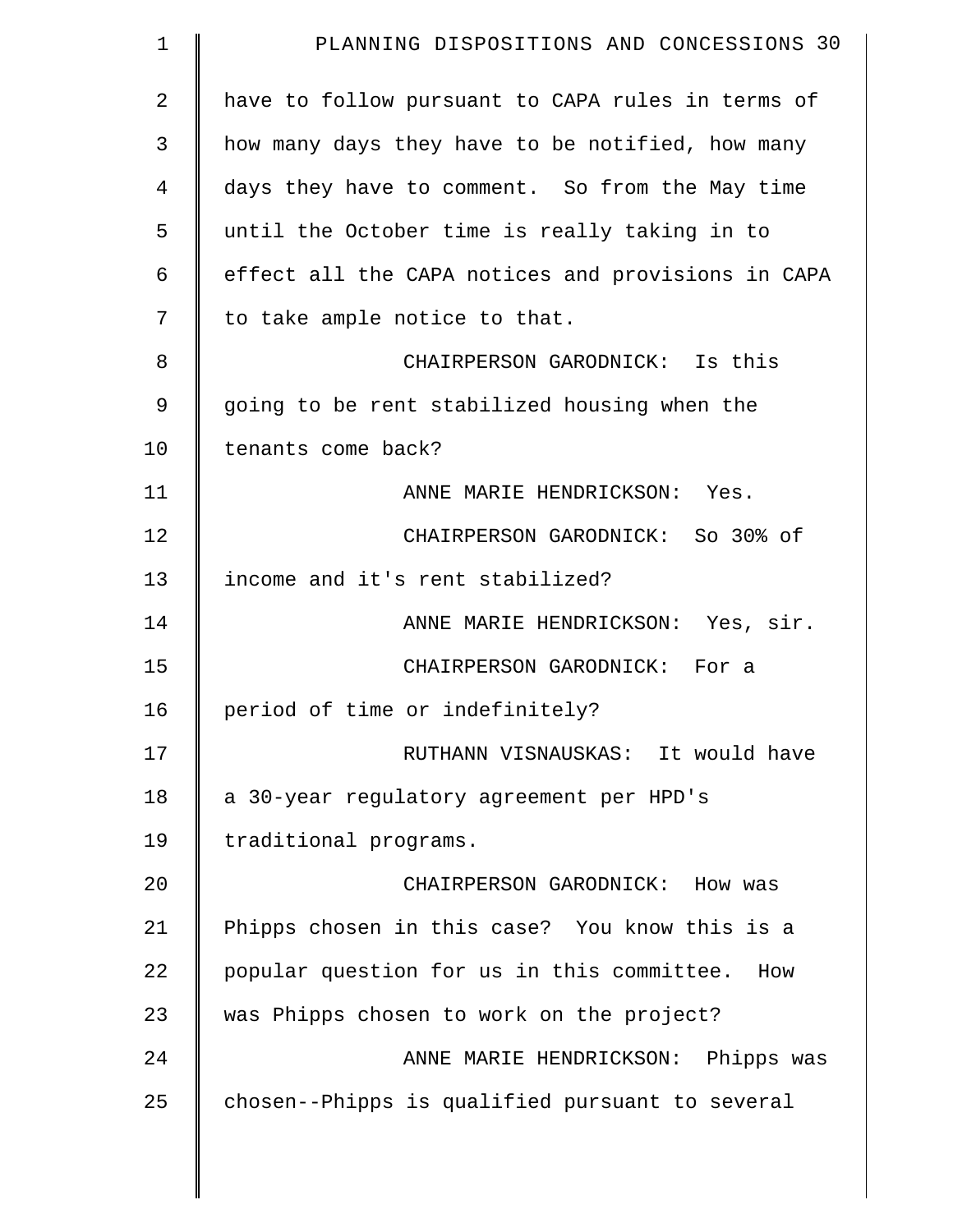| $\mathbf 1$ | PLANNING DISPOSITIONS AND CONCESSIONS 31           |
|-------------|----------------------------------------------------|
| 2           | RFQs that were issued at the agency and actually   |
| 3           | this building was originally scheduled for Asset   |
| 4           | Sales at one point, and based on the level of      |
| 5           | rehab and based on the need to, you know, relocate |
| 6           | tenant in the vicinity, Phipps was sought out as a |
| 7           | citywide experienced not for profit sponsor to     |
| 8           | participate in this project.                       |
| 9           | CHAIRPERSON GARODNICK: So they--                   |
| 10          | they, in your opinion, were the best to respond to |
| 11          | the RFQ process. Is that correct?                  |
| 12          | ANNE MARIE HENDRICKSON: Yes. They                  |
| 13          | are a citywide not for profit, one of the few.     |
| 14          | CHAIRPERSON GARODNICK: So let me                   |
| 15          | understand. It was initially proposed as part of   |
| 16          | asset sales, and now it's part of what is          |
| 17          | considered substantial rehabilitation. Is that     |
| 18          | right?                                             |
| 19          | ANNE MARIE HENDRICKSON: Yes, sir.                  |
| 20          | CHAIRPERSON GARODNICK: Can you                     |
| 21          | explain to us what exactly is the technical        |
| 22          | difference there between the asset sales program   |
| 23          | and the substantial rehab program for the purposes |
| 24          | of attendance and also for our evaluation?         |
| 25          | ANNE MARIE HENDRICKSON:<br>Sure.                   |
|             |                                                    |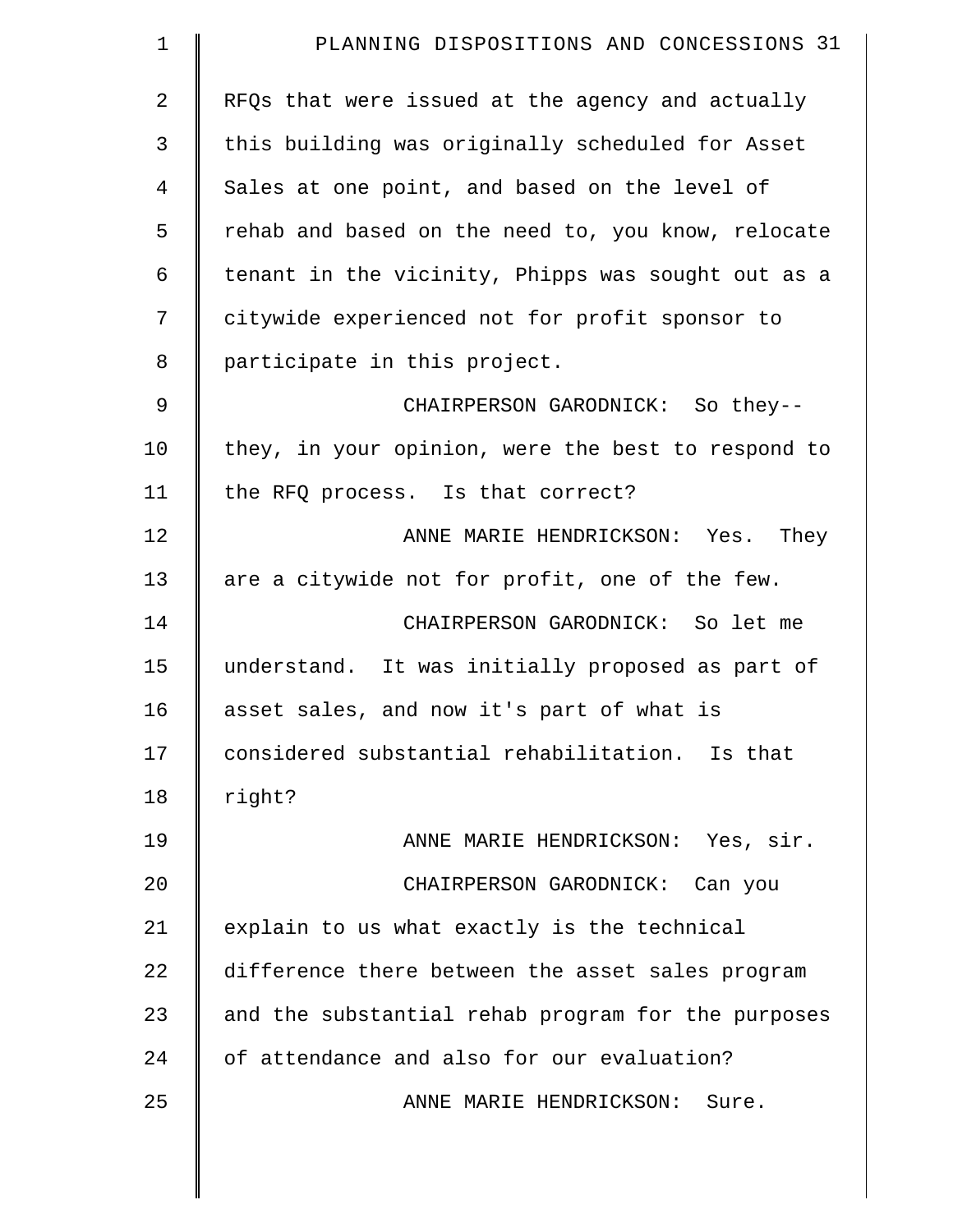| 1              | PLANNING DISPOSITIONS AND CONCESSIONS 32           |
|----------------|----------------------------------------------------|
| 2              | Asset Sales was a program that was designed for    |
| 3              | those few buildings that the agency agreed were in |
| $\overline{4}$ | areas that did not require City subsidy and did    |
| 5              | not require a lot of work to be done in those      |
| 6              | buildings. So looking at this building, and as     |
| 7              | Carol pointed out, configurations have changed.    |
| 8              | They're not in compliance with many of the         |
| $\mathsf 9$    | building code--that would kind of dictate that     |
| 10             | this building needed a gut renovation and was more |
| 11             | suitable to be in this type of program.            |
| 12             | CHAIRPERSON GARODNICK: Okay.<br>So                 |
| 13             | then I understand how you described what will      |
| 14             | happen with Phipps and rehab. What are the         |
| 15             | contours of this substantial rehabilitation        |
| 16             | program? This is not something that we frequently  |
| 17             | see before this committee. Help us understand      |
| 18             | what this means.                                   |
| 19             | RUTHANN VISNAUSKAS: What                           |
| 20             | substantial rehab means?                           |
| 21             | CHAIRPERSON GARODNICK: Yes. Well,                  |
| 22             | I mean it's part of the substantial rehabilitation |
| 23             | program, in quotes, is part of HPD. We have new    |
| 24             | foundations tenant and term lease. We frequently   |
| 25             | see a variety of different programs. This one we   |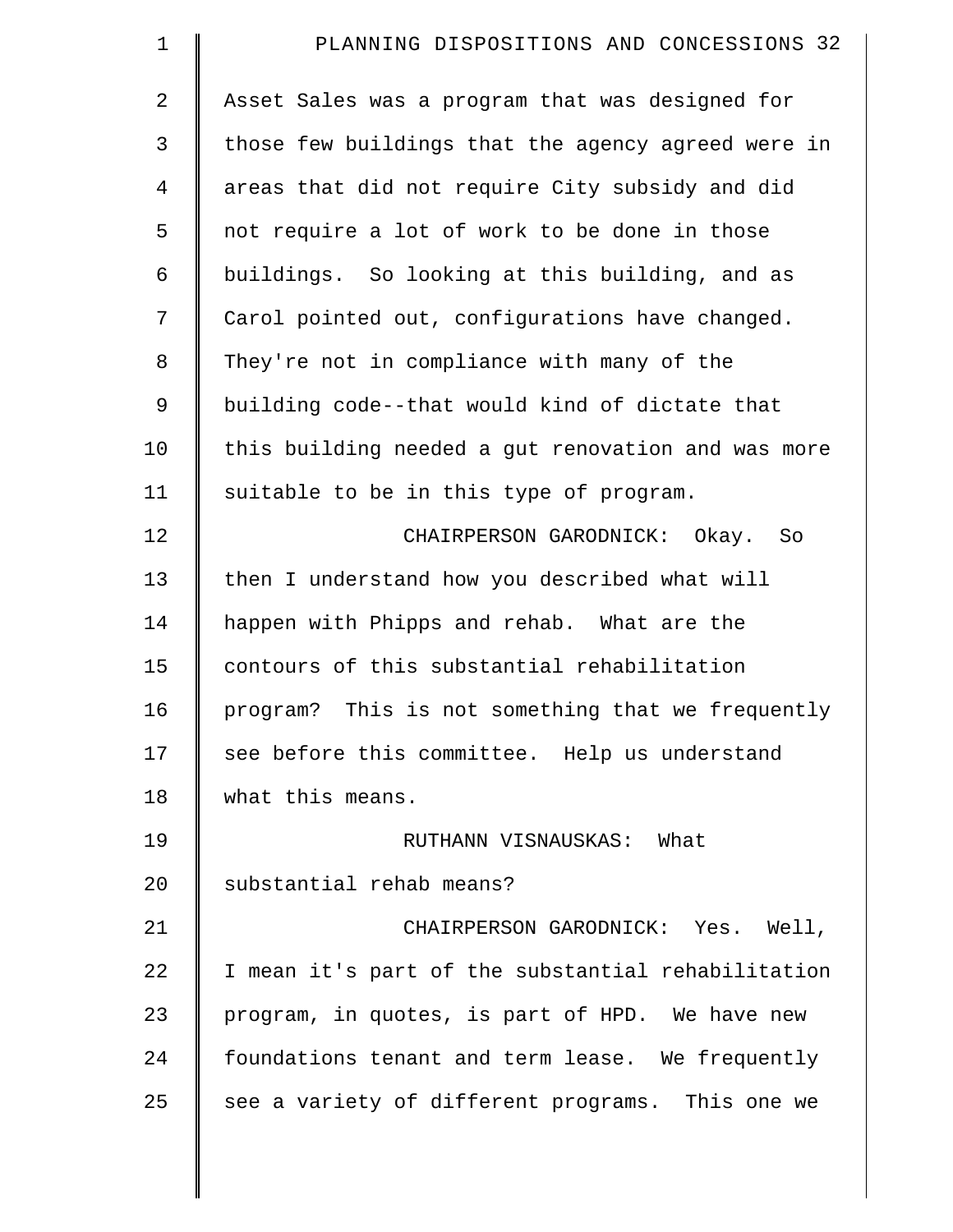| $\mathbf 1$    | PLANNING DISPOSITIONS AND CONCESSIONS 33           |
|----------------|----------------------------------------------------|
| 2              | don't ordinarily.                                  |
| 3              | RUTHANN VISNAUSKAS: It's going                     |
| $\overline{4}$ | through our PLP program, the participation loan    |
| 5              | program, which is one of the--we have a series of  |
| 6              | Preservation Finance programs. So the PLP program  |
| 7              | focuses on moderate and substantial                |
| 8              | rehabilitation, meaning there's work that's done   |
| 9              | inside tenants' apartments. We also have rehab     |
| 10             | programs that are really just sort of building     |
| 11             | systems programs. So the PLP program is designed   |
| 12             | to combine private financing with City subsidy to  |
| 13             | do moderate and substantial rehabilitation.        |
| 14             | CHAIRPERSON GARODNICK: So, the                     |
| 15             | loan program is funded by both the city and from   |
| 16             | private sources. So the loan is given by HPD?      |
| 17             | RUTHANN VISNAUSKAS: No, there's                    |
| 18             | two sources of funding. Traditionally there's a    |
| 19             | bank loan and then there's an HPD loan, that's a   |
| 20             | second loan behind it. That's City Capital, our    |
| 21             | home funds.                                        |
| 22             | CHAIRPERSON GARODNICK: Okay. And                   |
| 23             | that's required in this case because of the amount |
| 24             | of work that's required on the building, correct?  |
| 25             | RUTHANN VISNAUSKAS: Correct.                       |
|                |                                                    |
|                |                                                    |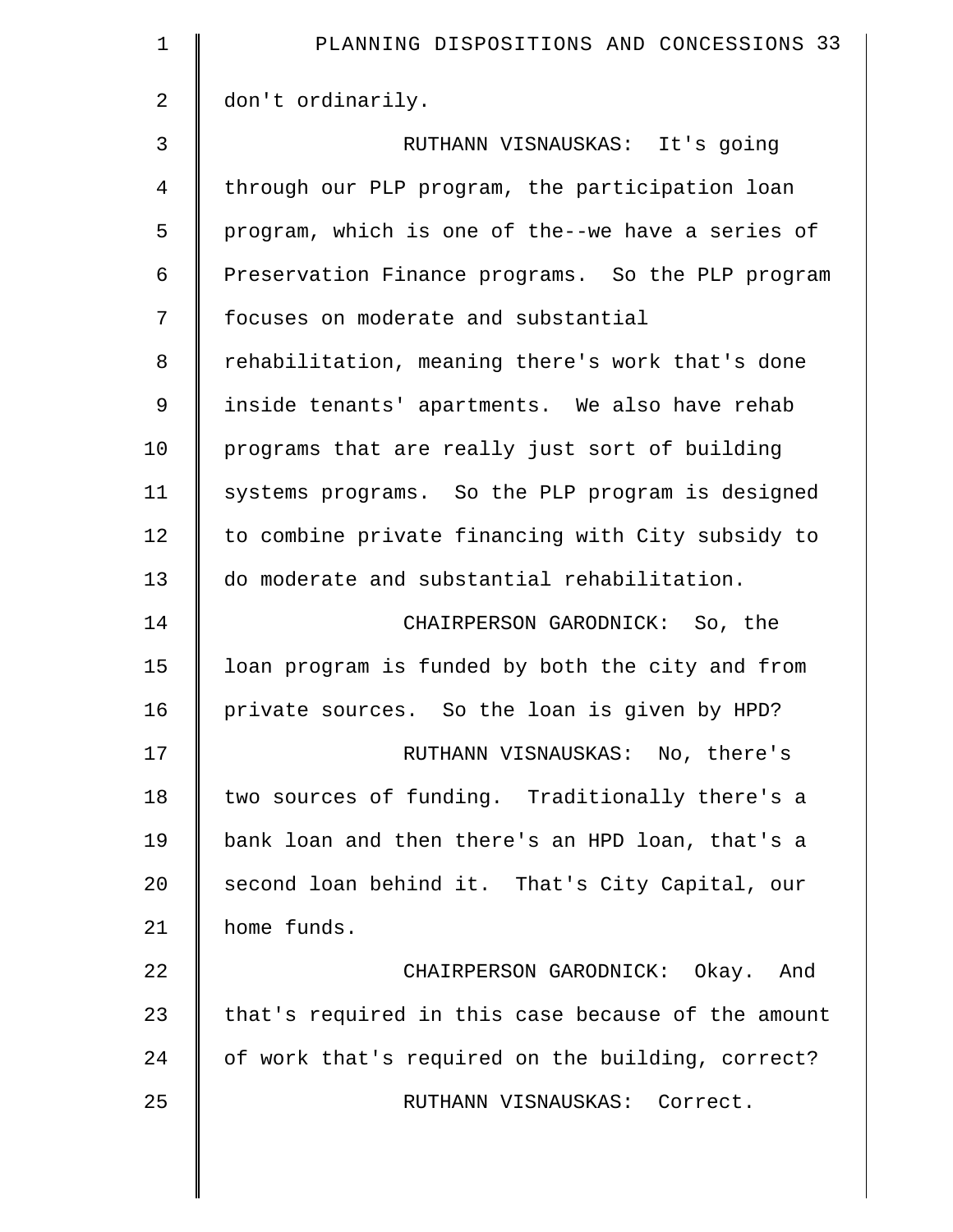| $\mathbf 1$    | PLANNING DISPOSITIONS AND CONCESSIONS 34            |
|----------------|-----------------------------------------------------|
| $\overline{2}$ | There's a significant amount of work in city and    |
| 3              | City subsidy going in the building.                 |
| 4              | CHAIRPERSON GARODNICK: Last                         |
| 5              | question fro me, then I'll see if my colleagues     |
| 6              | have any questions. The commercial space on the     |
| 7              | ground floor that Ms. Clark mention, these          |
| 8              | presumably will be revenue-generating spaces.<br>Is |
| $\mathsf 9$    | that right?                                         |
| 10             | CAROL CLARK: Yes.                                   |
| 11             | CHAIRPERSON GARODNICK: Now how are                  |
| 12             | you going to deal with that in connection with the  |
| 13             | gut rehabilitation of the building? Will those      |
| 14             | spaces stay put or are they all part of the gut     |
| 15             | rehab?                                              |
| 16             | ANNE MARIE HENDRICKSON: I'm not                     |
| 17             | quite sure if--does the post-renovation layout      |
| 18             | include the commercials coming back? I'm not        |
| 19             | quite sure.                                         |
| 20             | CHAIRPERSON GARODNICK: It sounds                    |
| 21             | like Phipps knows the answer to the question.       |
| 22             | They're coming up next.                             |
| 23             | ANNE MARIE HENDRICKSON: Phipps                      |
| 24             | does no the answer.                                 |
| 25             | CHAIRPERSON GARODNICK: So we will                   |
|                |                                                     |
|                |                                                     |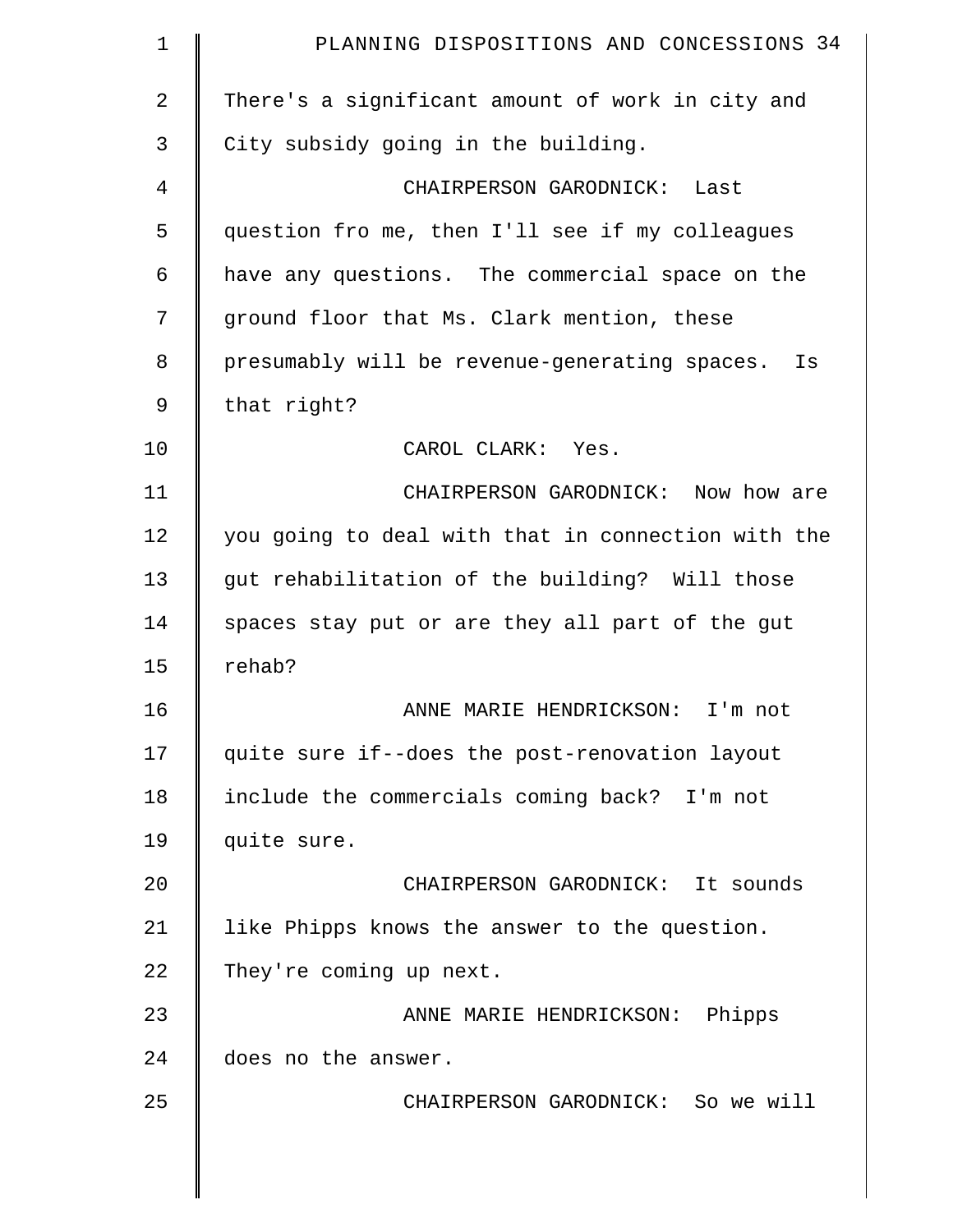| 1              | PLANNING DISPOSITIONS AND CONCESSIONS 35          |
|----------------|---------------------------------------------------|
| $\overline{a}$ | have them answer in a second.                     |
| 3              | ANNE MARIE HENDRICKSON: Okay.                     |
| 4              | CHAIRPERSON GARODNICK: Okay.                      |
| 5              | CAROL CLARK: And we've also                       |
| 6              | provided plans, through Gail Benjamin, of the     |
| 7              | building, and it's in the rehabilitation plans.   |
| 8              | She has them in her hands, so.                    |
| $\mathcal{G}$  | CHAIRPERSON GARODNICK: Okay.                      |
| 10             | Council Member Ignizio.                           |
| 11             | COUNCIL MEMBER IGNIZIO: I just                    |
| 12             | have a quick question. It's broader to the        |
| 13             | program itself. The City takes a second position  |
| 14             | on the loan?                                      |
| 15             | CAROL CLARK: Correct.                             |
| 16             | COUNCIL MEMBER IGNIZIO: So the                    |
| 17             | bank loan is in first position and the city is in |
| 18             | second position?                                  |
| 19             | CAROL CLARK: Correct.                             |
| 20             | COUNCIL MEMBER IGNIZIO: Thank you.                |
| 21             | CHAIRPERSON GARODNICK: Council                    |
| 22             | Member Dickens?                                   |
| 23             | COUNCIL MEMBER DICKENS: Thank you,                |
| 24             | Mr. Chair. The--with the PLP gut rehab, this      |
| 25             | building will have a tax abatement on the         |
|                |                                                   |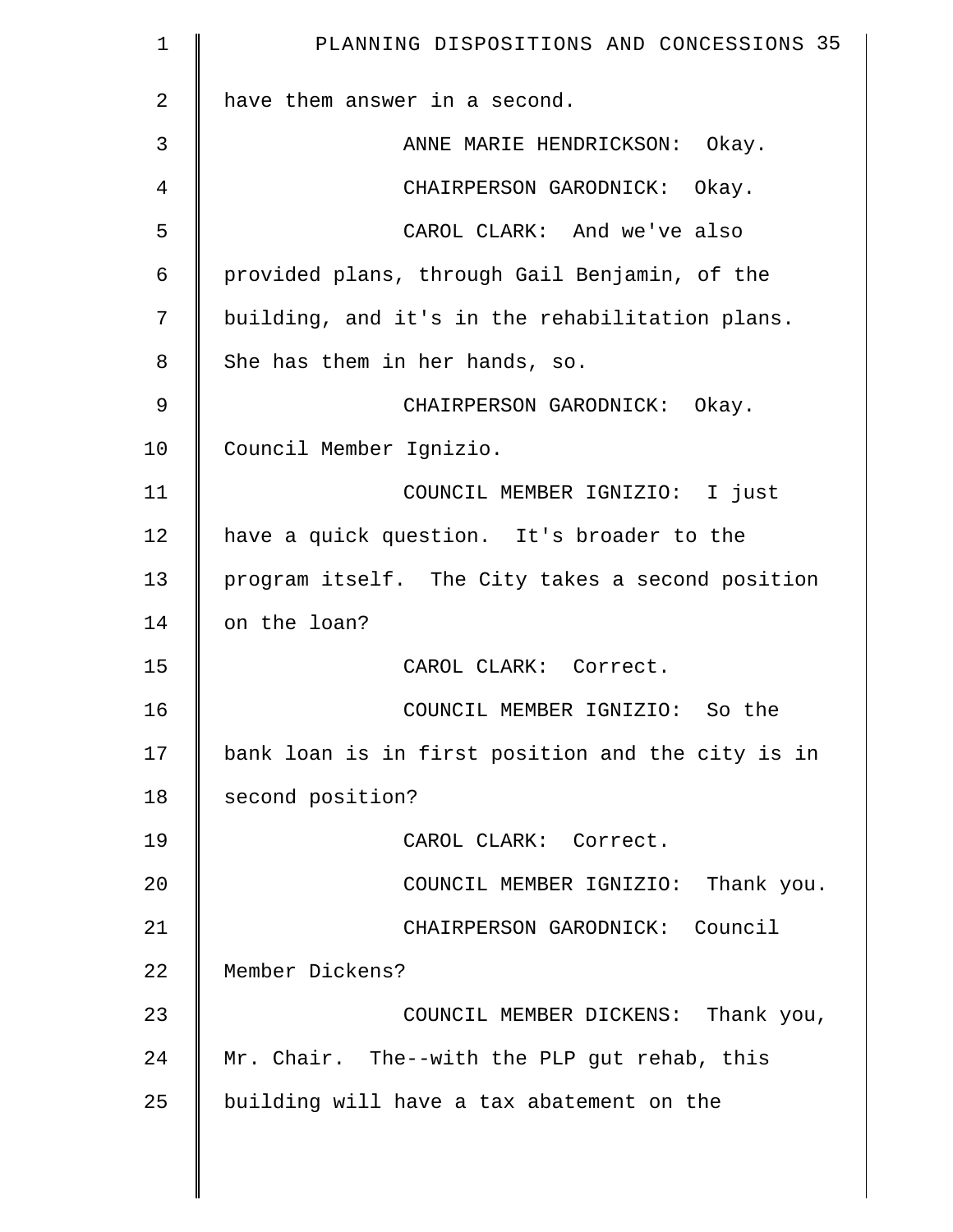| $\mathbf 1$    | PLANNING DISPOSITIONS AND CONCESSIONS 36           |
|----------------|----------------------------------------------------|
| $\overline{2}$ | residential portion?                               |
| 3              | CAROL CLARK: That's correct.                       |
| 4              | COUNCIL MEMBER DICKENS: All right.                 |
| 5              | Fully?                                             |
| 6              | CAROL CLARK: We can follow up on                   |
| 7              | that. I'm not sure if it's 100% exemption or a     |
| 8              | substantial exemption.                             |
| $\mathsf 9$    | COUNCIL MEMBER DICKENS: All right.                 |
| 10             | That was my main question. Now the--are the        |
| 11             | commercials, the rent structure going to go up to  |
| 12             | market? What's going to happen? Are those small    |
| 13             | businesses? Are they fully--how many businesses?   |
| 14             | CAROL CLARK: There's two small                     |
| 15             | spaces right now. I believe they're going to be    |
| 16             | vacated, but Phipps can clarify that, during       |
| 17             | construction. And then there will be re-tenanted.  |
| 18             | COUNCIL MEMBER DICKENS: The same                   |
| 19             | stores will be able to return. What will their     |
| 20             | rent structures be for the commercials?            |
| 21             | CAROL CLARK: That I'm not sure.                    |
| 22             | We'll have to get back to you on that.             |
| 23             | COUNCIL MEMBER DICKENS: Will they                  |
| 24             | be able to return at the same rents that they are? |
| 25             | And I assume they're very low. Or are you going    |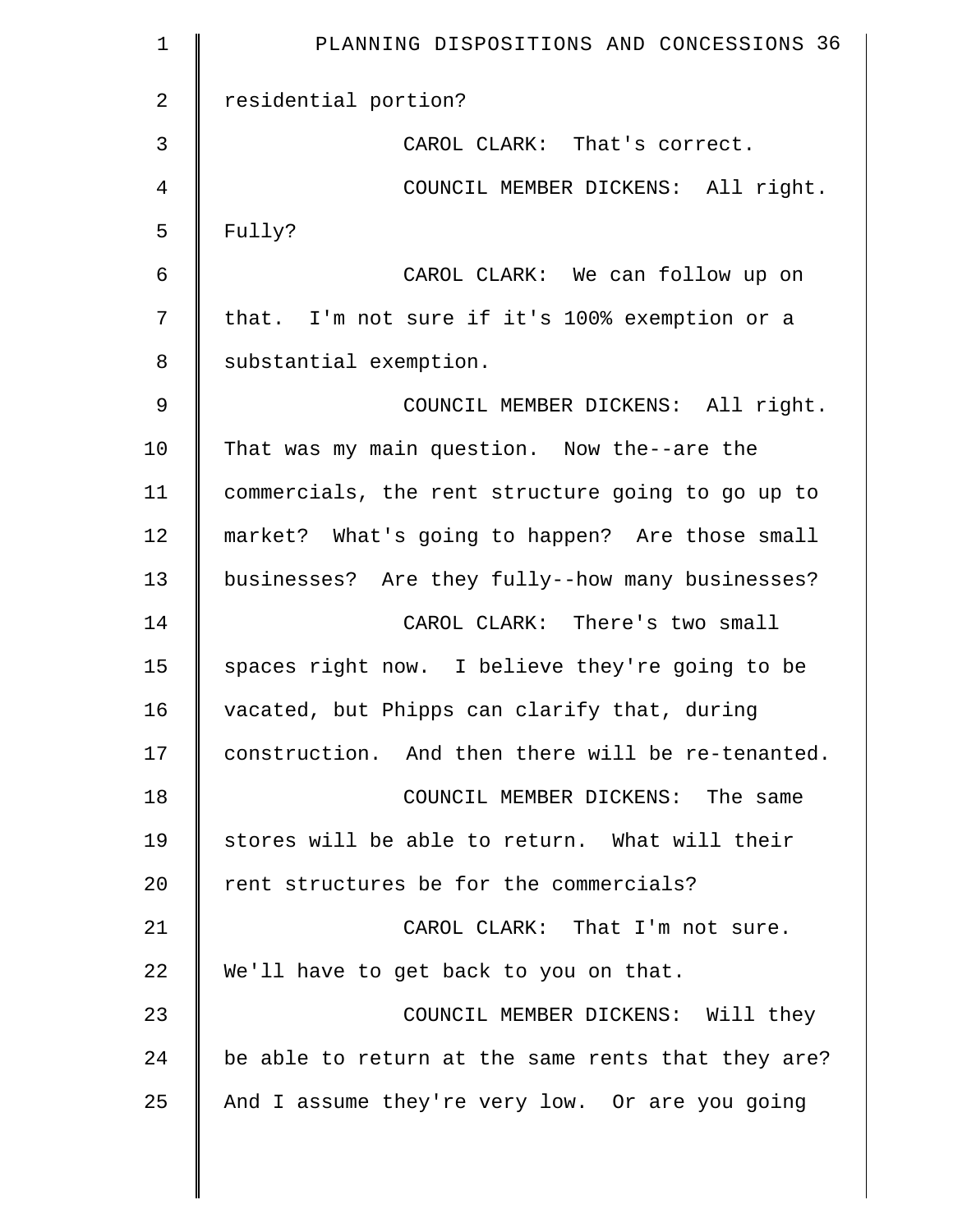| $\mathbf 1$    | PLANNING DISPOSITIONS AND CONCESSIONS 37          |
|----------------|---------------------------------------------------|
| $\overline{2}$ | to bring them up to market, since there's no      |
| 3              | protection for that?                              |
| 4              | CAROL CLARK: The anticipation is                  |
| 5              | they would come somewhat to market to help cross- |
| 6              | subsidize the rental apartments above, since our  |
| 7              | goal is to--                                      |
| 8              | COUNCIL MEMBER DICKENS:                           |
| 9              | [Interposing] So you're going to bring the        |
| 10             | commercials up to market. Is their lease going to |
| 11             | be a net lease? And in addition, does that mean   |
| 12             | that the commercials will have to pay a pro rata  |
| 13             | on the taxes that will have to be paid, the real  |
| 14             | estate taxes?                                     |
| 15             | ANNE MARIE HENDRICKSON: Just to                   |
| 16             | clarify, Council Member, the spaces are currently |
| 17             | vacant, the commercial spaces are currently       |
| 18             | vacant.                                           |
| 19             | COUNCIL MEMBER DICKENS: So there's                |
| 20             | no current tenant in the commercial.              |
| 21             | [Off Mic]                                         |
| 22             | COUNCIL MEMBER DICKENS: Are you a                 |
| 23             | commercial tenant? All right.                     |
| 24             | CHAIRPERSON GARODNICK: We'll bring                |
| 25             | up Phipps next.                                   |
|                |                                                   |

║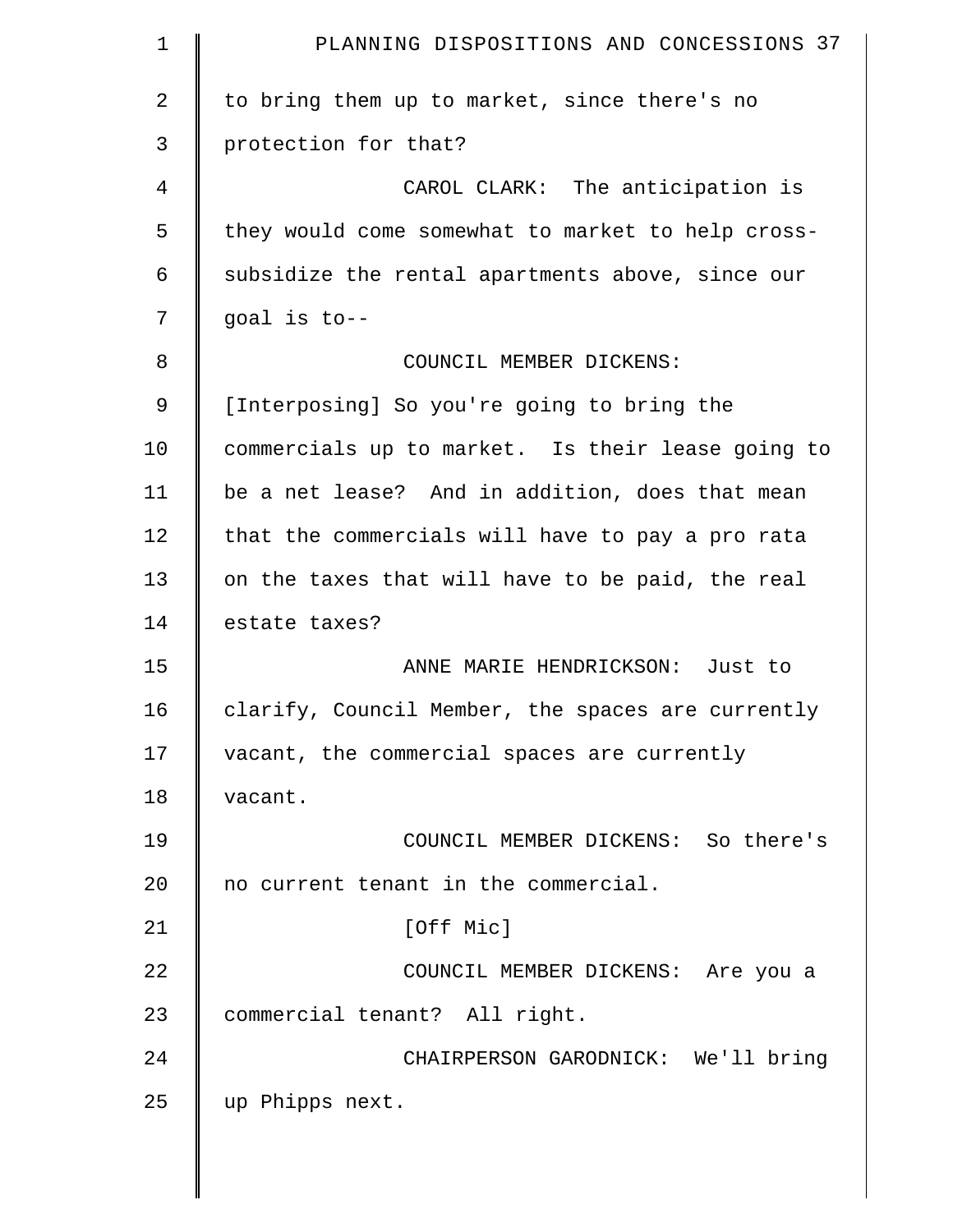| $\mathbf 1$ | PLANNING DISPOSITIONS AND CONCESSIONS 38           |
|-------------|----------------------------------------------------|
| 2           | ANNE MARIE HENDRICKSON: They're                    |
| 3           | managing the building. They would know.            |
| 4           | COUNCIL MEMBER DICKENS: All right.                 |
| 5           | Thank you.                                         |
| 6           | CHAIRPERSON GARODNICK: Okay. Well                  |
| 7           | I think with that we're going to thank you for     |
| 8           | your testimony. We'll invite Adam Weinstein from   |
| 9           | Phipps Houses up and we'll let him address some of |
| 10          | those issues and then we'll here from the tenants  |
| 11          | who are here.                                      |
| 12          | [Pause]                                            |
| 13          | CHAIRPERSON GARODNICK: Mr.                         |
| 14          | Weinstein, would you like to come on up? Welcome.  |
| 15          | ADAM WEINSTEIN: Thank you for                      |
| 16          | having me.                                         |
| 17          | CHAIRPERSON GARODNICK: You might                   |
| 18          | want to hit the button on your microphone there.   |
| 19          | ADAM WEINSTEIN: Better? Also with                  |
| 20          | me is Karen Hu, who is a Project Manager at Phipps |
| 21          | Houses. I want to thank the Council Members for    |
| 22          | inviting us to speak. First, let me just correct   |
| 23          | some of the testimony, some minor points. We will  |
| 24          | offer relocation apartments in our Kipps Bay Court |
| 25          | development, if they are available. We have        |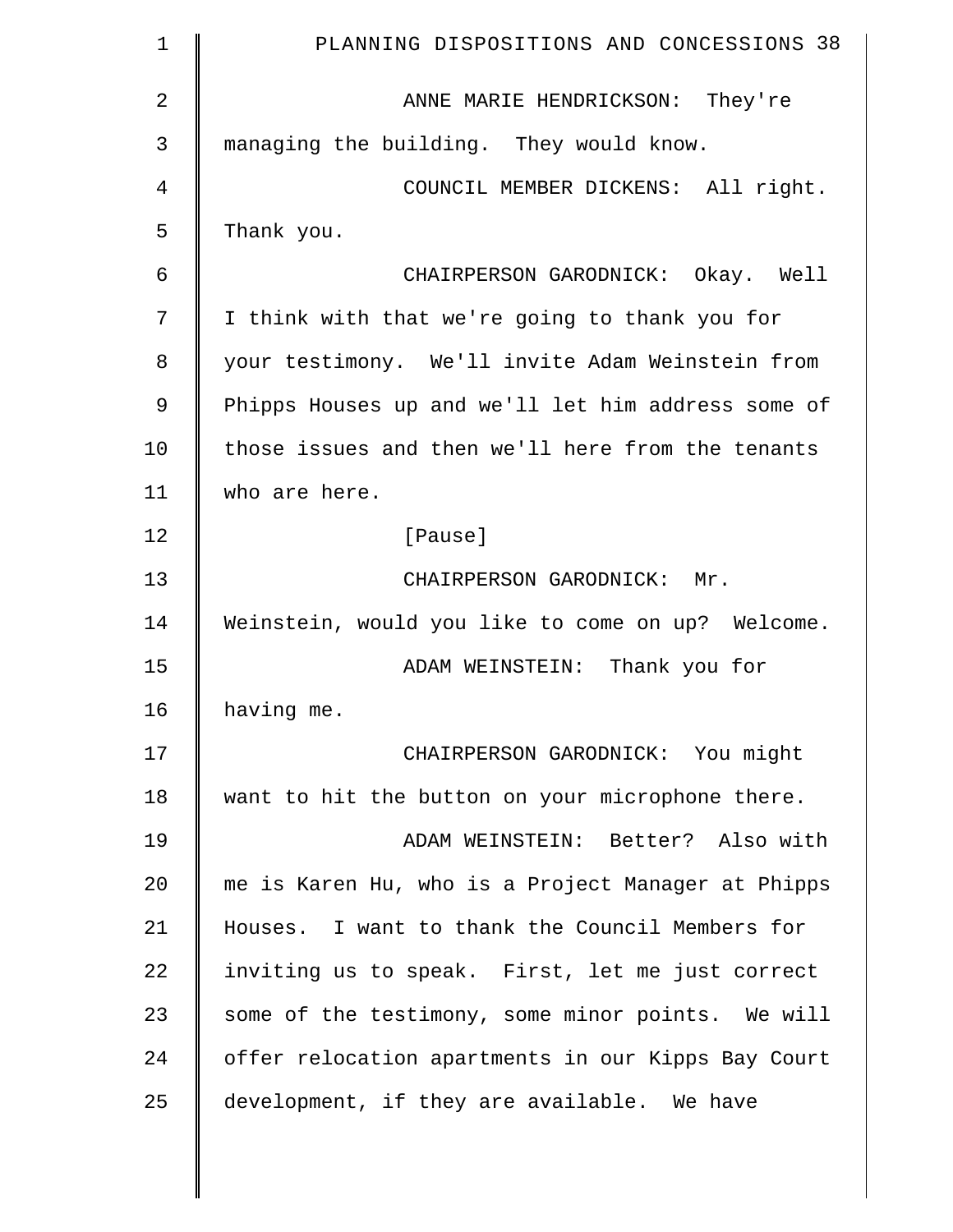| $\mathbf 1$    | PLANNING DISPOSITIONS AND CONCESSIONS 39           |
|----------------|----------------------------------------------------|
| $\overline{a}$ | identified other relocation resources and, if      |
| 3              | possible, closer to the existing building. It is   |
| $\overline{4}$ | true, none of the relocation expenses will be      |
| 5              | borne by the residents. All rent differential      |
| 6              | will be paid. There's a budget of \$2,000 per      |
| 7              | apartment, so it buys a fairly significant of      |
| 8              | relocation rent. I have to say Davis Brody was     |
| 9              | the designer, not I.M. Pei. We have had a          |
| 10             | substantial number of meetings with the residents  |
| 11             | and have tried to take their concerns--I'm sure    |
| 12             | you'll hear more of them--some of which we think   |
| 13             | we've addressed, some of which, you know, may not  |
| 14             | be able to be addressed within the size of the     |
| 15             | building or--you know, the rent setting process we |
| 16             | will leave to the City because rent setting and    |
| 17             | subsidy are, as you know, are pro-cyclical.        |
| 18             | They'll perform with each other. The rents are     |
| 19             | being set--rents for the returning tenants were    |
| 20             | set at 30% of 65% of Area Median Income. As you    |
| 21             | are probably aware, that is a low-income rent      |
| 22             | standard. It was set for underwriting purposes.    |
| 23             | Obviously the final underwriting hasn't been done  |
| 24             | because the building hasn't been conveyed. That    |
| 25             | rent is subsidizeable by Section 8 if a tenant is  |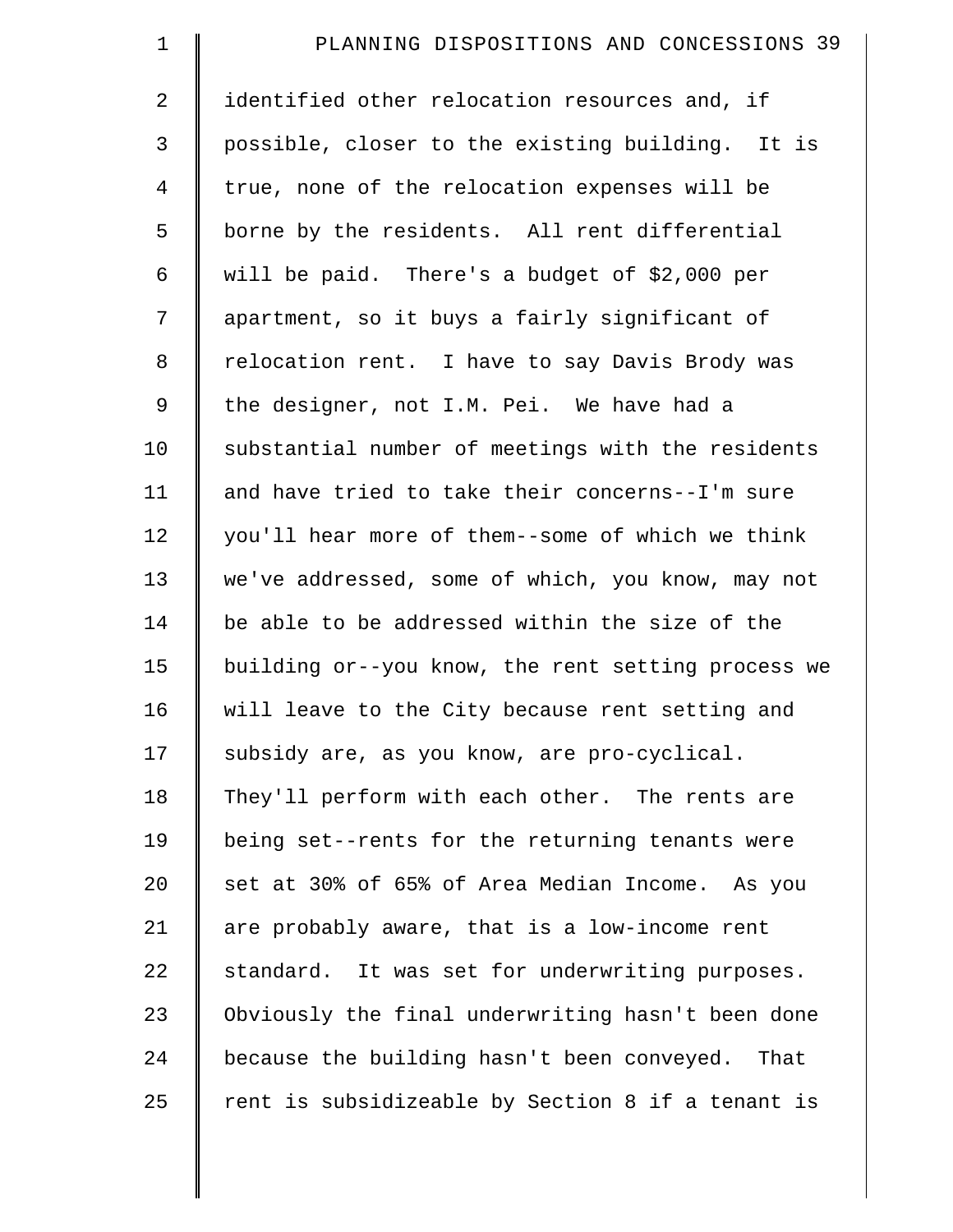| $\mathbf 1$    | PLANNING DISPOSITIONS AND CONCESSIONS 40           |
|----------------|----------------------------------------------------|
| $\overline{2}$ | income eligible. We did not want to ask residents  |
| 3              | what their incomes were. There are 13 occupants    |
| $\overline{4}$ | of the building. We felt it was their right to     |
| 5              | return. We wanted to give them that right--set a   |
| 6              | rent that was substantially below market for this  |
| 7              | neighborhood. Phipps Houses' ultimate goal was to  |
| 8              | achieve eight new middle-income affordable         |
| 9              | apartments on one of the City's most expensive     |
| 10             | blocks. And the current proposed project does      |
| 11             | achieve that. It sets the remaining eight          |
| 12             | apartments below--165% of Area Median Income,      |
| 13             | which is a middle or a moderate income apartment   |
| 14             | rent. Those rents do underwrite, do support the    |
| 15             | debt. There is developer equity also contributed   |
| 16             | in answer to Council Member Ignizio's question.    |
| 17             | That's a third source of funds for the             |
| 18             | rehabilitation. The sub-rehab. It is a             |
| 19             | substantial rehab largely because the building     |
| 20             | systems are failing. And we're actually--we are    |
| 21             | concerned about the building's mechanical and even |
| 22             | its structural systems. It is an old building.     |
| 23             | It has been in hard use for a long time and needs  |
| 24             | a substantial rehab. The dividing line between     |
| 25             | sub-rehab and mod-rehab really is the ability to   |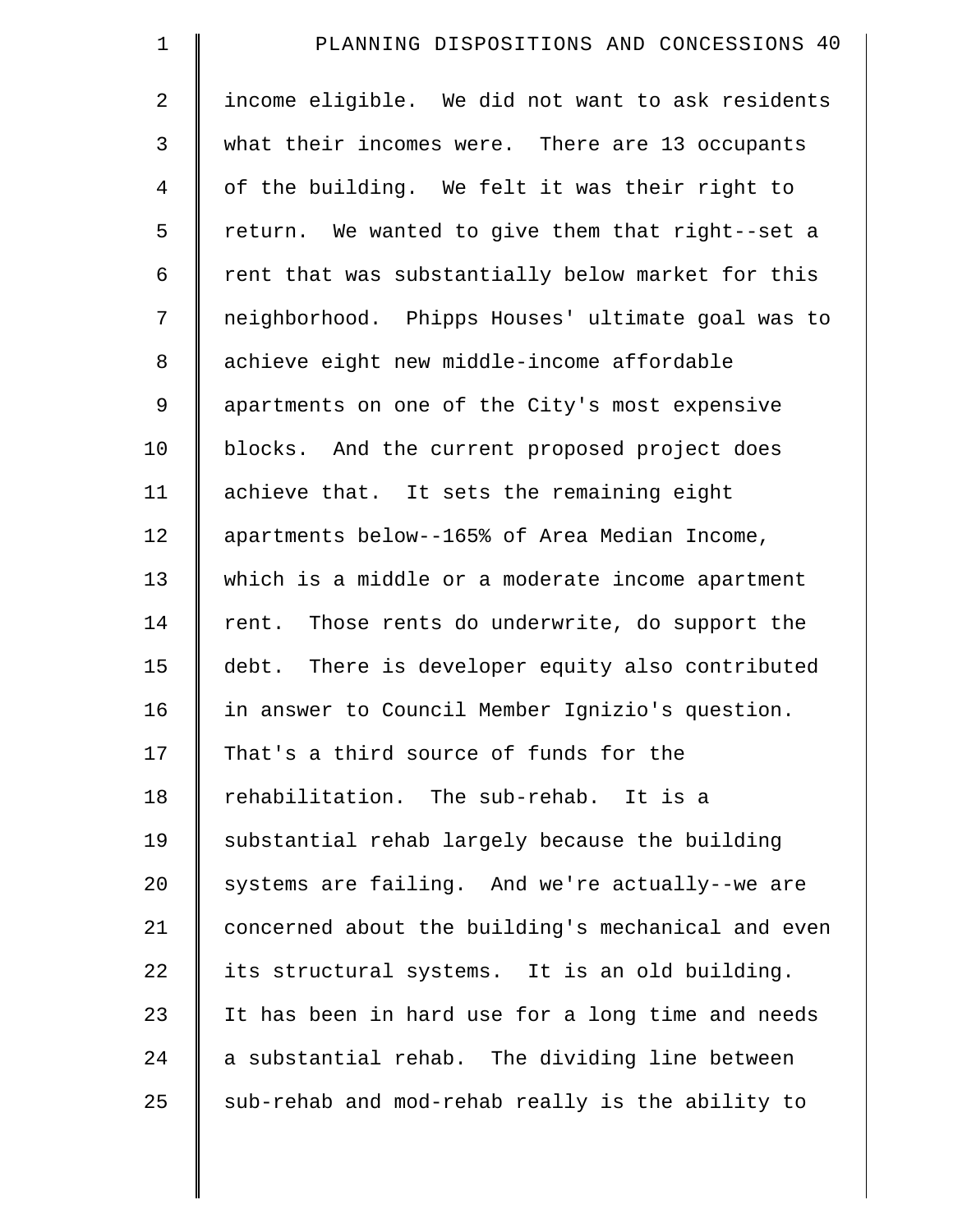| $\mathbf 1$    | PLANNING DISPOSITIONS AND CONCESSIONS 41           |
|----------------|----------------------------------------------------|
| $\overline{2}$ | keep tenants in occupancy. It will be impossible   |
| 3              | to do that, whether commercial or residential      |
| 4              | tenant, the building needs to be vacated in order  |
| 5              | for the structural system to be shored up, and all |
| 6              | new systems to be--it will be in effect a gut, a   |
| 7              | gut rehab. There may be--a gut is definitionally   |
| 8              | 100% beam replacement. There may be beams that     |
| $\mathsf 9$    | are salvageable within the building. Is that       |
| 10             | true, Karen?                                       |
| 11             | KAREN HU: Yes.                                     |
| 12             | ADAM WEINSTEIN: The beams, meaning                 |
| 13             | the floor beams and the ceiling, the roof rafters. |
| 14             | Commercial income is factored in. The current      |
| 15             | rent, I believe, is about \$53 per square foot.    |
| 16             | The tenant--I think there is the same principal on |
| 17             | both sides. One of the spaces is a month-to-month  |
| 18             | lease and the other has expired?                   |
| 19             | KAREN HU: There is no lease.                       |
| 20             | ADAM WEINSTEIN: There is no lease,                 |
| 21             | there is no commercial lease. I think the City     |
| 22             | recognized there was a viable business that wanted |
| 23             | to locate there, rented the space. It's been a     |
| 24             | source of means of paying for, you know, reducing  |
| 25             | the City's subsidy day in, day out, to operating   |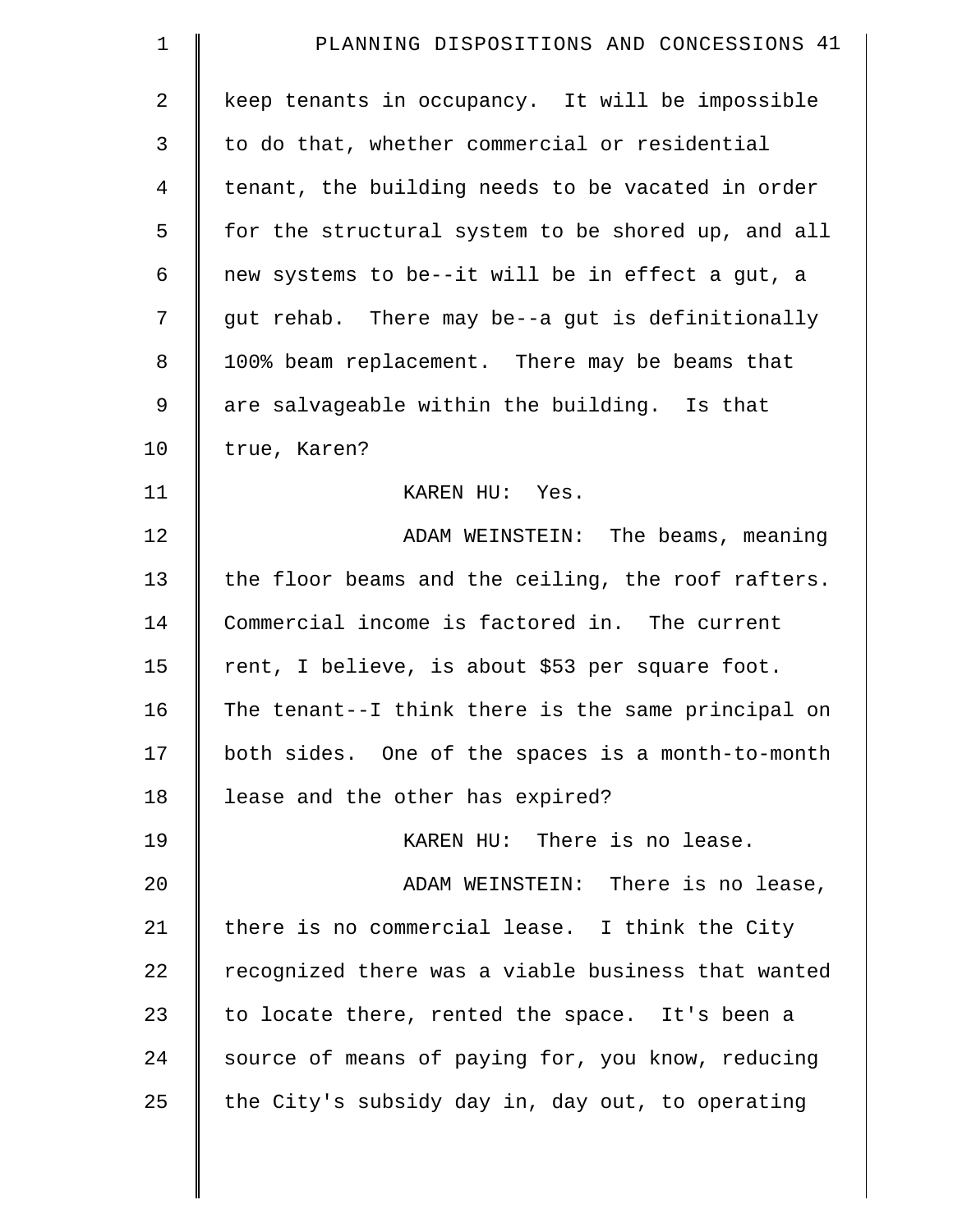| $\mathbf 1$    | PLANNING DISPOSITIONS AND CONCESSIONS 42           |
|----------------|----------------------------------------------------|
| $\overline{2}$ | the property, because the rents cannot support the |
| 3              | operating expenses. We would be happy to offer     |
| 4              | the tenant who is in one case no lease and the     |
| 5              | other case a month-to-month lease, the right to    |
| 6              | return at prevailing market rent. The              |
| 7              | underwriting depends upon achieving--or the        |
| 8              | underwriting of the low-income residential rents   |
| 9              | does depend on achieving that market rent. Those   |
| 10             | are all the corrections, so I'm happy to take      |
| 11             | questions.                                         |
| 12             | CHAIRPERSON GARODNICK: Thank you                   |
| 13             | all. I'll see if my colleagues have questions in   |
| 14             | a moment. I just wanted to make sure I             |
| 15             | understand. You said there are going to be eight,  |
| 16             | new, affordable apartments.                        |
| 17             | ADAM WEINSTEIN: Correct.                           |
| 18             | CHAIRPERSON GARODNICK: Now, just                   |
| 19             | take us through.                                   |
| 20             | ADAM WEINSTEIN: Sure.                              |
| 21             | CHAIRPERSON GARODNICK: You started                 |
| 22             | with 33. You've got--you're going to reduce it to  |
| 23             | 21, which will include 15 studio, five one-        |
| 24             | bedroom--I'm sorry. You tell me, 15 what?          |
| 25             | ADAM WEINSTEIN: Can I help you                     |
|                |                                                    |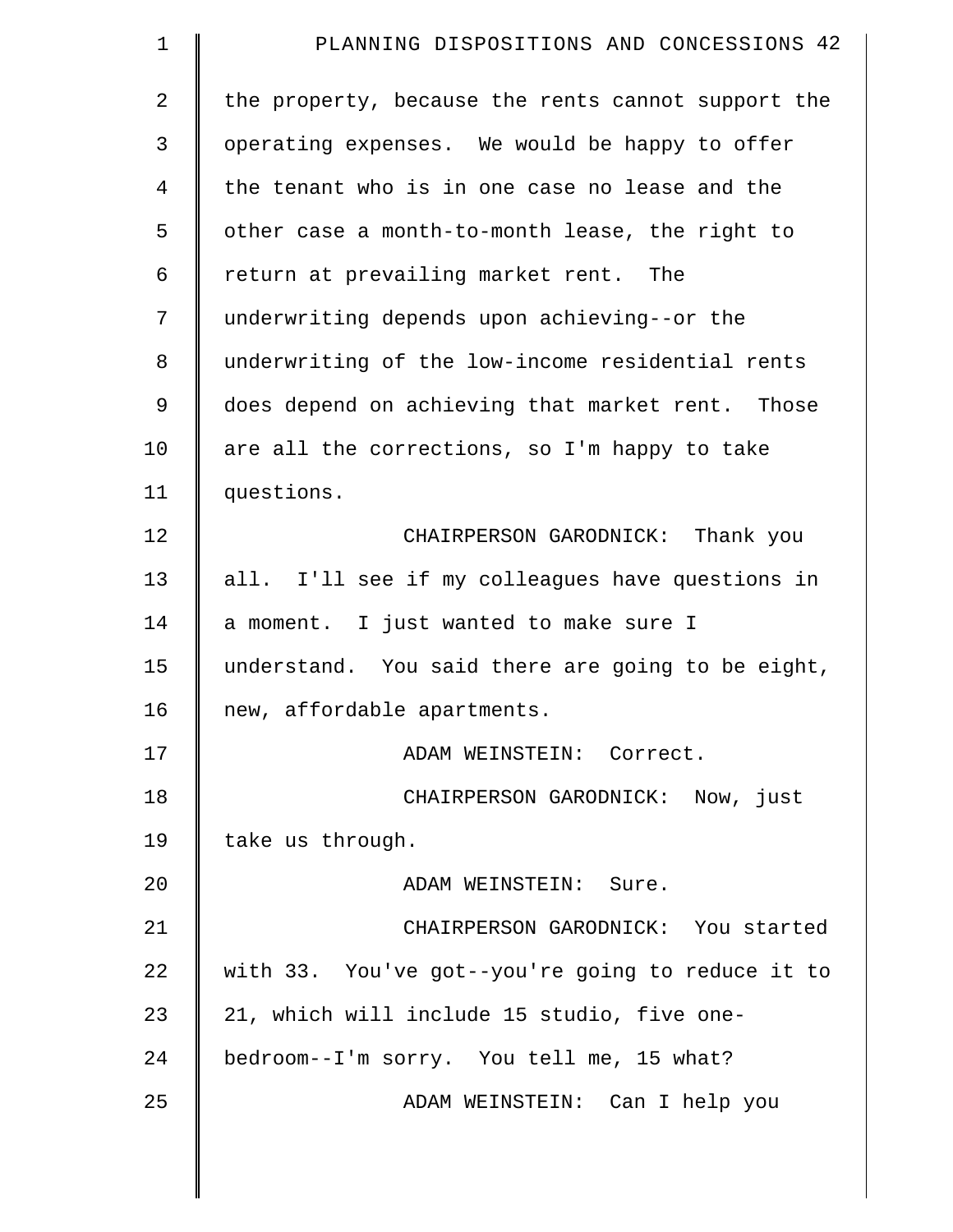| $\mathbf 1$ | PLANNING DISPOSITIONS AND CONCESSIONS 43           |
|-------------|----------------------------------------------------|
| 2           | with this?                                         |
| 3           | CHAIRPERSON GARODNICK: Yeah,                       |
| 4           | please.                                            |
| 5           | ADAM WEINSTEIN: Let's start with                   |
| 6           | 33 non-compliant apartments, so 33 apartments that |
| 7           | are not legally occupiable in the City of New      |
| 8           | York.                                              |
| 9           | CHAIRPERSON GARODNICK: Understood.                 |
| 10          | So then you move--                                 |
| 11          | ADAM WEINSTEIN: [Interposing] Or                   |
| 12          | under State multiple dwelling law.                 |
| 13          | CHAIRPERSON GARODNICK: So you                      |
| 14          | changed that to 21.                                |
| 15          | ADAM WEINSTEIN: So you change that                 |
| 16          | to 21. There are 13 current occupants of the       |
| 17          | building.                                          |
| 18          | CHAIRPERSON GARODNICK: Yes.                        |
| 19          | ADAM WEINSTEIN: Each of them has                   |
| 20          | the right to return, 21 minus 13 leaves 8          |
| 21          | apartments available.                              |
| 22          | CHAIRPERSON GARODNICK: I see.                      |
| 23          | ADAM WEINSTEIN: Rather than charge                 |
| 24          | full market rent, we are restricting those rents   |
| 25          | to 165% of AMI, which allows us to achieve a tax   |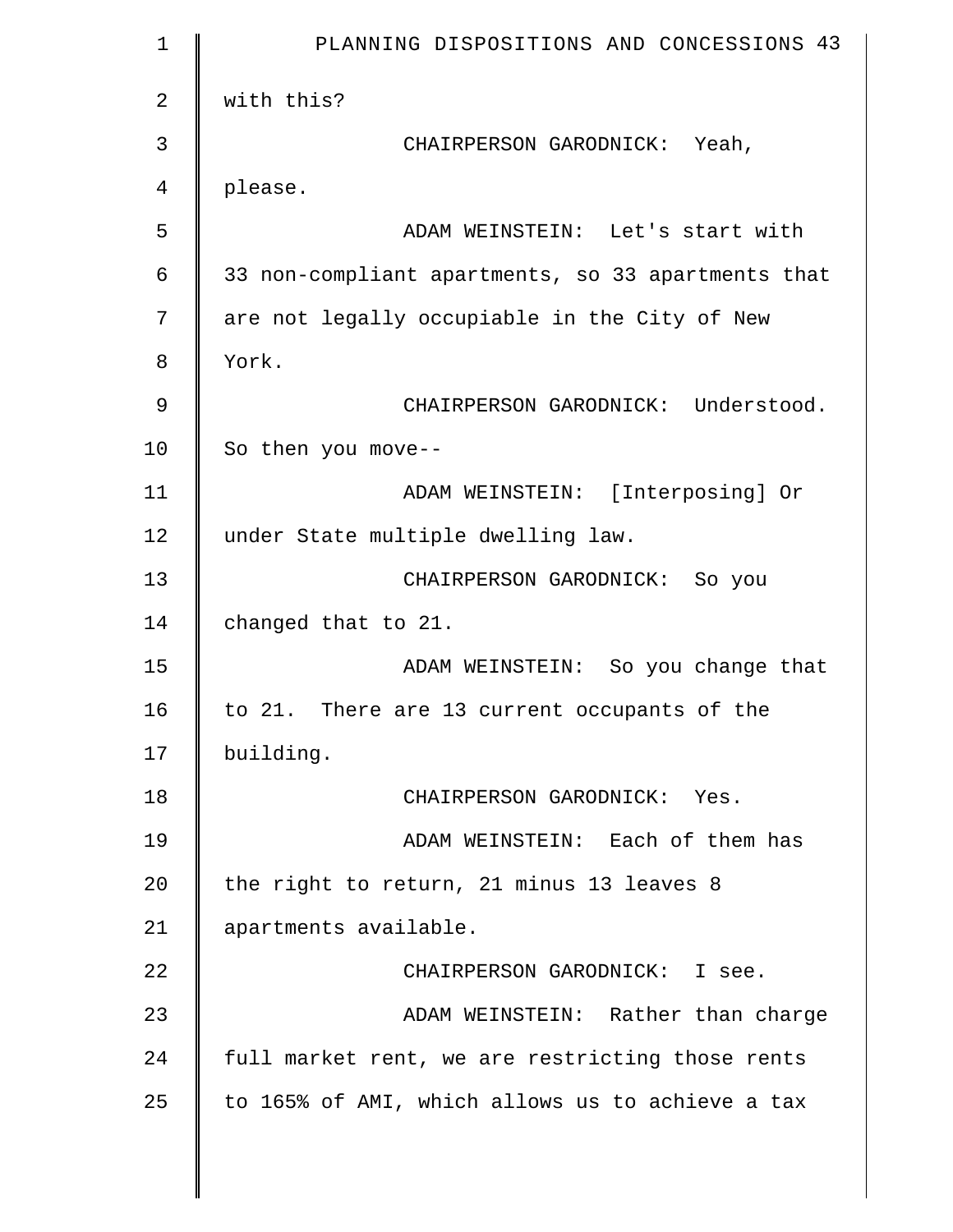| $\mathbf 1$ | PLANNING DISPOSITIONS AND CONCESSIONS 44           |
|-------------|----------------------------------------------------|
| 2           | abatement, I believe under the J51 enhanced J51    |
| 3           | program.                                           |
| 4           | CHAIRPERSON GARODNICK: Just so I                   |
| 5           | understand--                                       |
| 6           | ADAM WEINSTEIN: [Interposing] Oh,                  |
| 7           | one other correction. The rent stabilization       |
| 8           | under J51 is longer than the 30-year abatement;    |
| 9           | it's a 35-year rent stabilization.                 |
| 10          | CHAIRPERSON GARODNICK: Okay, so                    |
| 11          | it's rent-stabilization for 35 years.              |
| 12          | ADAM WEINSTEIN: And of course the                  |
| 13          | rent-stabilized lease is statutory.                |
| 14          | CHAIRPERSON GARODNICK: So the                      |
| 15          | apartments that fall under the income thresholds   |
| 16          | that you described, is it eight apartments or is   |
| 17          | it 21 apartments?                                  |
| 18          | ADAM WEINSTEIN: There are two                      |
| 19          | income--there are two rent-setting--let's talk     |
| 20          | about rent-setting rather than incomes.            |
| 21          | CHAIRPERSON GARODNICK: Okay.                       |
| 22          | ADAM WEINSTEIN: There are eight                    |
| 23          | apartments that have an income threshold, and 21-- |
| 24          | and sorry, and 13 apartments for returnees that do |
| 25          | not have income thresholds but have rents that are |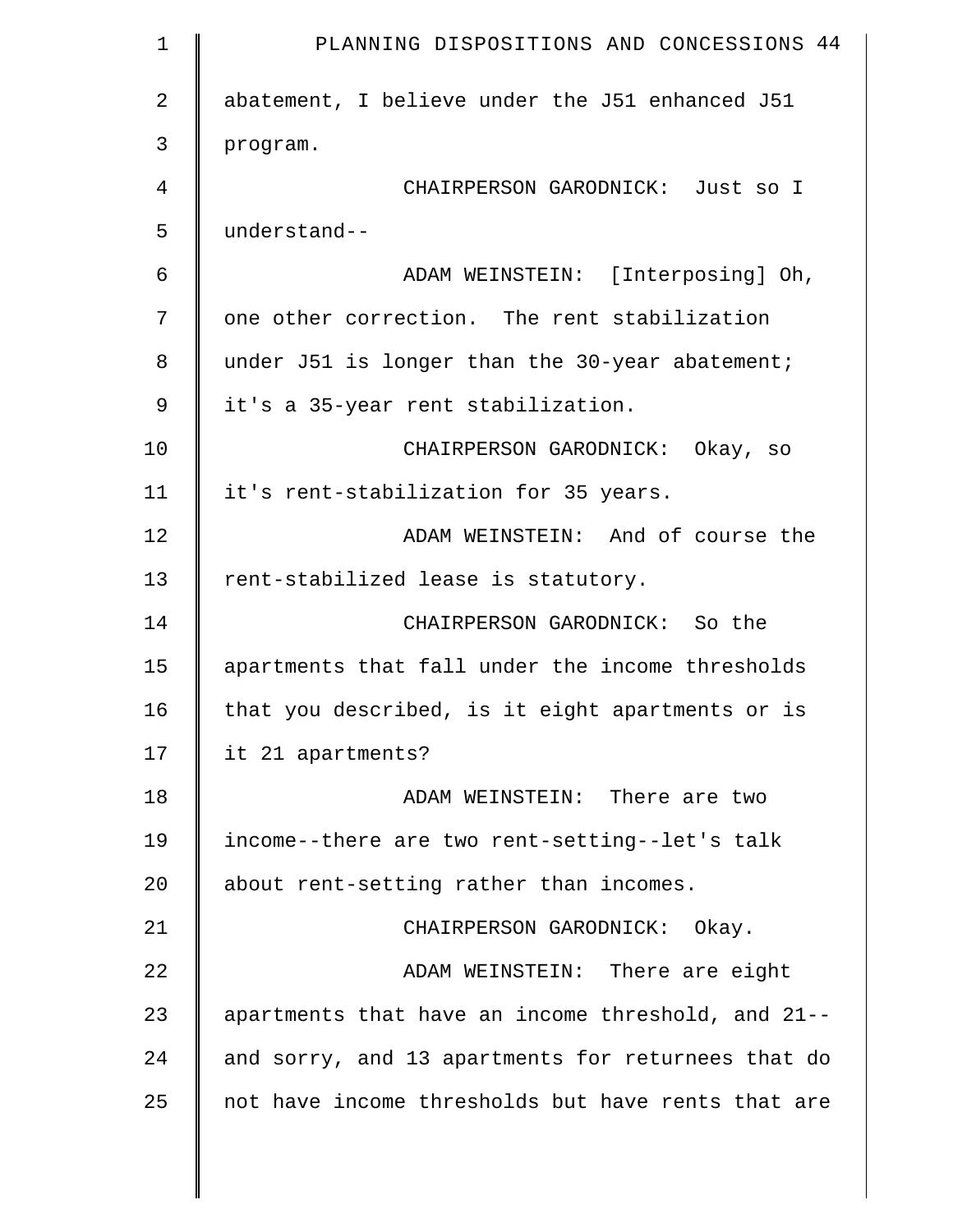| $\mathbf 1$    | PLANNING DISPOSITIONS AND CONCESSIONS 45           |
|----------------|----------------------------------------------------|
| $\overline{a}$ | set at 30% of 65% of the Area Median Income.       |
| 3              | CHAIRPERSON GARODNICK: Ah.                         |
| 4              | ADAM WEINSTEIN: Below Area Median                  |
| 5              | Income. So--                                       |
| 6              | CHAIRPERSON GARODNICK:                             |
| 7              | [Interposing] Okay. That's slightly different      |
| 8              | from what HPD said. Okay.                          |
| 9              | ADAM WEINSTEIN: Without regard to                  |
| 10             | tenants' income. If that is a rent burden, that    |
| 11             | tenant should qualify, and we have already handled |
| 12             | one inquiry of one occupant of the building,       |
| 13             | should qualify for a Section 8 voucher. And we     |
| 14             | have staff that would be happy to assist them in   |
| 15             | applying for a Section 8 voucher.                  |
| 16             | CHAIRPERSON GARODNICK: Council                     |
| 17             | Member Ignizio.                                    |
| 18             | COUNCIL MEMBER IGNIZIO: Yes.                       |
| 19             | Thank you. Just to be clear, the work that you're  |
| 20             | intending on doing cannot be done with residents   |
| 21             | living in this home?                               |
| 22             | ADAM WEINSTEIN: No.                                |
| 23             | COUNCIL MEMBER IGNIZIO: Okay. So                   |
| 24             | hence the reason for them to be relocated. You     |
| 25             | are offering them to be located--you will pay the  |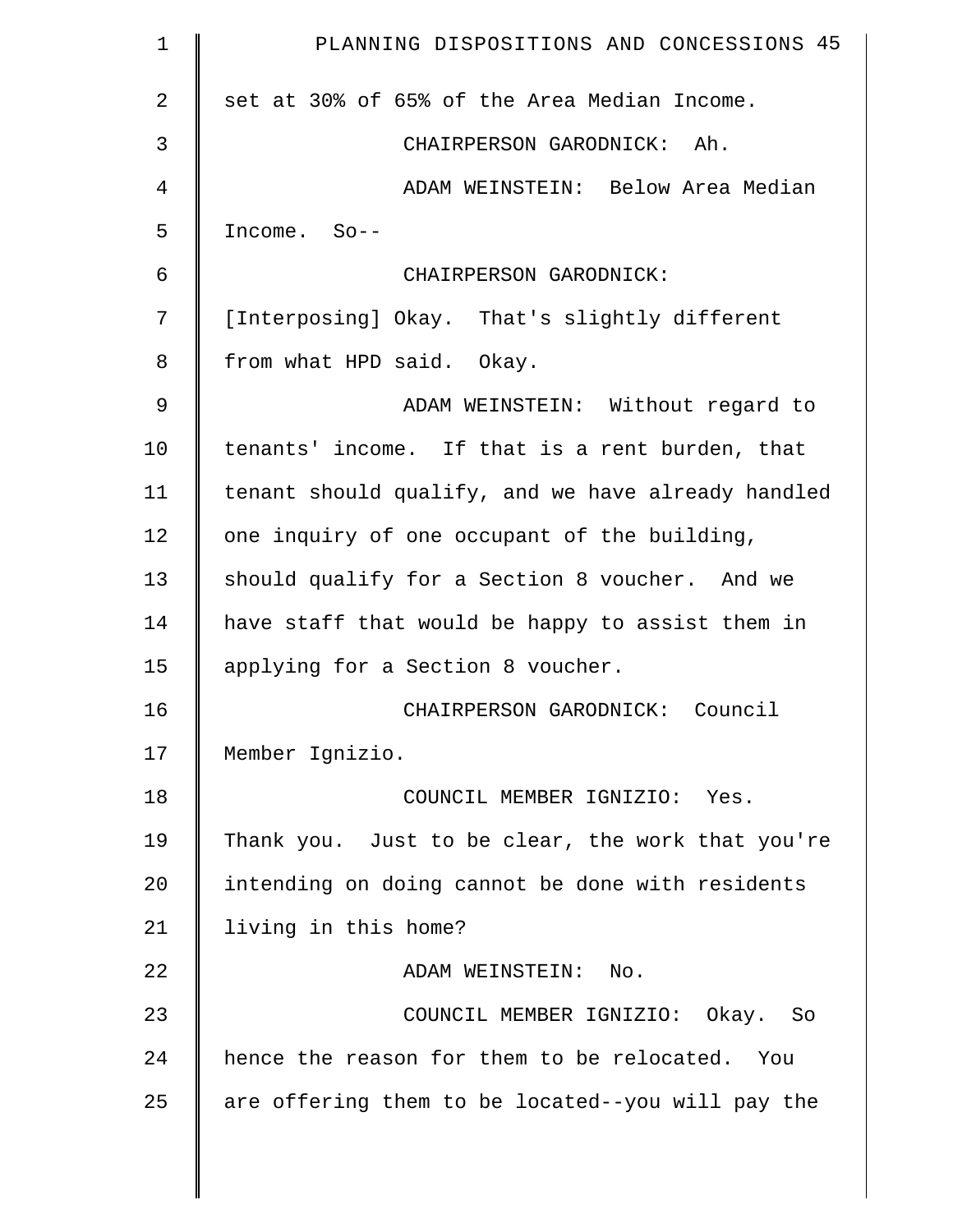| $\mathbf 1$    | PLANNING DISPOSITIONS AND CONCESSIONS 46           |
|----------------|----------------------------------------------------|
| $\overline{2}$ | relocation expenses.                               |
| 3              | ADAM WEINSTEIN: Yes.                               |
| $\overline{4}$ | COUNCIL MEMBER IGNIZIO: They then                  |
| 5              | can move back.                                     |
| 6              | ADAM WEINSTEIN: Yes.                               |
| 7              | COUNCIL MEMBER IGNIZIO: And the                    |
| 8              | rent structures will be consistent with what they  |
| 9              | are eligible for--with programs that they're       |
| 10             | eligible for; meaning potentially Section 8, and   |
| 11             | you will help them with that, potentially a        |
| 12             | sliding scale of AMI. Is that what you're saying?  |
| 13             | ADAM WEINSTEIN: No. No I'm not                     |
| 14             | saying that.                                       |
| 15             | COUNCIL MEMBER IGNIZIO: Okay.                      |
| 16             | ADAM WEINSTEIN: The rents that we                  |
| 17             | are proposing are based on apartment size and they |
| 18             | are pegged rents. They are not--they are           |
| 19             | irrespective of household income.                  |
| 20             | COUNCIL MEMBER IGNIZIO: Okay.                      |
| 21             | ADAM WEINSTEIN: So, you know,                      |
| 22             | again, to be fair to a relocatee, to be granted    |
| 23             | the right to return. I'm not sure we want to get   |
| 24             | in the business of an occupant, and there is a     |
| 25             | range of incomes, I'm sure, in the building.       |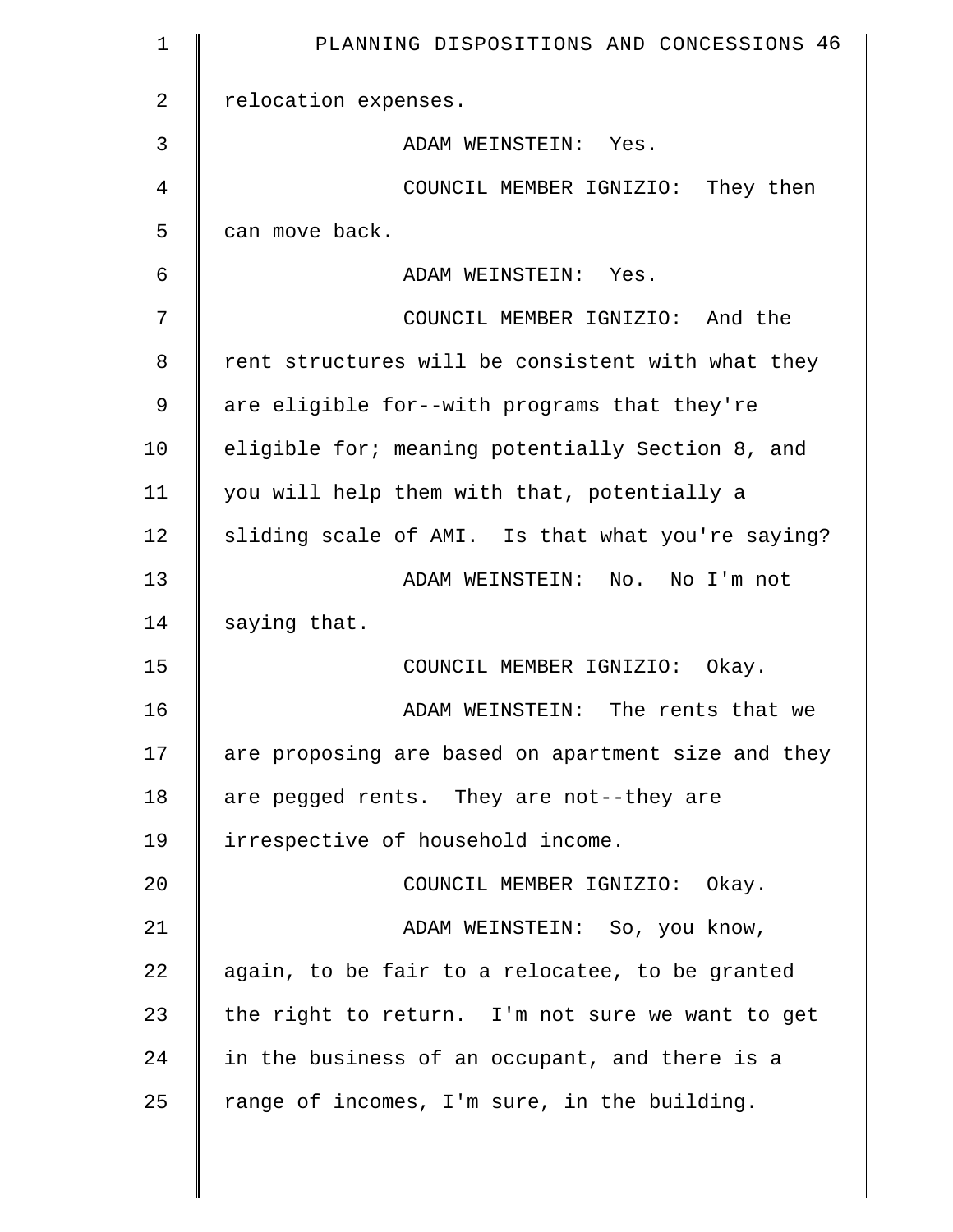| $\mathbf 1$ | PLANNING DISPOSITIONS AND CONCESSIONS 47           |
|-------------|----------------------------------------------------|
| 2           | They've been occupying the building for 27 years-- |
| 3           | COUNCIL MEMBER IGNIZIO:                            |
| 4           | [Interposing] You as a landlord--                  |
| 5           | ADAM WEINSTEIN: [Interposing] Beg                  |
| 6           | your pardon?                                       |
| 7           | COUNCIL MEMBER IGNIZIO: You as a                   |
| 8           | landlord then, in a sense what you're saying is    |
| 9           | it's not--who the hell are you, in a sense, to     |
| 10          | know what I make for money? I'll tell the city,    |
| 11          | perhaps, I'll go through programs, but not         |
| 12          | necessarily tell you, the landlord.                |
| 13          | ADAM WEINSTEIN: Well I mean--                      |
| 14          | COUNCIL MEMBER IGNIZIO:                            |
| 15          | [Interposing] The owner.                           |
| 16          | ADAM WEINSTEIN: --as a not for                     |
| 17          | profit landlord, my objective was to achieve as    |
| 18          | many affordable apartments without disturbing or   |
| 19          | getting in to the business of too many of the      |
| 20          | existing occupants. That's my objective to this    |
| 21          | as a not for profit landlord. But as a practical   |
| 22          | consideration, I think it was not appealing and    |
| 23          | not very practical to ask residents, first to      |
| 24          | relocate--                                         |
| 25          | COUNCIL MEMBER IGNIZIO:                            |
|             |                                                    |
|             |                                                    |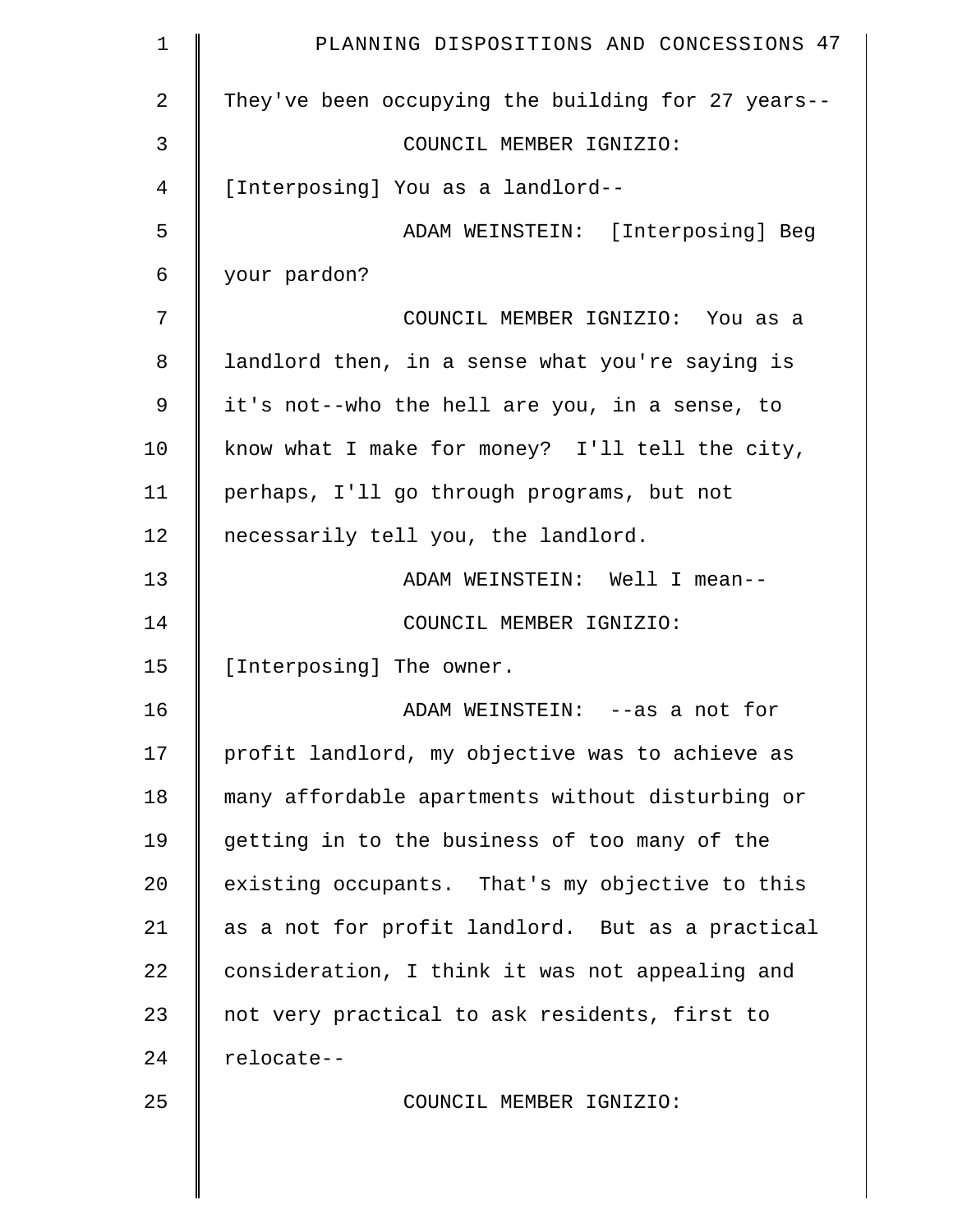| $\mathbf 1$ | PLANNING DISPOSITIONS AND CONCESSIONS 48           |
|-------------|----------------------------------------------------|
| 2           | [Interposing] right.                               |
| 3           | ADAM WEINSTEIN: Then to come back,                 |
| 4           | only if your income qualifies.                     |
| 5           | COUNCIL MEMBER IGNIZIO: Right.                     |
| 6           | ADAM WEINSTEIN: But rather, set a                  |
| 7           | rent that is substantially below market, a rent    |
| 8           | that is paid by all of the low-income housing that |
| 9           | you see, by occupants of low-income housing when   |
| 10          | this committee hears about low-income housing      |
| 11          | dispos, it is consisting with the same income      |
| 12          | criteria that those households in your district,   |
| 13          | in Council Member Dickens's district, would pay    |
| 14          | for rent--upon initial occupancy, and then be      |
| 15          | quaranteed a rent-stabilized lease for the         |
| 16          | statutory term of their occupancy.                 |
| 17          | COUNCIL MEMBER IGNIZIO: Okay. I                    |
| 18          | look forward to hearing the tenants. Thank you     |
| 19          | very much.                                         |
| 20          | CHAIRPERSON GARODNICK: Council                     |
| 21          | Member Dickens.                                    |
| 22          | COUNCIL MEMBER DICKENS: Thank you.                 |
| 23          | So, 13 units will be at 30% of their income, based |
| 24          | upon 65% AMI?                                      |
| 25          | ADAM WEINSTEIN: No. 13 units will                  |
|             |                                                    |
|             |                                                    |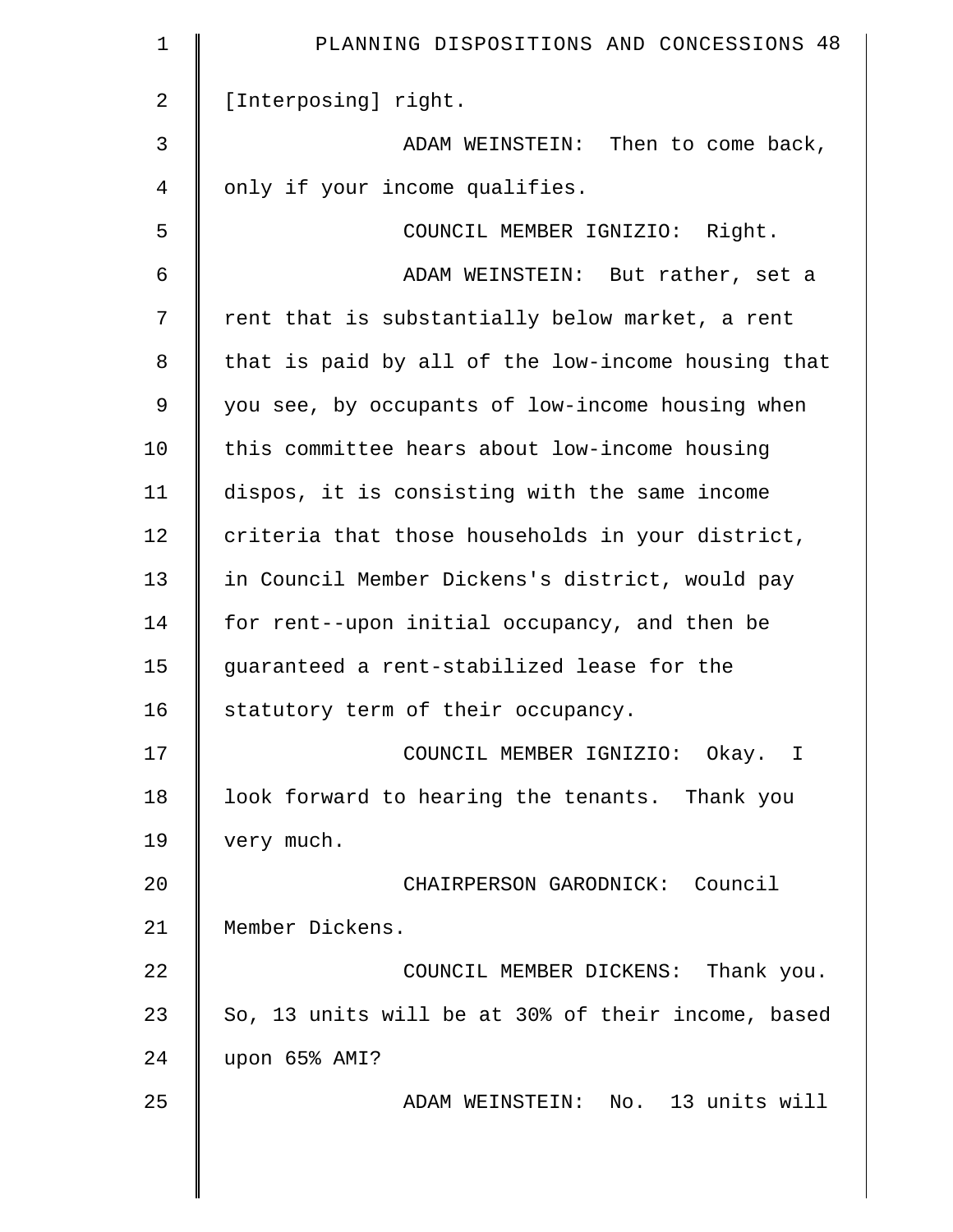| $\mathbf 1$    | PLANNING DISPOSITIONS AND CONCESSIONS 49         |
|----------------|--------------------------------------------------|
| $\overline{a}$ | be offered to the existing 13 occupants of the   |
| 3              | building.                                        |
| 4              | COUNCIL MEMBER DICKENS: At what                  |
| 5              | rent?                                            |
| 6              | ADAM WEINSTEIN: At a rent set at--               |
| 7              | a pegged rent, a solid number--you know, the     |
| 8              | number differs based on zero, one or two-bedroom |
| 9              | apartment--and that number was set at 30% of 65% |
| 10             | of the household income, household size. So we   |
| 11             | looked at that number, said that's the one we'll |
| 12             | propose, because it is the low-income rent       |
| 13             | standardized across the City.                    |
| 14             | COUNCIL MEMBER DICKENS: Now the                  |
| 15             | balance of the units, which is eight--           |
| 16             | ADAM WEINSTEIN: [Interposing]                    |
| 17             | Correct.                                         |
| 18             | COUNCIL MEMBER DICKENS: Will be at               |
| 19             | 165, is that what I understood?                  |
| 20             | ADAM WEINSTEIN: Yes. Those                       |
| 21             | residents, since those units will be offered to  |
| 22             | the affordable marketplace, though a city-       |
| 23             | subsidized program, we will income qualify       |
| 24             | tenants, and those residents will fit an income  |
| 25             | band below 165 of AMI, so it will be a mixed-    |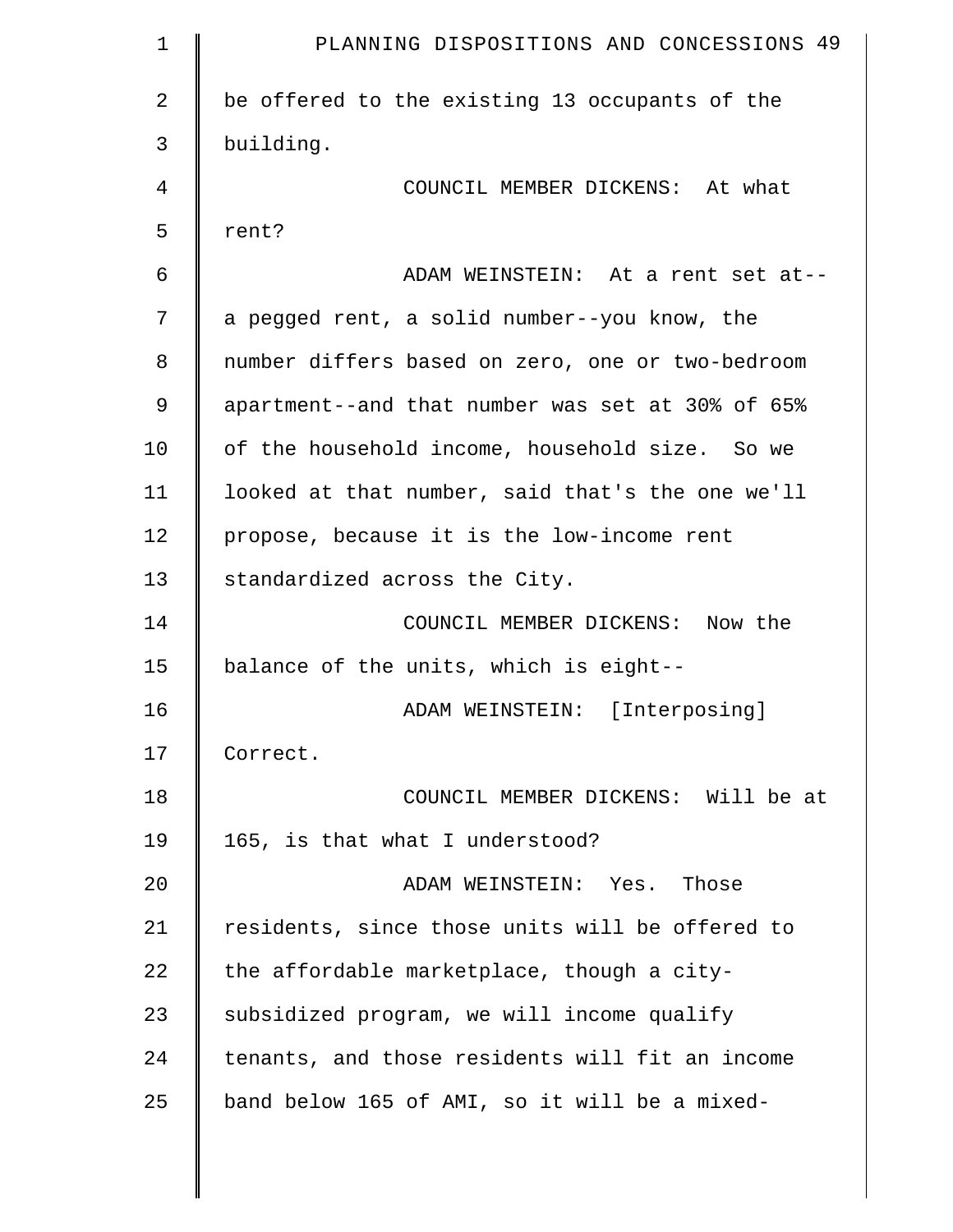| $\mathbf 1$    | PLANNING DISPOSITIONS AND CONCESSIONS 50           |
|----------------|----------------------------------------------------|
| $\overline{a}$ | income building. Well, it is already a mixed       |
| 3              | income building.                                   |
| 4              | COUNCIL MEMBER DICKENS: I want to                  |
| 5              | go back for a minute to the commercials. Now       |
| 6              | there are two commercials in there, one with a     |
| 7              | lease, one without. Is that my understanding?      |
| 8              | ADAM WEINSTEIN: There is one with                  |
| 9              | a month-to-month and one without. It's             |
| 10             | technically a sublease, a month-to-month sublease. |
| 11             | COUNCIL MEMBER DICKENS: Oh, it's a                 |
| 12             | sublet.                                            |
| 13             | ADAM WEINSTEIN: Yes.                               |
| 14             | COUNCIL MEMBER DICKENS: Oh, all                    |
| 15             | right. But you're willing for that sublet to come  |
| 16             | back in?                                           |
| 17             | ADAM WEINSTEIN: The subtenants                     |
| 18             | occupy good businesses; they've been successful.   |
| 19             | The underwriting of the project depends upon       |
| 20             | achieving commercial--a market, a commercial rent. |
| 21             | So there will be a rent increase for sure.         |
| 22             | COUNCIL MEMBER DICKENS: Now the                    |
| 23             | sublet will become the prime though.               |
| 24             | ADAM WEINSTEIN: Beg your pardon?                   |
| 25             | COUNCIL MEMBER DICKENS: The sublet                 |
|                |                                                    |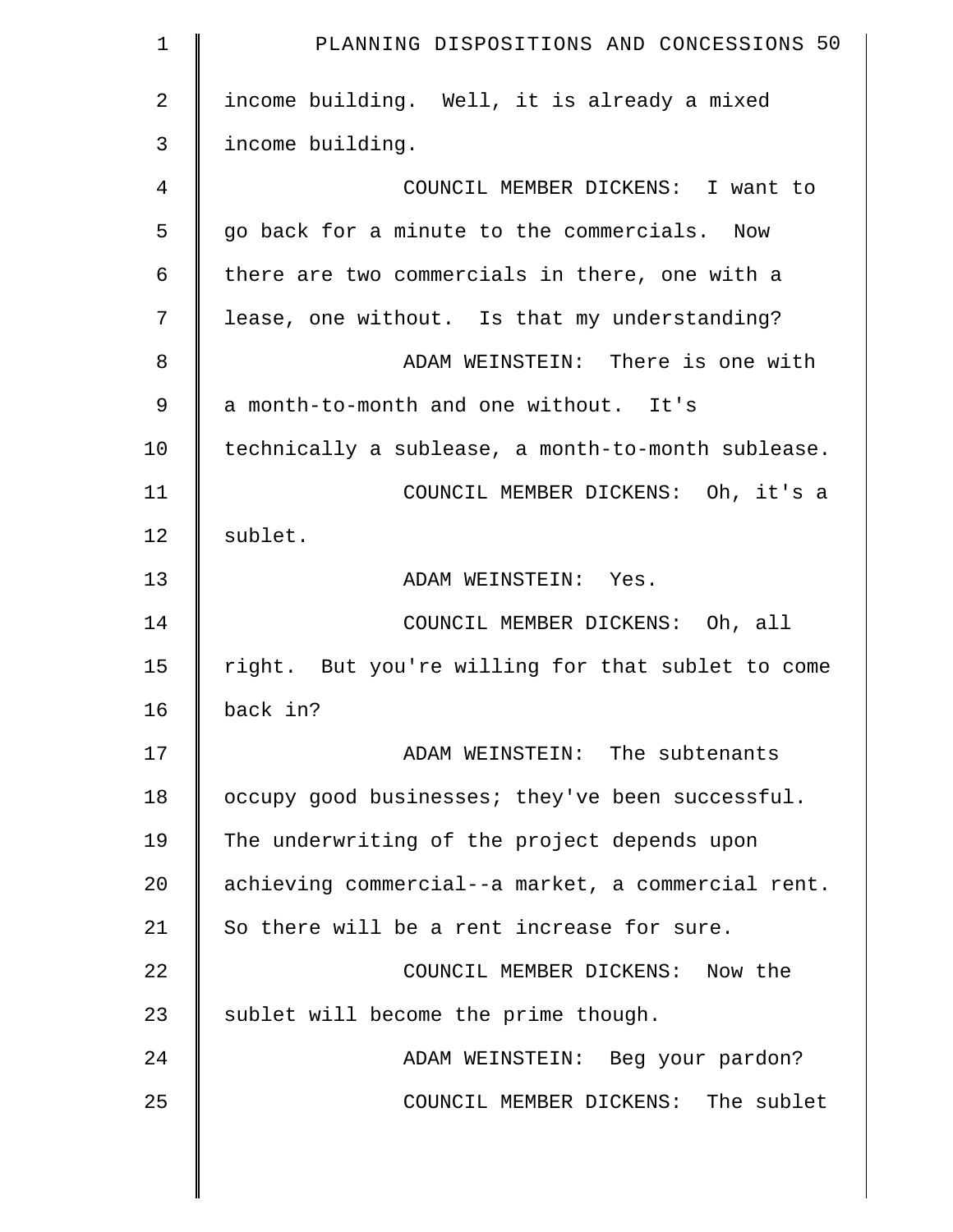| 1  | PLANNING DISPOSITIONS AND CONCESSIONS 51           |
|----|----------------------------------------------------|
| 2  | tenant will become the prime?                      |
| 3  | ADAM WEINSTEIN: Yes.                               |
| 4  | COUNCIL MEMBER DICKENS: All right.                 |
| 5  | ADAM WEINSTEIN: No reason why we                   |
| 6  | shouldn't offer a prime lease. For term, rather    |
| 7  | than month-to-month.                               |
| 8  | COUNCIL MEMBER DICKENS: What are                   |
| 9  | the current--what are they currently paying per    |
| 10 | square foot?                                       |
| 11 | ADAM WEINSTEIN: Approximately \$53                 |
| 12 | per square foot.                                   |
| 13 | COUNCIL MEMBER DICKENS: And how                    |
| 14 | much are you proposing to go up to?                |
| 15 | ADAM WEINSTEIN: The underwriting                   |
| 16 | is underwritten at \$60.                           |
| 17 | COUNCIL MEMBER DICKENS: How much?                  |
| 18 | ADAM WEINSTEIN: \$60.                              |
| 19 | COUNCIL MEMBER DICKENS: \$60 per                   |
| 20 | square foot. And now what if--                     |
| 21 | ADAM WEINSTEIN: [Interposing]                      |
| 22 | Which, by the way, we believe to be below market   |
| 23 | in SoHo.                                           |
| 24 | COUNCIL MEMBER DICKENS: Now what                   |
| 25 | if one of the tenants, or both of them, cannot pay |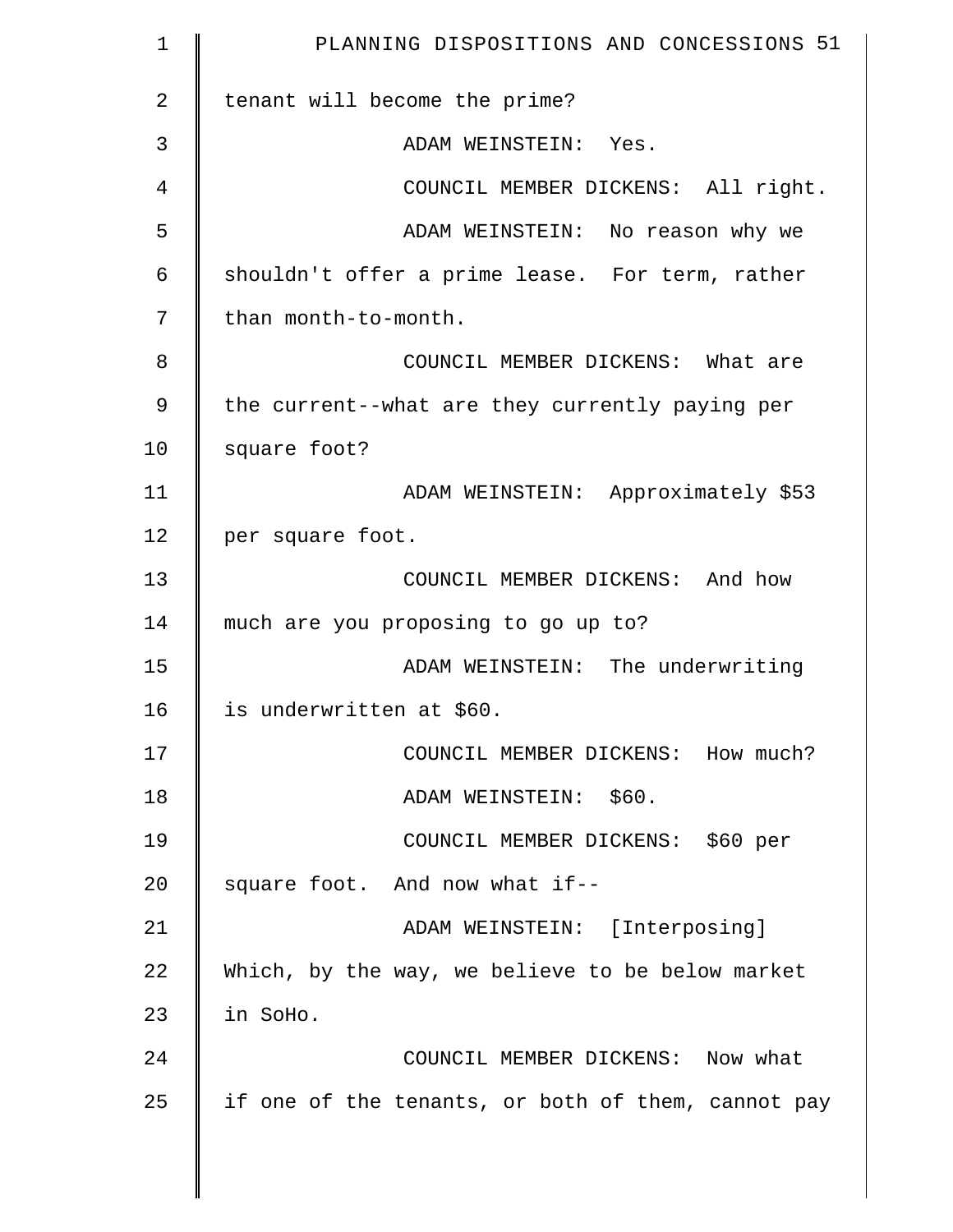| $\mathbf 1$    | PLANNING DISPOSITIONS AND CONCESSIONS 52          |
|----------------|---------------------------------------------------|
| $\overline{2}$ | \$60? And how long is the commercial lease going  |
| 3              | to be? And are you doing increments annually or   |
| 4              | biannually? What are you doing?                   |
| 5              | ADAM WEINSTEIN: With all due                      |
| 6              | respect, I believe that is a commercial lease     |
| 7              | negotiation that we'll enter into with the        |
| $\,8\,$        | occupant. I don't want to--the last thing I want  |
| 9              | to do is not tell you something true. We believe  |
| 10             | that the commercial occupant is a means by which  |
| 11             | residential apartments are cross-subsidized. And  |
| 12             | therefore if the commercial tenant cannot pay the |
| 13             | rent, we must offer it to the marketplace.        |
| 14             | COUNCIL MEMBER DICKENS: So that                   |
| 15             | means that the current tenant would be out.       |
| 16             | ADAM WEINSTEIN: However, we would                 |
| 17             | offer a term lease.                               |
| 18             | COUNCIL MEMBER DICKENS: Net-net.                  |
| 19             | ADAM WEINSTEIN: A triple net                      |
| 20             | lease, as, you know, standard commercial terms;   |
| 21             | five, ten, fifteen years; ten with a five option. |
| 22             | I know the tenants behind me, so the negotiations |
| 23             | have--Council Member Dickens would be happy to be |
| 24             | the broker, I believe. She's doing an excellent   |
| 25             | job.                                              |
|                |                                                   |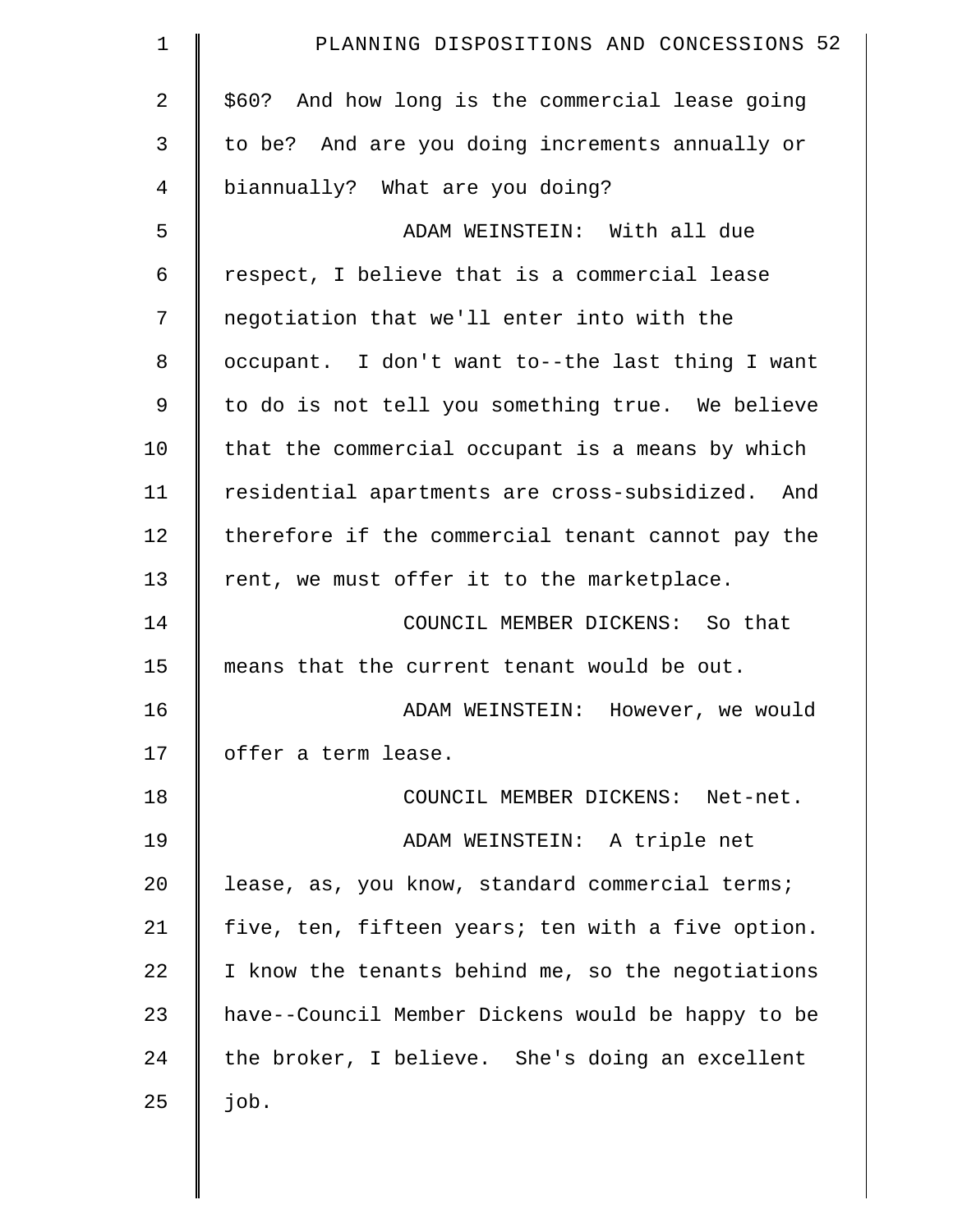| $\mathbf 1$    | PLANNING DISPOSITIONS AND CONCESSIONS 53         |
|----------------|--------------------------------------------------|
| $\overline{2}$ | COUNCIL MEMBER DICKENS: I'm                      |
| 3              | getting ready to come down on you now.           |
| 4              | ADAM WEINSTEIN: I'm having fun.                  |
| 5              | COUNCIL MEMBER DICKENS: All right.               |
| 6              | Well thank you.                                  |
| 7              | ADAM WEINSTEIN: Thank you.                       |
| 8              | CHAIRPERSON GARODNICK: Thank you,                |
| 9              | Council Member Dickens. And with that, I think   |
| 10             | we're going to hear from the tenants now. So     |
| 11             | thank you to you both.                           |
| 12             | ADAM WEINSTEIN: Thank you very                   |
| 13             | much.                                            |
| 14             | CHAIRPERSON GARODNICK: And what                  |
| 15             | we're going to do, for those of you who are      |
| 16             | testifying, we're going to bring you up in two   |
| 17             | panels of four. You'll have two minutes each to  |
| 18             | speak. We've got a clock over there; please be   |
| 19             | mindful. And I'm going to invite Giordi Mark     |
| 20             | [phonetic], Andre Areen [phonetic]--I'm sorry if |
| 21             | I'm butchering your name. Just come up to the    |
| 22             | chairs right here. Joseph Piatraco [phonetic],   |
| 23             | come on up. Oh boy. Your handwriting is a little |
| 24             | difficult. Oh, Carmen Gonzalez. That isn't so    |
| 25             | hard. Ms. Gonzalez, come on up and join us.      |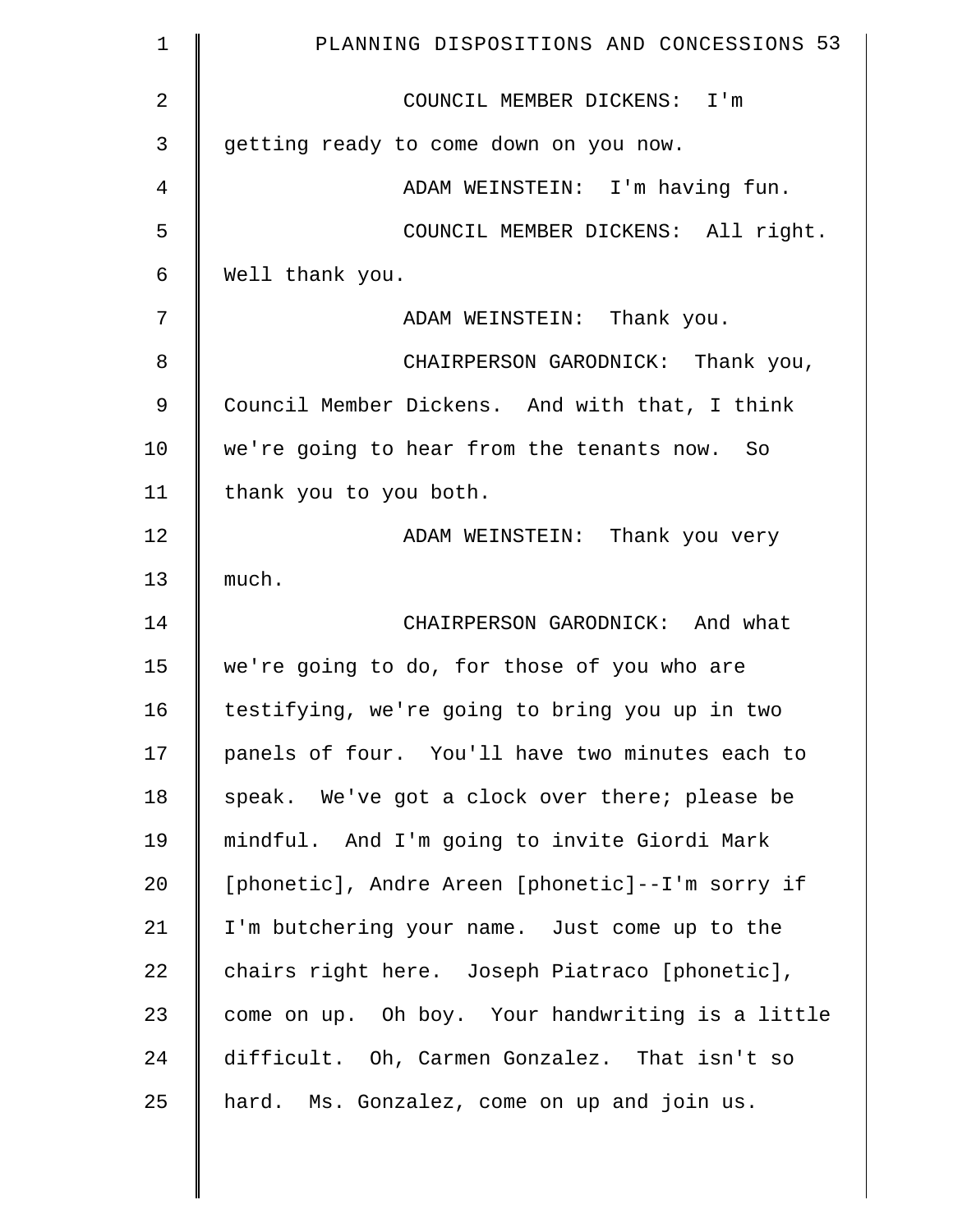| $\mathbf 1$    | PLANNING DISPOSITIONS AND CONCESSIONS 54           |
|----------------|----------------------------------------------------|
| $\overline{2}$ | Again, welcome to City Hall. We're glad you're     |
| 3              | here. And do you want to just start? We'll go      |
| $\overline{4}$ | this side to--whoever wants to start is fine. Go   |
| 5              | ahead. Hit the button on that microphone.          |
| 6              | GIORDI MARK: Okay, fine.                           |
| 7              | CHAIRPERSON GARODNICK: Perfect.                    |
| 8              | GIORDI MARK: My name is Giordi                     |
| 9              | Mark, and I'm the spokesperson of the tenants'     |
| 10             | group in our building. A couple of things--I had   |
| 11             | a prepared statement here that I can't proceed     |
| 12             | without saying first that a couple of the things   |
| 13             | that have been said we don't know to be true or we |
| 14             | question. One of the major things is that as far   |
| 15             | as we know there was absolutely no competitive     |
| 16             | process for our building being offered to Phipps   |
| 17             | Houses Services as a net lease with the option to  |
| 18             | purchase it for one dollar, very different from    |
| 19             | the offer that was made to the tenants in 2000,    |
| 20             | where the building was being offered for \$277,000 |
| 21             | with a lot of controls and protections for the     |
| 22             | existing tenants, including the requirement of     |
| 23             | tenant approval of the buyers, a requirement to    |
| 24             | maintain tenant rates at their current rates for   |
| 25             | two years, and after two years the ability to      |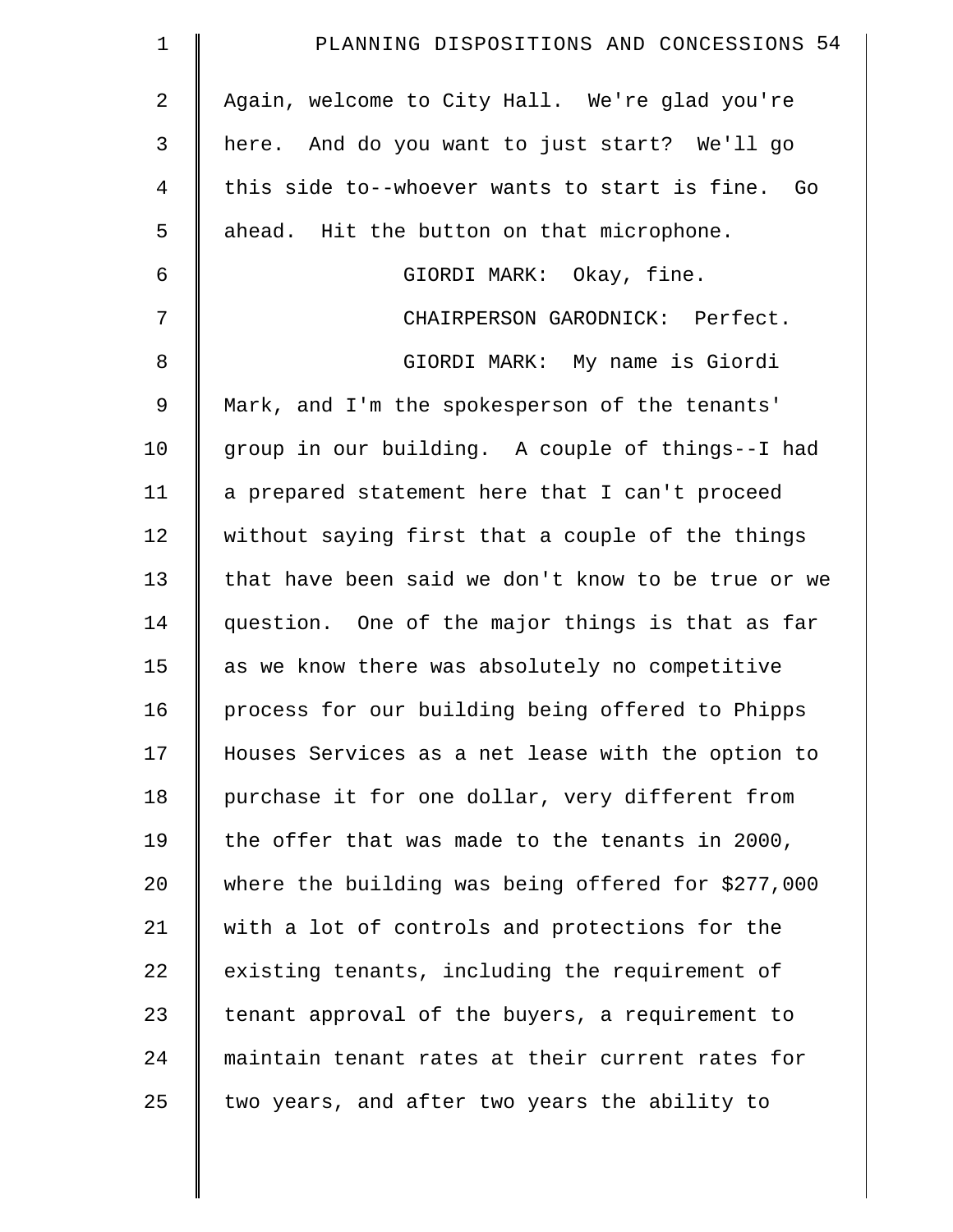| $\mathbf 1$    | PLANNING DISPOSITIONS AND CONCESSIONS 55            |
|----------------|-----------------------------------------------------|
| $\overline{a}$ | raise the rents to the lowest possible rent         |
| $\mathfrak{Z}$ | stabilization, which at that time was, I believe,   |
| $\overline{4}$ | around \$215 was the figure that we were discussing |
| 5              | with the City. This is offering--this plan has      |
| 6              | given the building to Phipps. It has assigned to    |
| 7              | them, it appears reluctantly from the way they      |
| 8              | behave at the meetings, they have come to meetings  |
| 9              | with an arrogant fashion. They have been not        |
| 10             | forthcoming about facts in terms of how rents are   |
| 11             | set. We were told that there was a survey done in   |
| 12             | our neighborhood and that's how the \$800 a month   |
| 13             | rent was arrived at, which they never mentioned,    |
| 14             | \$800. What they're calling affordable rents are    |
| 15             | at least starting at \$1,900 for apartments in our  |
| 16             | building; we don't consider that to be an           |
| 17             | affordable rent, and we think that this program is  |
| 18             | presenting itself as one thing, but it's really a   |
| 19             | wolf in sheep's clothing. The tenants' interests    |
| 20             | are not being taken care of in this process. We     |
| 21             | have not been included in the plan. We have been    |
| 22             | told that we will not even have something as basic  |
| 23             | as a laundry room in our building. And I reworked   |
| 24             | the floor plan that we got and showed that it was   |
| 25             | possible to include an ADA compliant laundry room   |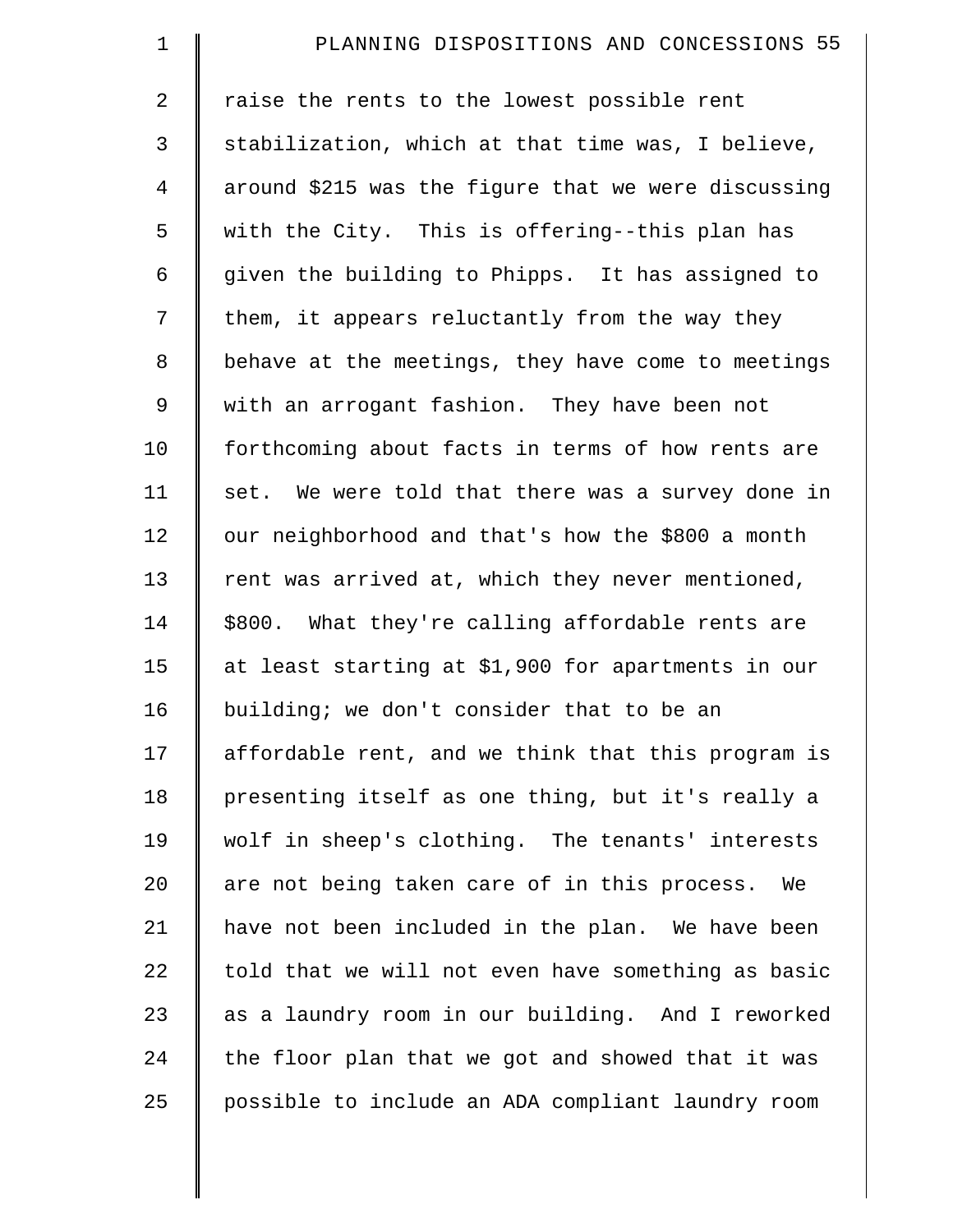| $\mathbf 1$    | PLANNING DISPOSITIONS AND CONCESSIONS 56          |
|----------------|---------------------------------------------------|
| $\overline{2}$ | in our building. We have not been included in any |
| 3              | of the design elements. We have not been included |
| $\overline{4}$ | in any of the financial angles and we want        |
| 5              | involvement and we feel we have a right to be     |
| 6              | involved. We've lived there, some of us, as long  |
| 7              | as 55 years. Thank you.                           |
| 8              | CHAIRPERSON GARODNICK: Thank you                  |
| 9              | very much. Ms. Gonzalez, do you want go next?     |
| 10             | CARMEN GONZALEZ: I'm sorry for my                 |
| 11             | English. Okay?                                    |
| 12             | CHAIRPERSON GARODNICK: It's okay.                 |
| 13             | CARMEN GONZALEZ: I can't live in                  |
| 14             | one studio. I have a daughter. I live in the      |
| 15             | building for 39 year. And the Phipps Houses       |
| 16             | propose a studio for everybody. I can't live in   |
| 17             | it, because I live with my daughter.              |
| 18             | CHAIRPERSON GARODNICK: I                          |
| 19             | understand. So you are, at this moment--          |
| 20             | CARMEN GONZALEZ: [Interposing]                    |
| 21             | Yes.                                              |
| 22             | CHAIRPERSON GARODNICK: You are in                 |
| 23             | an apartment that is a one--                      |
| 24             | CARMEN GONZALEZ: [Interposing]                    |
| 25             | Yes, I live in an apartment.                      |
|                |                                                   |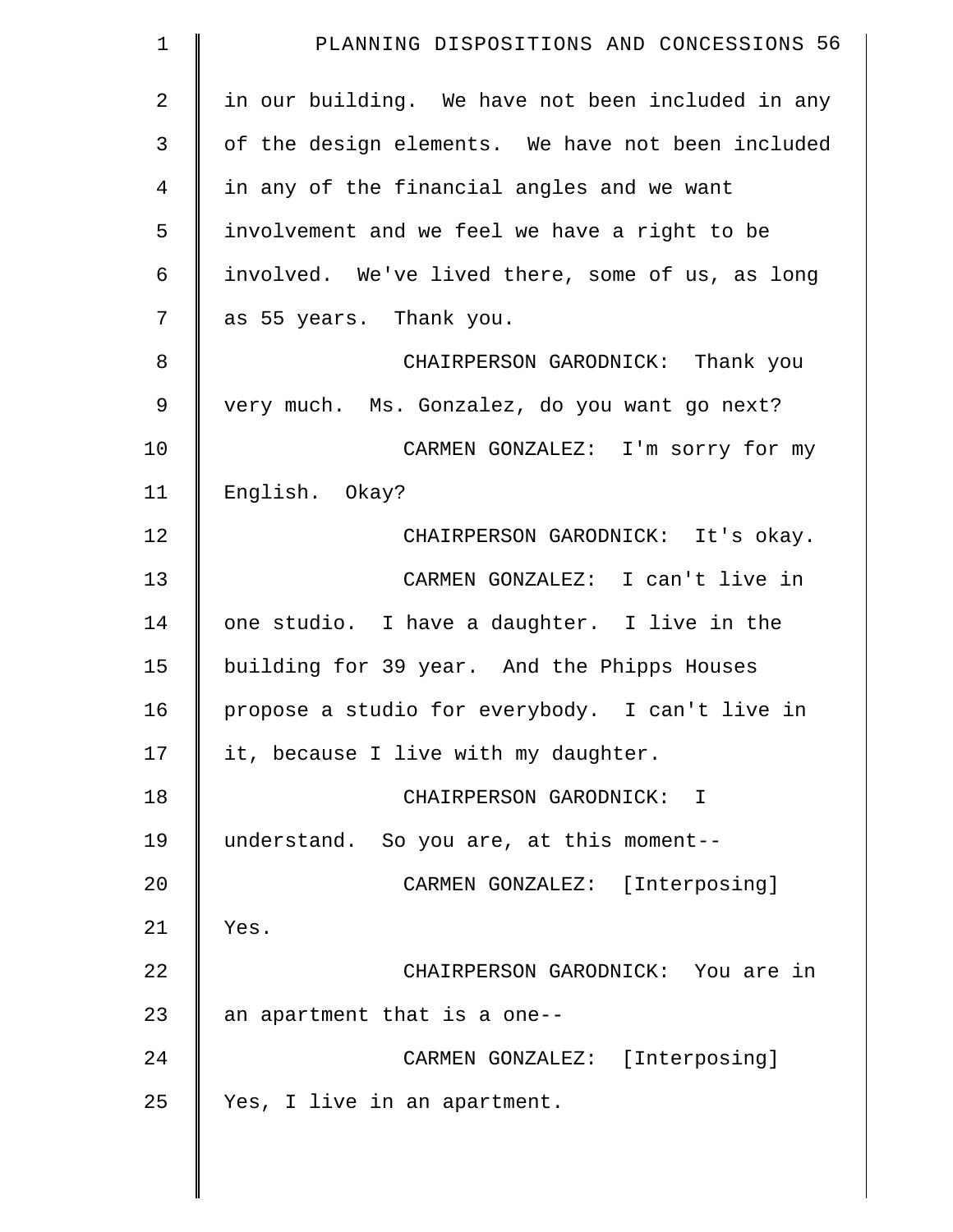| $\mathbf 1$    | PLANNING DISPOSITIONS AND CONCESSIONS 57          |
|----------------|---------------------------------------------------|
| $\overline{2}$ | CHAIRPERSON GARODNICK: One-                       |
| 3              | bedroom.                                          |
| 4              | CARMEN GONZALEZ: One-bedroom, yes.                |
| 5              | CHAIRPERSON GARODNICK: And all of                 |
| 6              | the apartments--                                  |
| 7              | GIORDI MARK: [Interposing] They're                |
| 8              | all studios. The original apartments were not all |
| $\mathsf 9$    | studios. They are mostly one-bedroom apartments.  |
| 10             | CHAIRPERSON GARODNICK: If you                     |
| 11             | don't mind speaking into the microphone, though.  |
| 12             | GIORDI MARK: The original 33                      |
| 13             | apartments, as you were told by HPD, were not     |
| 14             | studio apartments; many of them were one-bedroom. |
| 15             | They may not be compliant with current codes, but |
| 16             | they were one or two-bedroom apartments. There    |
| 17             | were a couple of studios. Most of the apartments  |
| 18             | now are one-bedroom or two or three.              |
| 19             | CHAIRPERSON GARODNICK: Understood.                |
| 20             | Thank you. Ms. Gonzalez?                          |
| 21             | CARMEN GONZALEZ: I don't know what                |
| 22             | to say.                                           |
| 23             | CHAIRPERSON GARODNICK: I think--                  |
| 24             | let's go through all of them and then we're going |
| 25             | to have some questions. Sir, go right ahead.      |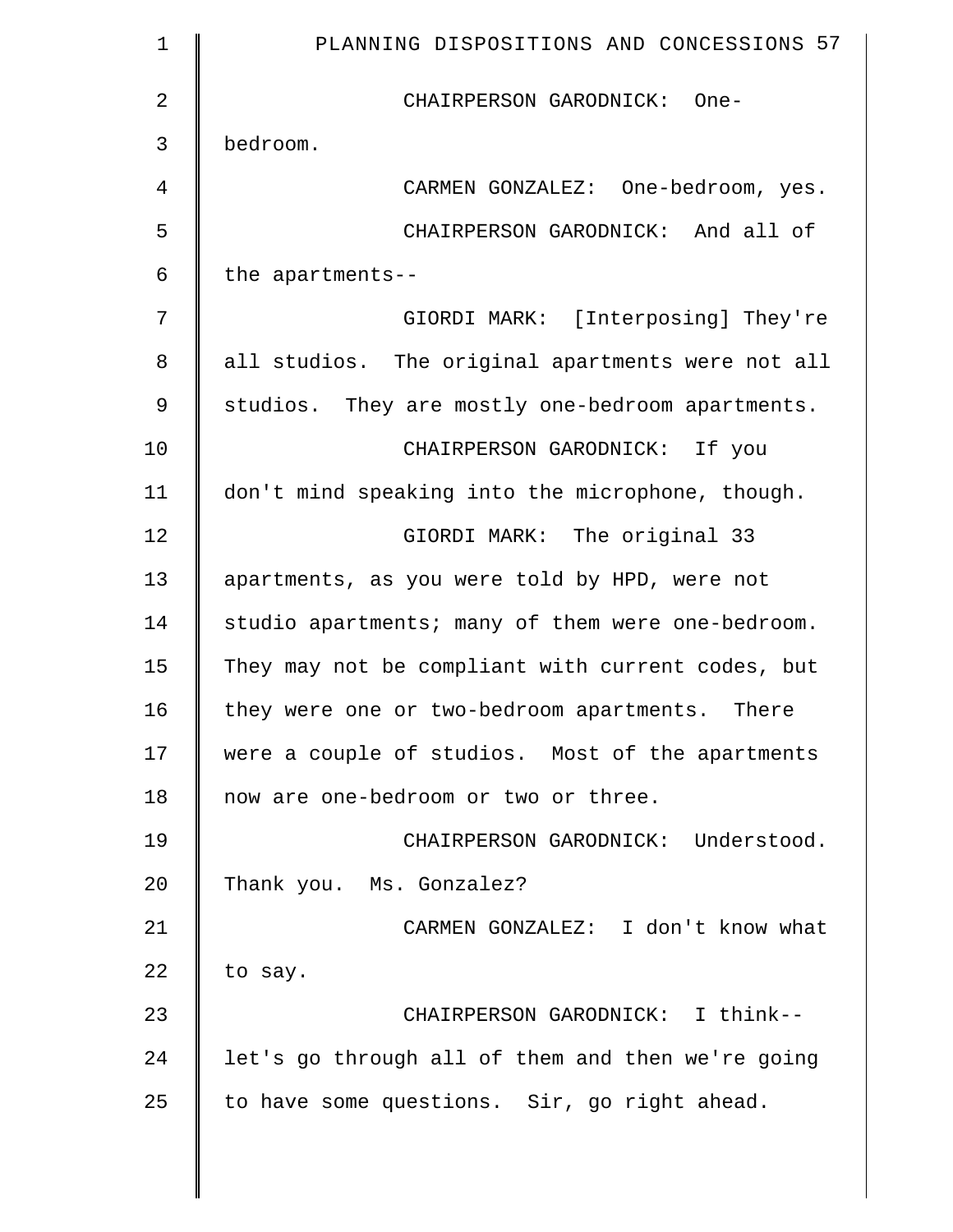| $\mathbf 1$    | PLANNING DISPOSITIONS AND CONCESSIONS 58          |
|----------------|---------------------------------------------------|
| 2              | ANDRE AVEZ: I've been there for 29                |
| 3              | years. Now all I want to talk is about the        |
| $\overline{4}$ | stressful four years we had.                      |
| 5              | CHAIRPERSON GARODNICK: Yes. You                   |
| 6              | have to say your name before you get started.     |
| 7              | ANDRE AVEZ: Oh, Andre Avez                        |
| 8              | [phonetic]. And it's just stress. I mean          |
| $\mathsf 9$    | originally four years ago they came with--they    |
| 10             | were playing around with another program and they |
| 11             | said it won't be rent-stabilized. That's the      |
| 12             | thing. You remember? Whenever we raised it--no.   |
| 13             | Then there's a silence of a year or a year and a  |
| 14             | half, then suddenly they come with a new program, |
| 15             | where they have this PLP. Now I'm beginning to be |
| 16             | very aware of the fact of something being non-    |
| 17             | profit. Does that allow them to go beyond any     |
| 18             | laws that protect the rents? Because that's what  |
| 19             | I brought up at meetings constantly. If Trump had |
| 20             | built the building, there are certain laws like,  |
| 21             | 26507 and even this PLP says that you can't raise |
| 22             | rents more than 18%. So I don't understand. Does  |
| 23             | that mean that a non-profit can? I thought laws   |
| 24             | existed to be observed, not to be, you know,      |
| 25             | disregarded or as they put it, be put out of      |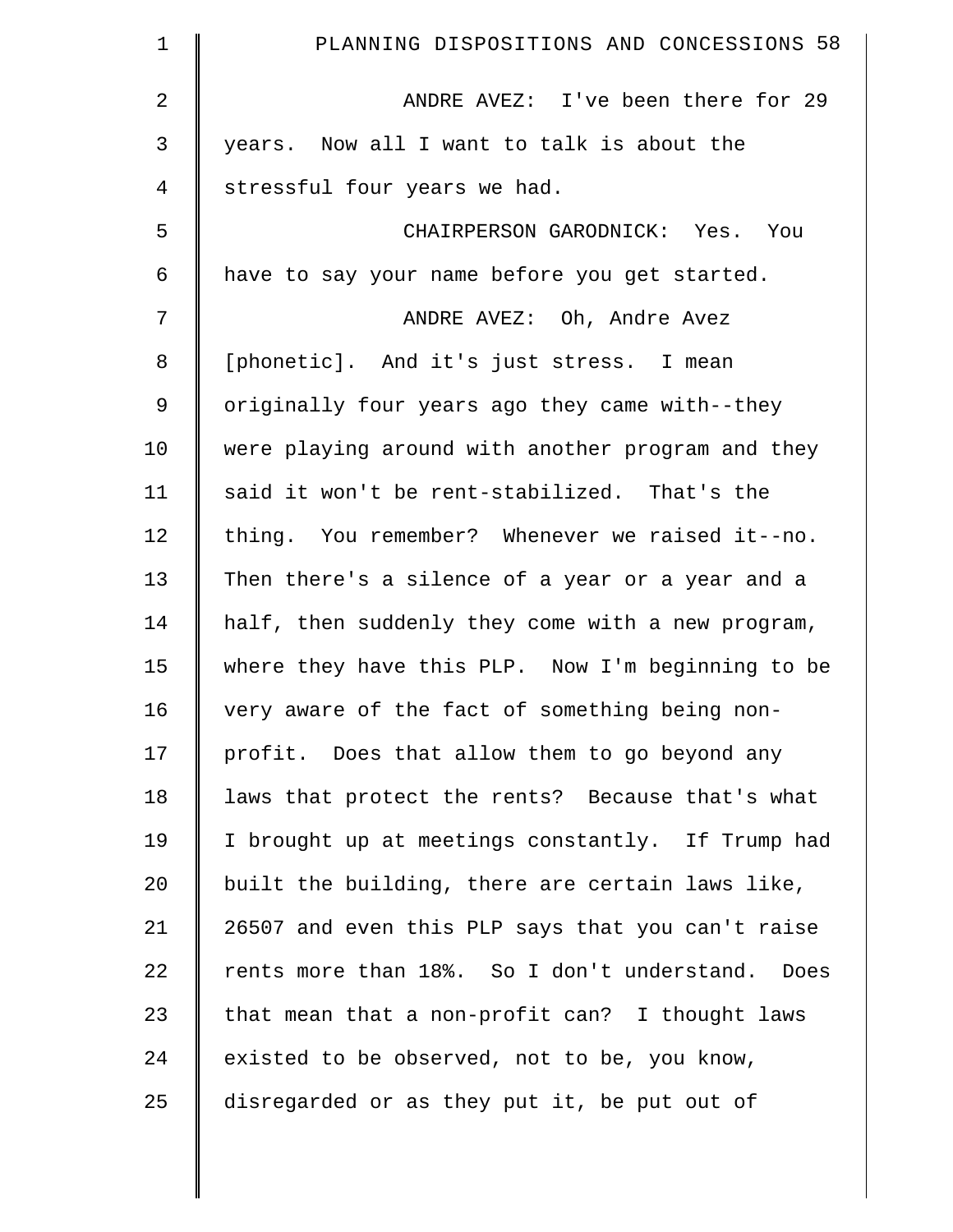| $\mathbf 1$    | PLANNING DISPOSITIONS AND CONCESSIONS 59           |
|----------------|----------------------------------------------------|
| $\overline{2}$ | context. I mean either there are laws that         |
| 3              | protect existing tenants or there are not, as far  |
| $\overline{4}$ | as raising the rent. Plus, you know, it's very     |
| 5              | stressful to be moved, especially people of my     |
| 6              | age--that a couple want to come, but they feel too |
| 7              | bad, because of the stress. You know? Plus this    |
| $\,8\,$        | uncertainty, you never know when it's going to     |
| 9              | happen. We're never kept abreast of what they      |
| 10             | decide. You know? And when we talked to Cooper     |
| 11             | Union or whatever, they always said you always     |
| 12             | have to talk to the tenants and give the plans.    |
| 13             | And as far as, you know, it's just very stressful. |
| 14             | And I felt, you know, like I said, there are       |
| 15             | certain laws that have to be observed. Okay.       |
| 16             | CHAIRPERSON GARODNICK: Thank you                   |
| 17             | very much, sir.                                    |
| 18             | ANDRE AVEZ: Sure.                                  |
| 19             | CHAIRPERSON GARODNICK: Please.                     |
| 20             | JOSEPH PIETROFESSO: Thank you,                     |
| 21             | Chairperson. My name is Joe Pietrofesso            |
| 22             | [phonetic], and I live in apartment 21. I'm also   |
| 23             | going to say that my parents live there as well,   |
| 24             | across the hall in apartment 16, for 55 years.     |
| 25             | I've lived there for 25 years, and my brother also |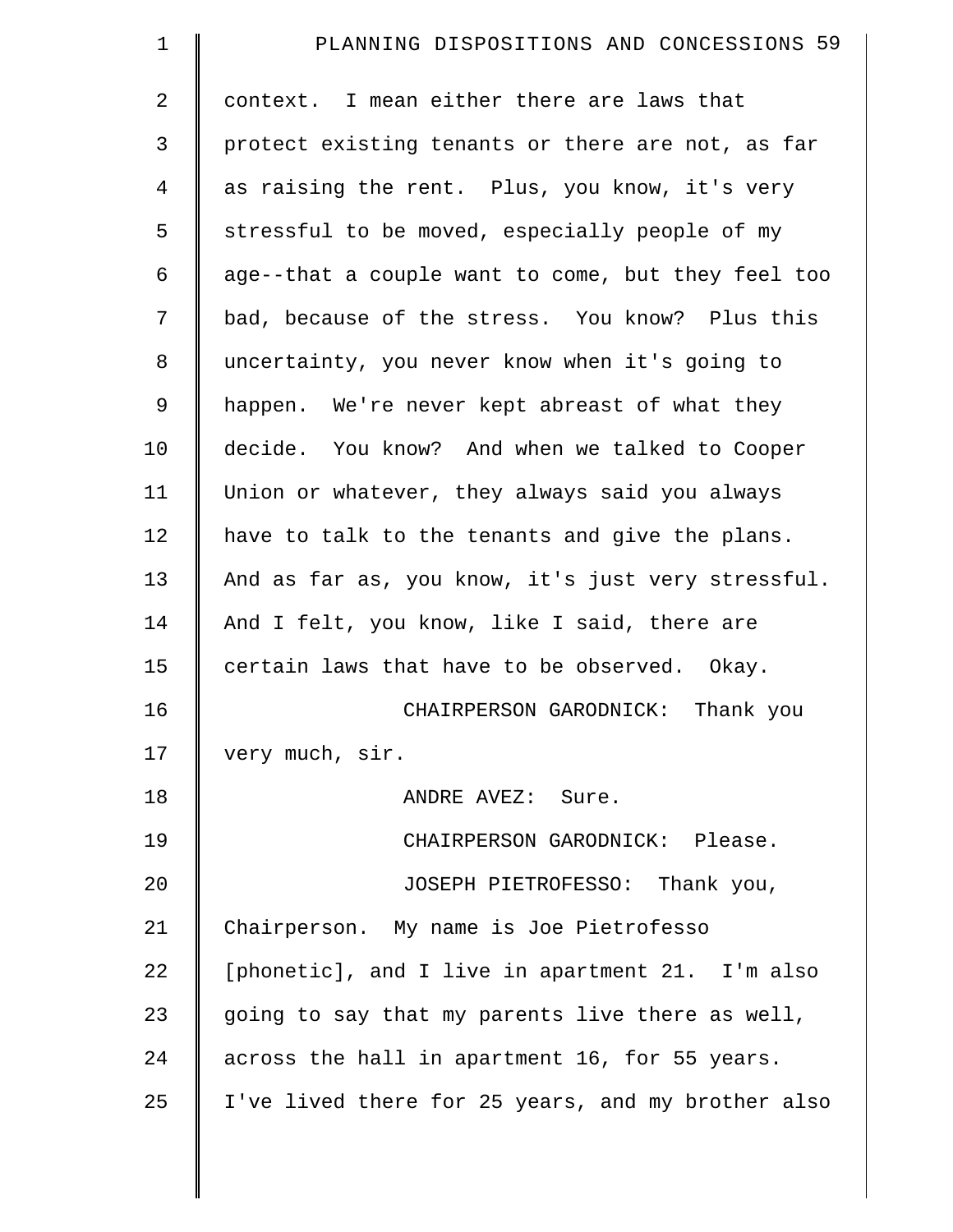| $\mathbf 1$    | PLANNING DISPOSITIONS AND CONCESSIONS 60          |
|----------------|---------------------------------------------------|
| $\overline{a}$ | has an apartment for about 20 years. And I just   |
| 3              | wanted to stress that when--several months ago    |
| $\overline{4}$ | when Phipps gained momentum in this process, it   |
| 5              | seemed as though it was a dictatorship. We were   |
| 6              | being told what was going to happen, how it was   |
| 7              | going to happen, with no participation, with no   |
| 8              | input in how things were perhaps going to be      |
| 9              | designed, or how things--we were told we were     |
| 10             | going to be given studios. And I appeal to you    |
| 11             | that my parents that have been there--they're in  |
| 12             | their 70s, ill, elderly--it would be              |
| 13             | unconscionable to give them a studio apartment.   |
| 14             | It would just be inhumane. They've lived in a     |
| 15             | one-bedroom all this time. And to be told that    |
| 16             | their life is going to be now a wide-open room is |
| 17             | just not reasonable. And to have that be the only |
| 18             | option, not even to have the option of paying     |
| 19             | additional monies for a larger space, is just     |
| 20             | unreasonable. And I hope that appeal comes        |
| 21             | across. I know Phipps is working to keep them in  |
| 22             | the neighborhood which is--they've become more    |
| 23             | negotiable in recent days, and I believe only     |
| 24             | through the intervention of Speaker Quinn's       |
| 25             | office--and they've been phenomenal. They've come |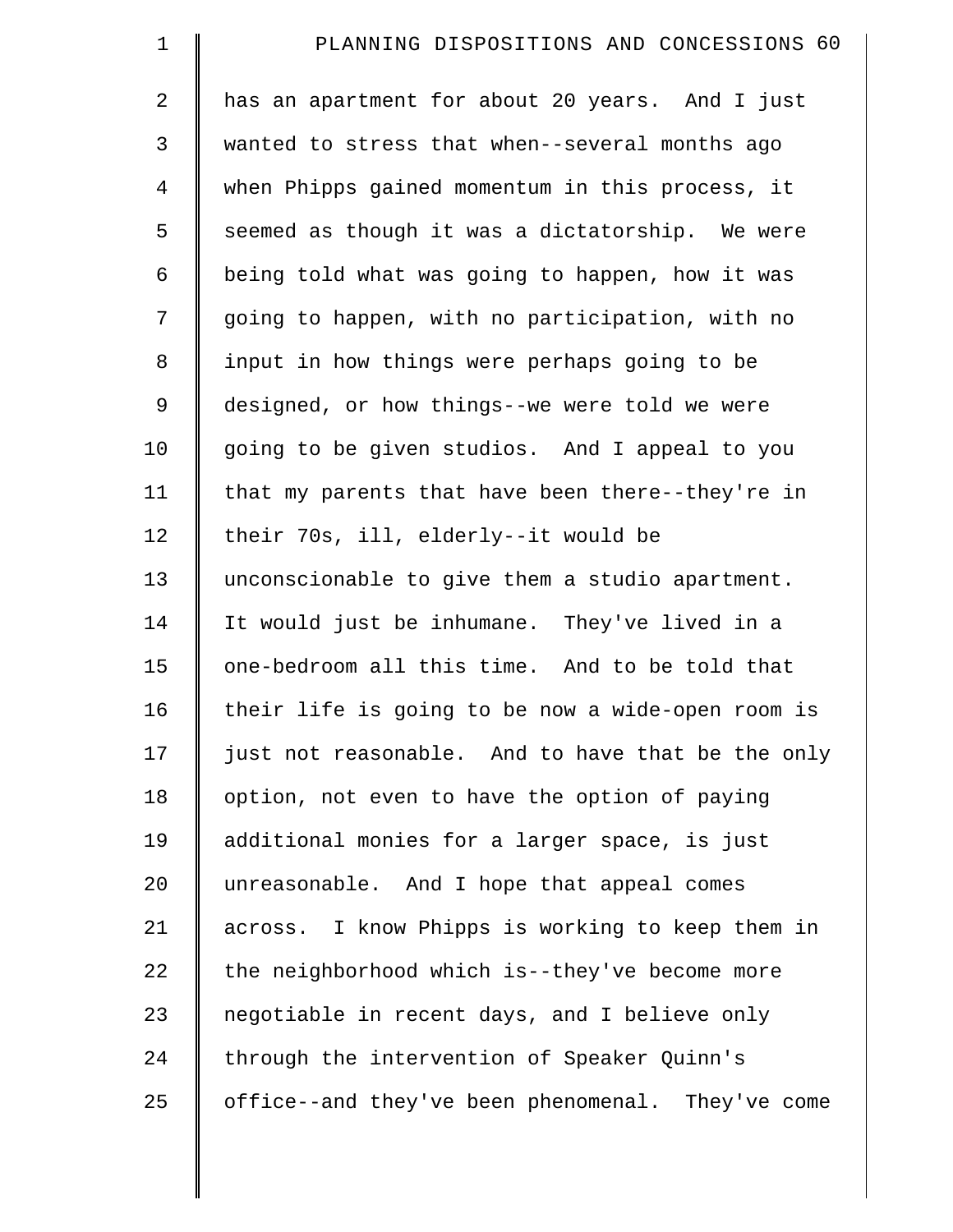| $\mathbf 1$    | PLANNING DISPOSITIONS AND CONCESSIONS 61           |
|----------------|----------------------------------------------------|
| $\overline{a}$ | to several of the last meetings--all of the last   |
| 3              | meetings, and their cooperation has been           |
| 4              | invaluable. And it was only through their          |
| 5              | participation that we have gotten to this point    |
| 6              | where someone is listening, and we are grateful.   |
| 7              | CHAIRPERSON GARODNICK: Thank you                   |
| 8              | for that. And again, we have spoken to the         |
| 9              | Speaker and her staff as well, and she was sorry   |
| 10             | she could not be here today in person, very much   |
| 11             | wanted to be, and is fully engaged as you know,    |
| 12             | and is looking to find a solution that is fair and |
| 13             | reasonable, and looking to be as strong an         |
| 14             | advocate for you all as she possibly can. Council  |
| 15             | Member Ignizio?                                    |
| 16             | COUNCIL MEMBER IGNIZIO: Yes.                       |
| 17             | Thank you very much. When were you all notified    |
| 18             | that you were going to go from a one-bedroom to a  |
| 19             | studio? If anybody can answer, that's fine. Just   |
| 20             | say who it is so we know for the transcript.       |
| 21             | [Pause]                                            |
| 22             | GIORDI MARK: The consensus is that                 |
| 23             | it was last summer, and we were told without       |
| 24             | question everyone of us would return to studios,   |
| 25             | regardless of existing apartment size, which some  |
|                |                                                    |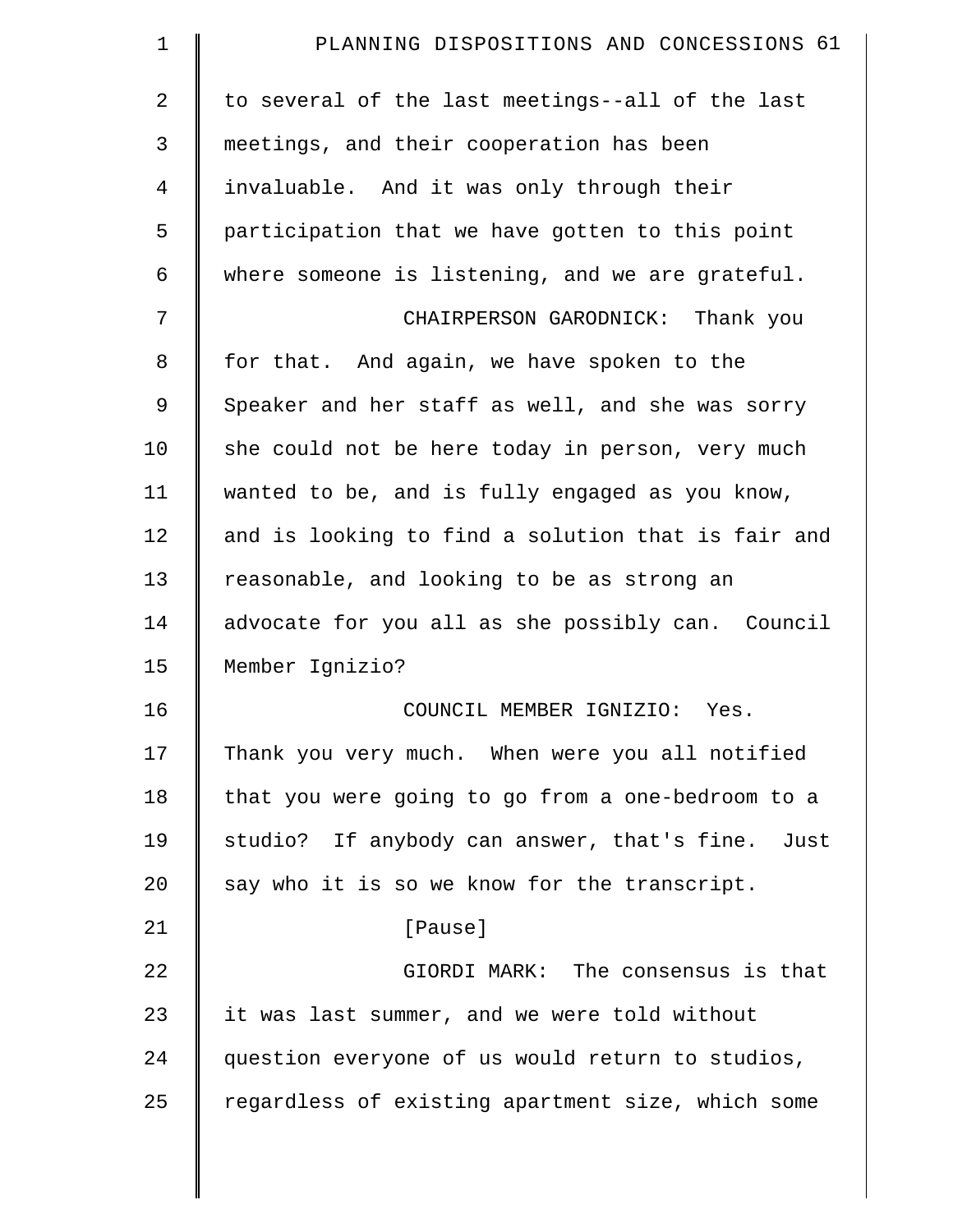| $\mathbf 1$    | PLANNING DISPOSITIONS AND CONCESSIONS 62           |
|----------------|----------------------------------------------------|
| $\overline{2}$ | people have had, as you know, for over 50 years--  |
| 3              | or family size. And when they were pressed to      |
| 4              | consider that some of us might need greater space, |
| 5              | some of us realized that the price was going to be |
| 6              | prohibitive, that we couldn't afford to come back  |
| 7              | to a larger apartment. So there was--the only      |
| 8              | thing that we were quaranteed is a studio          |
| 9              | apartment, and if we couldn't afford it, the       |
| 10             | building was going to take the subsidy off the     |
| 11             | back of the City and put it on the federal         |
| 12             | government and put us all on Section 8; that was   |
| 13             | the gift. And I think they talked about Section 8  |
| 14             | more than they talked about anything else in the   |
| 15             | process so far.                                    |
| 16             | COUNCIL MEMBER IGNIZIO: Right.                     |
| 17             | Okay. I mean I think that is a legitimate, in      |
| 18             | terms of discussion, something I would like to ask |
| 19             | the developer about. You know, in terms of         |
| 20             | design--I pride myself on being pretty objective-- |
| 21             | in terms of design I personally don't think you,   |
| 22             | the tenants, have a right to say I'm going to      |
| 23             | design the building. I don't. No, I just don't     |
| 24             | think that's your place to say here's what we want |
| 25             | designed. And ultimately this is going to be the   |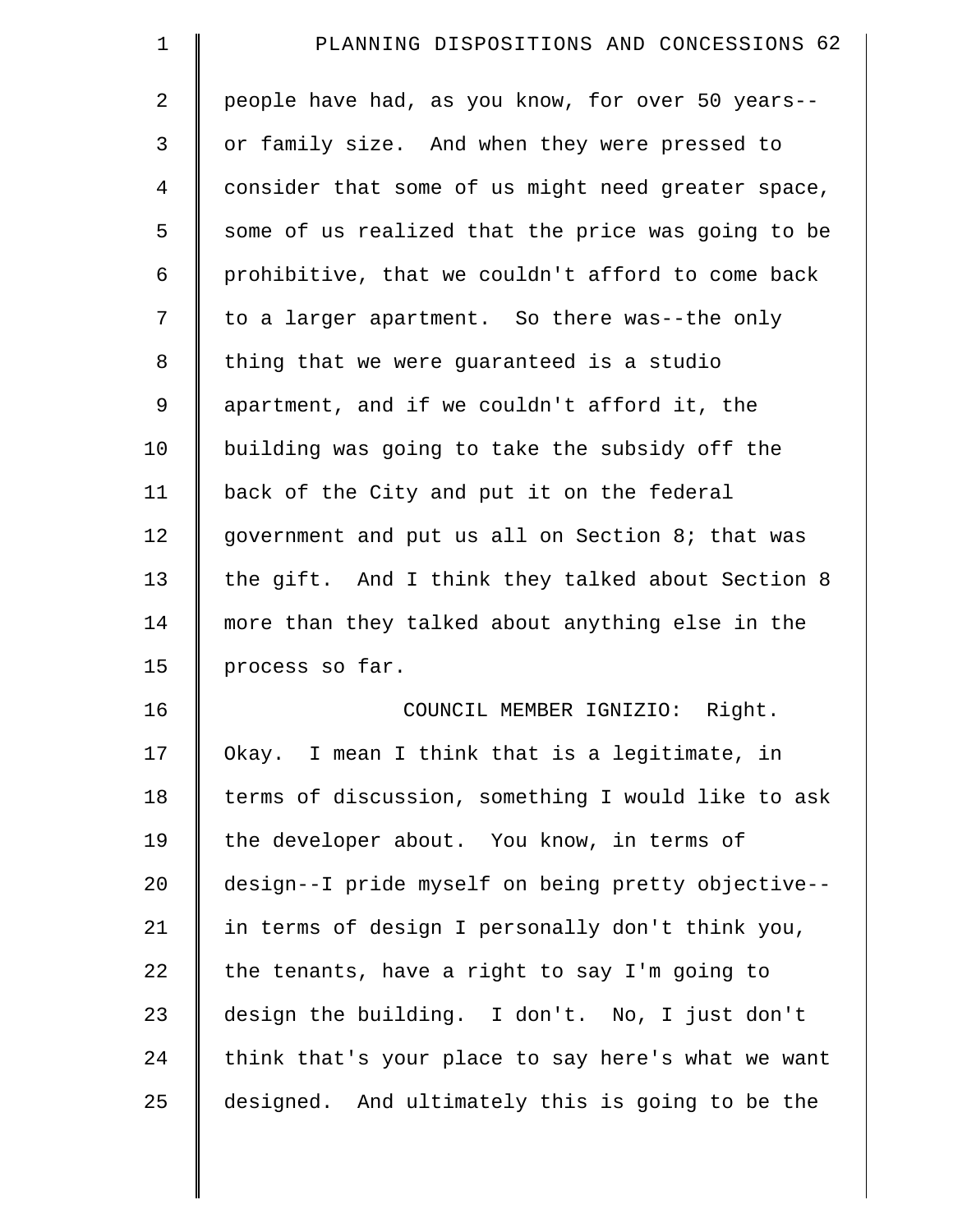| $\mathbf 1$    | PLANNING DISPOSITIONS AND CONCESSIONS 63           |
|----------------|----------------------------------------------------|
| $\overline{2}$ | design, here's what we want to do, in a sense      |
| $\mathfrak{Z}$ | here's what we're offering to you. I think the     |
| $\overline{4}$ | relocation is a fair--was fair. I think the thing  |
| 5              | that I'm hearing that doesn't sound fair to me is  |
| 6              | the automatic returning to a studio from, I have a |
| 7              | family and this is how big my apartment is and now |
| $\,8\,$        | you're going to get a studio. I just don't think   |
| 9              | that's fair and that's something I would like to   |
| 10             | call up the developer again. But in terms of       |
| 11             | design or--at the end of the day the benefit is    |
| 12             | there is going to be a beautifully improved        |
| 13             | building, so that is a benefit to you as well.     |
| 14             | GIORDI MARK: May I just respond to                 |
| 15             | that concept of design? We're not saying that we   |
| 16             | want to redesign the building. We wanted input as  |
| 17             | to our needs. But we felt that a competitive       |
| 18             | process, that we thought the City mandated, would  |
| 19             | have allowed for a variety of designs that could   |
| 20             | have resulted in a superior overall design of the  |
| 21             | building.                                          |
| 22             | COUNCIL MEMBER IGNIZIO:<br>I hear                  |
| 23             | you, but it doesn't seem like that's a case,       |
| 24             | because they selected one developer and that       |
| 25             | developer ultimately can decide on the building    |
|                |                                                    |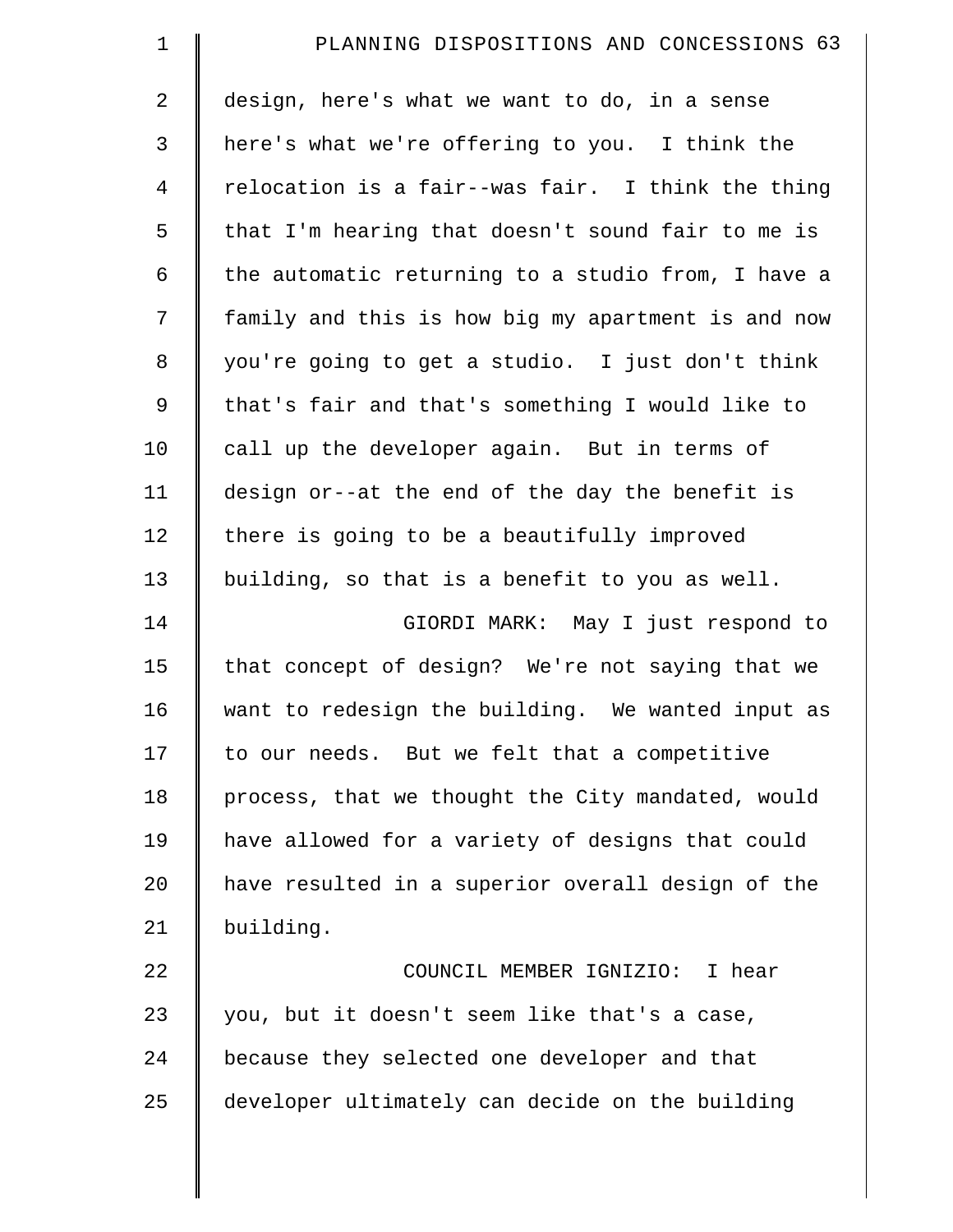| $\mathbf 1$ | PLANNING DISPOSITIONS AND CONCESSIONS 64           |
|-------------|----------------------------------------------------|
| 2           | that he or she wants to build, and then you can    |
| 3           | ultimately decide whether you in fact want to live |
| 4           | there, but I do think it's not fair to say,        |
| 5           | regardless of size of family, regardless of scope, |
| 6           | to be returned to a studio. And that's something   |
| 7           | I'm asking the Chairman if he can ask the          |
| 8           | developer.                                         |
| 9           | CHAIRPERSON GARODNICK: We most                     |
| 10          | certainly can after this panel is done. Sir, did   |
| 11          | you want to say something? I'm going to Council    |
| 12          | Member Dickens.                                    |
| 13          | JOSEPH PIETROFESSO: I don't                        |
| 14          | believe it was regardless of family size. I        |
| 15          | believe we were told that if you can prove you had |
| 16          | three or more you can be perhaps returned to a     |
| 17          | larger configured apartment, like a one-bedroom.   |
| 18          | COUNCIL MEMBER IGNIZIO: Oh, okay.                  |
| 19          | Thanks. We'll obviously ask the developer and I    |
| 20          | appreciate your objectivity.                       |
| 21          | CHAIRPERSON GARODNICK: Thank you.                  |
| 22          | Council Member Dickens?                            |
| 23          | COUNCIL MEMBER DICKENS: Thank you                  |
| 24          | for that clarification, because I too had concerns |
| 25          | about returning to a studio apartment if you've    |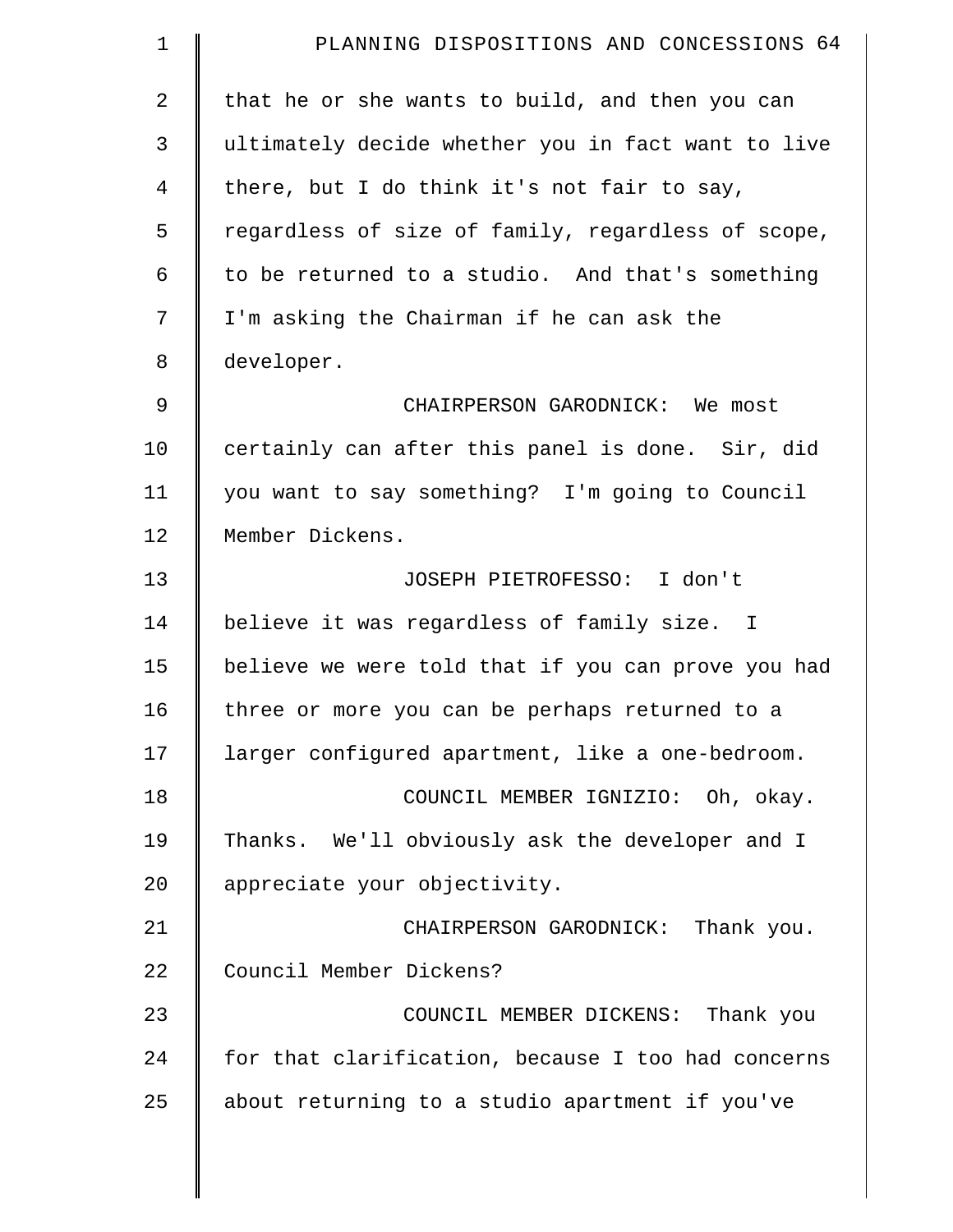| $\mathbf 1$    | PLANNING DISPOSITIONS AND CONCESSIONS 65          |
|----------------|---------------------------------------------------|
| $\overline{a}$ | been in a one-bedroom. So I'm glad you clarified  |
| 3              | that. But having said that, really my question is |
| 4              | really to HPD, because in my community we'd be    |
| 5              | very happy for you to bring 65% AMI, because you  |
| 6              | all keep bringing us 80 and 120% AMI, so now that |
| 7              | I see you're offering it downtown, I'm going to   |
| 8              | start wanting that 65% AMI uptown, because I like |
| 9              | that. That sounds a whole lot more feasible and a |
| 10             | whole lot less rent than the 80% and the 120 you  |
| 11             | all are giving me. So now that I see that you are |
| 12             | offering 65% AMI, assisted or otherwise, and in   |
| 13             | addition my community is getting impacted with    |
| 14             | less Section 8 vouchers. If they don't want it,   |
| 15             | my community wants it. So send it on uptown.      |
| 16             | CHAIRPERSON GARODNICK: Thank you                  |
| 17             | Council Member Dickens, and thanks to all of you  |
| 18             | for your testimony. We're going to now invite up  |
| 19             | the next panel. So we appreciate it.              |
| 20             | CARMEN GONZALEZ: Thank you.                       |
| 21             | CHAIRPERSON GARODNICK: Thank you.                 |
| 22             | We very much appreciate it.                       |
| 23             | GIORDI MARK: Thank you.                           |
| 24             | CHAIRPERSON GARODNICK: Sure. Next                 |
| 25             | up will be Elisa Cassas [phonetic], Keith Lubke   |
|                |                                                   |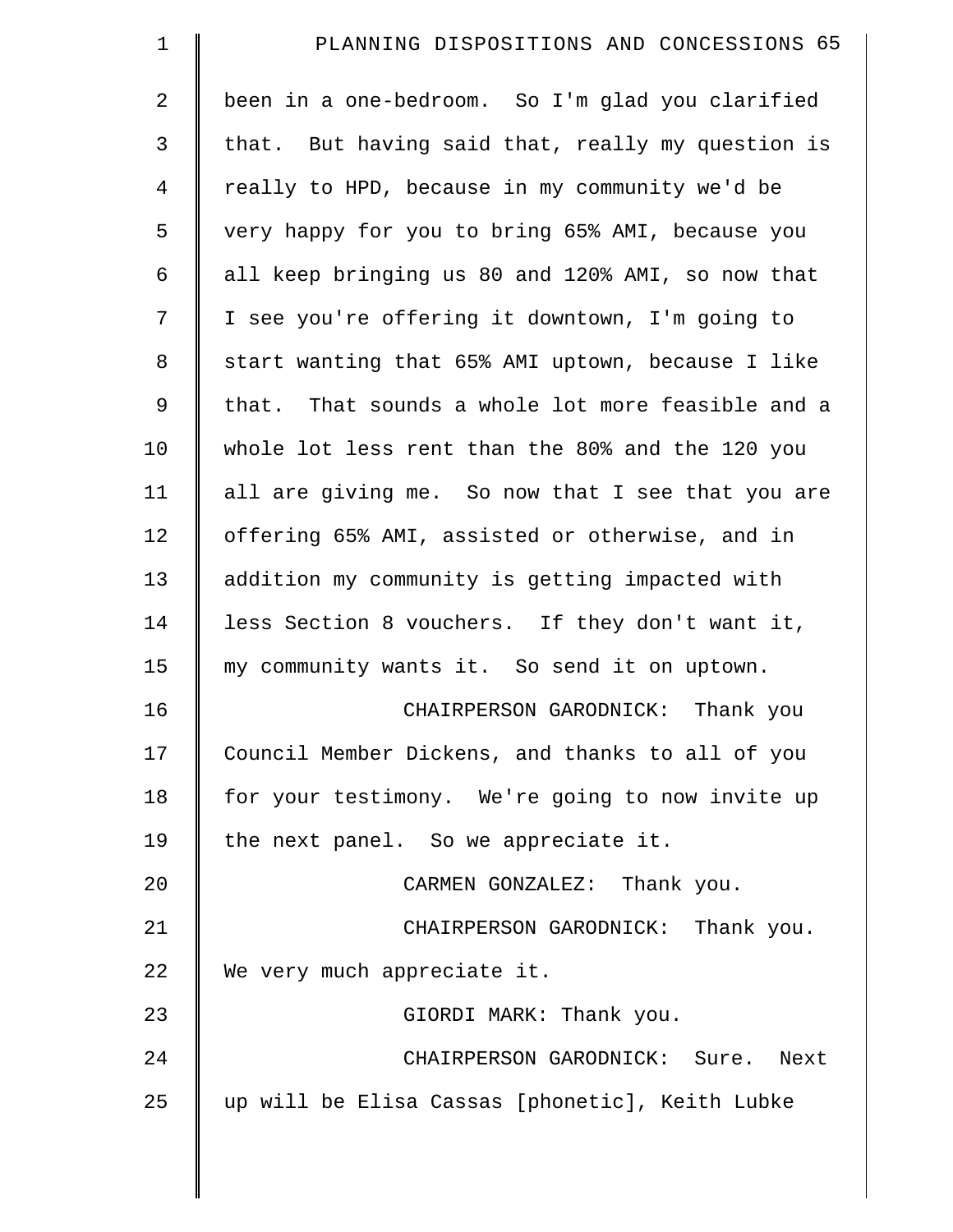| $\mathbf 1$    | PLANNING DISPOSITIONS AND CONCESSIONS 66           |
|----------------|----------------------------------------------------|
| 2              | [phonetic], Pamela Camhe [phonetic], and Hugo Nary |
| 3              | [phonetic]. And again, I'm sorry if I have done    |
| $\overline{4}$ | damage to your names. It's more of a handwriting   |
| 5              | issue than anything. Welcome.                      |
| 6              | ELISA CASSAS: Thank you.                           |
| 7              | CHAIRPERSON GARODNICK: If you'd                    |
| 8              | like to introduce yourself and go right ahead.     |
| $\mathsf 9$    | ELISA CASSAS: My name is Elisa                     |
| 10             | Cassas. I'm the Commercial Tenant for both stores  |
| 11             | at 63 Thompson Street. I've been there for 17      |
| 12             | years. I want to make it clear I am not here       |
| 13             | about my stores, I am here to support the tenants, |
| 14             | who I've known for 17 years, who I deal with on a  |
| 15             | daily basis. 63 Thompson is a wonderful community  |
| 16             | of people who obviously are very concerned with    |
| 17             | helping each other. And the building has many      |
| 18             | people who are on fixed incomes, who are on        |
| 19             | disability, elderly--they've been living there,    |
| 20             | some of them, 55 years. And they're very, very     |
| 21             | concerned about this move. They're terrified,      |
| 22             | quite frankly. And I'm here to support them. I     |
| 23             | feel that they should--that Phipps should be more  |
| 24             | concerned about their needs. I've seen that        |
| 25             | they've been unresponsive up until now. I've been  |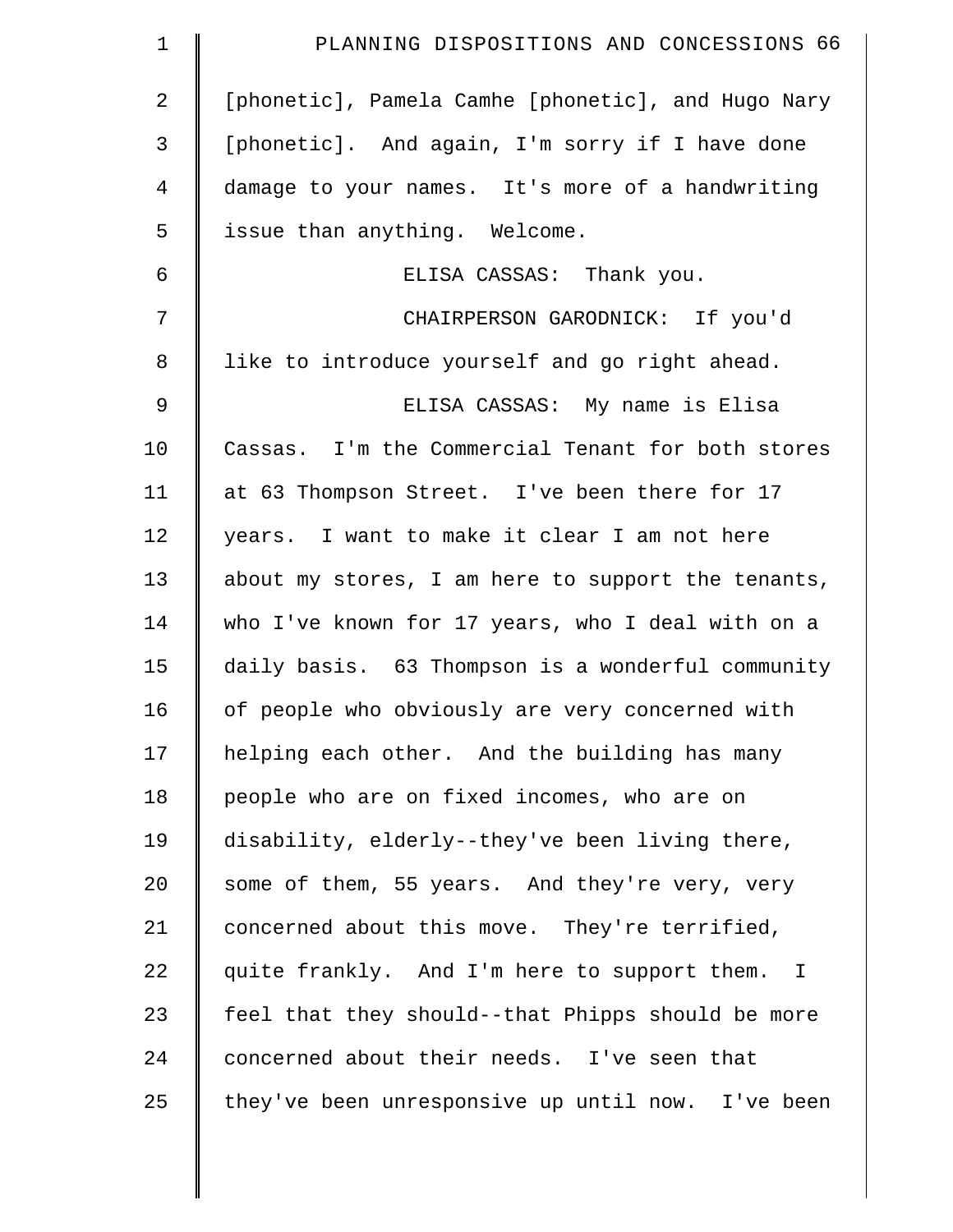| $\mathbf 1$ | PLANNING DISPOSITIONS AND CONCESSIONS 67           |
|-------------|----------------------------------------------------|
| 2           | to all of the meetings, where Phipps and HPD has   |
| 3           | attended and the tenants have attended. And I do   |
| 4           | question their motive in this case, because the    |
| 5           | building has been looked at, and there's really no |
| 6           | problem with the building. I've heard, oh, the     |
| 7           | boiler is going, the boiler is going; yesterday    |
| 8           | the boiler inspection man came and I spoke to him  |
| 9           | and he said the boiler is working great, passed    |
| 10          | inspection, no problem; it should be great all     |
| 11          | winter. So, we keep hearing about these            |
| 12          | maintenance issues, but I'm not really clear why   |
| 13          | the building needs a gut renovation. The tenants   |
| 14          | want to stay. They have no problem with a          |
| 15          | renovation, but I think at this point if Phipps    |
| 16          | was more responsive to their needs and had a more  |
| 17          | well--a plan that took their concerns into         |
| 18          | account, that all of us would be much more         |
| 19          | supportive of that.                                |
| 20          | CHAIRPERSON GARODNICK:<br>Thank you                |
| 21          | very much. Please introduce yourself?              |
| 22          | MS. PAMELA CAMHE: Hi, my name is                   |
| 23          | Pamela Camhe. I have relationships with this       |
| 24          | building for 30 years by way of my relationship to |
| 25          | Giordi, although I don't live there, but I am very |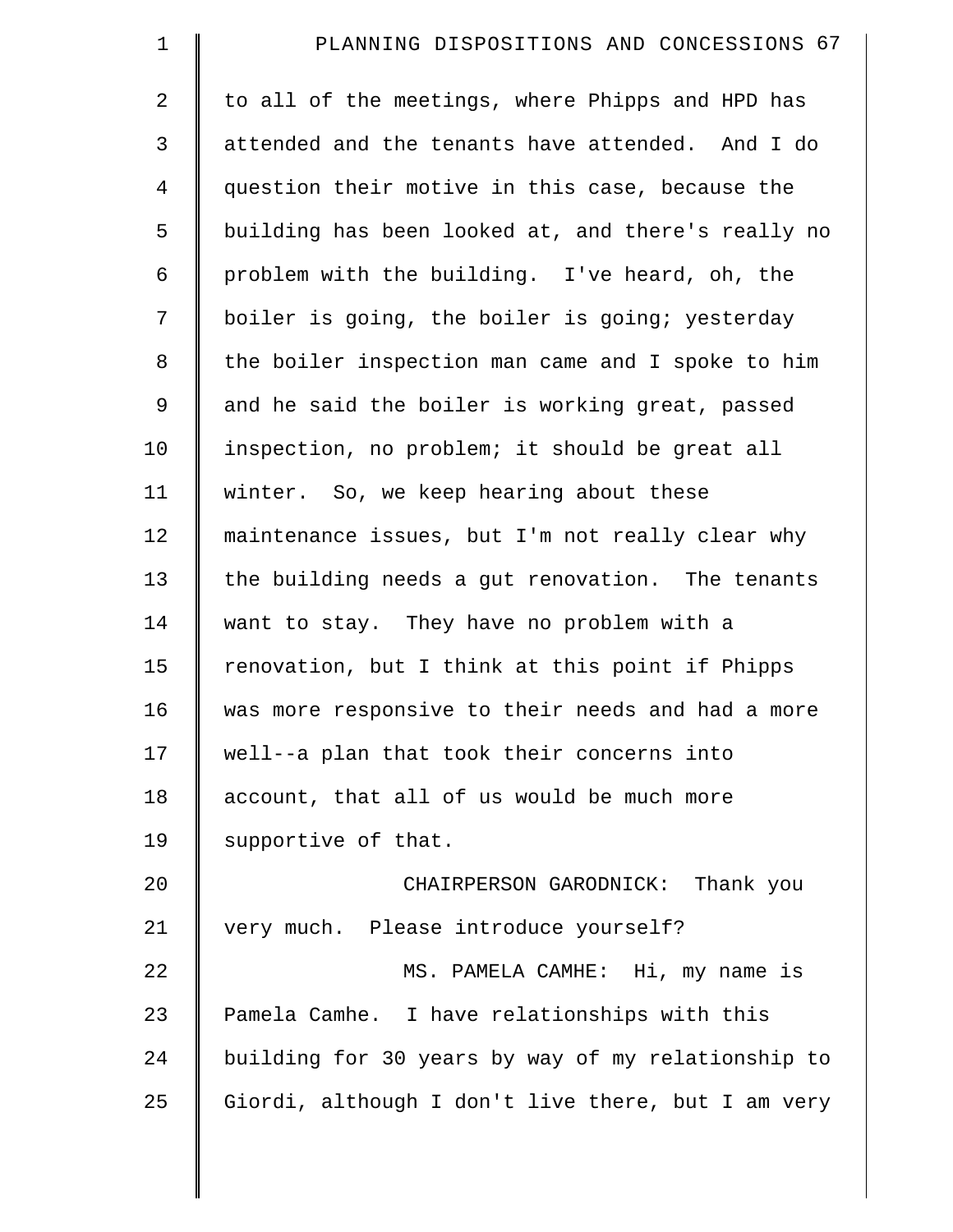| $\mathbf 1$    | PLANNING DISPOSITIONS AND CONCESSIONS 68            |
|----------------|-----------------------------------------------------|
| $\overline{2}$ | aware of the people who are there and I've been to  |
| 3              | all of the meetings and I have watched people from  |
| 4              | Phipps roll their eyes, call people                 |
| 5              | confrontational, when asked that their rents be     |
| 6              | mailed for safety's sake. They were told, by        |
| 7              | Phipps, they didn't have enough money to mail the   |
| 8              | rents, that's why they didn't mail them. They       |
| 9              | treated these people like they were stupid. And     |
| 10             | no process--as far as the RQ process, I don't know  |
| 11             | what that is, but it's not a competitive process    |
| 12             | as far as we know, because Cooper Square, who was   |
| 13             | available, very willing to take on this building,   |
| 14             | was never informed that it was up. They deal with   |
| 15             | the City all the time. I don't understand how       |
| 16             | come. In Brooklyn it's important, the competitive   |
| 17             | process, but here it's not. This building is        |
| 18             | being treated like it's a vacant building. They     |
| 19             | are vacating it so that they can treat it like      |
| 20             | it's a vacant building. The J51, you know when      |
| 21             | Adam Weinstein, who, you know, was very vague       |
| 22             | about the \$800 rent when you were questioning him, |
| 23             | and he knew it, but he preferred to obscure it      |
| 24             | with this like 30% of this--they know what the      |
| 25             | rents are, and that's sometimes almost 400 times    |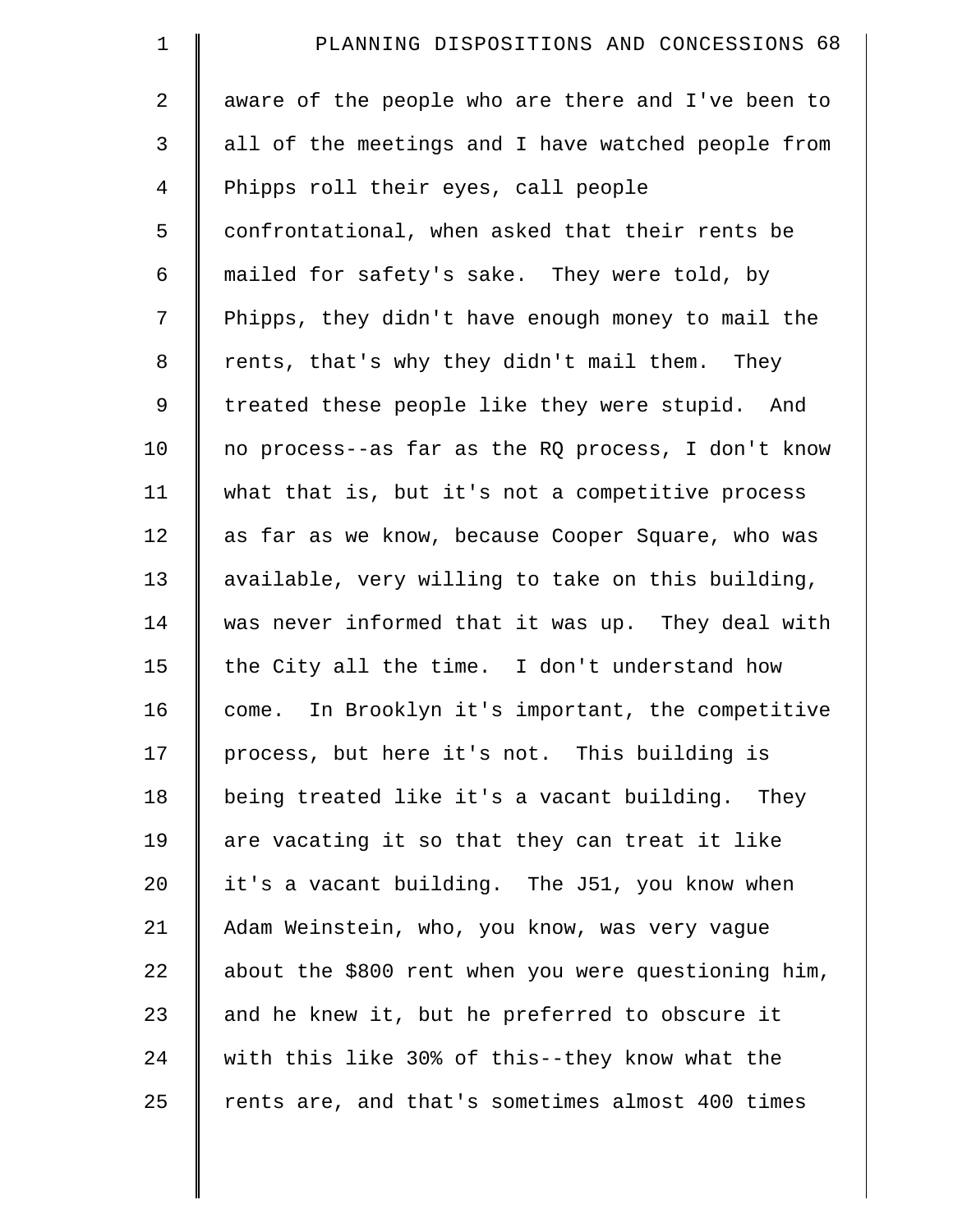| $\mathbf 1$    | PLANNING DISPOSITIONS AND CONCESSIONS 69           |
|----------------|----------------------------------------------------|
| 2              | what the people are paying now. I think that--and  |
| 3              | he also knew the amount of the renovation would be |
| $\overline{4}$ | 77%, because that's what's required by J51. A      |
| 5              | competitive process would have looked at this      |
| 6              | building honestly, seen if it could be rehabbed    |
| 7              | the way it was with people in place. The systems,  |
| 8              | I know the electrical systems, the windows, all of |
| 9              | these things have been replaced in the last ten    |
| 10             | years. So this ruse, that it needs this kind of    |
| 11             | development, I think is a way of serving their     |
| 12             | needs. And I think that that's what this is all    |
| 13             | about, how Phipps can make a profit off of this    |
| 14             | building with J51, with no regard to the affect it |
| 15             | has on the tenants. And I know these people.       |
| 16             | They are so upset. I have watched their health     |
| 17             | deteriorate.                                       |
| 18             | CHAIRPERSON GARODNICK: Thank you.                  |
| 19             | Go ahead.                                          |
| 20             | HUGO NARY: No, no, I'll give you                   |
| 21             | my time. I have nothing to day.                    |
| 22             | CHAIRPERSON GARODNICK: You can't                   |
| 23             | do that. I'm sorry.                                |
| 24             | PAMELA CAMHE: They're not allowed                  |
| 25             | to do that.                                        |
|                |                                                    |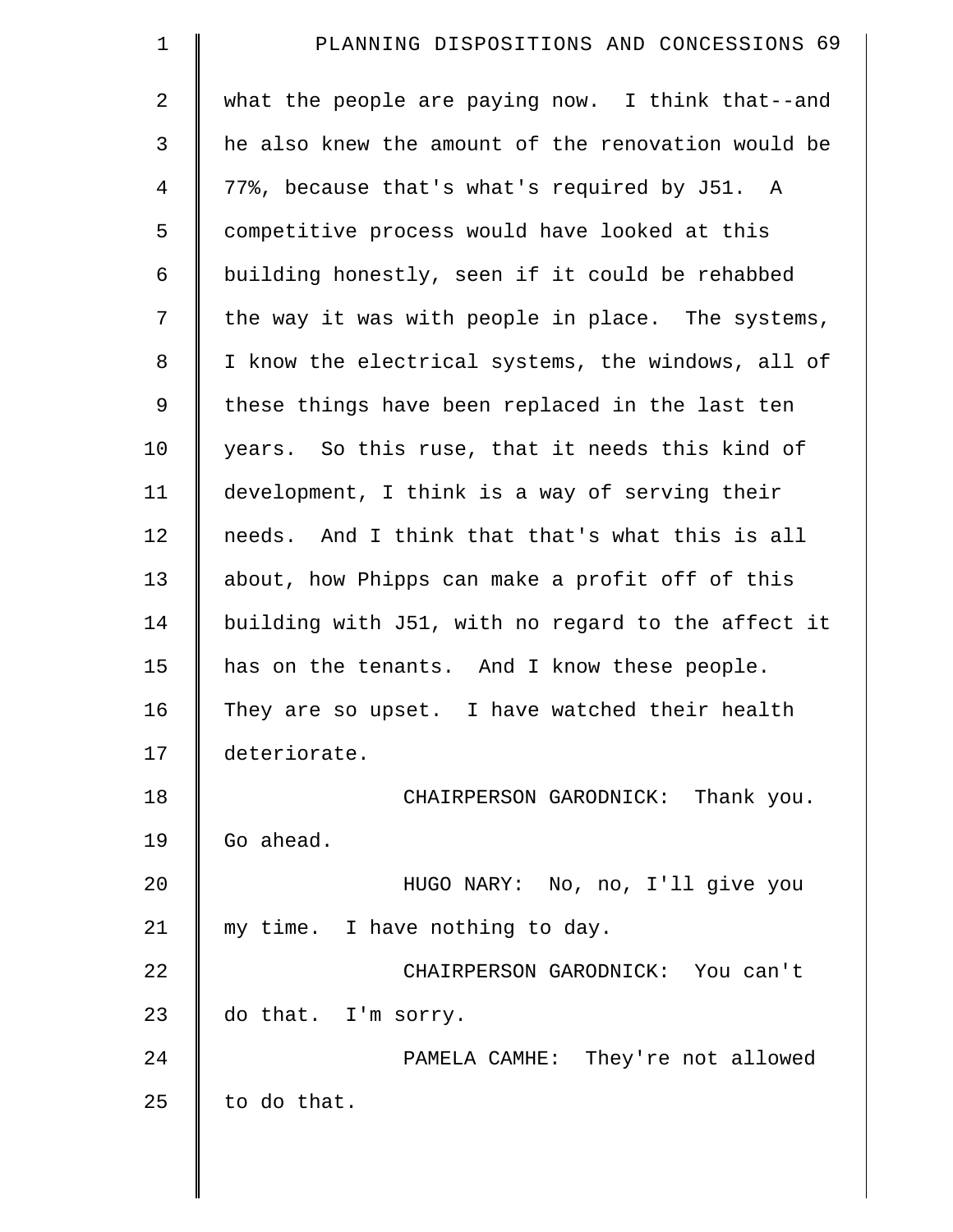| $\mathbf 1$    | PLANNING DISPOSITIONS AND CONCESSIONS 70           |
|----------------|----------------------------------------------------|
| $\overline{2}$ | HUGO NARY: Oh.                                     |
| 3              | CHAIRPERSON GARODNICK: Go ahead.                   |
| 4              | HUGO NARY: Hello. My name is Hugo                  |
| 5              | Nary, apartment 13. I'm just kind of confused      |
| 6              | about what's going on. And the biggest concern I   |
| 7              | have is the rent increase. It's like I'm paying    |
| 8              | low rent and boosting it up to \$800 is a lot.     |
| $\mathsf 9$    | Plus, I'm going to school and everything, so it    |
| 10             | kind of takes out from my income. And I got        |
| 11             | nothing else to say after that.                    |
| 12             | CHAIRPERSON GARODNICK: Okay.                       |
| 13             | Thank you very much. Sir?                          |
| 14             | KEITH LUBKE: How you doing? My                     |
| 15             | name is Keith Lubke. I have a three-bedroom        |
| 16             | apartment in the building. I've lived there my     |
| 17             | whole life with my grandparents, my mom and my     |
| 18             | sister. I currently reside there by myself, and I  |
| 19             | have daughters, twin daughters, four and a half    |
| 20             | years old, that stay there from Thursday to Sunday |
| 21             | with me. All right. Now Phipps wants to give me    |
| 22             | a studio apartment, which would be impossible to   |
| 23             | raise my children in, and quite honestly unfair.   |
| 24             | When I grew up--I wasn't at the meeting because I  |
| 25             | was in school, when someone brought up about me    |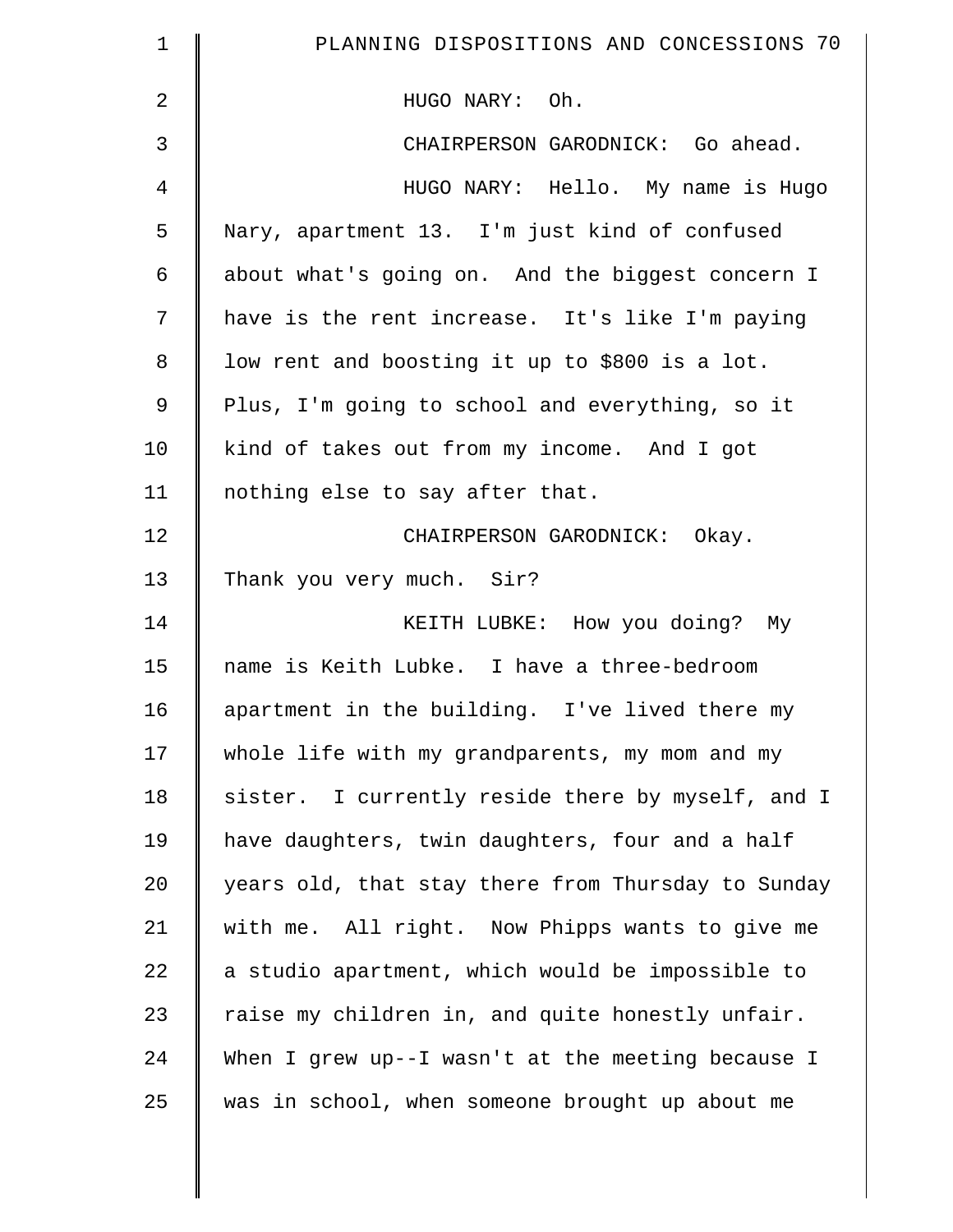| $\mathbf 1$    | PLANNING DISPOSITIONS AND CONCESSIONS 71           |
|----------------|----------------------------------------------------|
| $\overline{2}$ | and my twin girls and Douglas Hannah [phonetic]    |
| 3              | whoever it was that used to represent Phipps; he   |
| $\overline{4}$ | no longer appears anymore. He said, we know        |
| 5              | Keith's situation, he's getting a studio, bottom   |
| 6              | line. Okay. Now I want to keep my bedrooms for     |
| 7              | me and my girls. I also felt hat it's outrageous   |
| $\,8\,$        | that any of us should have to move back to a       |
| 9              | smaller apartment, regardless of family size.      |
| 10             | I've lived in this apartment my whole life and     |
| 11             | have grown accustomed to these living conditions,  |
| 12             | and the condition that Phipps expects us to come   |
| 13             | back to are inhospitable. As far as rent           |
| 14             | increases, we expect the City to not only abide by |
| 15             | rent stabilization laws, but also abide by the     |
| 16             | appropriate channels and laws when selling City-   |
| 17             | owned buildings, such as competitive bidding.      |
| 18             | Also, like Cooper Square is a place that we have   |
| 19             | dealt with. They came to us and they looked at     |
| 20             | the rents that Phipps is proposing and they said,  |
| 21             | no, well if we did this, our rents would be a lot  |
| 22             | lower than what Phipps is proposing. And quite     |
| 23             | honestly, everyone in the building would much      |
| 24             | rather deal with anyone else but Phipps; that's    |
| 25             | how disgusted we all are with them, because they   |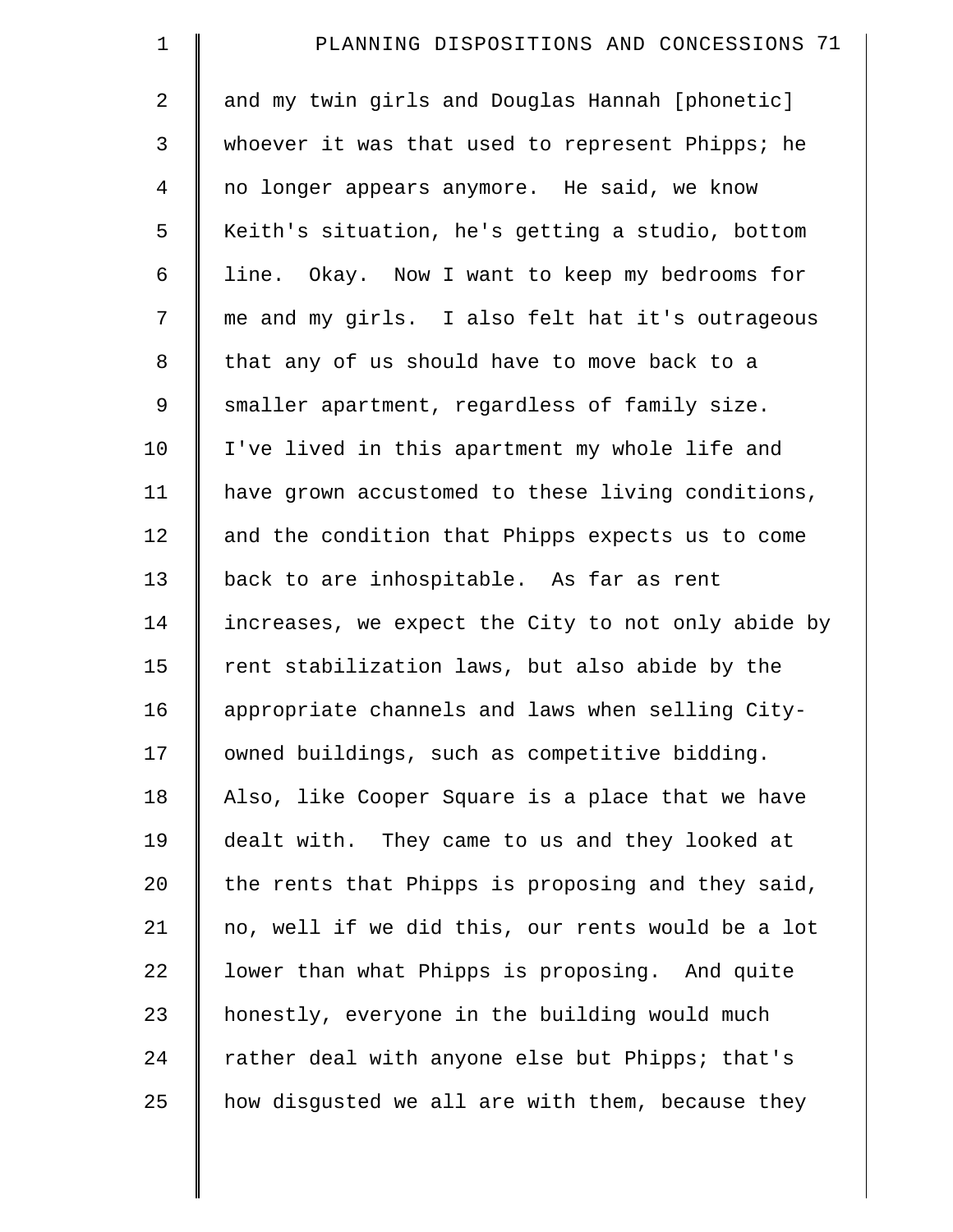| $\mathbf 1$    | PLANNING DISPOSITIONS AND CONCESSIONS 72           |
|----------------|----------------------------------------------------|
| $\overline{a}$ | treat us like we're dirt and we're garbage. We     |
| 3              | have meetings in dirty hallways, except when--I'm  |
| $\overline{4}$ | sorry, the hallways are clean because they come    |
| 5              | before the meeting, they clean the whole building, |
| 6              | otherwise they're filthy. And I filmed them doing  |
| 7              | it. The day before every meeting they clean the    |
| 8              | building. So, I mean there's other channels.       |
| 9              | They could have tenant ownership. You could have   |
| 10             | another buyer come in and look at the building,    |
| 11             | where tenants can remain in the building; because  |
| 12             | we all want to remain in the building, because our |
| 13             | neighbors are home. His mother, Joseph             |
| 14             | Pietrofesso's, is my babysitter now. She was my    |
| 15             | babysitter when I was growing up. You know? And    |
| 16             | I live right next to her. I live on the floor      |
| 17             | with Joseph. So they're just taking us not only    |
| 18             | out of our building, but our home. This            |
| 19             | neighborhood is our home.                          |
| 20             | CHAIRPERSON GARODNICK: Got you.                    |
| 21             | Thank you very much. Council Member Dickens.       |
| 22             | COUNCIL MEMBER DICKENS: Thank you,                 |
| 23             | Mr. Chair. This is a question I really, I guess,   |
| 24             | should be posing to Phipps, but there's a couple   |
| 25             | things I want to know. I want to know what's the   |
|                |                                                    |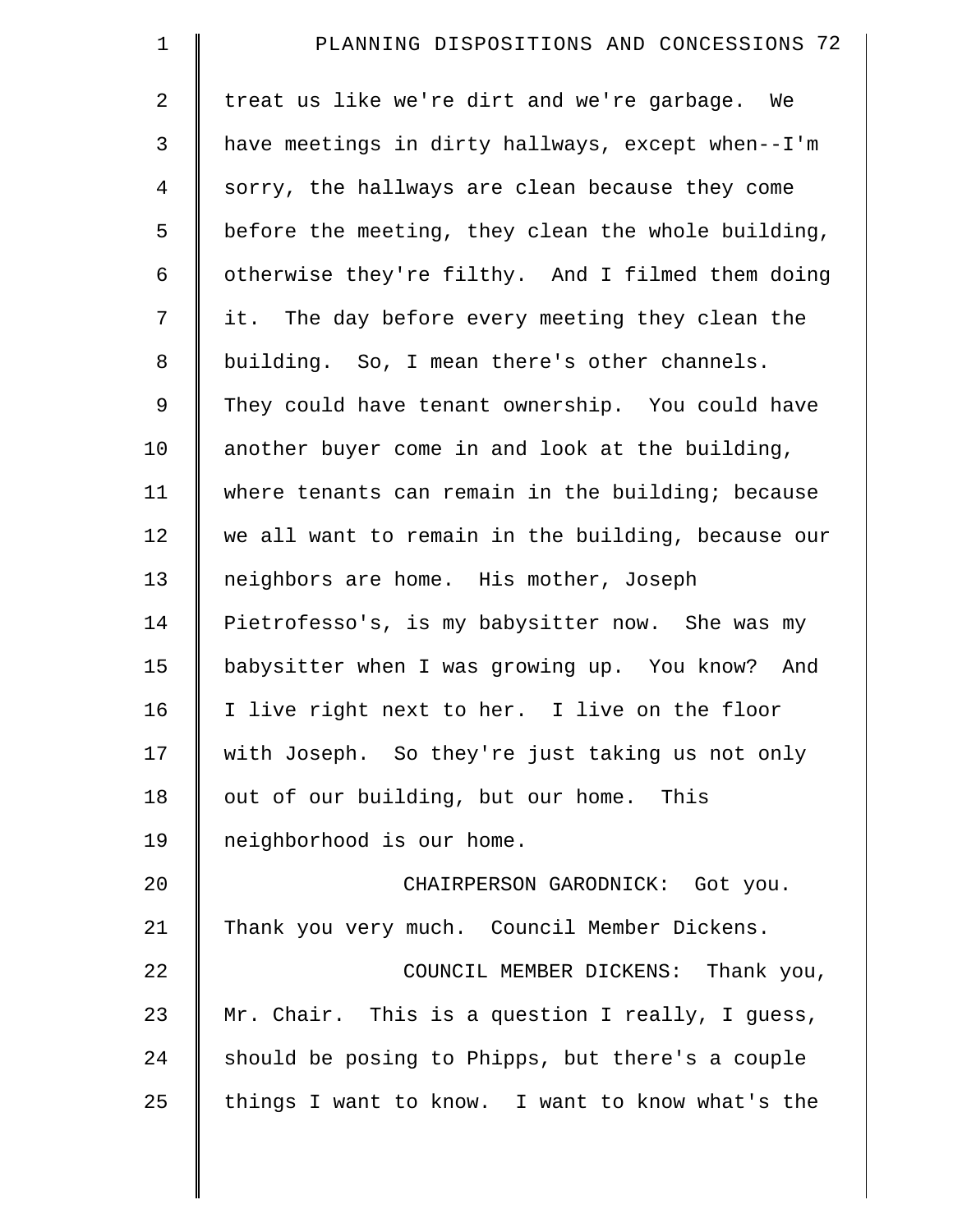| PLANNING DISPOSITIONS AND CONCESSIONS 73           |
|----------------------------------------------------|
| monthly income of the building. I want to know     |
| what is the monthly expenses of the building, to   |
| see if the income bears out the expenses that has  |
| to be paid. That's number one. Number two, I'm     |
| concerned about this young man who is going to     |
| school. 30% of your income, if that's what you're  |
| proposing, would indeed be much better for this    |
| young man, because then if his income is low, than |
| 30% would keep his monthly rent low. Is that       |
| right? Because I'm concerned about him, because    |
| he's going to school. Of course, if you've got a   |
| \$150,000 income, then 30% would be much higher    |
| than if his income is 20%, is that what you're     |
| saying? I'm asking this really of Phipps, and I    |
| know you're not on testimony.                      |
| CHAIRPERSON GARODNICK: We can                      |
| bring them back.                                   |
| COUNCIL MEMBER DICKENS: I just                     |
| wanted to get that information, the monthly        |
| income, the monthly expenses of the building, so   |
| that we can intelligently make a decision, and the |
| other thing is about the--I want to be sure about  |
| the 30% because I'm really interested in this      |
| young man going to school, and seniors, the senior |
|                                                    |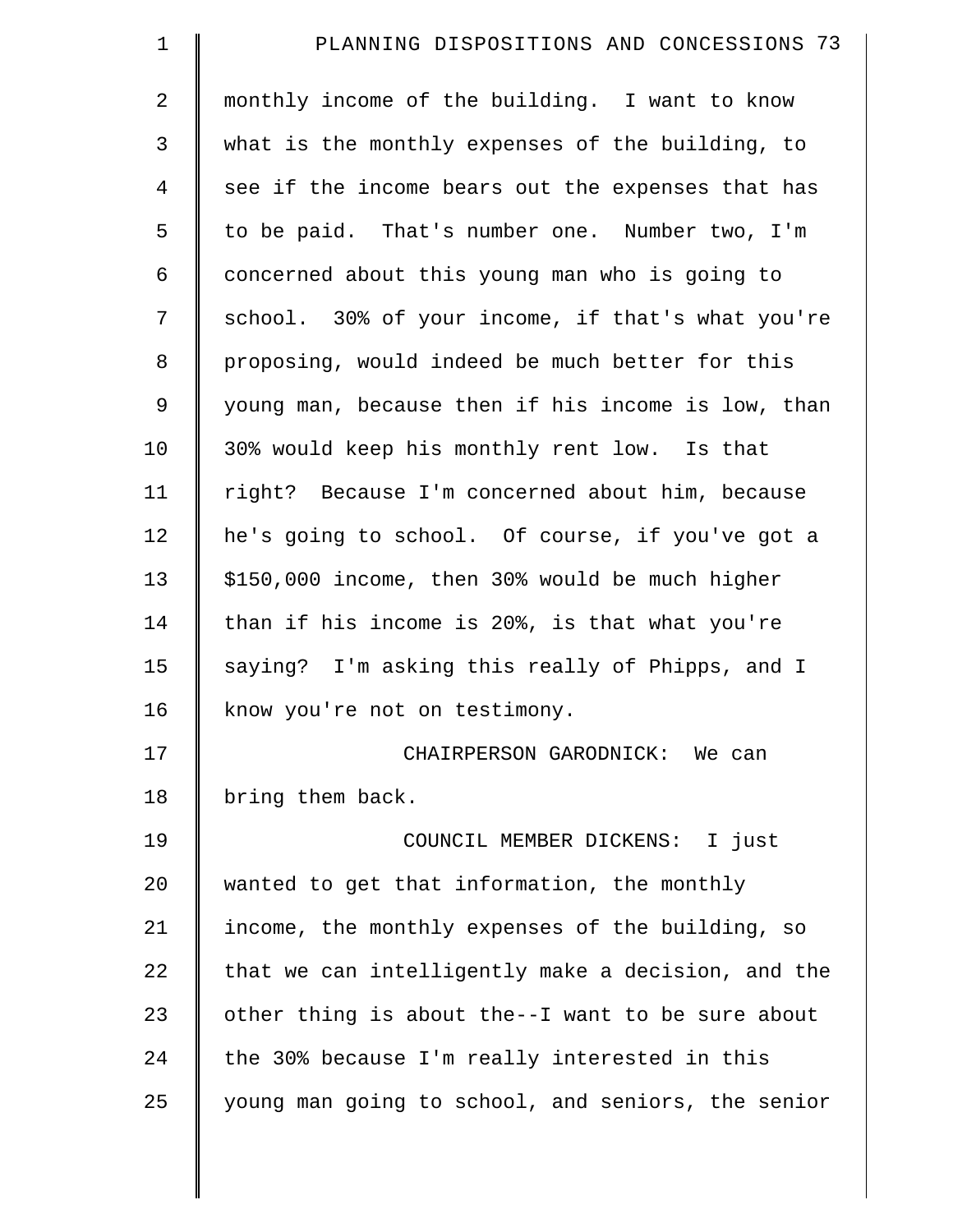| $\mathbf 1$    | PLANNING DISPOSITIONS AND CONCESSIONS 74           |
|----------------|----------------------------------------------------|
| $\overline{2}$ | population. I'm very concerned about seniors and   |
| 3              | I'm very concerned about this young man or those   |
| 4              | that are going--students, possible students, so    |
| 5              | that they can continue to go to school. Those are  |
| 6              | my two concerns.                                   |
| 7              | CHAIRPERSON GARODNICK: Good. It                    |
| 8              | think we should bring them back. Do you want to    |
| $\mathsf 9$    | comment on this?                                   |
| 10             | [Off Mic]                                          |
| 11             | CHAIRPERSON GARODNICK: Hit the                     |
| 12             | button on that microphone.                         |
| 13             | PAMELA CAMHE: The majority of                      |
| 14             | people in the building are seniors. I think the    |
| 15             | median age is something like 70. And these are     |
| 16             | people that they want to move out and move back    |
| 17             | in, twice, without a competitive process that even |
| 18             | would have shown whether a gut rehab was           |
| 19             | necessary. We have grown not to trust Phipps and   |
| 20             | the idea that a gut rehab is necessary is really   |
| 21             | questionable.                                      |
| 22             | COUNCIL MEMBER DICKENS: Thank you.                 |
| 23             | What is your name please?                          |
| 24             | PAMELA CAMHE: Pamela Camhe.                        |
| 25             | COUNCIL MEMBER DICKENS: Ms. Camhe?                 |
|                |                                                    |
|                |                                                    |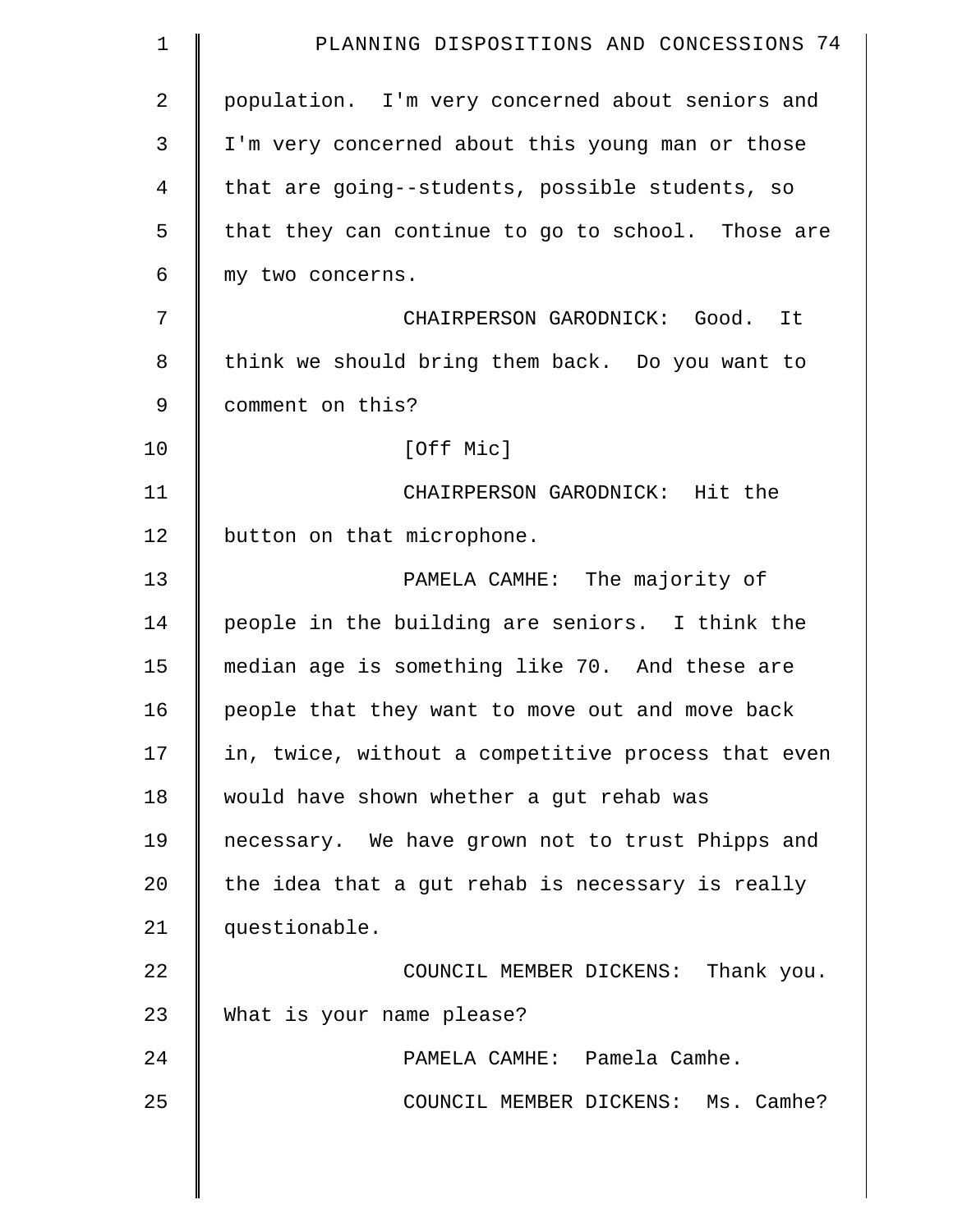| 1  | PLANNING DISPOSITIONS AND CONCESSIONS 75         |
|----|--------------------------------------------------|
| 2  | PAMELA CAMHE: Yes.                               |
| 3  | COUNCIL MEMBER DICKENS: All right.               |
| 4  | Thank you so much. I keep hearing you            |
| 5  | repetitively say these people. Does that means   |
| 6  | that Phipps treated you differently from these   |
| 7  | people?                                          |
| 8  | PAMELA CAMHE: No. I think that                   |
| 9  | Phipps has treated the tenants in the building-- |
| 10 | COUNCIL MEMBER DICKENS:                          |
| 11 | [Interposing] Then you mean we.                  |
| 12 | PAMELA CAMHE: Well I mean we,                    |
| 13 | because I feel like a part of that community.    |
| 14 | CHAIRPERSON GARODNICK: She's not a               |
| 15 | tenant.                                          |
| 16 | PAMELA CAMHE: The tenants have a                 |
| 17 | right to a dignified--                           |
| 18 | COUNCIL MEMBER DICKENS:                          |
| 19 | [Interposing] I'm sorry?                         |
| 20 | COUNCIL MEMBER IGNIZIO: She's not                |
| 21 | a tenant.                                        |
| 22 | COUNCIL MEMBER DICKENS: Oh, she's                |
| 23 | not a tenant.                                    |
| 24 | COUNCIL MEMBER IGNIZIO: She has a                |
| 25 | relationship with a tenant.                      |
|    |                                                  |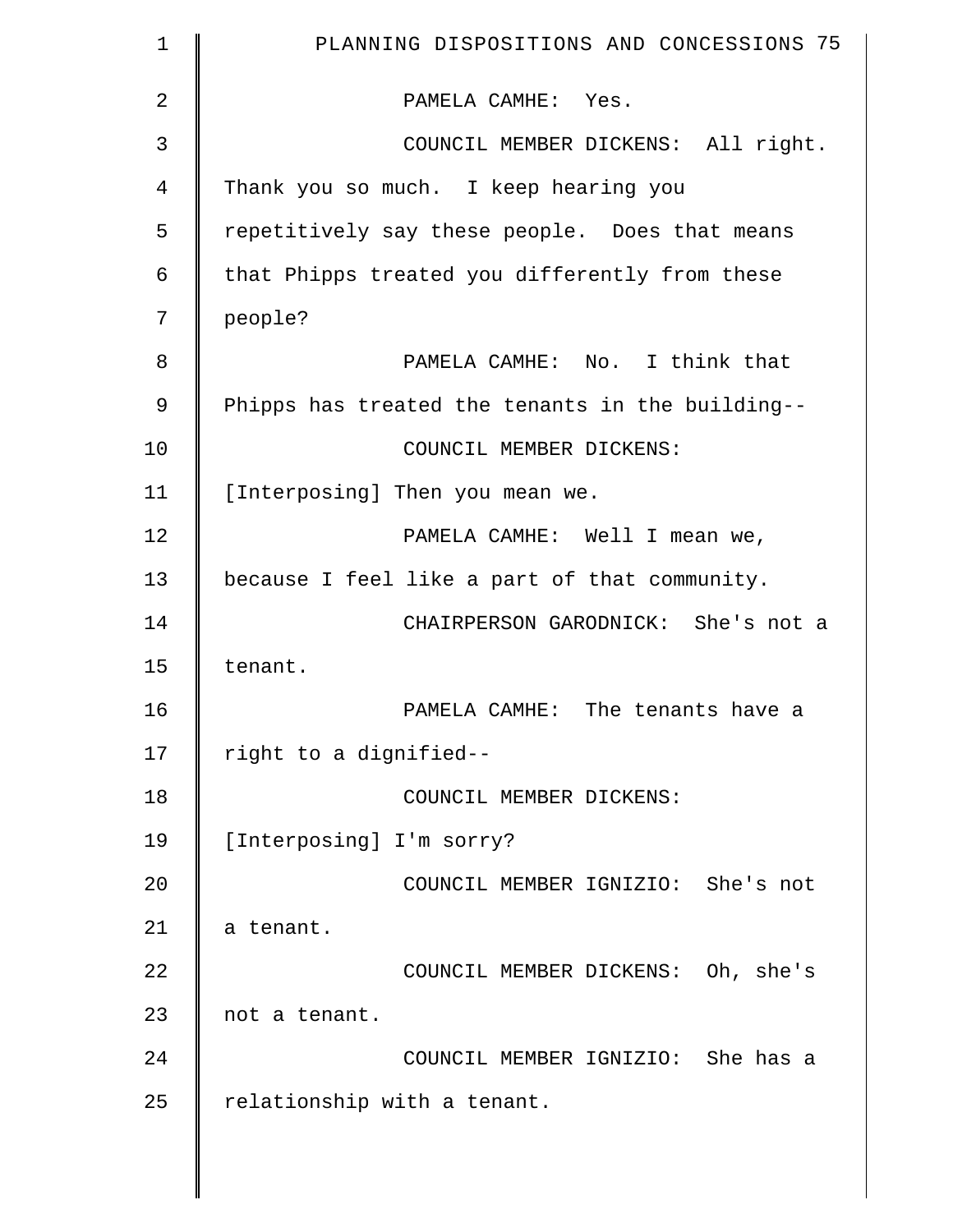| 1  | PLANNING DISPOSITIONS AND CONCESSIONS 76          |
|----|---------------------------------------------------|
| 2  | PAMELA CAMHE: I have a                            |
| 3  | relationship with a tenant in the building. I     |
| 4  | have a relationship with the building for 30      |
| 5  | years. I'm within the community. I know all of    |
| 6  | these people.                                     |
| 7  | COUNCIL MEMBER DICKENS: Oh, okay.                 |
| 8  | That wasn't clear. I heard you say relationship.  |
| 9  | I assumed that that meant a residency. But you're |
| 10 | related to a tenant or have a relationship with.  |
| 11 | PAMELA CAMHE: I do not have a                     |
| 12 | residency, but I have been part--                 |
| 13 | COUNCIL MEMBER DICKENS:                           |
| 14 | [Interposing] Okay, so that clarifies it. You're  |
| 15 | not a tenant.                                     |
| 16 | PAMELA CAMHE: -- of the process.                  |
| 17 | No, I am not.                                     |
| 18 | CHAIRPERSON GARODNICK: Okay.                      |
| 19 | Thank you very much to all of you. And Mr.        |
| 20 | Weinstein, come on back and I think we have some  |
| 21 | follow-ups for you from Council Members Ignizio   |
| 22 | and Dickens. Welcome back.                        |
| 23 | ADAM WEINSTEIN: Pleasure to be                    |
| 24 | back.                                             |
| 25 | CHAIRPERSON GARODNICK: Well let me                |
|    |                                                   |
|    |                                                   |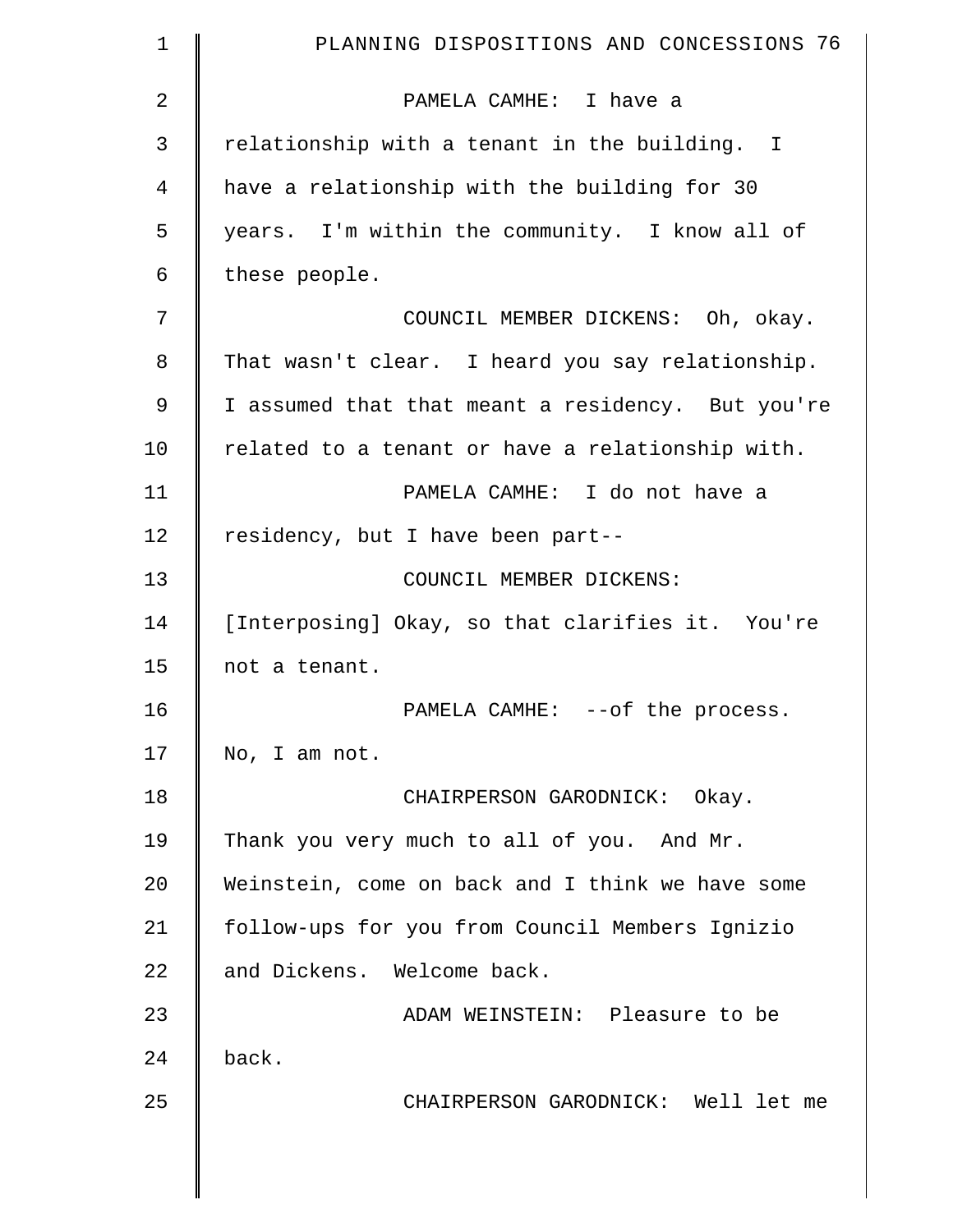| $\mathbf 1$    | PLANNING DISPOSITIONS AND CONCESSIONS 77           |
|----------------|----------------------------------------------------|
| $\overline{2}$ | just start off. This may be the question you're    |
| 3              | about to ask, and if so I apologize. The tenants   |
| 4              | are saying something that was not part of our      |
| 5              | initial understanding, which is that some of them  |
| 6              | live in apartments that are of a larger size then  |
| 7              | what they would be asked to move back in to when   |
| 8              | they return, families that need to have a certain  |
| $\mathsf 9$    | number of rooms or a certain amount of space to be |
| 10             | able to live, and when they come back they will be |
| 11             | moving into a studio apartment. Can you address    |
| 12             | that? How is that fair? Is that correct? And if    |
| 13             | not, please tell us how.                           |
| 14             | ADAM WEINSTEIN: I did not say that                 |
| 15             | every tenant is to be moved back into a studio     |
| 16             | apartment at any time, not six months ago to the   |
| 17             | residents, nor to you today. We have been          |
| 18             | discussing with the residents--we have guessed at  |
| 19             | the residents incomes, whether they make a million |
| 20             | dollars or are students. We are not asking them    |
| 21             | their incomes. We are quessing to some, with some  |
| 22             | logical observation. We have a manager who         |
| 23             | observes, who is coming in and out of the          |
| 24             | building. We have guessed at their household       |
| 25             | comp. In some instances, I think we've guessed, I  |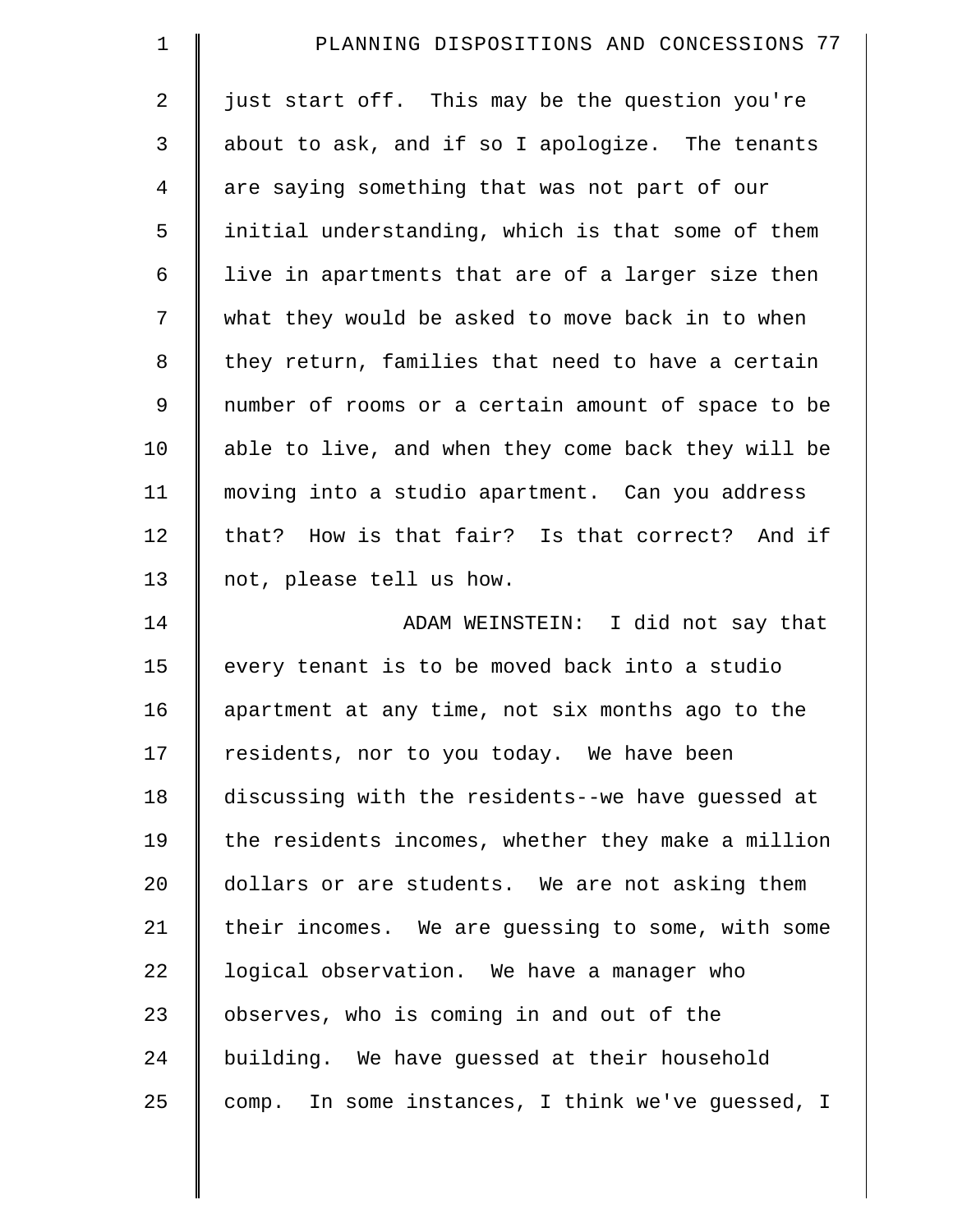| $\mathbf 1$    | PLANNING DISPOSITIONS AND CONCESSIONS 78           |
|----------------|----------------------------------------------------|
| $\overline{2}$ | wouldn't say correctly, but we've asked who is     |
| $\mathsf{3}$   | living with you. And we have tried and we have     |
| 4              | engaged with the Speaker's Office in trying to     |
| 5              | accommodate residents who may have special         |
| 6              | circumstances. There are--the City's housing       |
| 7              | programs, as you're probably aware, have occupancy |
| 8              | standards for apartments. You know, a couple       |
| 9              | living together, domestic partners living          |
| 10             | together, a single parent with children of         |
| 11             | different genders call for different--those are    |
| 12             | different household sizes. The formula means by    |
| 13             | looking at this is a process of asking residents   |
| 14             | who's living there. So we are very sympathetic     |
| 15             | and would like to accommodate the special          |
| 16             | circumstances of, for instance, a parent and an    |
| 17             | adult child living together. It seems              |
| 18             | inappropriate for a parent and an adult child in   |
| 19             | legal residency in the building, in other words    |
| 20             | the child isn't using the apartment as a place to  |
| 21             | drop in, but actually lives somewhere else, or a   |
| 22             | domestic partner may live somewhere else; we are   |
| 23             | sympathetic to that. In the end of the day the     |
| 24             | assignment of unit sizes is one that goes to the   |
| 25             | amount of subsidy. The building is owned by the    |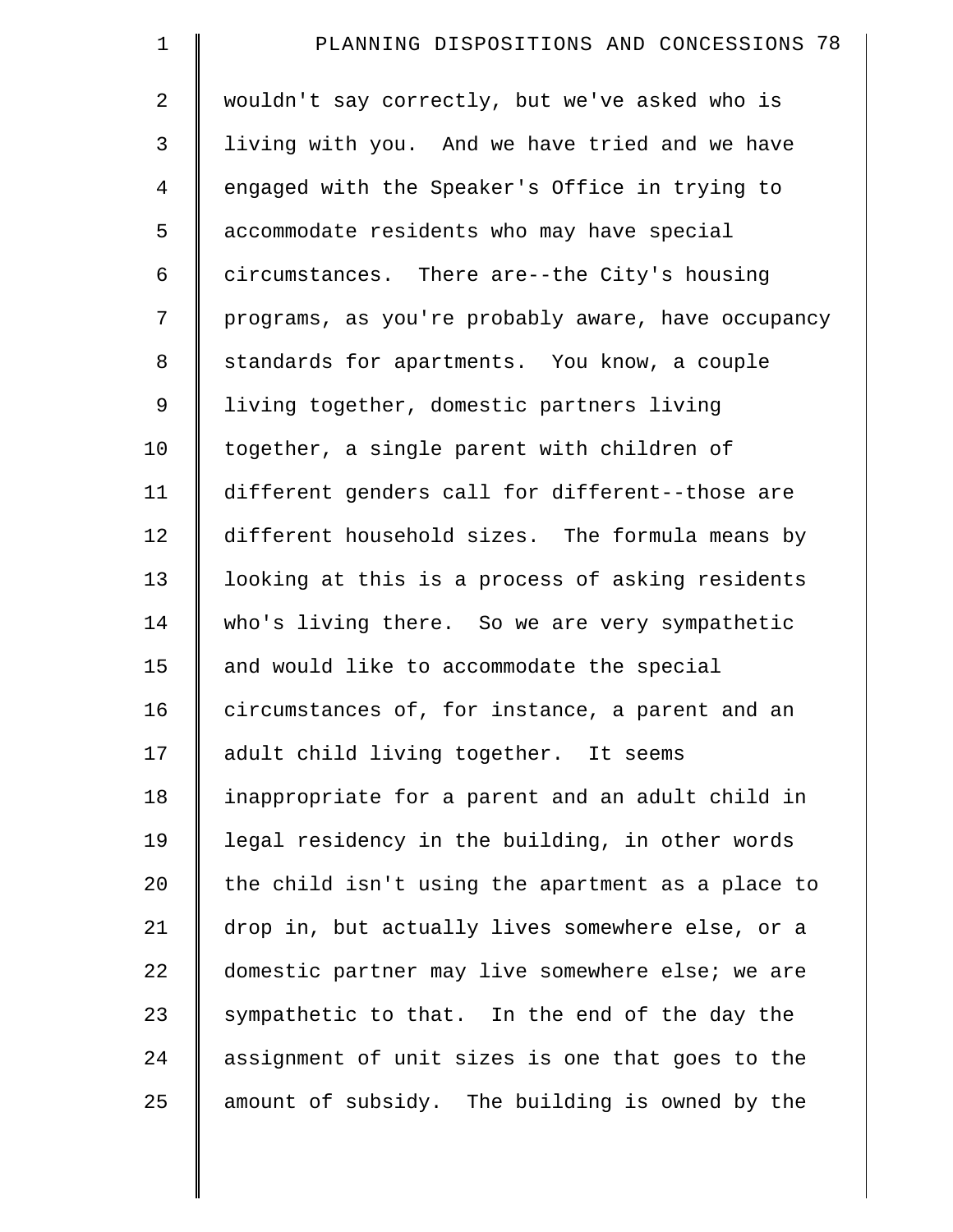| $\mathbf 1$    | PLANNING DISPOSITIONS AND CONCESSIONS 79           |
|----------------|----------------------------------------------------|
| $\overline{a}$ | City. It's not owned by Phipps, and I turn to my   |
| 3              | colleagues and partners in the City government to  |
| $\overline{4}$ | determine what is the right composition of         |
| 5              | apartment sizes and subsidy, because a larger      |
| 6              | apartment will call for more subsidy. But we have  |
| 7              | no, what's the word, predisposition, bias, towards |
| 8              | giving everyone a studio, and have never had that  |
| 9              | position. I don't want to go into specific         |
| 10             | circumstances. You know, we've tried--we've        |
| 11             | engaged the residents enough to know what their    |
| 12             | household circumstances, for the most part--I'm    |
| 13             | sure we don't know everything--are. Because        |
| 14             | they've been self-reported. And you've heard some  |
| 15             | of the personal circumstances reported here.       |
| 16             | Probably I don't want to go into them. They're     |
| 17             | individualized and we want to cater to those       |
| 18             | individual needs. To the point of occupancy of a   |
| 19             | larger apartment, smaller apartment, in nearly     |
| 20             | every case the studio apartment sizes are greater  |
| 21             | in square footage than the existing railroad or    |
| 22             | bathroom in the kitchen old--new law tenement      |
| 23             | unit. So the problem is that it's not legal to     |
| 24             | have a 400 square foot two-bedroom apartment       |
| 25             | anymore. It was in 1906. It is not legal. The      |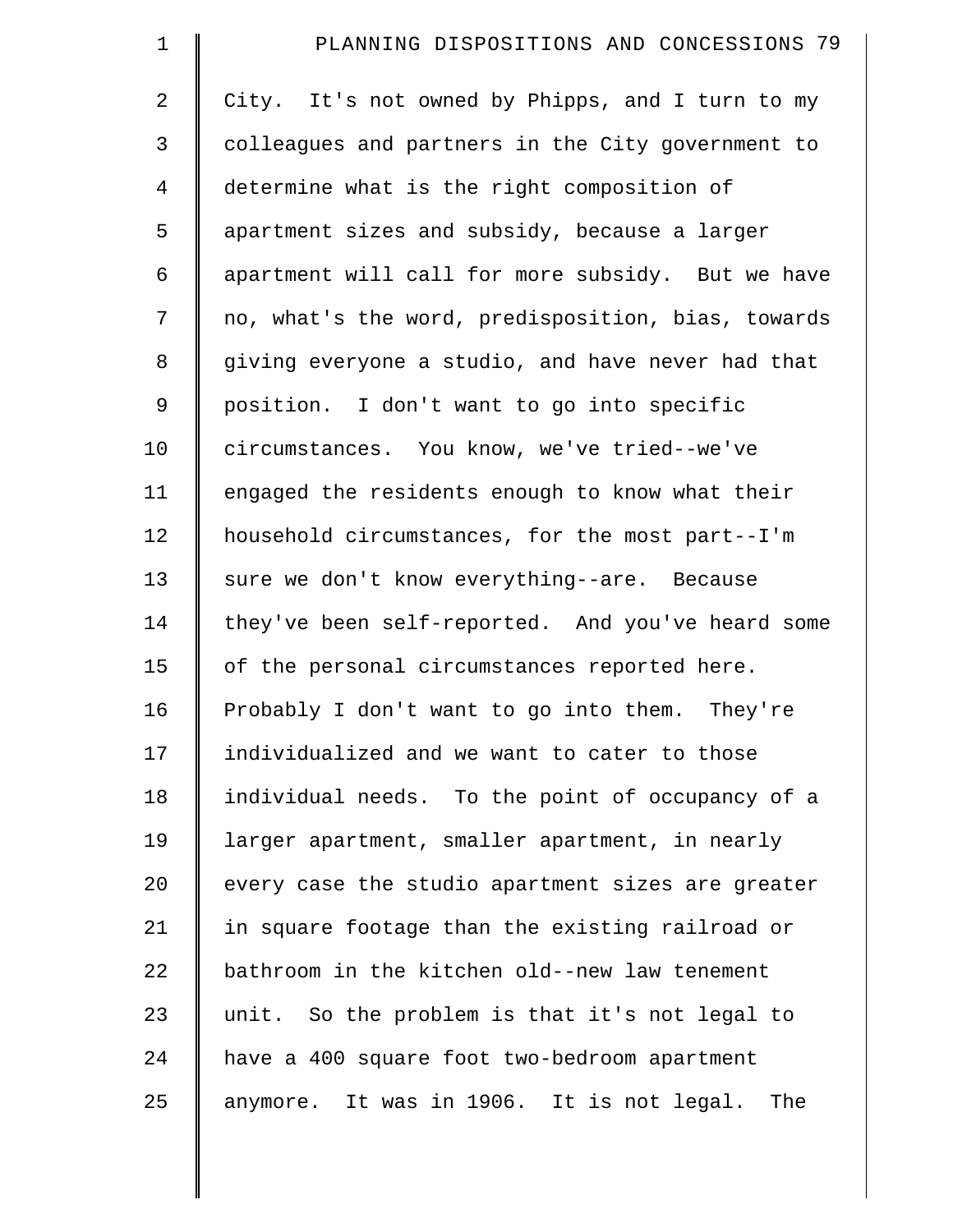| $\mathbf 1$ | PLANNING DISPOSITIONS AND CONCESSIONS 80           |
|-------------|----------------------------------------------------|
| 2           | City couldn't renovate the building and produce a  |
| 3           | 405 square foot two-bedroom or two sort of bedroom |
| 4           | apartment. That's just one example of many         |
| 5           | conditions that are not legal.                     |
| 6           | CHAIRPERSON GARODNICK: Okay. We                    |
| 7           | understand that. I guess the question that we're   |
| 8           | really going for, and we understand that it may    |
| 9           | not be readily apparent to you as to who lives in  |
| 10          | an apartment until we sort that out, but the       |
| 11          | question is this, will you commit to ensuring that |
| 12          | if a tenant lives in the building today with a     |
| 13          | family member that they will not be asked to       |
| 14          | return to a studio apartment when they come back?  |
| 15          | ADAM WEINSTEIN: I don't think                      |
| 16          | that's appropriate. Honestly, if I live with a     |
| 17          | spouse, is it appropriate that we return to a two- |
| 18          | bedroom apartment, Chairman?                       |
| 19          | CHAIRPERSON GARODNICK: Okay. The                   |
| 20          | good news here is that I get to do the asking. So  |
| 21          | my question for you is this--so the answer is no.  |
| 22          | ADAM WEINSTEIN: It depends on the                  |
| 23          | household composition. We will absolutely commit   |
| 24          | and have committed to the point of practicing and  |
| 25          | engagement with the residents to determine the     |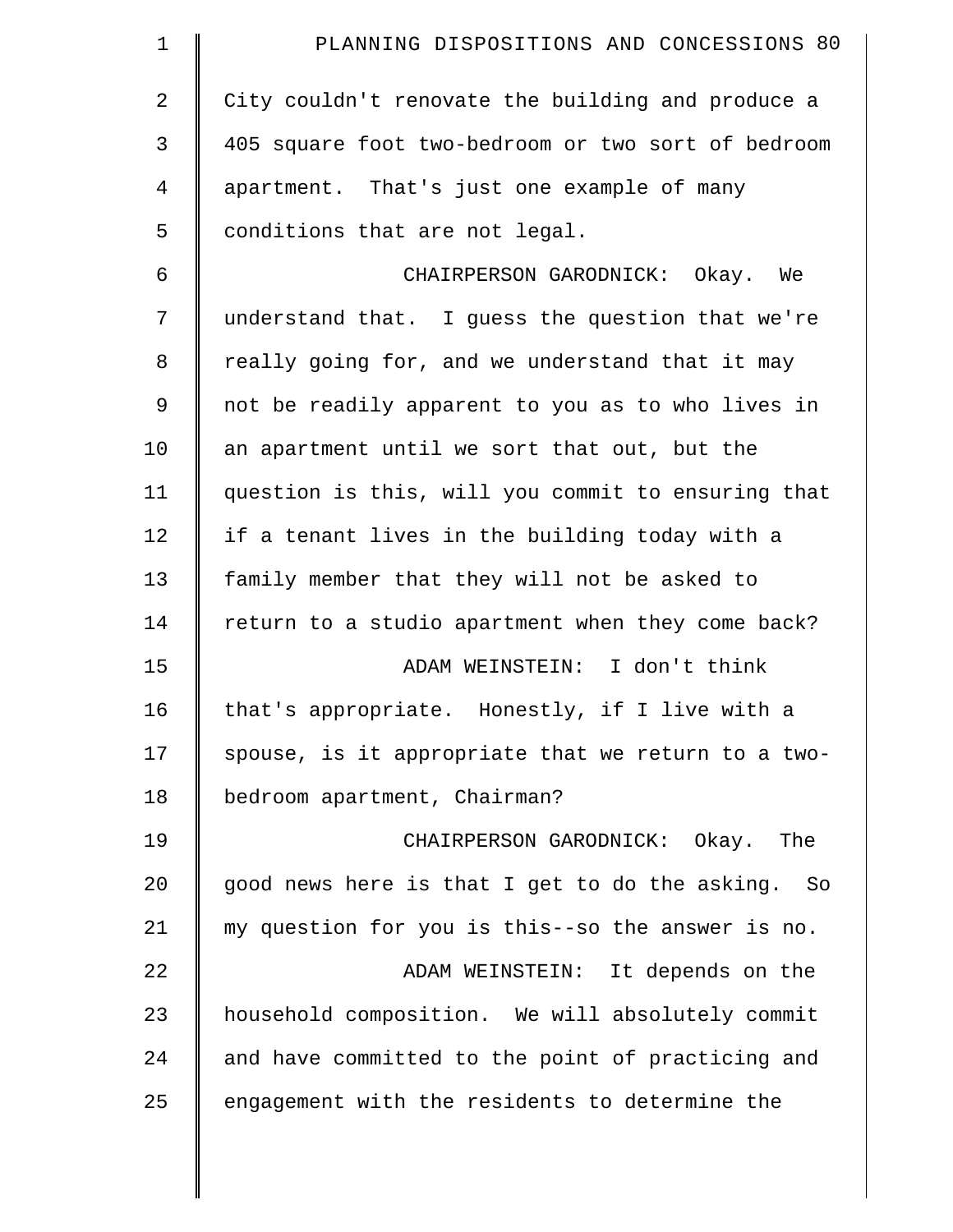| $\mathbf 1$ | PLANNING DISPOSITIONS AND CONCESSIONS 81           |
|-------------|----------------------------------------------------|
| 2           | special cases that may call for a unit size that   |
| 3           | is larger than rules, than the box.                |
| 4           | CHAIRPERSON GARODNICK: So a parent                 |
| 5           | with an adult child--let me just tell folks the    |
| 6           | rules so that they know that raising hands and     |
| 7           | things like that--let me just--hold on. For those  |
| 8           | that are here, we don't raise hands. I can't call  |
| 9           | on you, unfortunately. For the folks in the back,  |
| 10          | I just want to let you know. It's not that we      |
| 11          | don't want to hear from you, but we've brought     |
| 12          | these folks back up to try to address some of the  |
| 13          | concerns that you raised. So, an adult--a parent   |
| 14          | with an adult child living it the apartment, is    |
| 15          | there any scenario in which they would be put into |
| 16          | a studio apartment?                                |
| 17          | ADAM WEINSTEIN: No.                                |
| 18          | CHAIRPERSON GARODNICK: None?                       |
| 19          | Okay. Council Member Dickens?                      |
| 20          | [Pause]                                            |
| 21          | CHAIRPERSON GARODNICK: Is there                    |
| 22          | anything else you wanted to add?                   |
| 23          | ADAM WEINSTEIN: I can tell you                     |
| 24          | that I apologize if our guesswork seemed           |
| 25          | insensitive. What we thought we were doing was     |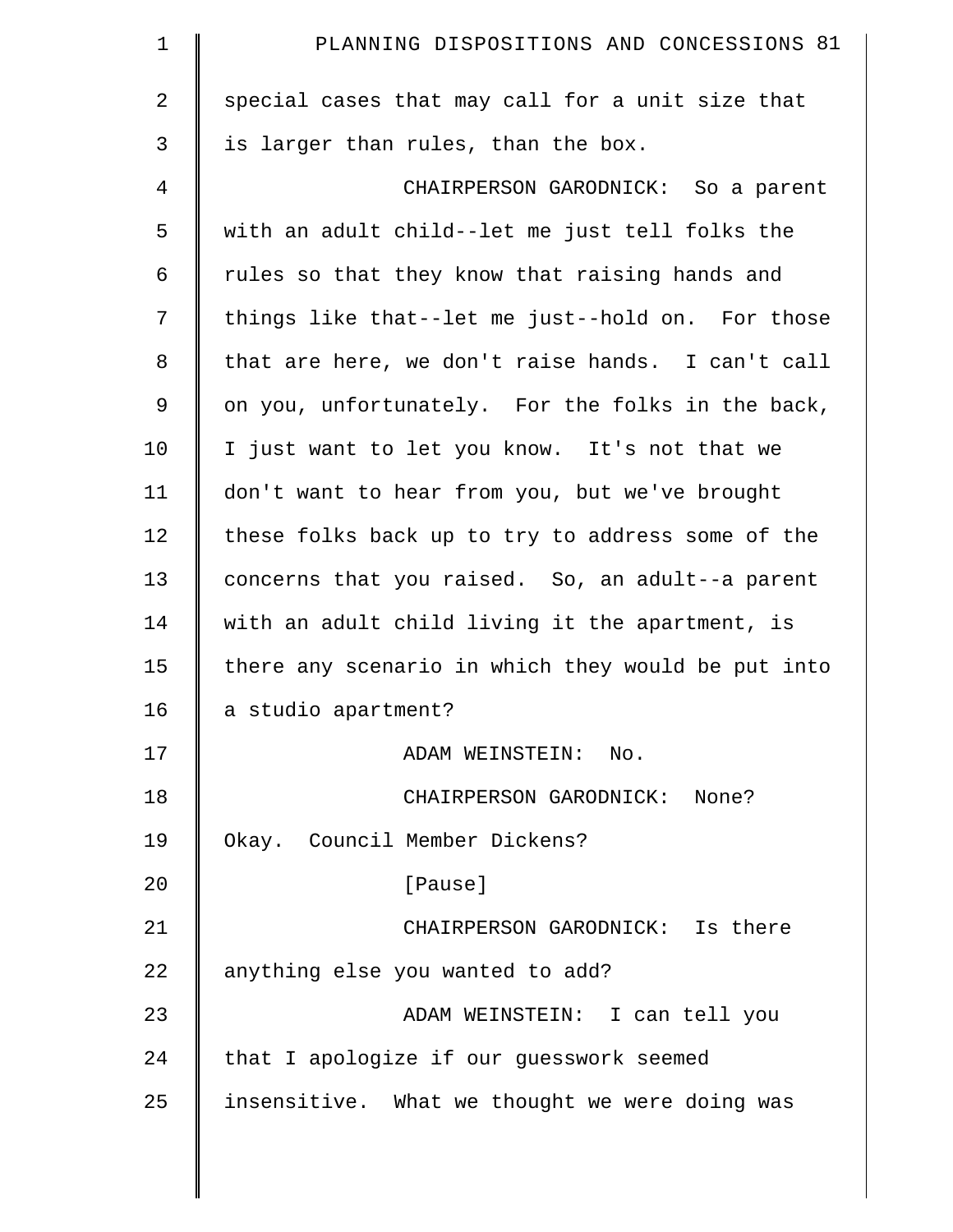| $\mathbf 1$    | PLANNING DISPOSITIONS AND CONCESSIONS 82           |
|----------------|----------------------------------------------------|
| 2              | trying to provide clarity. At the tenant meetings  |
| 3              | I attended there was a desire--please be           |
| $\overline{4}$ | definitive with us. The only way to be definitive  |
| 5              | is to say, this is what we've proposed. In no      |
| 6              | case did we say, this is what's going to be, take  |
| 7              | it or leave it. That's not the dialogue that I     |
| 8              | heard or participated in. I apologize if other     |
| 9              | staff members of Phipps were more cross, but       |
| 10             | that's not the dialogue I participated in. It      |
| 11             | was, this is what we proposed. And with Speaker    |
| 12             | Quinn's staff's assistance, we asked where are we  |
| 13             | wrong about this. And there may be a discussion    |
| 14             | ensuing from that. But never did we say, it's      |
| 15             | this way. We couldn't; it's not our property.      |
| 16             | And it's not, in the end, our subordinate loan.    |
| 17             | CHAIRPERSON GARODNICK: Okay. If                    |
| 18             | I'm understanding you correctly, because this is   |
| 19             | the most salient point that we heard, I think,     |
| 20             | from the tenants, which is that there is a concern |
| 21             | of folks who are parents with kids, families out   |
| 22             | there, who live in apartments, which are not       |
| 23             | studios today.                                     |
| 24             | ADAM WEINSTEIN: Right.                             |
| 25             | CHAIRPERSON GARODNICK: You have                    |
|                |                                                    |
|                |                                                    |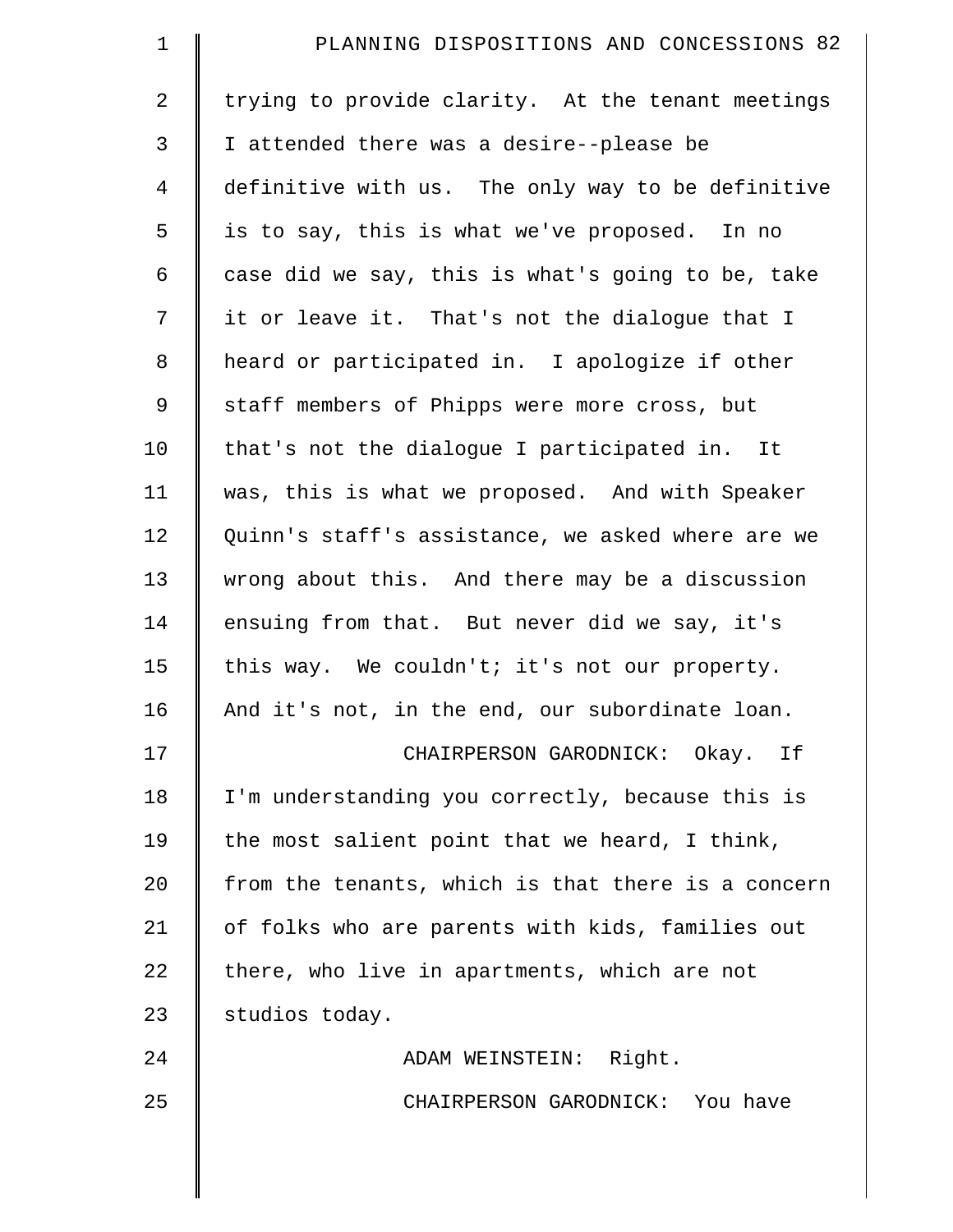| $\mathbf 1$    | PLANNING DISPOSITIONS AND CONCESSIONS 83           |
|----------------|----------------------------------------------------|
| $\overline{2}$ | five one-bedroom apartments and one two-bedroom    |
| 3              | apartment--                                        |
| 4              | ADAM WEINSTEIN: [Interposing] Yes.                 |
| 5              | CHAIRPERSON GARODNICK: --in the                    |
| 6              | new scenario.                                      |
| 7              | ADAM WEINSTEIN: Yes.                               |
| 8              | CHAIRPERSON GARODNICK: I don't                     |
| $\mathsf 9$    | know what the composition is of the 13 units that  |
| 10             | are there today, and it seems like you may at      |
| 11             | least have a pretty strong sense of where that is  |
| 12             | today.                                             |
| 13             | ADAM WEINSTEIN: Correct.                           |
| 14             | CHAIRPERSON GARODNICK: And you can                 |
| 15             | tell us today that it is your--in fact it sounded  |
| 16             | like you committed to it, that people who are with |
| 17             | families who are living in the building today will |
| 18             | not be asked to move into studio apartments.       |
| 19             | ADAM WEINSTEIN: We have absolutely                 |
| 20             | committed to engaging with each household, each of |
| 21             | the 13 households in this building, to find the    |
| 22             | right sized apartment.                             |
| 23             | CHAIRPERSON GARODNICK: But that's-                 |
| 24             |                                                    |
| 25             | [Interposing] not<br>ADAM WEINSTEIN:               |
|                |                                                    |
|                |                                                    |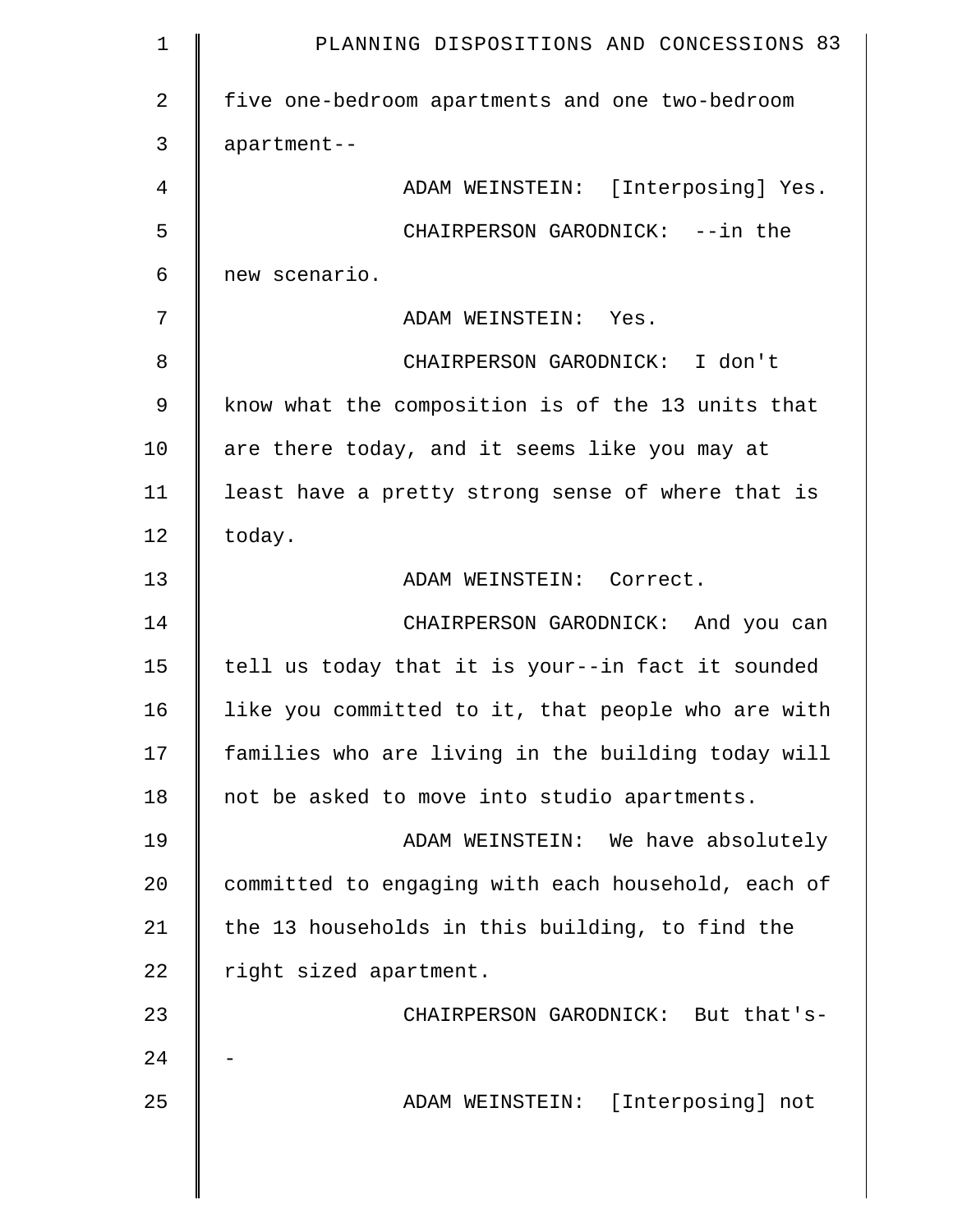| $\mathbf 1$ | PLANNING DISPOSITIONS AND CONCESSIONS 84           |
|-------------|----------------------------------------------------|
| 2           | necessarily a studio.                              |
| 3           | CHAIRPERSON GARODNICK: Right.                      |
| 4           | That's slightly different from what I'm asking.    |
| 5           | Engaging I understand. But committing is a         |
| 6           | different thing. I really just want to make sure   |
| 7           | we're clear that families that are there living    |
| $\,8\,$     | with multiple people in an apartment now, that     |
| $\mathsf 9$ | they're not going to be asked to move into a       |
| 10          | studio apartment upon their return, because that   |
| 11          | obviously, unless you're talking about--I          |
| 12          | appreciate there's a difference between a spousal  |
| 13          | situation and a, you know, and children situation. |
| 14          | But we just want to understand, if that is your    |
| 15          | commitment, which I think is a strong commitment   |
| 16          | and an appropriate commitment, if that's what      |
| 17          | you're saying. Because I heard you say it before,  |
| 18          | but I                                              |
| 19          | ADAM WEINSTEIN: I am committed to                  |
| 20          | that.                                              |
| 21          | CHAIRPERSON GARODNICK: Okay.                       |
| 22          | ADAM WEINSTEIN: You're hearing a                   |
| 23          | hedging tone.                                      |
| 24          | CHAIRPERSON GARODNICK:<br>I am.                    |
| 25          | ADAM WEINSTEIN: That makes me not                  |
|             |                                                    |
|             |                                                    |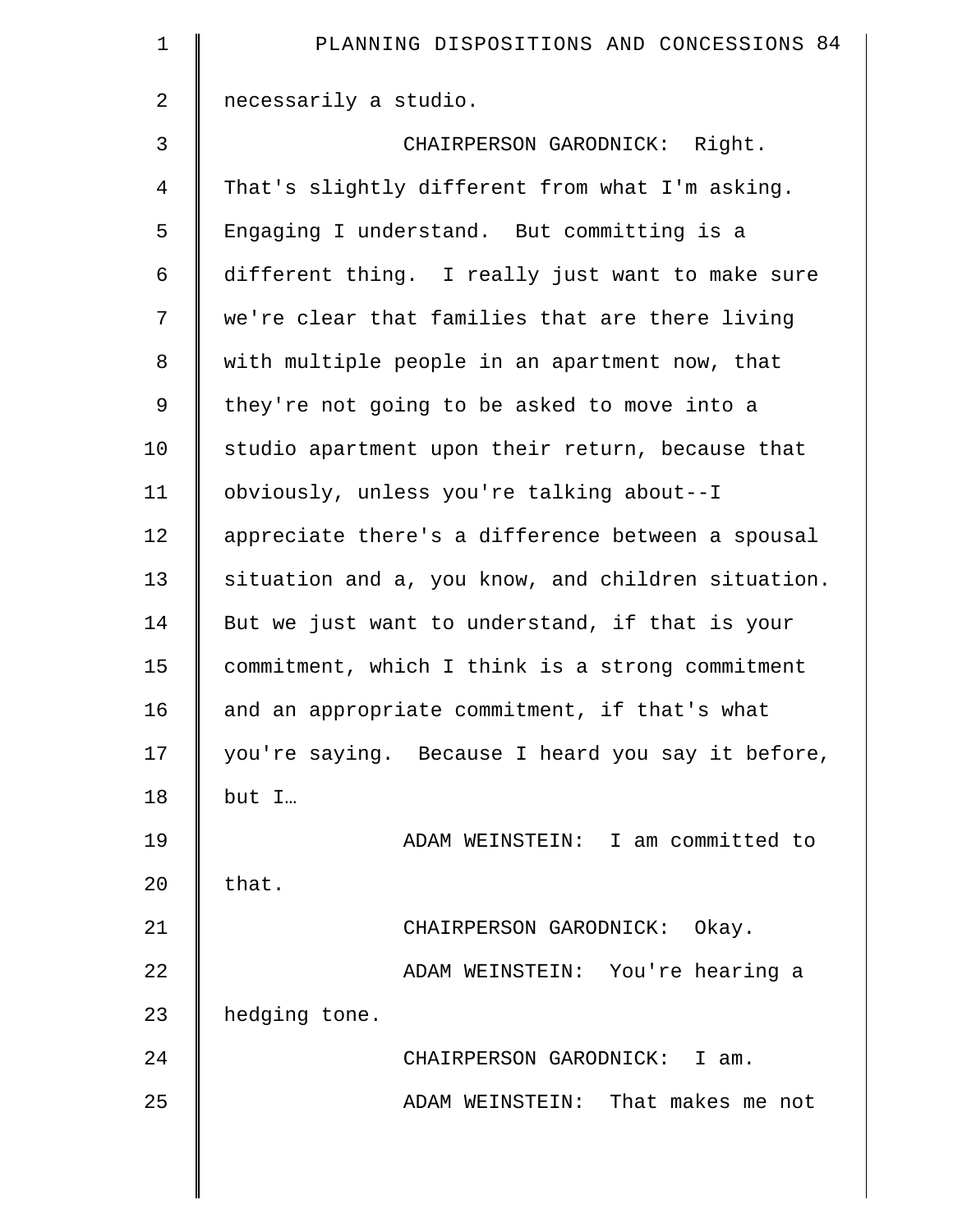| $\mathbf 1$   | PLANNING DISPOSITIONS AND CONCESSIONS 85          |
|---------------|---------------------------------------------------|
| 2             | want to get into a specific household composition |
| 3             | circumstance that I don't think is appropriate to |
| 4             | discuss in this setting.                          |
| 5             | COUNCIL MEMBER IGNIZIO: Mr.                       |
| 6             | Chairman I just think that it's more appropriate  |
| 7             | if we defer any of the internal negotiations to   |
| 8             | the Speaker's Office as it is her district, and   |
| $\mathcal{G}$ | let her work out with her and her constituencies  |
| 10            | as I would or you would. I'm not trying to, you   |
| 11            | know, jump in and say let's not do that. I'm just |
| 12            | saying that I think it's more appropriate for the |
| 13            | Speaker to be discussing this in regards to her   |
| 14            | district.                                         |
| 15            | ADAM WEINSTEIN: I welcome that.                   |
| 16            | CHAIRPERSON GARODNICK:<br>Thank you               |
| 17            | for that, Council Member Ignizio. Hold one        |
| 18            | moment. Council Member Gonzalez.                  |
| 19            | COUNCIL MEMBER GONZALEZ: Yeah, I'm                |
| 20            | Gonzalez, and I just want to say that I clearly   |
| 21            | understand what you're saying, except that I      |
| 22            | believe that she did not understand, so therefore |
| 23            | I just wanted her to understand it. That's all.   |
| 24            | Okay.                                             |
| 25            | CHAIRPERSON GARODNICK: What the                   |
|               |                                                   |
|               |                                                   |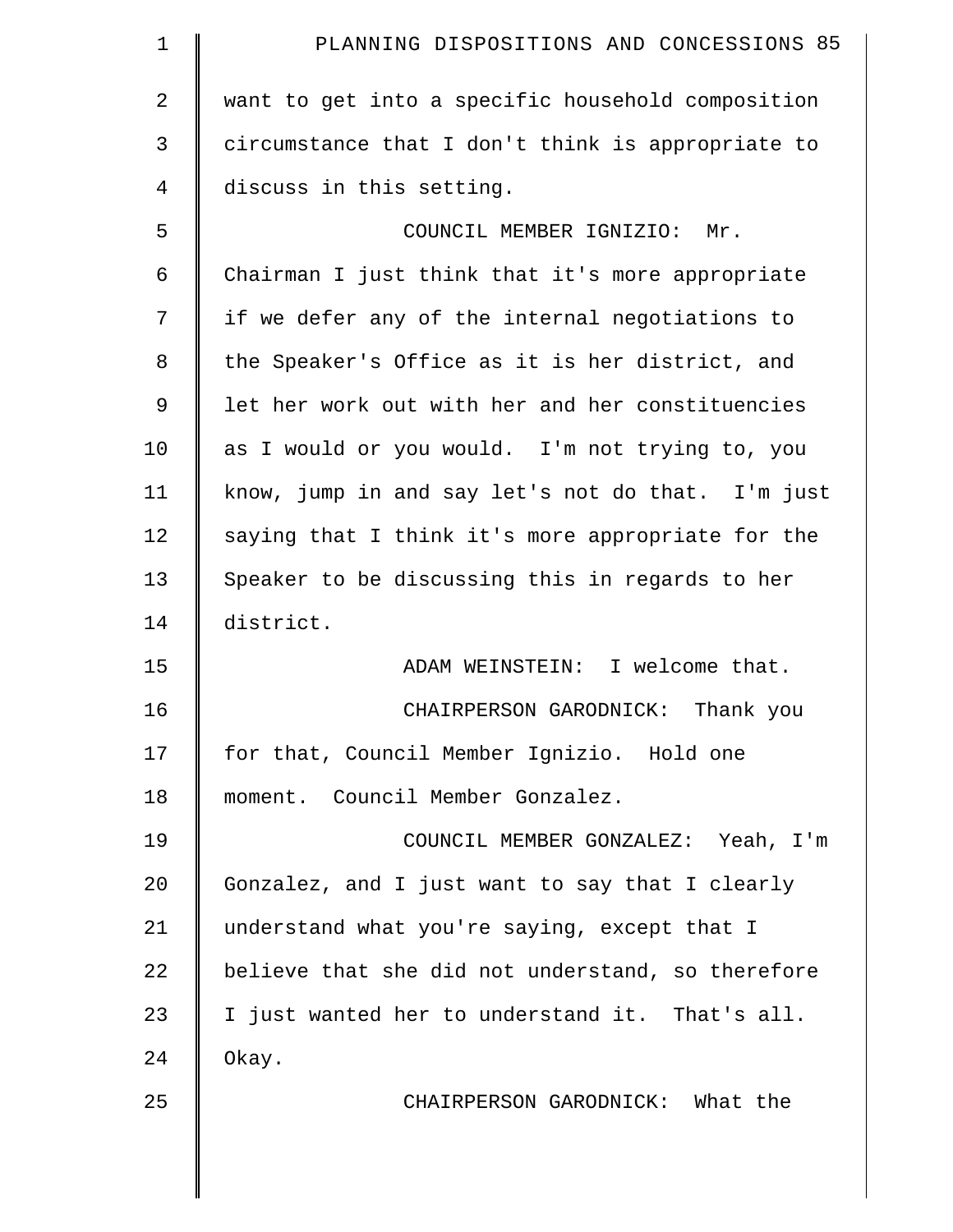| $\mathbf 1$    | PLANNING DISPOSITIONS AND CONCESSIONS 86           |
|----------------|----------------------------------------------------|
| 2              | Council Member is referring to is the tenant who   |
| 3              | was here before who had the                        |
| $\overline{4}$ | COUNCIL MEMBER GONZALEZ:                           |
| 5              | [Spanish].                                         |
| 6              | CHAIRPERSON GARODNICK: Okay.                       |
| 7              | Thank you very much. And with that, Council        |
| 8              | Member Ignizio is correct. There are ongoing       |
| 9              | conversations here, and the Speaker is fully       |
| 10             | engaged and we are deferring this until Thursday   |
| 11             | morning. So we will look forward to having that    |
| 12             | hopefully resolved before that point. We are       |
| 13             | going to vote on one item today, which is the      |
| 14             | related Land Use numbers 1192 and 1193. If you'll  |
| 15             | recall, the Social Security Administration         |
| 16             | parking, the driest and perhaps least interesting  |
| 17             | item on today's agenda. The Chair recommends an    |
| 18             | Aye vote and will lay over all other items for the |
| 19             | purposes of future consideration. I'll ask the     |
| 20             | Counsel to call the roll.                          |
| 21             | CAROL SHINE: Carol Shine, Counsel                  |
| 22             | to the subcommittee. Chair Garodnick?              |
| 23             | CHAIRPERSON GARODNICK: I vote Aye.                 |
| 24             | CAROL SHINE: Council Member                        |
| 25             | Gonzalez?                                          |
|                |                                                    |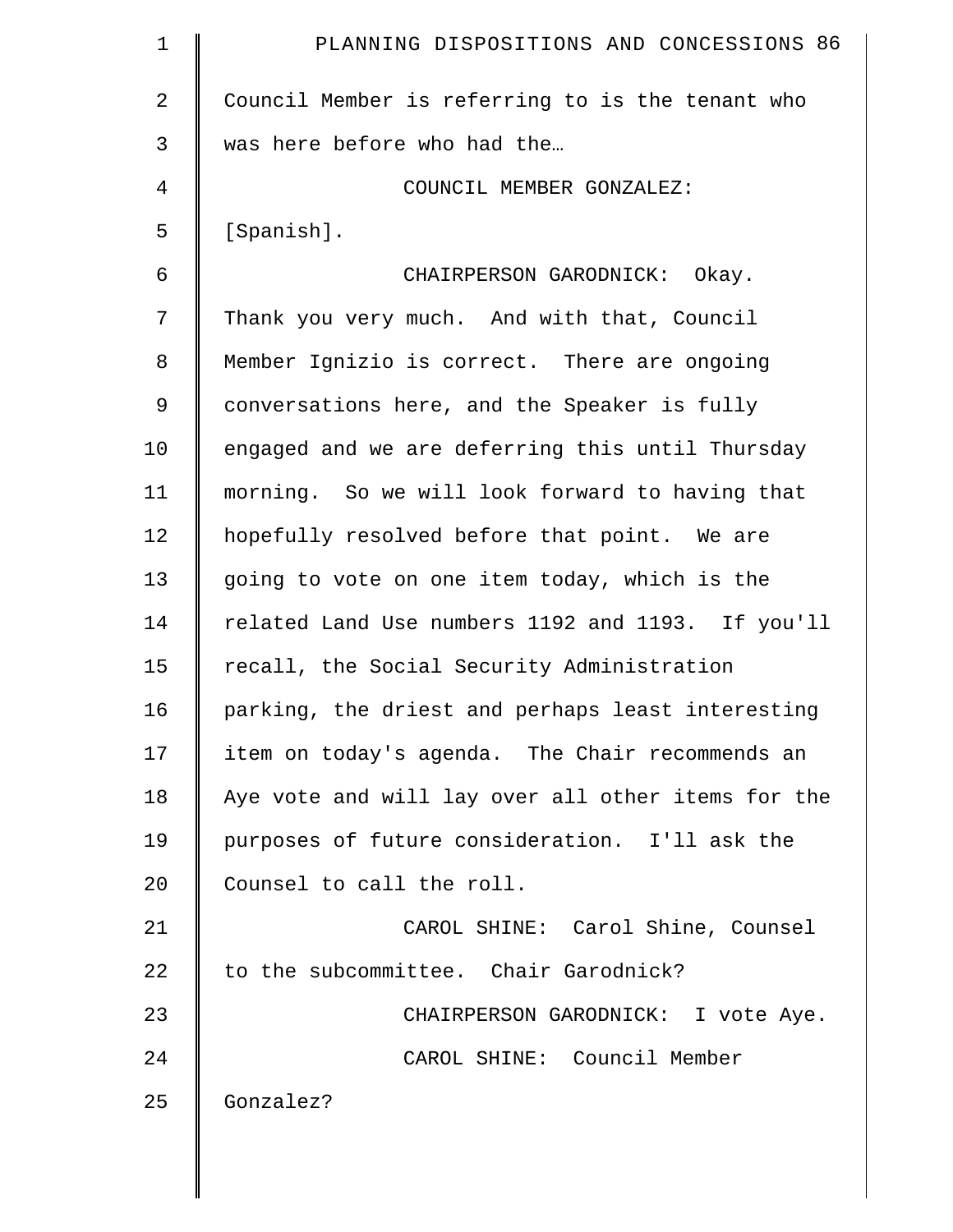| $\mathbf 1$    | PLANNING DISPOSITIONS AND CONCESSIONS 87           |
|----------------|----------------------------------------------------|
| $\overline{2}$ | COUNCIL MEMBER GONZALEZ: Aye.                      |
| 3              | CAROL SHINE: Council Member                        |
| 4              | Dickens.                                           |
| 5              | COUNCIL MEMBER DICKENS: Aye.                       |
| 6              | CAROL SHINE: Council Member                        |
| 7              | Ignizio?                                           |
| 8              | COUNCIL MEMBER IGNIZIO: Yes.                       |
| $\mathfrak{g}$ | CAROL SHINE: By a vote of four in                  |
| 10             | the affirmative, none in the negative and no       |
| 11             | abstentions, the aforementioned items are approved |
| 12             | and referred to the full committee.                |
| 13             | CHAIRPERSON GARODNICK: Thank you                   |
| 14             | very much. With that we stand in recess until      |
| 15             | Thursday morning until 9:45 Thursday morning.      |
| 16             | Thank you.                                         |
| 17             |                                                    |
|                |                                                    |
|                |                                                    |
|                |                                                    |
|                |                                                    |
|                |                                                    |
|                |                                                    |